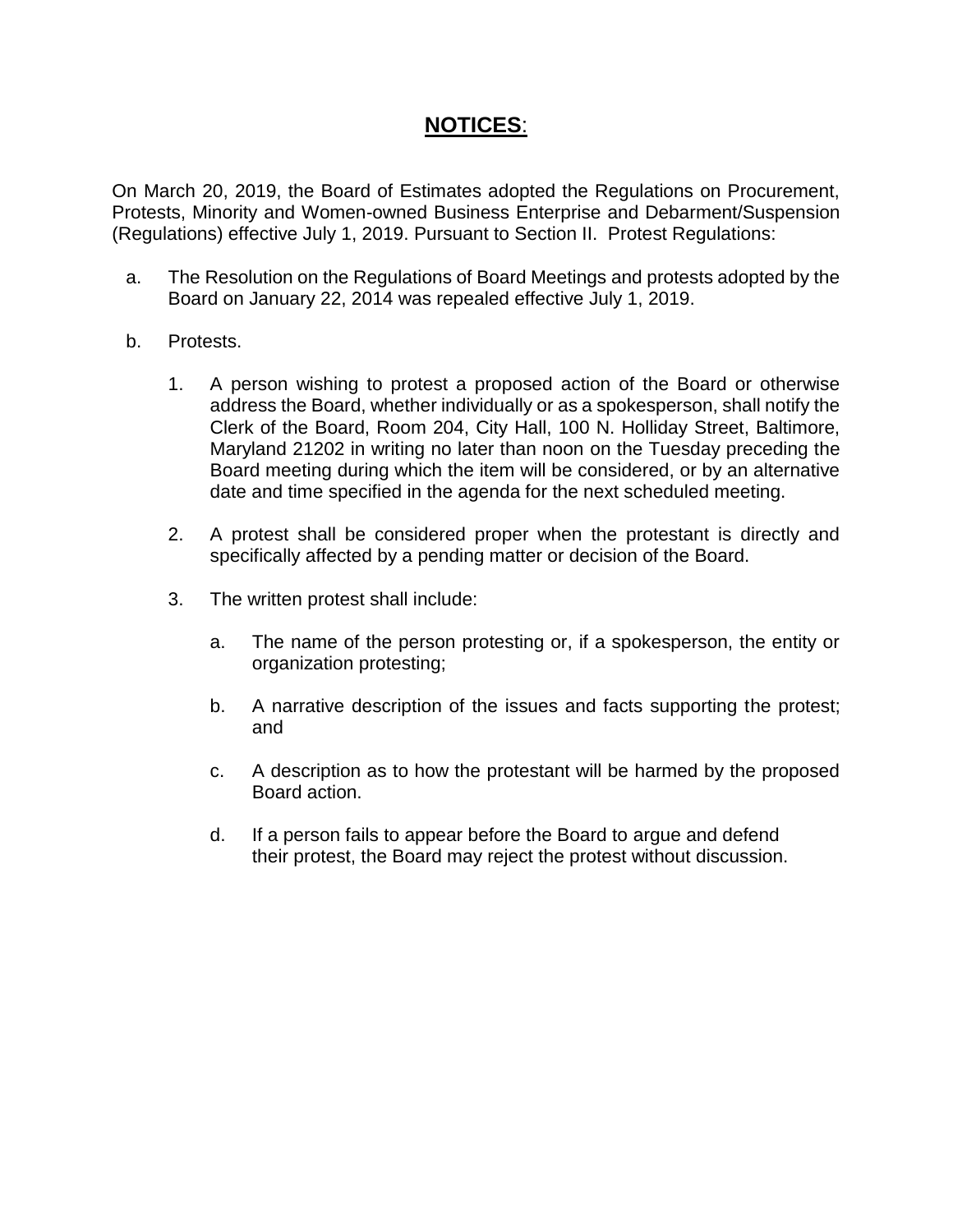- c. Procurement Lobbyist
	- 1. A Procurement Lobbyist, as defined by the Baltimore City Ethics Code § 8- 8(c), must register with the Board of Ethics as a Procurement Lobbyist in accordance with Baltimore City Ethics Code § 8-12.
	- 2. If any member of the Board has sufficient information to determine that Baltimore City Ethics Code § 8-12 has not been complied with, he or she may make a complaint to the Board of Ethics.
- d. Required Posting

The full provisions of these Protest Regulations shall be posted in a manner and format that ensures adequate notice in the Department of Legislative Reference, as well as on the President of the Board's website and the Secretary to the Board's website.

> Submit Protests to: Attn: Clerk, Board of Estimates Room 204, City Hall 100 N. Holliday Street Baltimore, Maryland 21202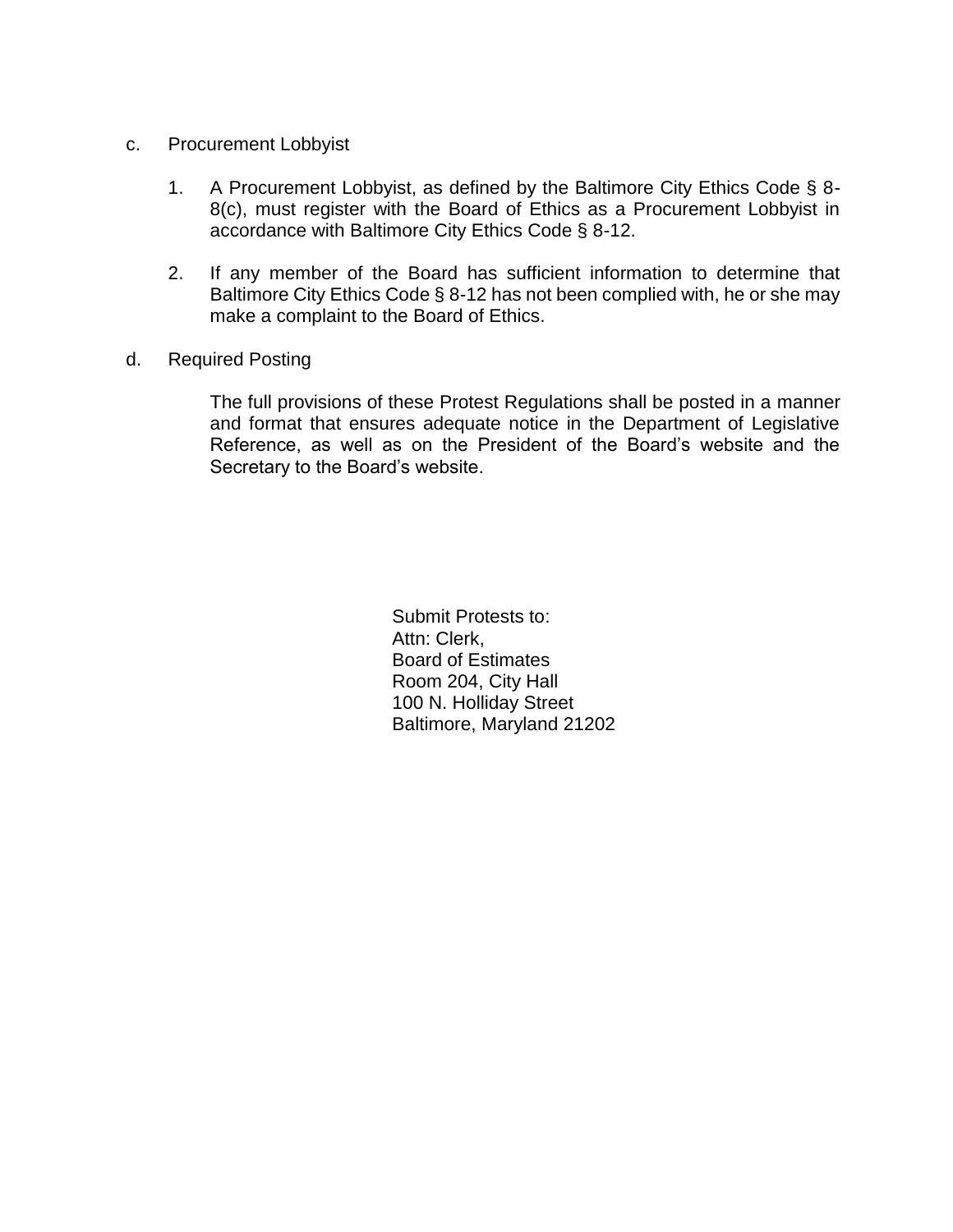**NOTICES** - cont'd:

**1. SPECIAL NOTICE FOR JANUARY 19, 2022, 9:00 A.M. BOARD OF ESTIMATES' MEETING**

**MEMBERS OF THE PUBLIC CAN CALL IN TO LISTEN LIVE BY CALLING 1 (408) 418-9388 (ACCESS CODE: 2330 145 5436) AND/OR STREAM IT LIVE USING THE FOLLOWING LINK: https://www.charmtvbaltimore.com/live-stream**

**2. 12:00 NOON MEETING ANNOUNCEMENT OF BIDS AND OPENINGS**

**MEMBERS OF THE PUBLIC CAN CALL IN TO LISTEN LIVE BY CALLING (443) 984-1696 (ACCESS CODE: 0842939) AND/OR STREAM IT LIVE USING THE FOLLOWING LINK: https://www.charmtvbaltimore.com/live-stream**

**3. EFFECTIVE JANUARY 5, 2022, THE BOARD WILL MEET REGUARLY TWICE PER MONTH ON THE 1ST AND 3RD WEDNESDAY OF EACH MONTH. THERE ARE ADDITIONAL MEETINGS REGULARLY SCHEDULED IN BOTH JUNE AND DECEMBER TO ACCOMMODATE TRADITIONALLY HIGHER TRANSACTION VOLUMES AT THE END OF THE FISCAL AND CALENDAR YEAR. SOME ADJUSTMENTS WILL BE MADE THROUGHOUT THE YEAR TO ACCOMMODATE HOLIDAYS, HIGH TRANSACTION VOLUMES AND URGENT MATTERS AS THEY MAY ARISE. SPECIAL MEETINGS WILL BE CALLED ON WEDNESDAYS AT 9:00 A.M. WHEN NECESSARY.**

**THE SUBMISSION DEADLINE IS ONE WEEK IN ADVANCE OF A SCHEDULED BOARD MEETING FOR THE FIRST TWO QUARTERS OF THE CALENDAR YEAR. PLEASE SEE THE COMPTROLLER'S WEBSITE FOR A DETAILED SCHEDULE OF MEETINGS AND ASSOCIATED SUBMISSION DEADLINES.**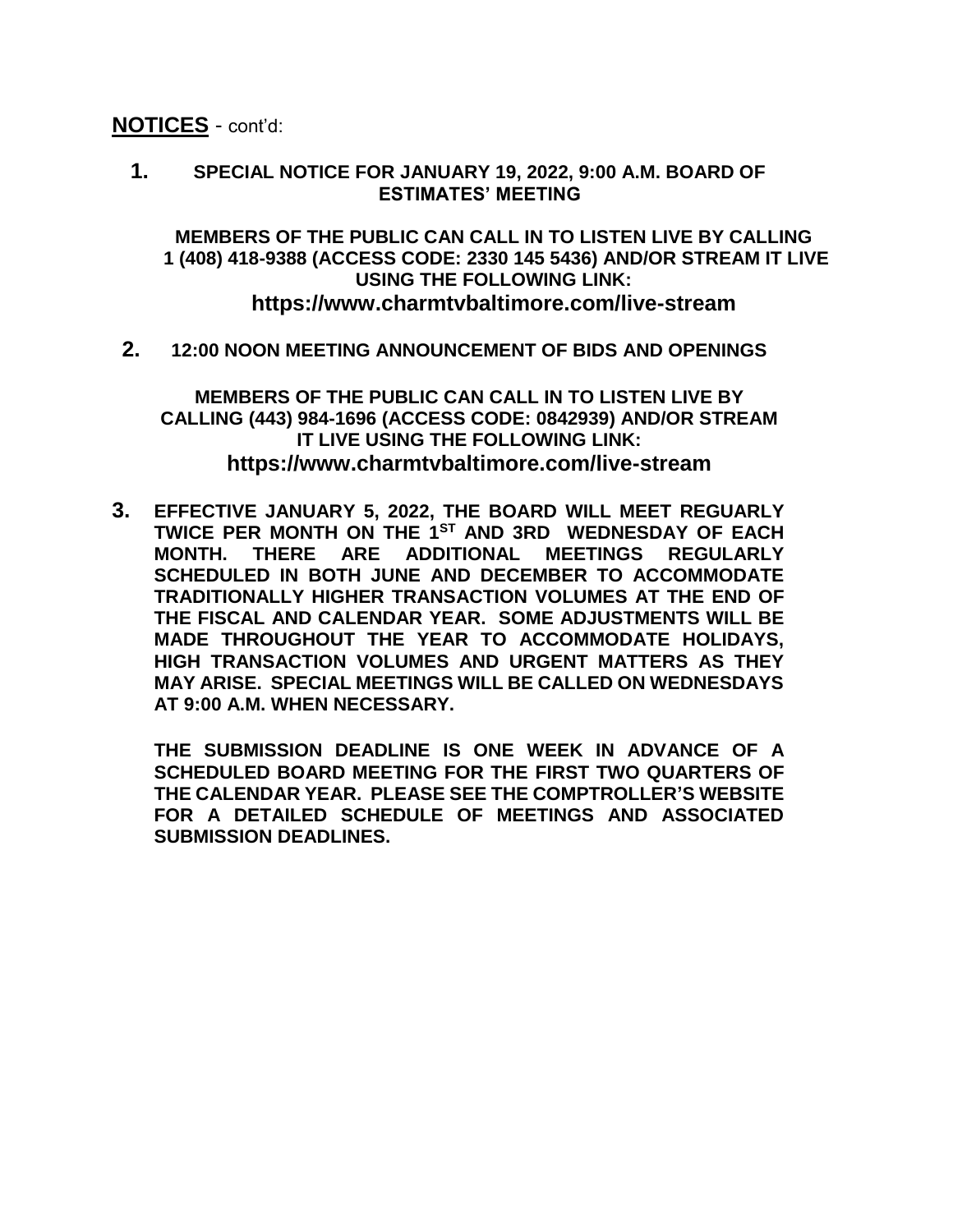# **BOARD OF ESTIMATES' AGENDA – JANUARY 19, 2022**

# **BOARDS AND COMMISSIONS**

# 1. Prequalification of Contractors

In accordance with the Rules for Prequalification of Contractors, as amended by the Board on November 21, 2016, the following contractors are recommended:

| <b>Anchor Construction Corporation</b> | \$93,550,000.00 |
|----------------------------------------|-----------------|
| Donald Excavating, Inc.                | \$1,500,000.00  |
| DRM Associates, Inc.                   | \$1,500,000.00  |
| Dough Boy Hauling                      | \$1,500,000.00  |
| Metra Industries, Incorporated         | \$65,260,000.00 |
| Reviera Enterprises, Inc.              | \$8,000,000.00  |
| <b>Triangle Contracting, LLC</b>       | \$8,000,000.00  |

# 2. Prequalification of Architects and Engineers

In accordance with the Resolution Relating to Architectural and Engineering Services, as amended by the Board on June 29, 1994, the Office of Boards and Commissions recommends the approval of the prequalification for the following firms:

| CST Engineering, Inc.            | Engineer                                              |
|----------------------------------|-------------------------------------------------------|
| Gannett Fleming Architects, Inc. | Architect                                             |
| GEO-Technology Associates, Inc.  | Engineer                                              |
| RJN Group, Inc.                  | Engineer                                              |
| Rummel, Klepper & Kahl, LLP      | Landscape Architect<br>Engineer<br><b>Land Survey</b> |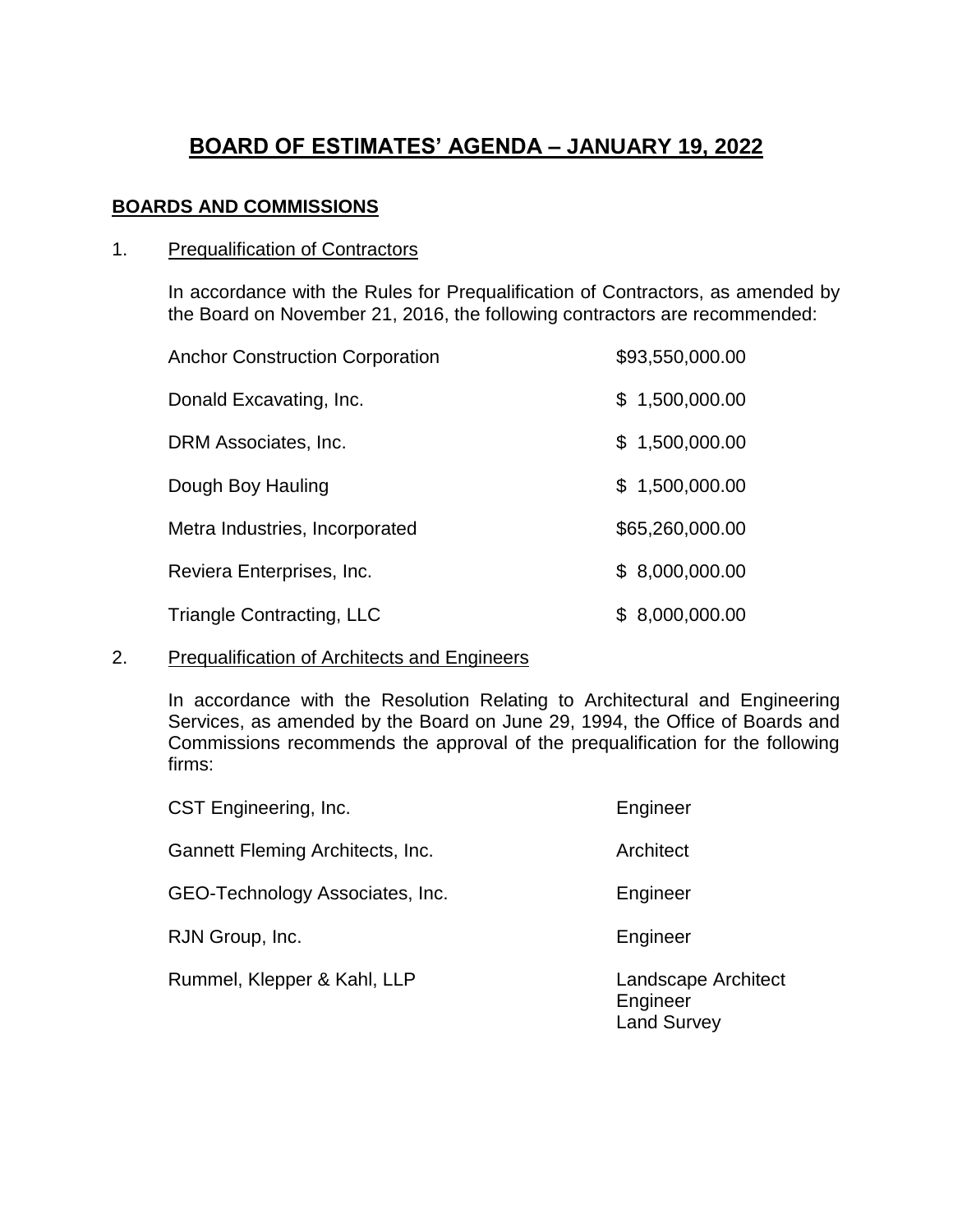Law Department - Settlement and Release

# **ACTION REQUESTED OF BOARD OF ESTIMATES**

The Board is requested to approve and authorize execution of a Settlement Agreement and Release for a lawsuit brought by Kyle Knox against the Baltimore Police Department (BPD), Detective Hersl, of BPD's former Gun Trace Task Force (GTTF), a second officer, and various members of BPD's command staff. Plaintiff alleges numerous claims of misconduct which encompass both state and federal claims against the BPD, the officer defendants, and command staff.

# **AMOUNT OF MONEY AND SOURCE OF FUNDS**

\$120,000.00 - 2045-000000-1450-716700-603070

# **BACKGROUND/EXPLANATION**

On October 11, 2012, several BPD officers were patrolling a known drug trafficking area in Baltimore City when they observed Plaintiff engaging in behavior consistent with a Controlled Dangerous Substance (CDS) transaction. The officers stopped and detained Plaintiff. Additional officers, including Det. Hersl, arrived on scene and searched the area, recovering cash and drugs.

Plaintiff was charged with various CDS violations and ultimately pled guilty to one CDS charge, serving nearly 2 years of incarceration. The State's Attorney's Office moved to vacate Plaintiff's charges in 2019, after which all charges were dismissed.

Plaintiff then filed a timely Local Government Tort Claims Act (LGTCA) notice, alleging there was no probable cause for the officers to stop him and that the drugs recovered as a result of the stop were planted by Officer Romey and Det. Hersl. Plaintiff's claims include state claims of false arrest; unlawful search; false imprisonment; violations of the Md. Declaration of Rights; intentional infliction of emotional distress; and malicious prosecution; and federal § 1983 Monell claims against BPD and command staff for deliberate indifference in maintaining unconstitutional policies and condoning unconstitutional acts by BPD officers.

In order to resolve this case, avoiding the expense, time, and uncertainties of further protracted litigation and the potential for an excess judgment, BPD and the City agreed to offer Plaintiff a settlement payment of \$120,000.00, for complete settlement of the case. In return, Plaintiff Knox has agreed to dismiss his lawsuit against the Officers, the Baltimore Police Department, and members of the command staff.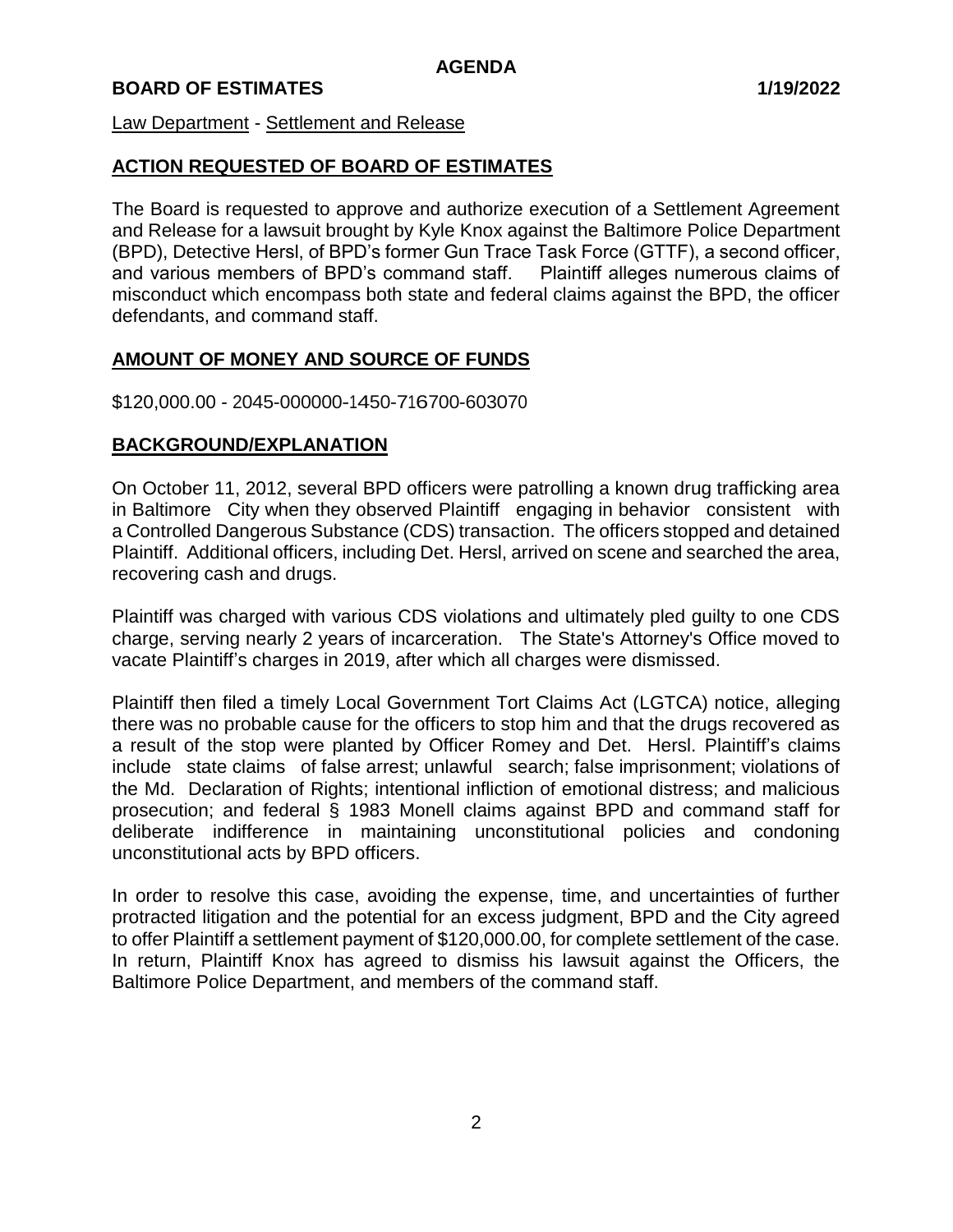### **BOARD OF ESTIMATES 1/19/2022**

#### Law Department – cont'd

Based on a review by the Settlement Committee of the Law Department, a recommendation to settle is made to the Board of Estimates to approve the settlement of this case to avoid a potential adverse jury verdict. As with the prior GTTF settlements, the Department believes this settlement is in the best interest of both the City and the plaintiff who may have been harmed by the misconduct of former GTTF members.

# **APPROVED FOR FUNDS BY FINANCE**

(The Settlement Agreement and Release has been approved by the Law Department as to form and legal sufficiency.)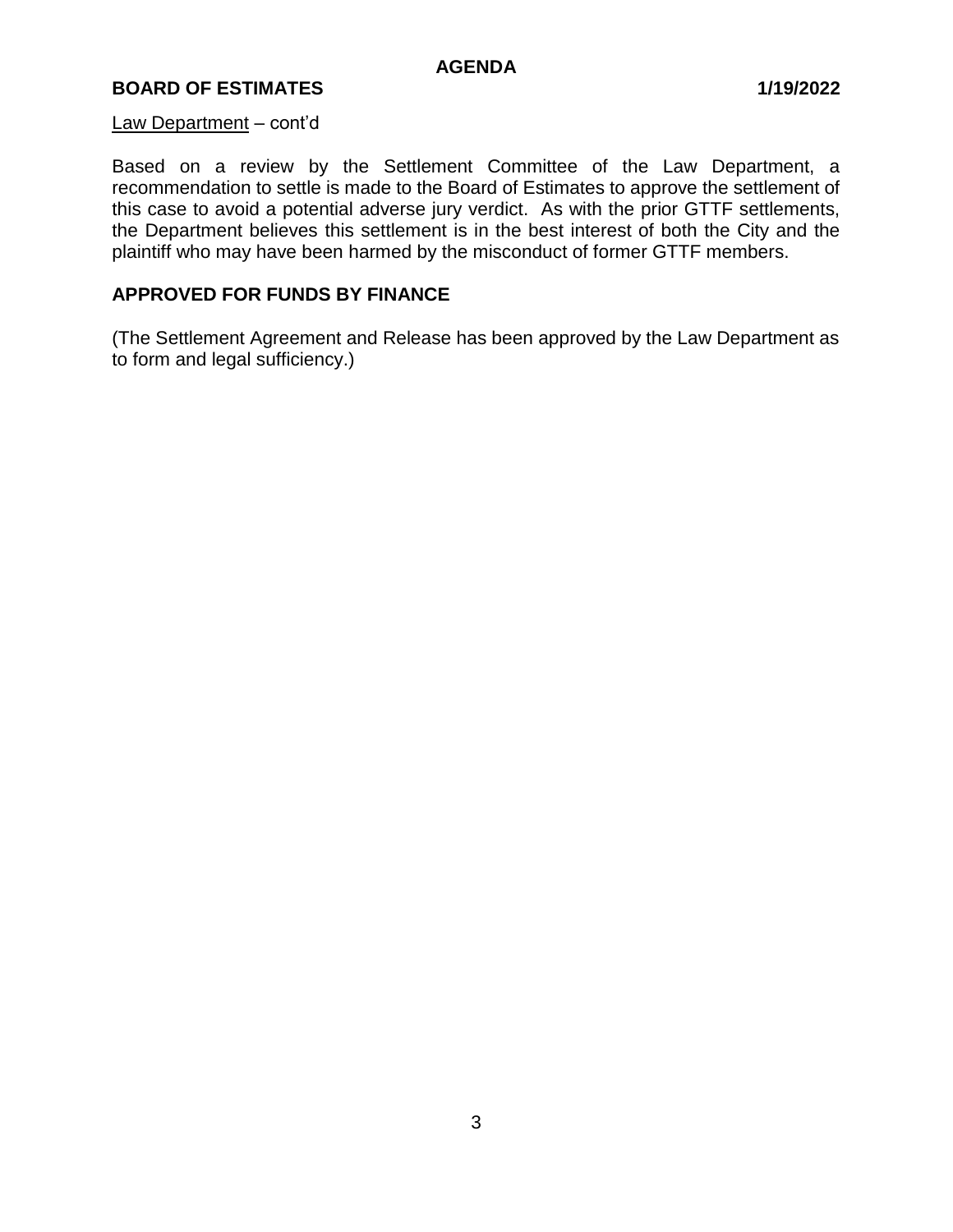#### Law Department - Settlement and Release

# **ACTION REQUESTED OF BOARD OF ESTIMATES**

The Board is requested to approve and authorize execution of a Settlement Agreement and Release for an as yet unfiled claim brought by Shaune O. Berry. The lawsuit, if filed, would likely be against the Baltimore Police Department ("BPD"), two or more former members of BPD's Gun Trace Task Force ("GTTF"), various command staff, and/or the Mayor and City Council of Baltimore. Claimant alleges numerous claims of misconduct which would encompass both state and federal claims against the BPD and GTTF officer defendants.

# **AMOUNT OF MONEY AND SOURCE OF FUNDS**

\$75,000.00 2045-000000-1450-716700-603070

# **BACKGROUND/EXPLANATION**

On or about February 10, 2011, then-Officers Momodu Gondo and Ryan Guinn observed claimant Berry engaged in a CDS transaction with a third party. The officers stopped both Mr. Berry and the other individual, recovering cash and marijuana. Mr. Berry was placed under arrest. Officers then travelled to claimant Berry's home, where his brother consented to a search of the dwelling. That search led to the recovery of additional cash, CDS, and a firearm.

Claimant, who had a prior criminal record, was charged with various CDS and firearm related offenses. Claimant pled guilty to one charge and was sentenced to 3 years in prison, of which he served approximately 2 years.

In 2017, Gondo pled guilty to federal charges involving federal RICO violations. Subsequently, the States Attorneys' Office (SAO) moved to vacate Mr. Berry's conviction due to the Officer Gondo's involvement in Claimant's arrest and conviction. The SAO then dismissed the original charges against Mr. Berry in November 2019.

Claimant then filed a timely Local Government Tort Claims Act (LGTCA) notice, alleging there was no probable cause for Officers Gondo and Guinn to stop him and that the drugs and firearms recovered as a result of the stop were planted by Officer Gondo. Plaintiff's claims could include, but are not limited to, state claims of false arrest, false imprisonment, intentional infliction of emotional distress, malicious prosecution, and federal claims for fabrication of evidence, negligent supervision and training, and a custom or policy of deliberate indifference.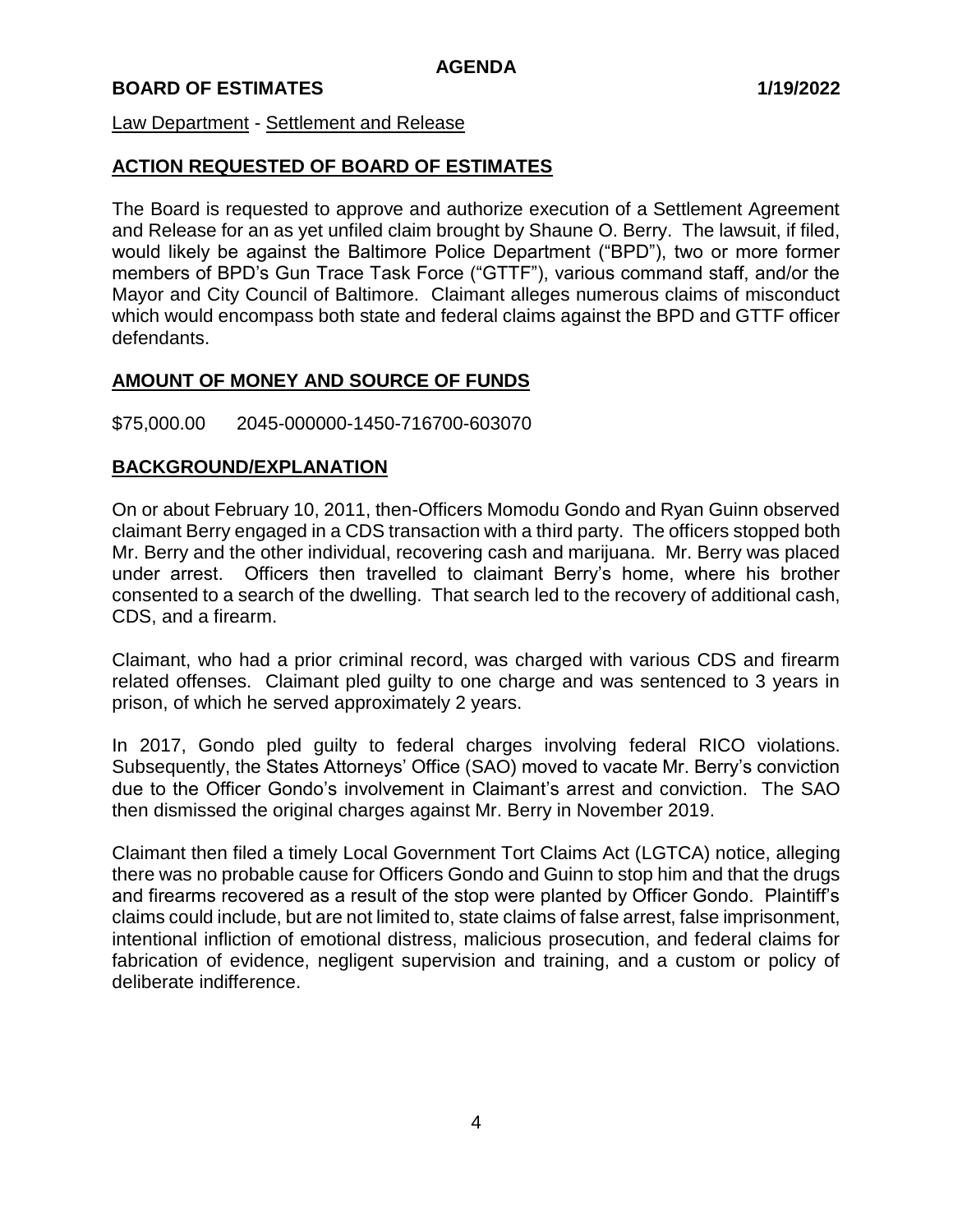#### **BOARD OF ESTIMATES 1/19/2022**

#### Law Department – cont'd

In order to resolve this case, avoiding the expense, time, and uncertainties of further protracted litigation and the potential for an excess judgment, BPD and the City agreed to offer Berry a settlement payment of \$75,000.00, for complete settlement of the case. In return, Berry has agreed to dismiss all claims against the former GTTF Officers and the Baltimore Police Department.

Based on a review by the Settlement Committee of the Law Department, a recommendation to settle is made to the Board of Estimates to approve the settlement of this case to avoid a potential adverse jury verdict. As with the prior GTTF settlements, the Department believes this settlement is in the best interest of both the City and the plaintiff who may have been harmed by the misconduct of former GTTF members.

#### **APPROVED FOR FUNDS BY FINANCE**

(The Settlement Agreement and Release has been approved by the Law Department as to form and legal sufficiency.)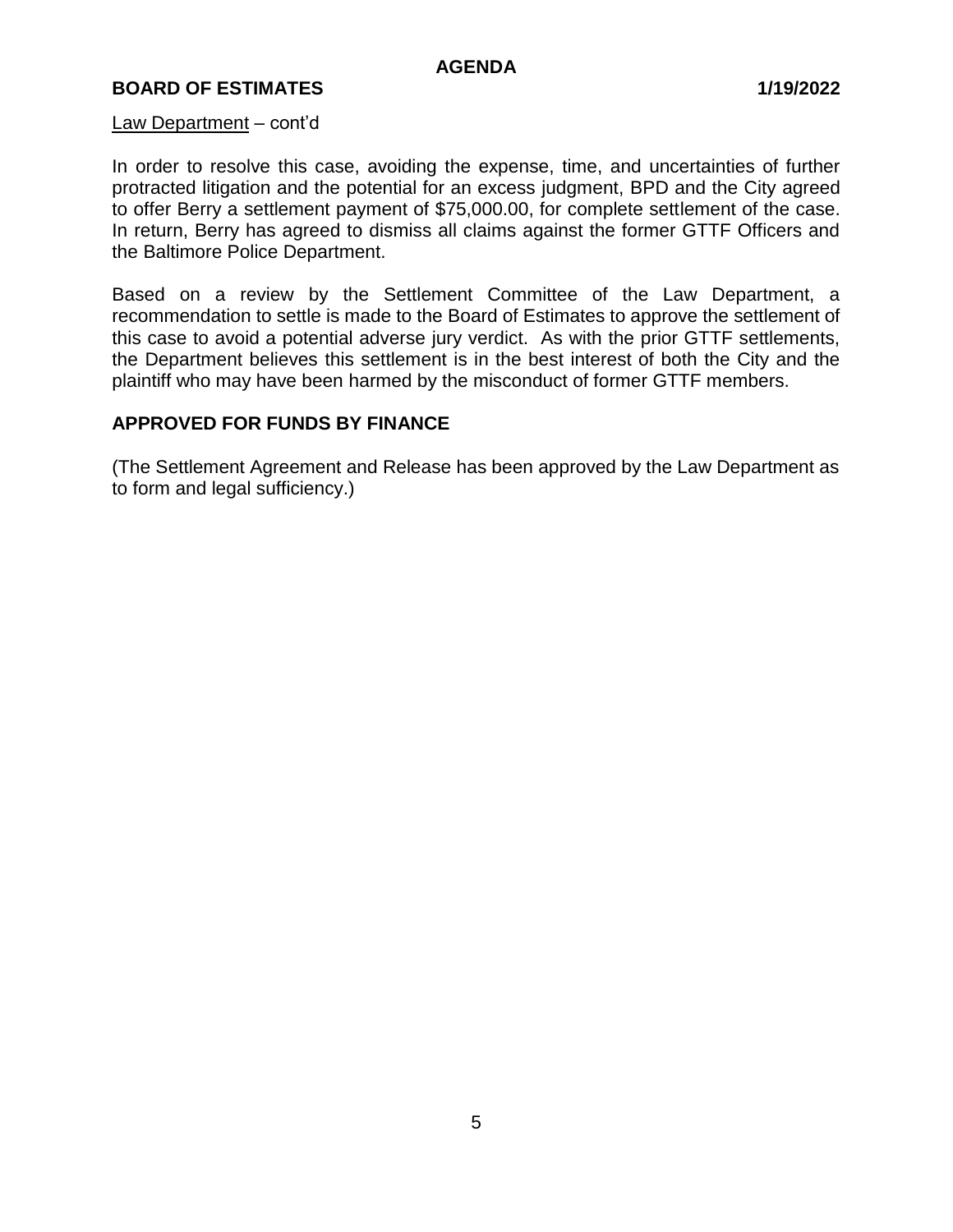#### DHCD - Option to Purchase

# **ACTION REQUESTED OF BOARD OF ESTIMATES:**

The Board is requested to approve an option to purchase the \$32.50 ground rent interest in 400 E. 22 1/2 Street. The owner is Crossbrook, LLC. In the event that the option agreement fails, and settlement cannot be achieved, DHCD requests Board approval to purchase the property interest by condemnation for an amount equal to or lesser than the option amount.

# **AMOUNT OF MONEY AND SOURCE:**

| <b>Amount</b> | For               | <b>Account</b><br><b>Number</b>        | <b>Account Name</b>                | <b>Project Name</b> |
|---------------|-------------------|----------------------------------------|------------------------------------|---------------------|
| \$216.67      | Option<br>Amount  | 9910-904713-<br>9588-900000-<br>704040 | $AHP - Barclay$<br>Afford Hous Acq | <b>Barclay</b>      |
| \$529.00      | Settlement<br>Fee | 9910-904713-<br>9588-900000-<br>704044 | AHP - Barclay<br>Afford Hous Acq   | <b>Barclay</b>      |
| \$97.50       | <b>Back Rent</b>  | 9910-904713-<br>9588-900000-<br>704044 | $AHP - Barclay$<br>Afford Hous Acq | <b>Barclay</b>      |

# **BACKGROUND/EXPLANATION:**

This property will be purchased by a voluntary sales agreement between the owner and the Mayor and City Council of Baltimore, by and through the Department of Housing and Community Development. The sales agreement is subject to the approval of the Board and is required for any single-family or multiple-family dwelling unit or other structure or lot within the City acquired for development or redevelopment.

The Department has obtained an appraisal, held negotiations with the owner of said interest and is in compliance with the requirements of the Uniform Relocation Act for replacement housing payment and relocation assistance. As a result, therefore, the attached option in the amount of \$216.67 for the property interest has been obtained from the owner. This property will be redeveloped. The price determined by the waiver was \$216.67.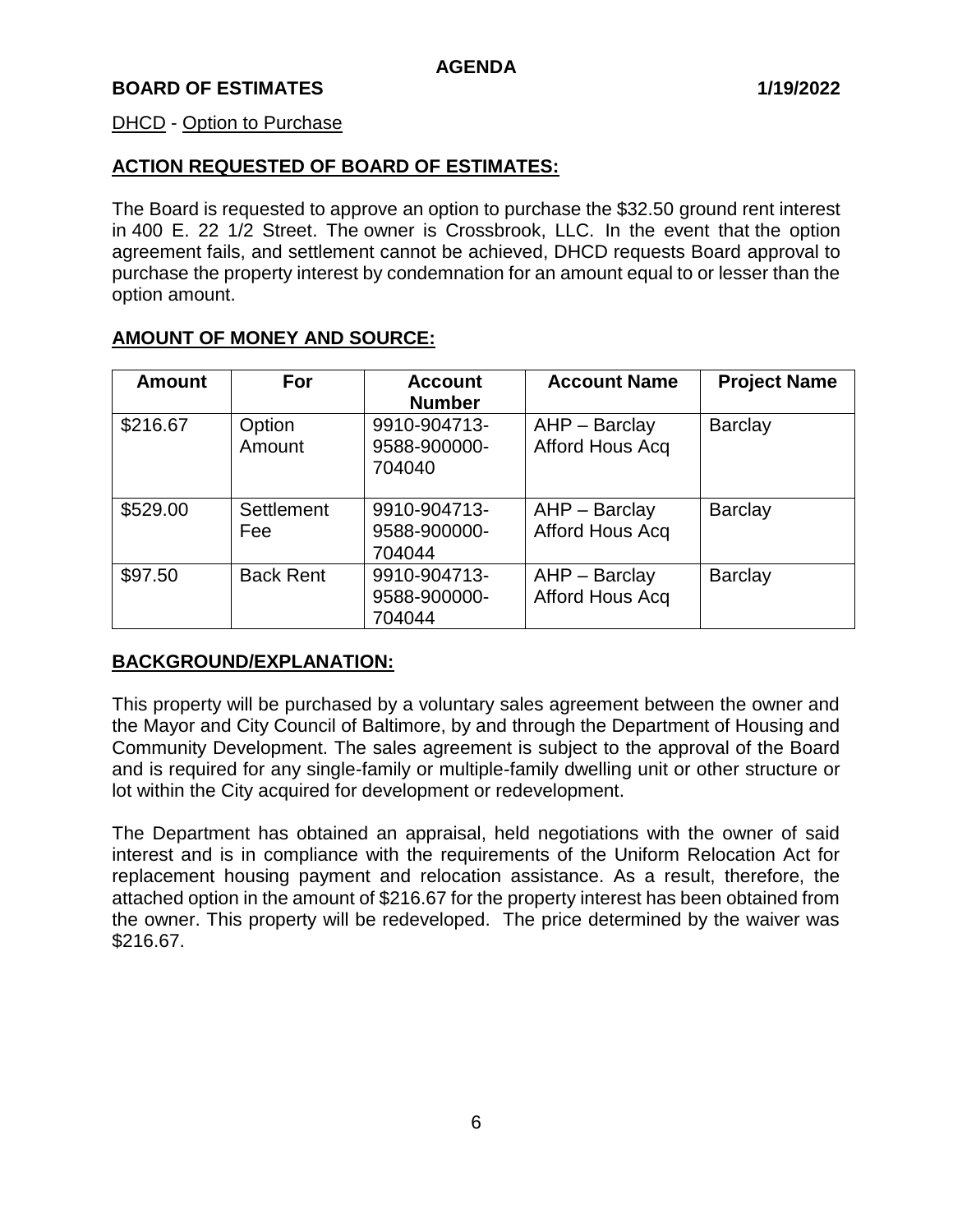#### DHCD – cont'd

In the alternative, should there be a failure to fully execute the sales agreement, DHCD requests permission to purchase the property interest by condemnation. Pursuant to the provisions of Article 13, § 2-7 of the Baltimore City Code (2000 Edition) and/or the provisions of the Baltimore City Public Local Law, § 21-16 and 21-17, dated October 1, 1999, along with any and all amendments thereto, and subject to the prior approval of the Board, the Department may acquire, for and on behalf of the Mayor and City Council of Baltimore, by condemnation, any single-family or multiple-family dwelling unit or other structure or lot within the City, for development and redevelopment. The Commissioner of Housing has made the required determination with regard to this property.

It is necessary that the City, with the prior approval of the Board of Estimates, deposit with the Clerk of the Court of the appropriate jurisdiction in Baltimore City the sum covering the estimated fair market value of the property interest and comply with the requirements of the Uniform Relocation Act for replacement housing payment.

The fair market value is substantiated in appraisals made by independent appraisers contracted by the City. This will permit the City to have title to, and if necessary immediate possession of, the subject property interest in conformity with the requirements of the aforementioned applicable law.

#### **MBE/WBE PARTICIPATION:**

N/A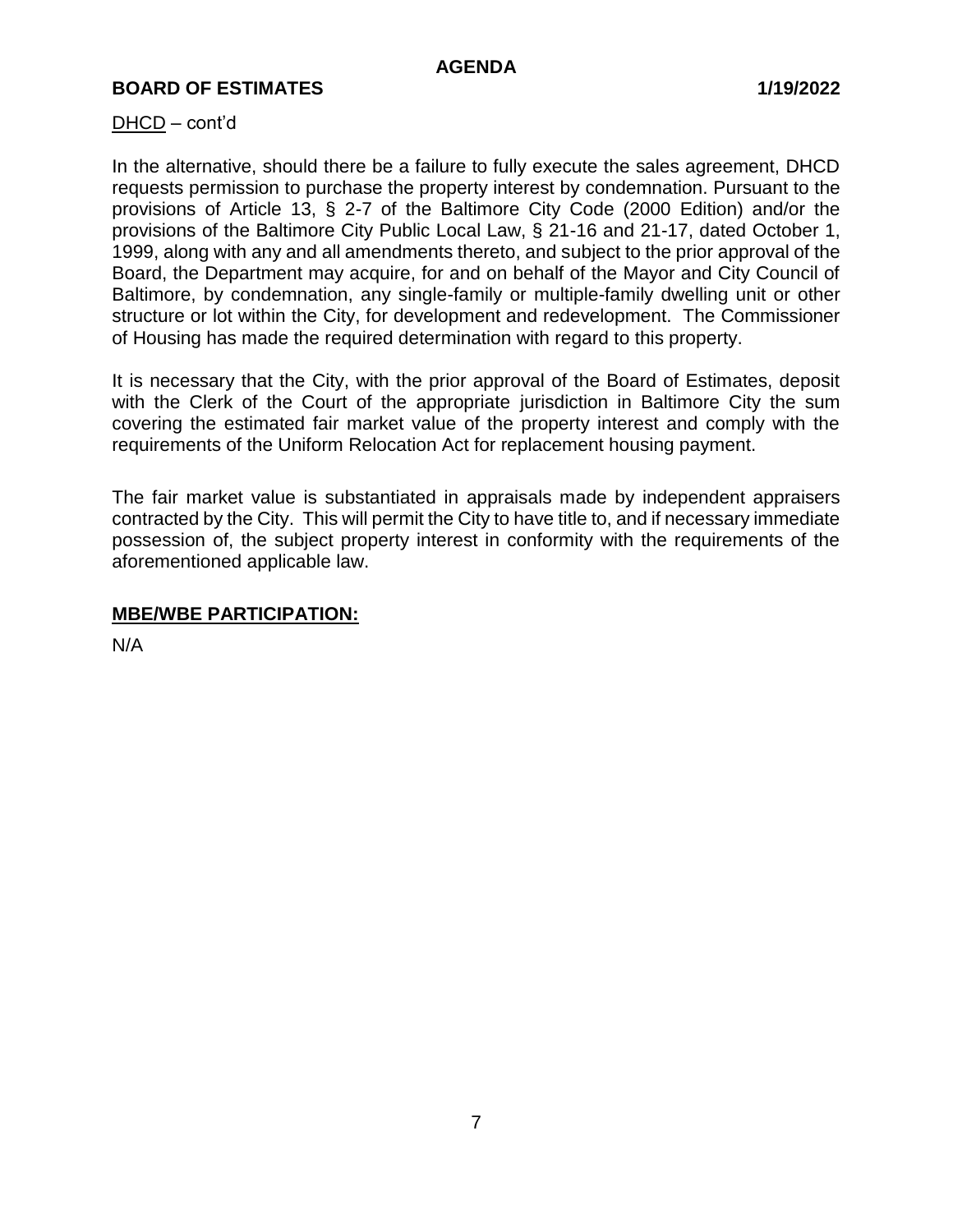Department of Law – Settlement of Condemnation Action

#### **ACTION REQUESTED OF BOARD OF ESTIMATES**

The Board is requested to approve of payment of a settlement of a condemnation action to acquire the Fee Simple interest in 1803-1805 E Biddle Street, located in the EBDI Acquisitions Project. The owner is Little Rock Missionary Baptist Church, Inc.

#### **AMOUNT OF MONEY AND SOURCE**

\$23,400.00 Account Numbers: 9910-908428-9588-900000-704040 9910-910427-9588-900000-704040 9910-904177-9588-900000-704040

# **BACKGROUND/EXPLANATION**

On July 15, 2020, the City filed a condemnation action to acquire the Fee Simple interest in the real property located at 1803-1805 E Biddle Street. On March 4, 2020 the Board previously approved \$33,000.00 to acquire the Fee Simple interest in the subject property based upon the highest of two appraisal reports from July 11, 2019. Defendant Tempest, LLC filed an answer contesting the City's value and provided an appraisal report valuing the property at \$56,400.00 from August 4, 2021. During mediation, the parties were able to reach an agreement as to the fair market value in the amount of \$56,400.00 based on recent comparable property sales. Thus, the Board is requested to approve an additional \$23,400.00 (\$56,400.00 less the previous approval amount of \$33,000.00). The owner of the Fee Simple interest is Little Rock Missionary Baptist Church, Inc.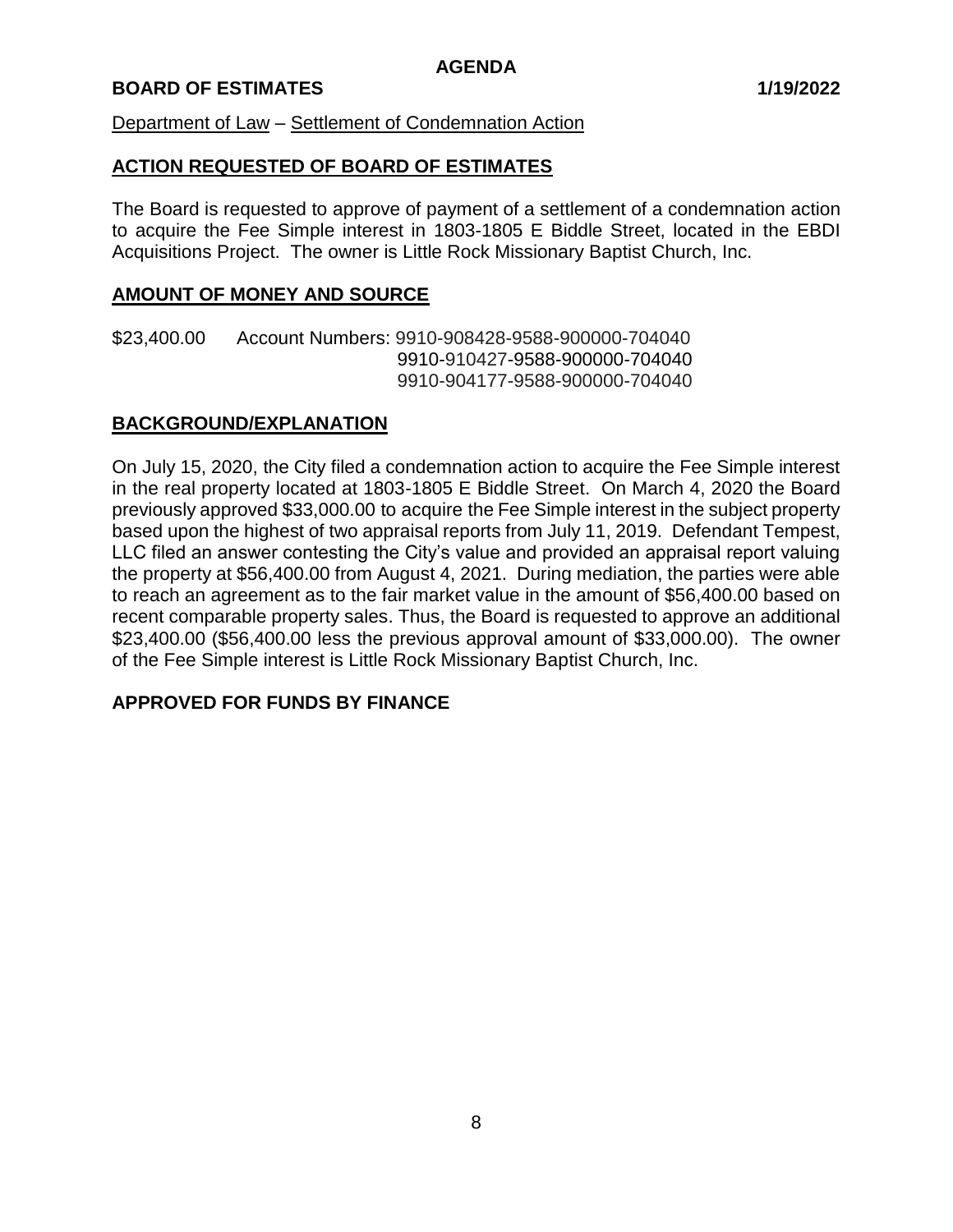#### DHCD - Condemnation or Redemption

# **ACTION REQUESTED OF BOARD OF ESTIMATES** :

The Board is requested to authorize the Department to apply to the Maryland Department of Assessments and Taxation (SDAT) to redeem the \$36.00 ground rent interest in 1016 N. Carlton Street. The owners are Robert L. Childs, Guy E. Childs, Jr. & Phyllis C. Dixon. If SDAT Redemption cannot be achieved, DHCD requests Board approval to acquire the ground rent interest by condemnation.

| Purpose            | Amount   | <b>Account Number</b>              | <b>Account Name</b>            | <b>Project Name</b>            |
|--------------------|----------|------------------------------------|--------------------------------|--------------------------------|
| Application<br>Fee | \$70.00  | 9904-919052-9127-<br>900000-704044 | <b>BGN Smithson</b><br>Park    | Smithson<br><b>Street Park</b> |
| <b>Back Rent</b>   | \$108.00 | 9904-919052-9127-<br>900000-704044 | <b>BGN Smithson</b><br>Park    | Smithson<br><b>Street Park</b> |
| <b>FMV</b>         | \$240.00 | 9904-919052-9127-<br>900000-704040 | <b>BGN</b><br>Smithson<br>Park | Smithson<br><b>Street Park</b> |

# **AMOUNT OF MONEY AND SOURCE:**

# **BACKGROUND/EXPLANATION:**

The Department of Housing and Community Development, for and on behalf of the Mayor and City Council of Baltimore, may, subject to the prior approval of the Board, make application to the SDAT to redeem or extinguish a ground rent lease, as provided in Real Property Article § 8-110 of the Annotated Code of Maryland. The application fee is \$70.00 and three-years ground rent will be deposited with SDAT. A Redemption Certificate vesting fee simple title in the Mayor and City Council of Baltimore will be recorded. This property will be redeveloped.

#### **MBE/WBE PARTICIPATION:**

N/A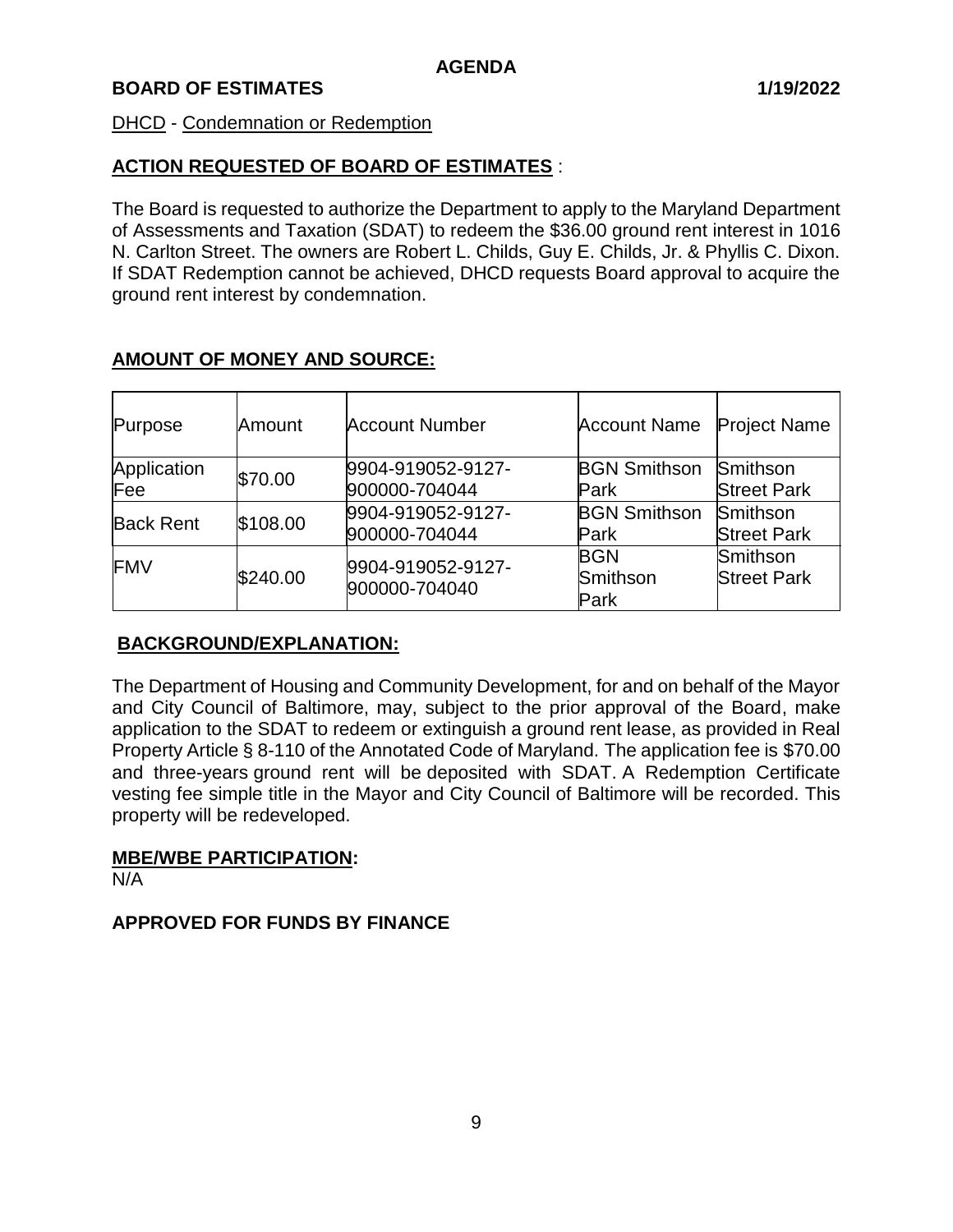#### DHCD - Redemption of Ground Rent

#### **ACTION REQUESTED OF BOARD OF ESTIMATES**:

The Board is requested to authorize the Department to apply to the Maryland Department of Assessments and Taxation to redeem or extinguish the \$40.00 ground rent interest in 1820 E. Chase Street. The owner is Helen G. Neal.

#### **AMOUNT OF MONEY AND SOURCE**:

| Amount   | <b>Account Number</b>          | Account<br>Name                  | <b>Project Name</b>   |
|----------|--------------------------------|----------------------------------|-----------------------|
| \$70.00  | 9910-904177-9588-900000-704044 | Acquisition<br>and<br>Relocation | Misc.<br>Acquisitions |
| \$120.00 | 9910-904177-9588-900000-704044 | Acquisition<br>and<br>Relocation | Misc.<br>Acquisitions |

# **BACKGROUND/EXPLANATION**:

The Department of Housing and Community Development, for and on behalf of the Mayor and City Council of Baltimore, may, subject to the prior approval of the Board of Estimates, make application to the Maryland Department of Assessments and Taxation to redeem or extinguish a ground rent lease, as provided in Real Property Article § 8-110 of the Annotated Code of Maryland. The application fee is \$70.00 and 3-years ground rent of \$120.00 will be deposited with SDAT. A Redemption Certificate vesting fee simple title in the Mayor and City Council of Baltimore will be recorded. This property will be redeveloped.

#### **MBE/WBE PARTICIPATION:** N/A

**EMPLOY BALTIMORE:** N/A Real Estate Contract

**LOCAL HIRING:** N/A Real Estate Contract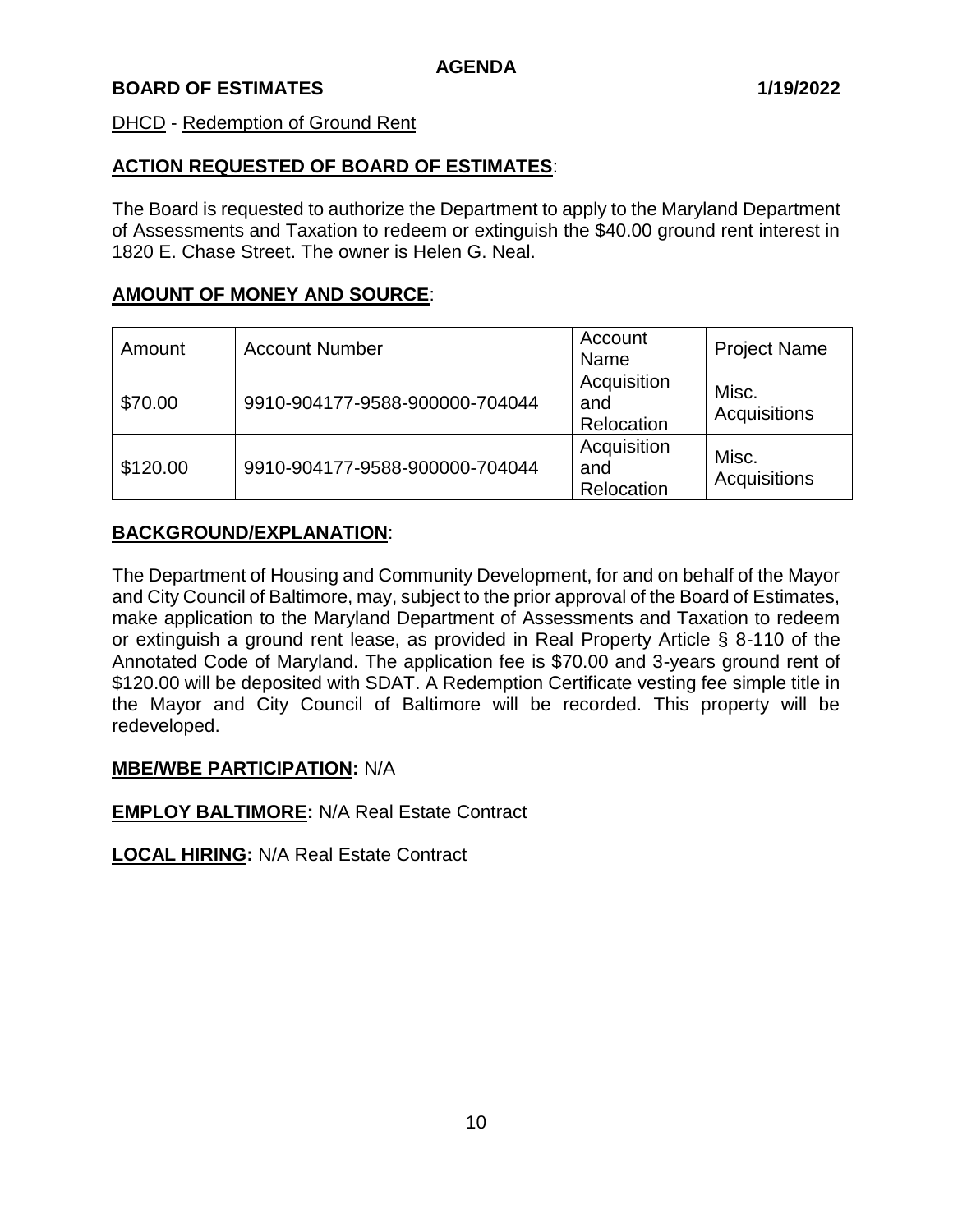#### DHCD - Condemnation of Ground Rent

#### **ACTION REQUESTED OF BOARD OF ESTIMATES:**

The Board is requested to approve the purchase by condemnation of the \$64.30 Ground Rent interest in 814 Edmondson Avenue. The owner is GRS Investments, LLC.

#### **AMOUNT OF MONEY AND SOURCE OF FUNDS**

| Amount   | <b>Account Number</b>          | <b>Account Name</b> | <b>Project Name</b> |
|----------|--------------------------------|---------------------|---------------------|
| \$428.67 | 9910-904177-9588-900000-704040 | Acquisition &       | Upton West          |
|          |                                | Relocation          | <b>RFP</b>          |

#### **BACKGROUND/EXPLANATION**:

Pursuant to the provisions of Article 13, § 2-7 of the Baltimore City Code (2000 Edition) and/or the provisions of the Baltimore City Public Local Law, § 21-16 and 21-17, dated October 1, 1999, and subject to the prior approval of the Board, the Department may acquire, for and on behalf of the Mayor and City Council of Baltimore, by condemnation, any single-family or multiple-family dwelling unit or other structure or lot within the City, for development and redevelopment. The Commissioner of Housing has made the required determination with regard to this property.

It is necessary that the City, with the prior approval of the Board, deposit with the Clerk of the Court of the appropriate jurisdiction in Baltimore City the sum covering the estimated fair market value of the property interest and comply with the requirements of the Uniform Relocation Act for replacement housing payment and relocation assistance. This property will be redeveloped.

The fair market value is substantiated in appraisals made by independent appraisers contracted by the City. This will permit the City to have title to, and if necessary immediate possession of, the subject property interest in conformity with the requirements of the aforementioned applicable law.

#### **MBE/WBE PARTICIPATION:**

N/A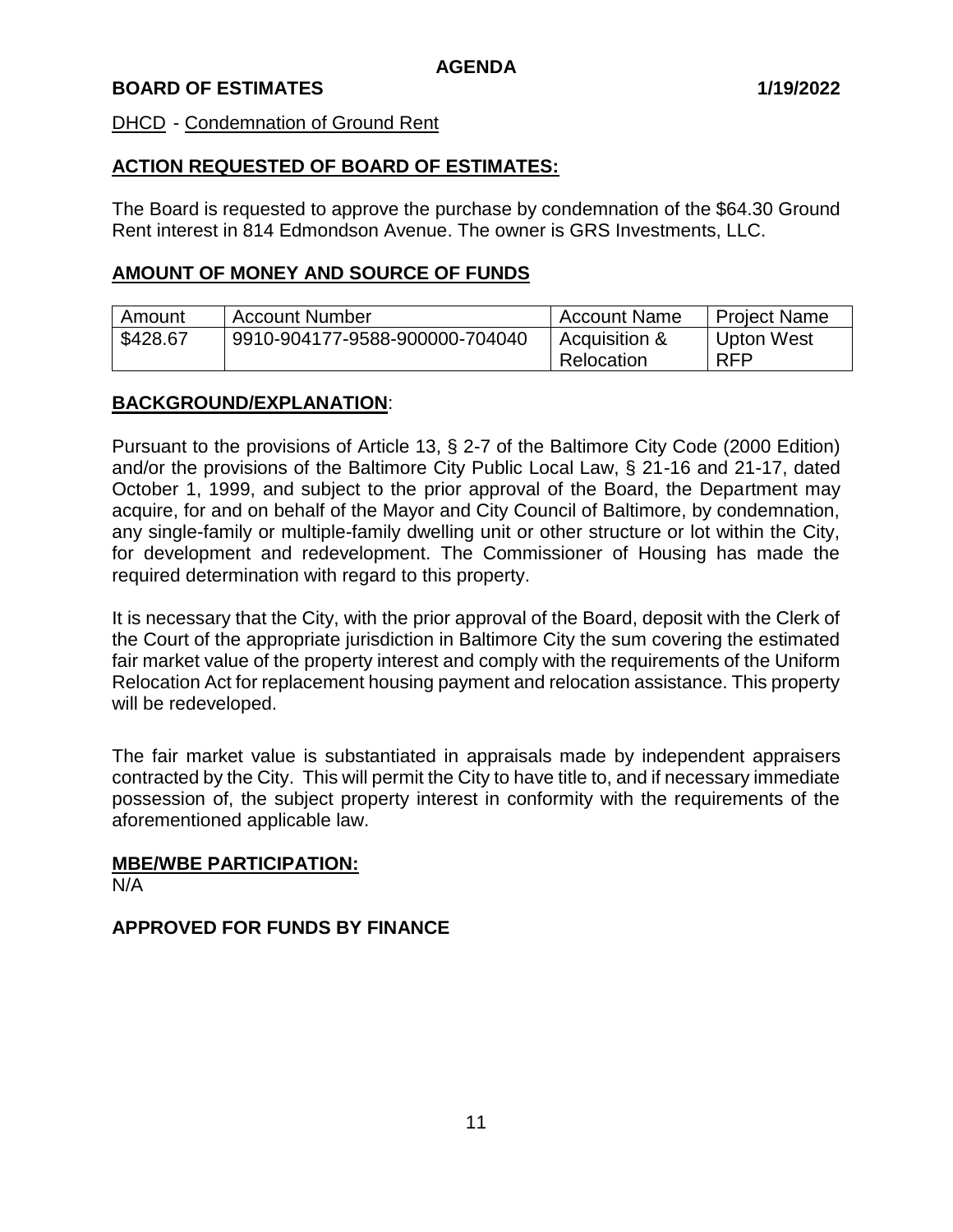#### DHCD - Condemnation of Ground Rent

#### **ACTION REQUESTED OF BOARD OF ESTIMATES:**

The Board is requested to approve the purchase by condemnation of the \$62.00 Ground Rent interest in 816 Edmondson Avenue. The owner is GRS Investments, LLC.

#### **AMOUNT OF MONEY AND SOURCE OF FUNDS:**

| Amount   | <b>Account Number</b>          | <b>Account Name</b> | <b>Project Name</b> |
|----------|--------------------------------|---------------------|---------------------|
| \$413.33 | 9910-904177-9588-900000-704040 | Acquisition &       | Upton West          |
|          |                                | Relocation          | <b>RFP</b>          |

#### **BACKGROUND/EXPLANATION**:

Pursuant to the provisions of Article 13, § 2-7 of the Baltimore City Code (2000 Edition) and/or the provisions of the Baltimore City Public Local Law, § 21-16 and 21-17, dated October 1, 1999, and subject to the prior approval of the Board of Estimates, the Department may acquire, for and on behalf of the Mayor and City Council of Baltimore, by condemnation, any single-family or multiple-family dwelling unit or other structure or lot within the City, for development and redevelopment. The Commissioner of Housing has made the required determination with regard to this property.

It is necessary that the City, with the prior approval of the Board, deposit with the Clerk of the Court of the appropriate jurisdiction in Baltimore City the sum covering the estimated fair market value of the property interest and comply with the requirements of the Uniform Relocation Act for replacement housing payment and relocation assistance. This property will be redeveloped.

The fair market value is substantiated in appraisals made by independent appraisers contracted by the City. This will permit the City to have title to, and if necessary immediate possession of, the subject property interest in conformity with the requirements of the aforementioned applicable law.

#### **MBE/WBE PARTICIPATION:**

N/A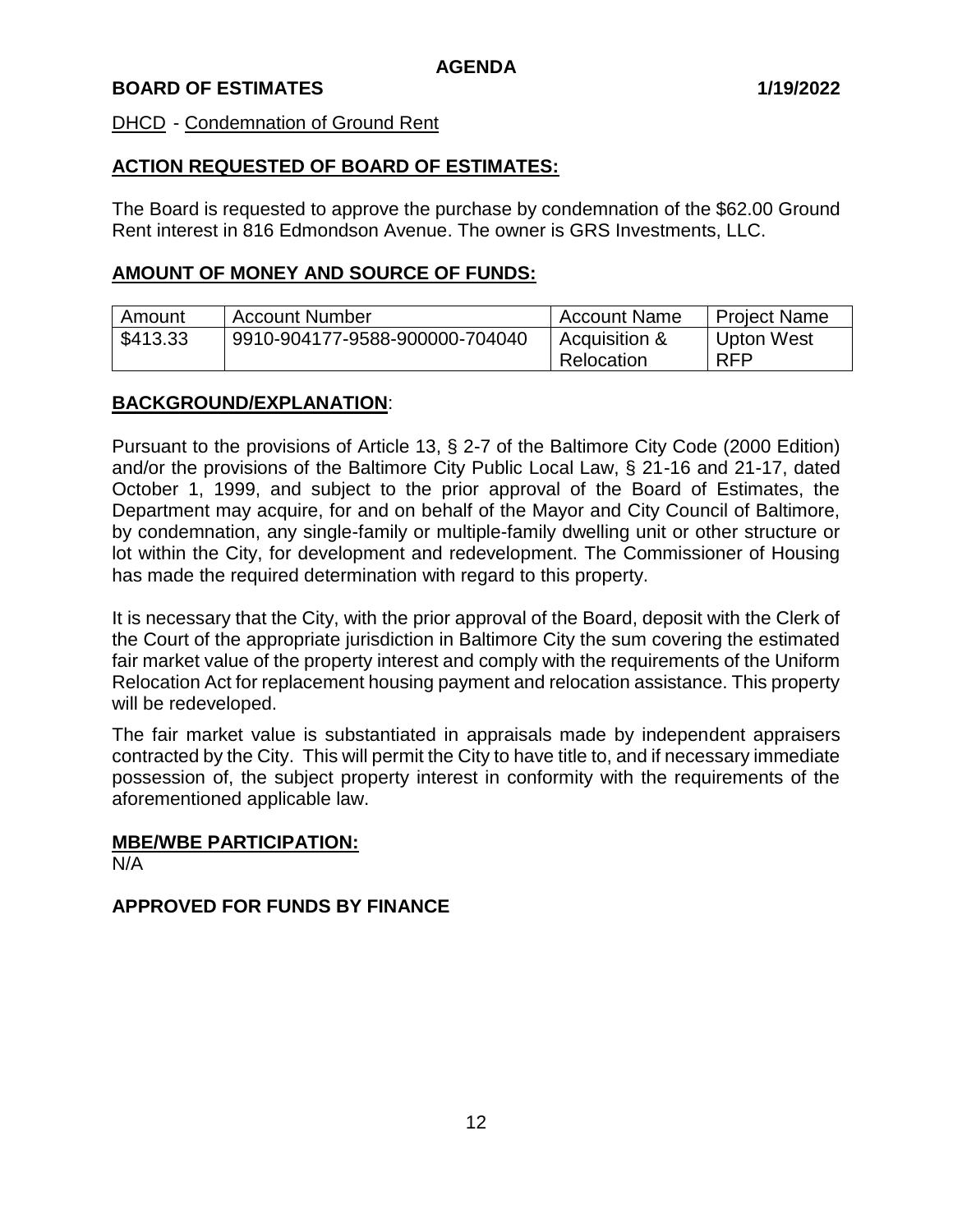#### DCHD - Redemption of Sub-Ground Rent Interest

# **ACTION REQUESTED OF BOARD OF ESTIMATES:**

The Board is requested to authorize the Department to apply to the Maryland Department of Assessments and Taxation (SDAT) to redeem or extinguish the \$120.00 sub-ground rent interest in 820 Edmondson Avenue. The owner is Atlantic Capital Co.

# **AMOUNT OF MONEY AND SOURCE OF FUNDS**

| Amount   | <b>Account Number</b>          | <b>Account Name</b> | Project Name |
|----------|--------------------------------|---------------------|--------------|
| \$70.00  | 9910-904177-9588-900000-704044 | Acquisition &       | Upton West   |
| \$360.00 | 9910-904177-9588-900000-704044 | Relocation          | <b>RFP</b>   |

#### **BACKGROUND/EXPLANATION**:

The Department of Housing and Community Development, for and on behalf of the Mayor and City Council of Baltimore, may, subject to the prior approval of the Board, make application to the SDAT to redeem or extinguish a ground rent lease, as provided in Real Property Article § 8-110 of the Annotated Code of Maryland. The application fee is \$70.00 and three-years ground rent will be deposited with SDAT. A Redemption Certificate vesting fee simple title in the Mayor and City Council of Baltimore will be recorded. This property will be redeveloped.

The \$120.00 annual sub-ground rent was created by a lease dated September 30, 1983.

#### **MBE/WBE PARTICIPATION:**

N/A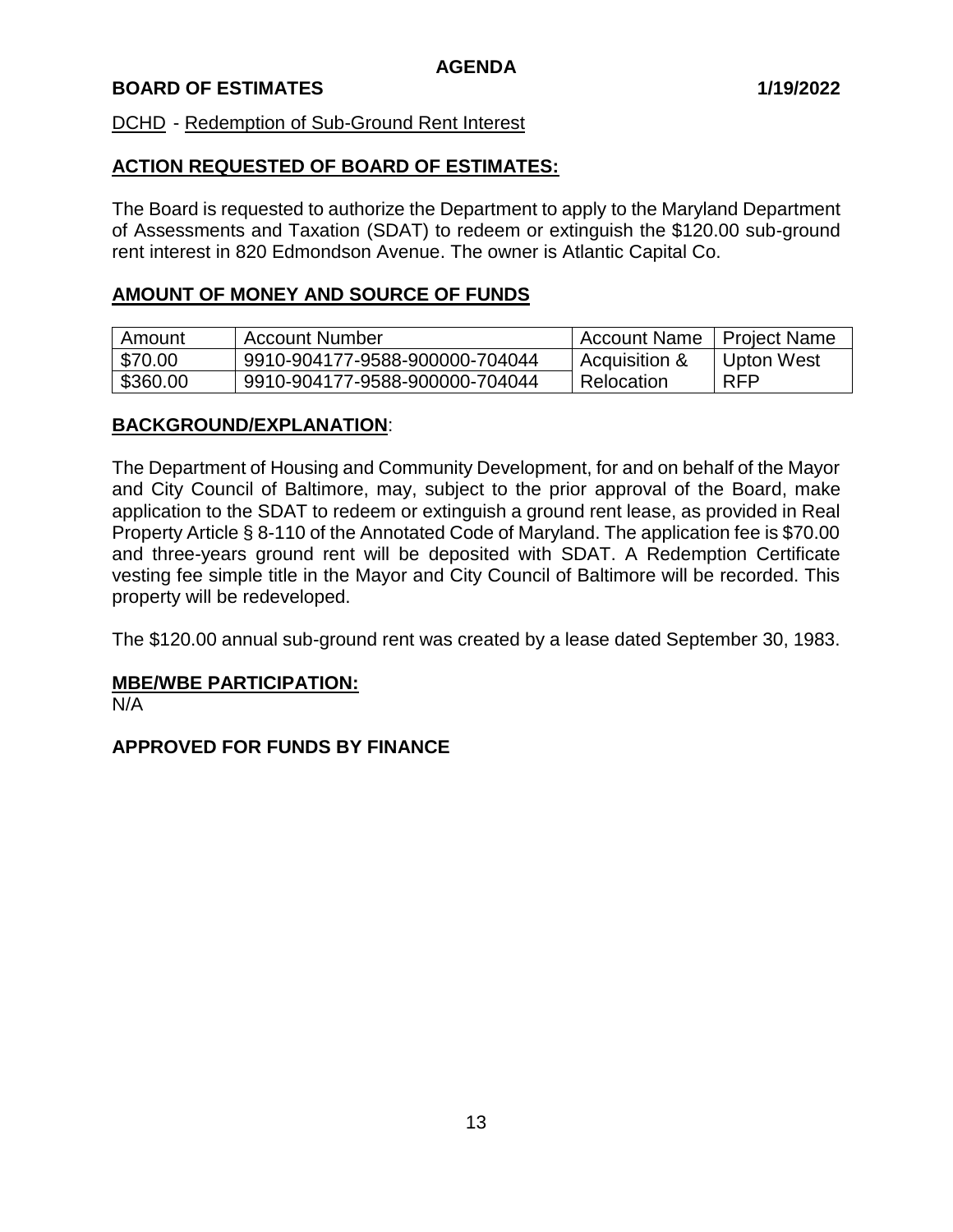#### DHCD - Redemption of Ground Rent

# **ACTION REQUESTED OF BOARD OF ESTIMATES**:

The Board is requested to authorize the Department to apply to the Maryland Department of Assessments and Taxation (SDAT) to redeem the \$60.00 ground rent interest in 1920 Etting Street is requested. The owners are Ann Goodman and Eugene Goodman, Trustees. If SDAT Redemption cannot be achieved, DHCD requests Board approval to acquire the ground rent interest by condemnation.

# **AMOUNT OF MONEY AND SOURCE**:

| Purpose            | Amount   | <b>Account Number</b>              | <b>Account Name</b>         | Project<br><b>Name</b>             |
|--------------------|----------|------------------------------------|-----------------------------|------------------------------------|
| Application<br>Fee | \$70.00  | 9910-904177-9588-<br>900000-704044 | Acquisition &<br>Relocation | <b>Black Women</b><br><b>Build</b> |
| <b>Back Rent</b>   | \$180.00 | 9910-904177-9588-<br>900000-704044 | Acquisition &<br>Relocation | <b>Black Women</b><br><b>Build</b> |
| <b>FMV</b>         | \$400.00 | 9910-904177-9588-<br>900000-704040 | Acquisition &<br>Relocation | <b>Black Women</b><br><b>Build</b> |

# **BACKGROUND/EXPLANATION**:

The Department of Housing and Community Development, for and on behalf of the Mayor and City Council of Baltimore, may, subject to the prior approval of the Board, make application to the SDAT to redeem or extinguish a ground rent lease, as provided in Real Property Article § 8-110 of the Annotated Code of Maryland. The application fee is \$70.00 and three-years ground rent will be deposited with SDAT. A Redemption Certificate vesting fee simple title in the Mayor and City Council of Baltimore will be recorded. This property will be redeveloped.

The \$60.00 annual ground rent was created by a redeemable lease dated April 26, 1952.

# **MBE/WBE PARTICIPATION:** N/A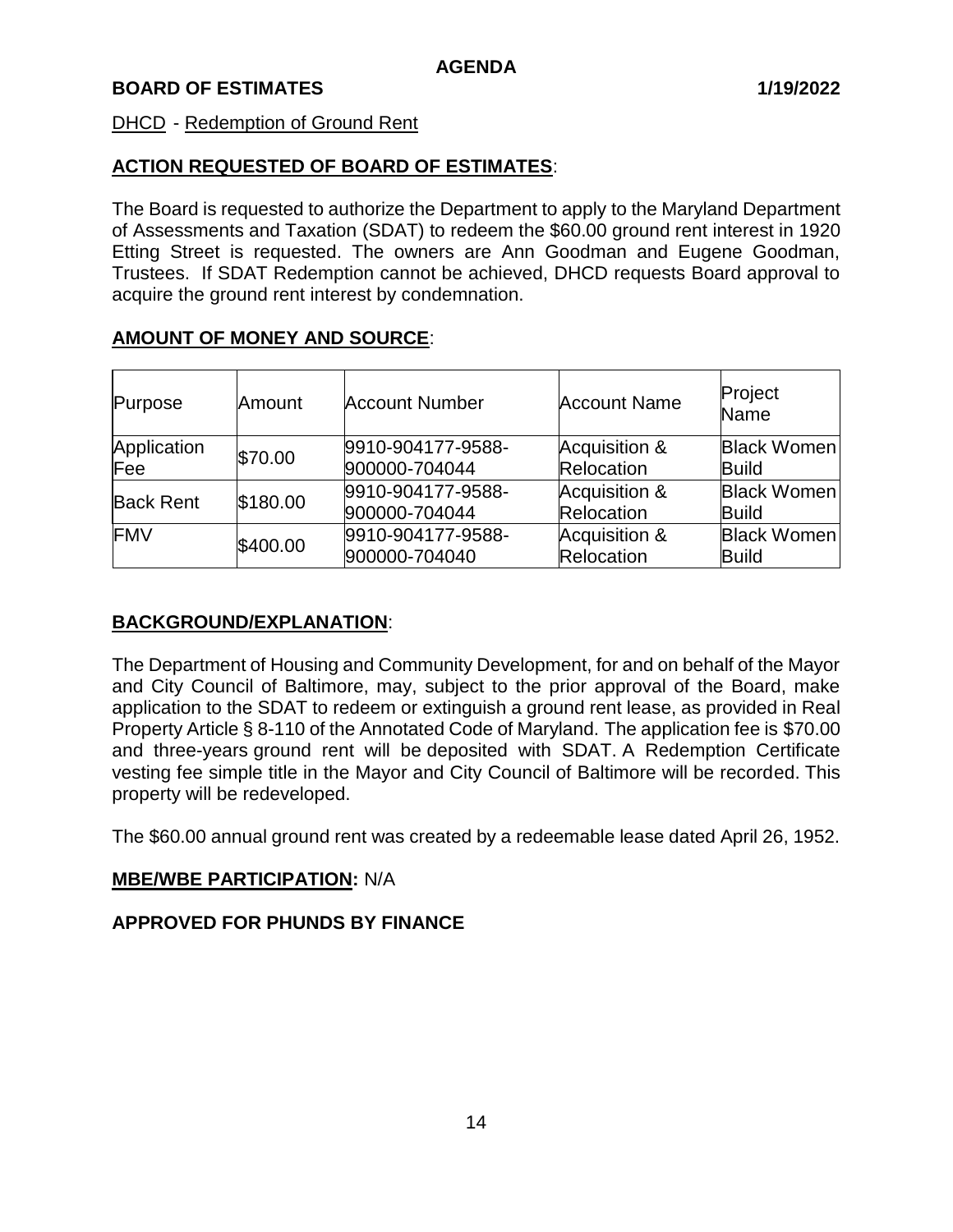#### DHCD - Condemnation of Leasehold Interest

#### **ACTION REQUESTED OF BOARD OF ESTIMATES**:

The Board is requested to approve the purchase by condemnation of the Leasehold interest in 1128 Mosher Street. The owner is Elmore and Greaver Partnership.

#### **AMOUNT OF MONEY AND SOURCE**:

| Amount     | <b>Account Number</b>          | Account Name Project Name |                                     |
|------------|--------------------------------|---------------------------|-------------------------------------|
| \$2,200.00 | 9904-919052-9127-900000-704040 |                           | <b>BGN Smithson Smithson Street</b> |
|            | Park                           | Park                      |                                     |

#### **BACKGROUND/EXPLANATION**:

Pursuant to the provisions of Article 13, § 2-7 of the Baltimore City Code (2000 Edition) and/or the provisions of the Baltimore City Public Local Law, § 21-16 and 21-17, dated October 1, 1999, along with any and all amendments thereto, and subject to the prior approval of the Board, the Department may acquire, for and on behalf of the Mayor and City Council of Baltimore, by condemnation, any single-family or multiple-family dwelling unit or other structure or lot within the City, for development and redevelopment. The Commissioner of Housing has made the required determination with regard to this property.

It is necessary that the City, with the prior approval of the Board of Estimates, deposit with the Clerk of the Court of the appropriate jurisdiction in Baltimore City the sum covering the estimated fair market value of the property interest and comply with the requirements of the Uniform Relocation Act for replacement housing payment and relocation assistance. This property will be redeveloped. The fair market value is substantiated in appraisals made by independent appraisers contracted by the City. This will permit the City to have title to, and if necessary immediate possession of, the subject property interest in conformity with the requirements of the aforementioned applicable law.

# **MBE/WBE PARTICIPATION:**

N/A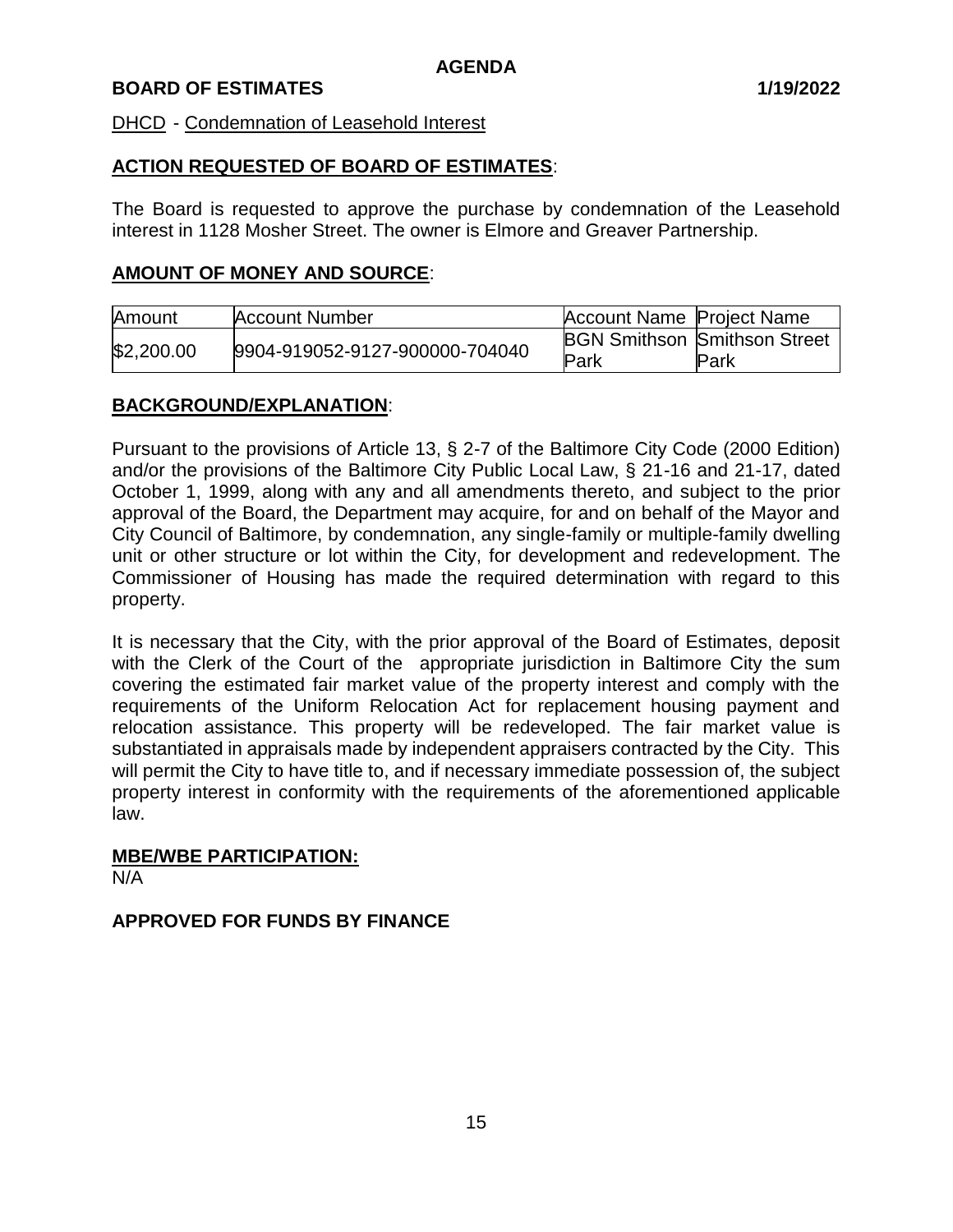Law Department – Settlement of Condemnation Action

# **ACTION REQUESTED OF THE BOARD OF ESTIMATES:**

The Board is requested to approve payment of a settlement of a condemnation action to acquire the Leasehold interest in 1222 Mosher Street, located in the Smithson Street Park Project. The owner is Reservoir Hill Limited Partnership XI.

# **AMOUNT OF MONEY AND SOURCE:**

\$6,000.00 - 9904-919052-9127-900000-704040.

# **BACKGROUND/EXPLANATION:**

On March 26, 2021, the City filed a condemnation action to acquire the Leasehold interest in the real property located at 1222 Mosher Street. On December 23, 2020 the Board approved \$3,067.00 to acquire the Leasehold interest in the subject property based upon the highest of two appraisal reports from November 11, 2019 and February 4, 2020. Defendant Department of Housing and Community Development of the State of Maryland contested the City's value based on the age of the appraisals. The City requested an updated appraisal resulting in the valuation of \$9,067.00 as of September 30, 2021. Prior to the pre-trial, the parties were able to reach an agreement as to the fair market value in the amount of \$9,067.00. Thus, the Board is requested to approve an additional \$6,000.00 (\$9,067.00 less the previous approval amount of \$3,067.00).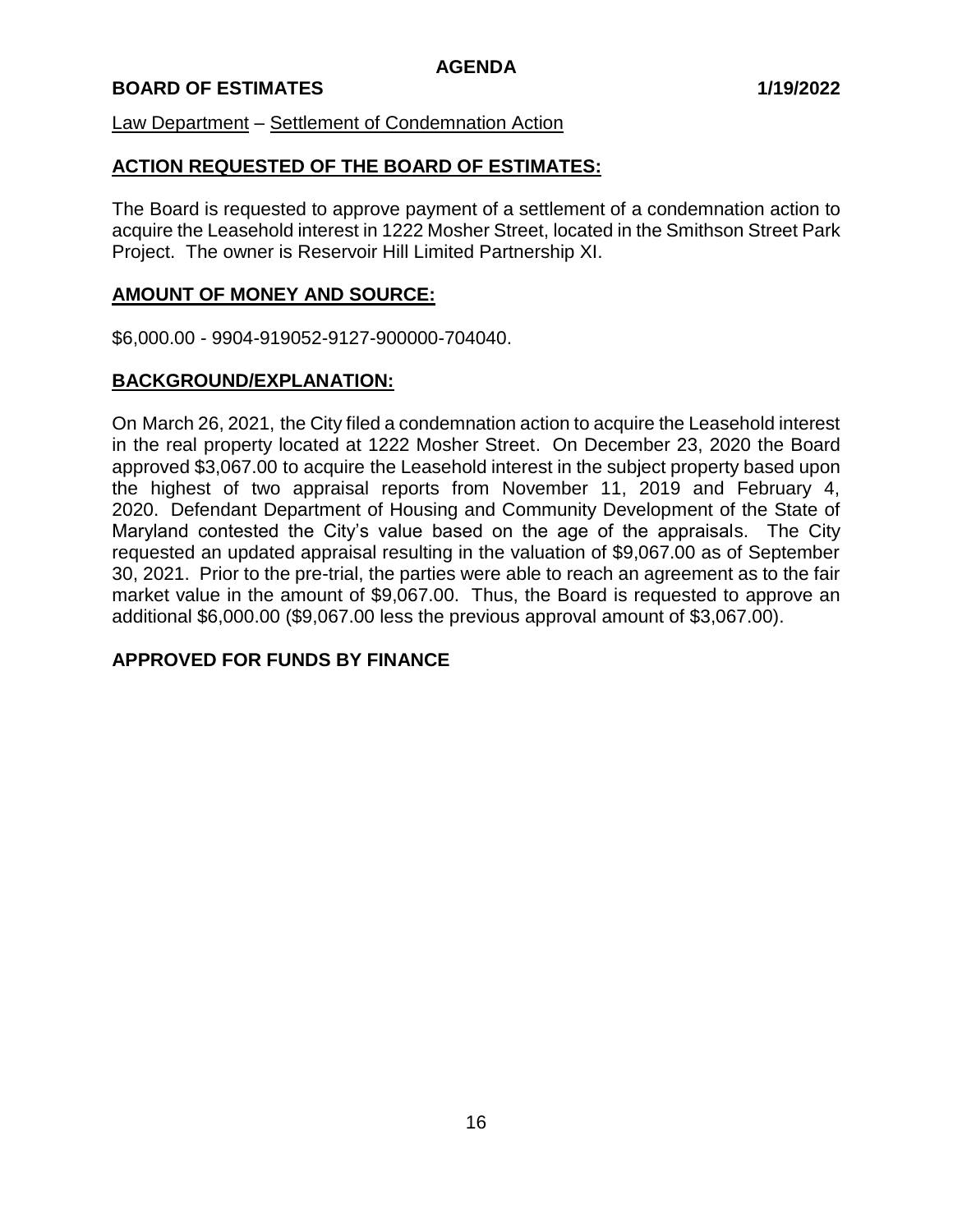**AGENDA**

# **TRANSFERS OF FUNDS**

**\* \* \* \* \* \***

The Board is requested to approve

the Transfer of Funds

listed on the following page:

18

In accordance with Charter provisions

reports have been requested from the

Planning Commission, the Director

of Finance having reported

favorably thereon.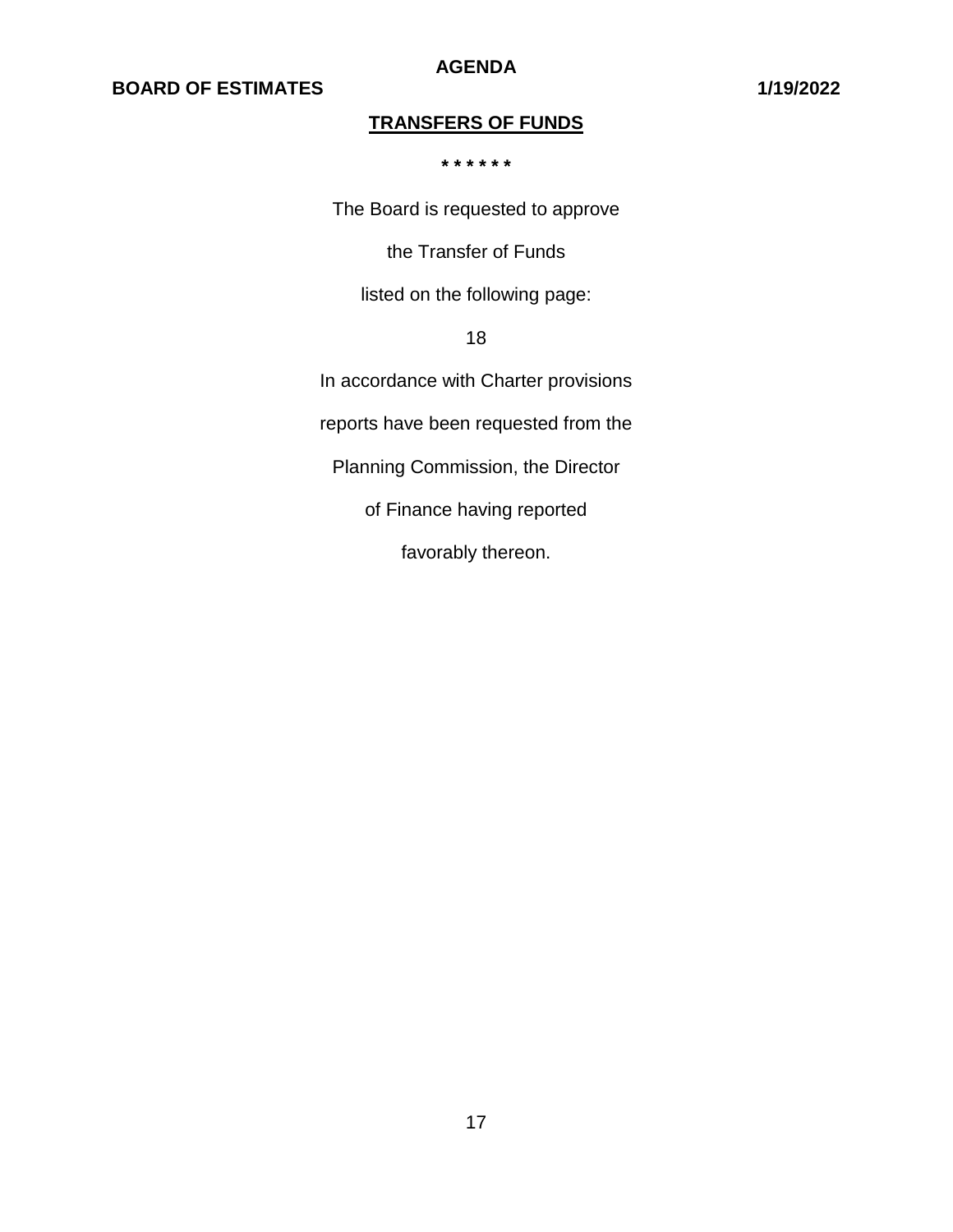#### **BOARD OF ESTIMATES 1/19/2022**

#### **TRANSFERS OF FUNDS**

#### **AMOUNT FROM ACCOUNT/S TO ACCOUNT/S**

Recreation and Parks

| \$100,000.00           | 9938-910128-9475         | 9938-909115-9474      |
|------------------------|--------------------------|-----------------------|
| 1 <sup>st</sup> Public | Tree Baltimore Program - | <b>Tree Baltimore</b> |
| Infrastructure         | Reserve                  | Program FY19 - Active |

This transfer will provide funds to cover the costs associated with the purchase and planting of trees under Forestry's TreeBaltimore Program.

#### Housing and Community Development

| 2. \$1,500,000.00     | 9982-923019-9587    | 9982-937011-9593     |
|-----------------------|---------------------|----------------------|
| Comm Dev              | Homeowner Incentive | Direct Homeownership |
| <b>Block Grant 47</b> |                     | FY22                 |

This transfer will provide funds to use for homeownership incentives of \$5,000.00 towards closing costs and down payment provided in the form of a forgivable loan to eligible first-time homebuyers purchasing a property located in Baltimore City.

3rd Community &

3. **\$4,500,000.00** 9910-905264-9587 9910-903241-9588 Community Catalyst N'hood Bldg & Economic Dev. Grants **Grants** Market Support

This is transfer of appropriation will be used to fund Capital CCG grants awarded through the Community Catalyst Grant Program.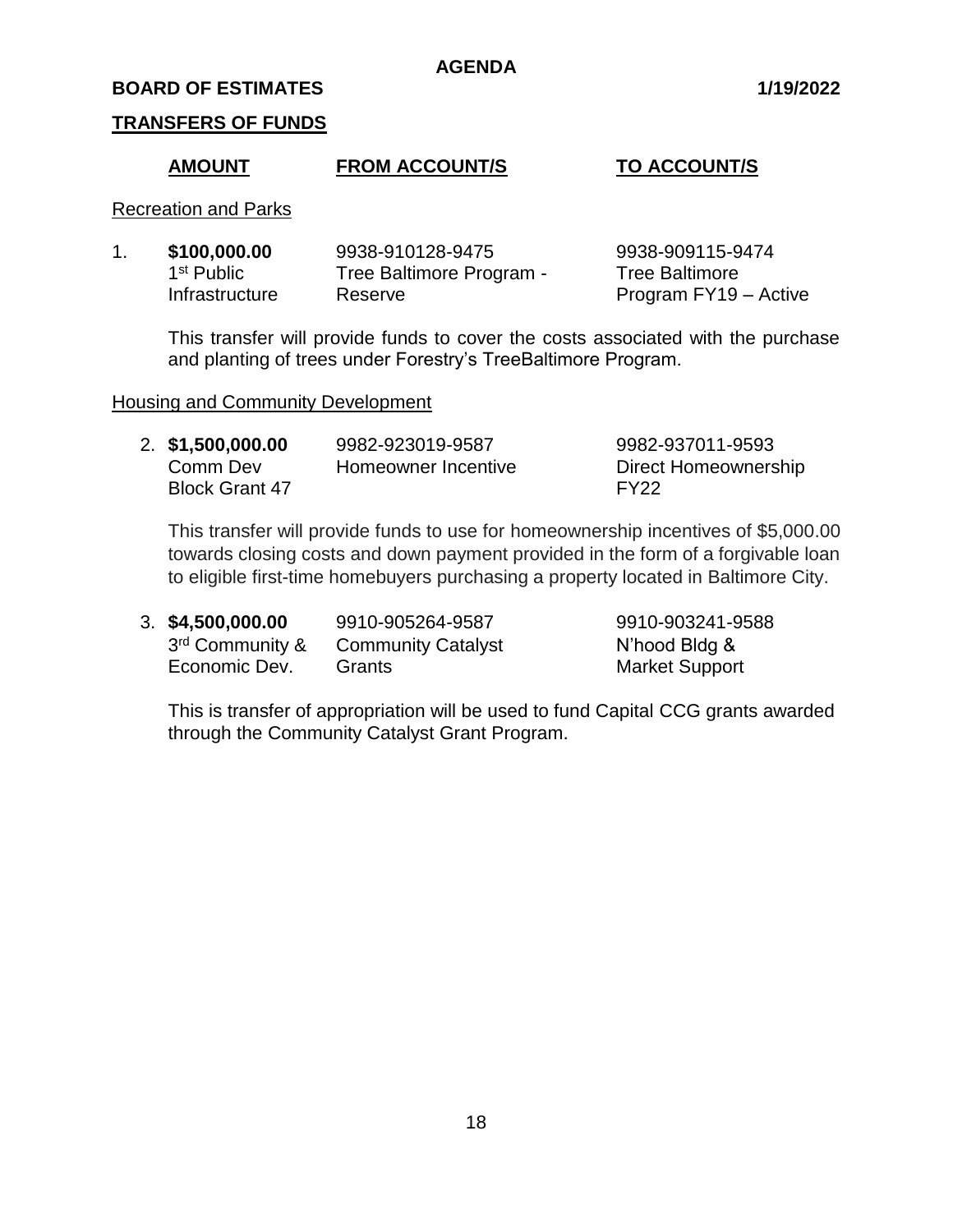# **BOARD OF ESTIMATES 1/19/2022**

### Department of Real Estate – Amendment and Renewal of Lease Agreement

# **ACTION REQUESTED OF B/E**:

The Board is requested to approve and authorize execution of an Amendment to Lease Agreement (Amendment) with Citizens United For The 44<sup>th</sup> District, Inc., Tenant, for the rental of 122 N. Vincent Street, the former Martin Luther King Recreation Center, consisting of approximately 0.474 acres. The Amendment changes the renewal period to December 21, 2021 through December 20, 2022, with the option to renew for four, oneyear periods.

# **AMOUNT OF MONEY AND SOURCE**:

\$1.00 – If demanded

# **BACKGROUND/EXPLANATION**:

On December 21, 2016, the Board approved the original five-year Lease Agreement with the Tenant with the option to renew for one, five-year period.

The Amendment changes the period from one, five-year renewal period to five, one-year renewal periods effective December 21, 2021 through December 20, 2022.

All other terms and conditions of the original Lease Agreement remain in full force and effect.

The Space Utilization Committee approved the Amendment to Lease Agreement on December 17, 2021.

(The Amendment to Lease Agreement has been approved by the Law Department as to form and legal sufficiency.)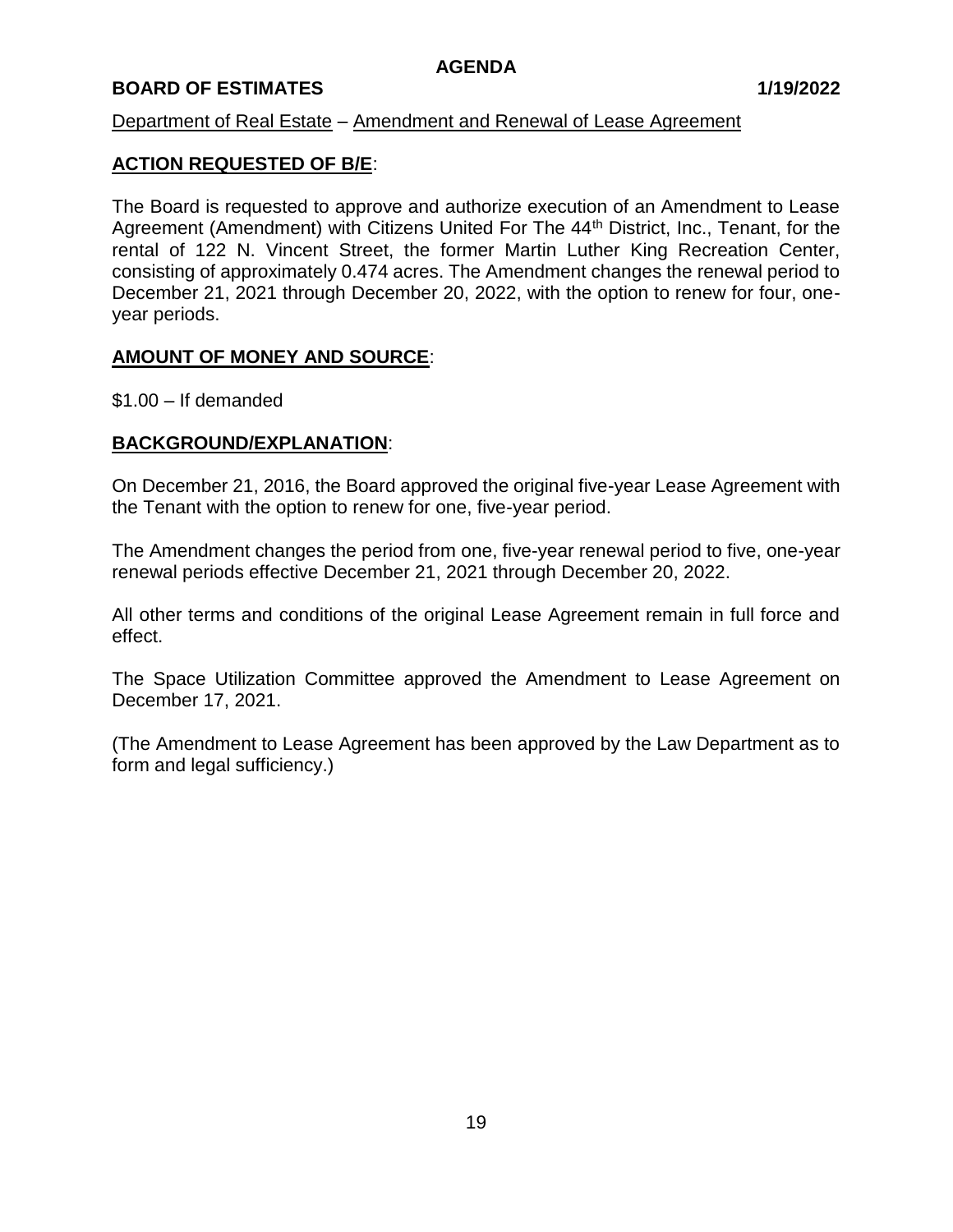# Department of Real Estate – Transfer of Jurisdiction

# **ACTION REQUESTED OF B/E:**

The Board is requested to approve the transfer of jurisdiction for the properties known as 145 S. Calverton Road and 50 S. Pulaski Street (Block 222, Lots 88 and 91) from the inventory of the Department of Housing and Community Development (34) to the inventory of the Department of Recreation and Parks (18).

#### **BACKGROUND/EXPLANATION:**

The Department of Housing and Community Development has acquired the land for the new park honoring fallen firefighter Rachel Wilson at the request of the Department of Planning. With acquisition complete, it is time to transfer jurisdiction of the Department of Recreation and Parks. On December 17, 2021, 18 lots were consolidated.

The Space Utilization Committee approved this transfer of jurisdiction on January 7, 2022.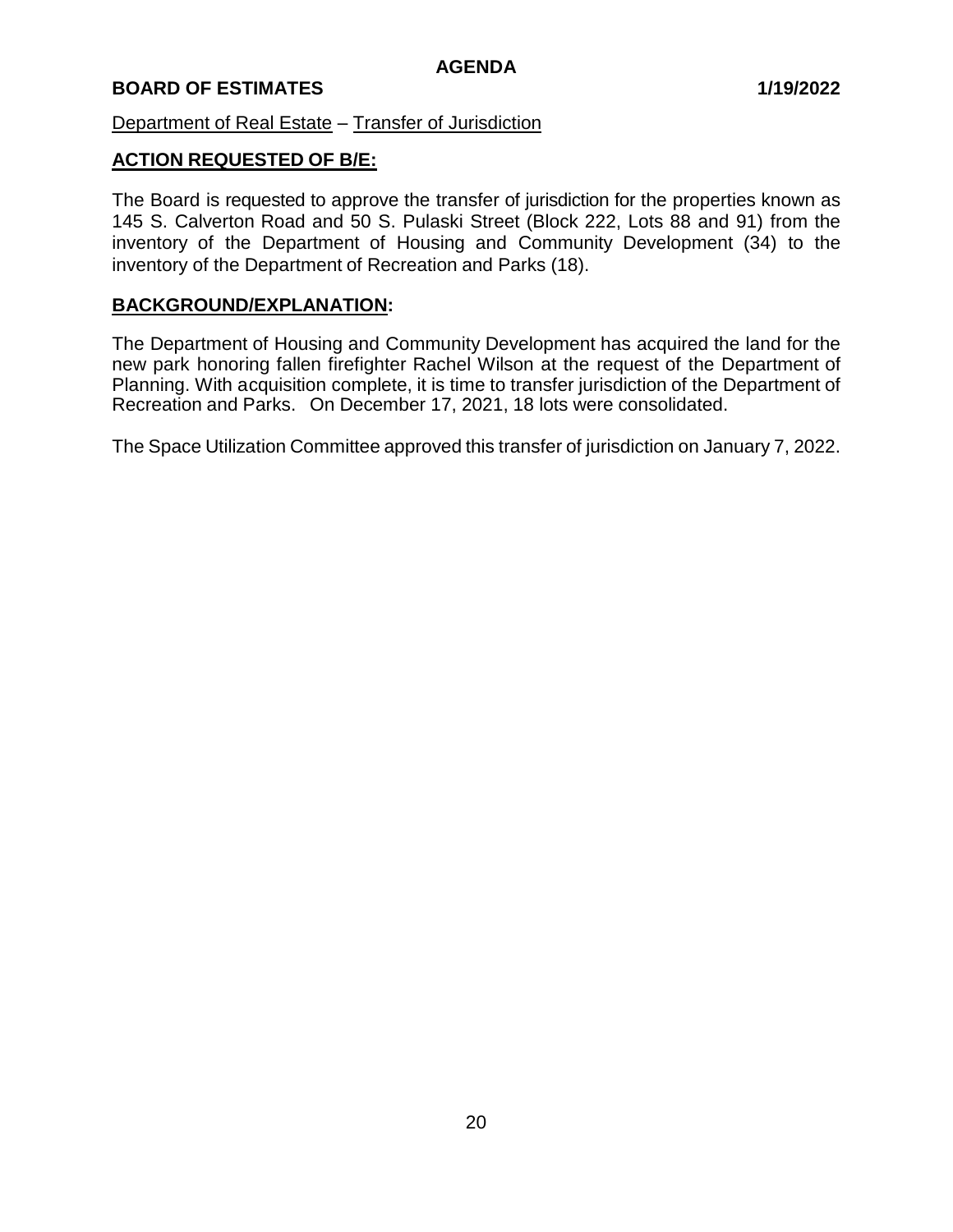#### **BOARD OF ESTIMATES 1/19/2022**

Department of Real Estate - Assignment of Tax Sale Certificate

#### **ACTION REQUESTED OF BOARD OF ESTIMATES:**

The Board is requested to approve the assignment of a Tax Sale Certificate for an amount that is less than the lien amount for the property known as 4010 Chesmont Avenue (Block 5843, Lot 008).

# **AMOUNT OF MONEY AND SOURCE**:

| Property                   | Assessed    | <b>Flat Taxes and</b> | <b>Total Liens</b> | Recommended           |
|----------------------------|-------------|-----------------------|--------------------|-----------------------|
| Address                    | Value       | Water                 |                    | <b>Purchase Price</b> |
| 4010<br>Chesmont<br>Avenue | \$48,100.00 | \$41,873.84           | \$85,849.27        | \$41,873.84           |

#### **BACKGROUND/EXPLANATION**:

The City acquired the Tax Sale Certificate on October 27, 2021 for the property known as 4010 Chesmont Avenue in the total amount of \$85,849.27. Ms. Danice Horrey has offered to purchase the Tax Sale Certificate for 4010 Chesmont Avenue for \$41,873.84, file a petition to foreclose, acquire title to the property, and return it to productive use. The purchase price of \$41,873.84 covers the flat taxes and water for the property. Other charges contributing to the total lien amount include but are not limited to the following: \$5,866.99 for interest and penalties, \$5,525.25 for miscellaneous billing, and \$3,800.00 for environmental citation.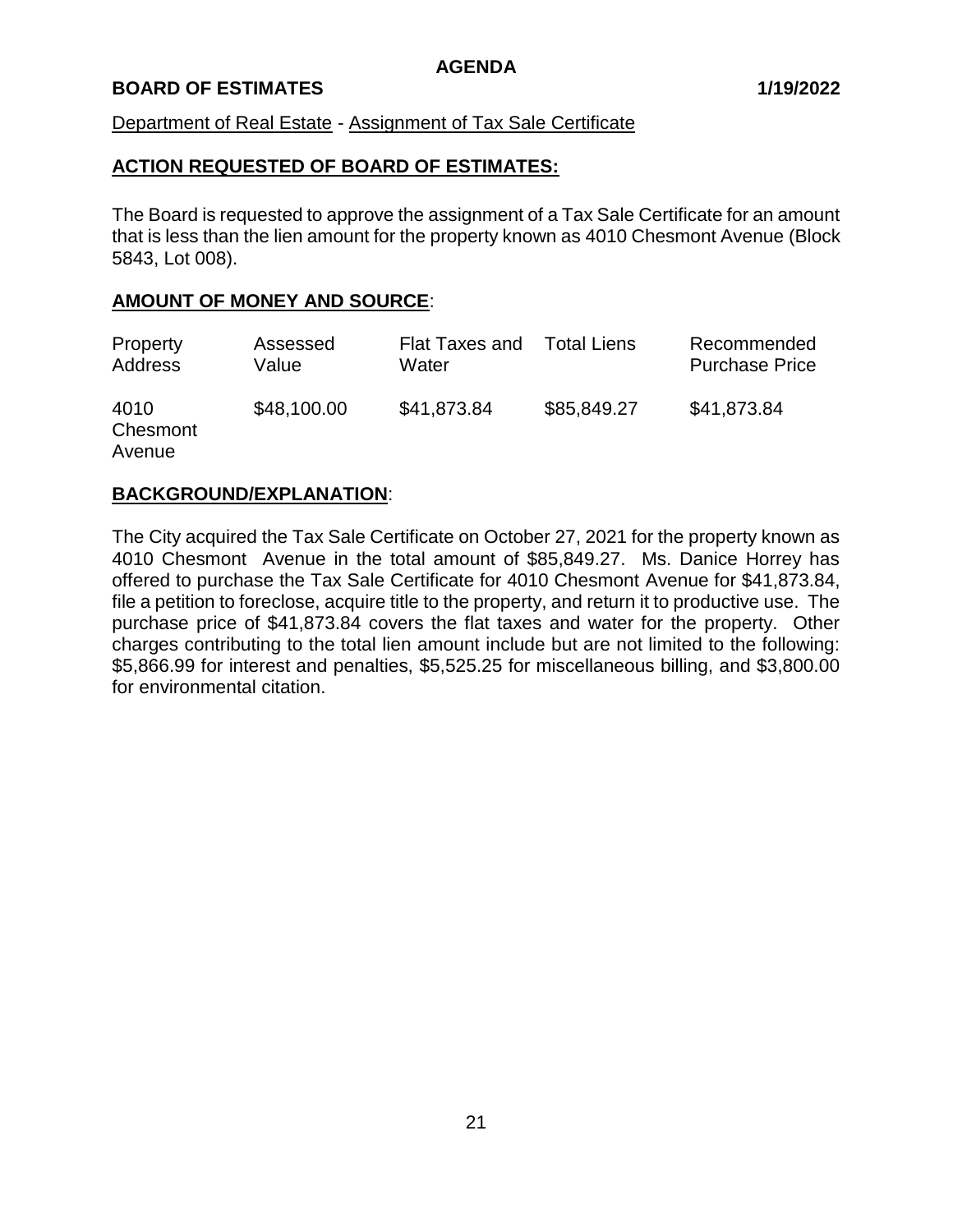# **BOARD OF ESTIMATES 1/19/2022**

Department of Real Estate - Change in Reporting Agency

# **ACTION REQUESTED OF B/E**

The Board is requested to approve the Change in the Reporting Agency for the property known as 620 N. Caroline Street (Block 1280, Lot 3) from the Department of General Services (03) to the Department of Housing & Community Development (34).

#### **BACKGROUND/EXPLANATION:**

On June 9, 2021, the Board approved the transfer of jurisdiction to transfer the property known as 620 N. Caroline Street from the Department of Health to the Department of General Services. The Department of General Services is now requesting the Reporting Agency be changed to the Department of Housing & Community Development (DHCD) so that DHCD can prepare for the sale and transfer to the Housing Authority of Baltimore City, Developer.

The Space Utilization Committee approved this transfer of reporting agency on January 7, 2022.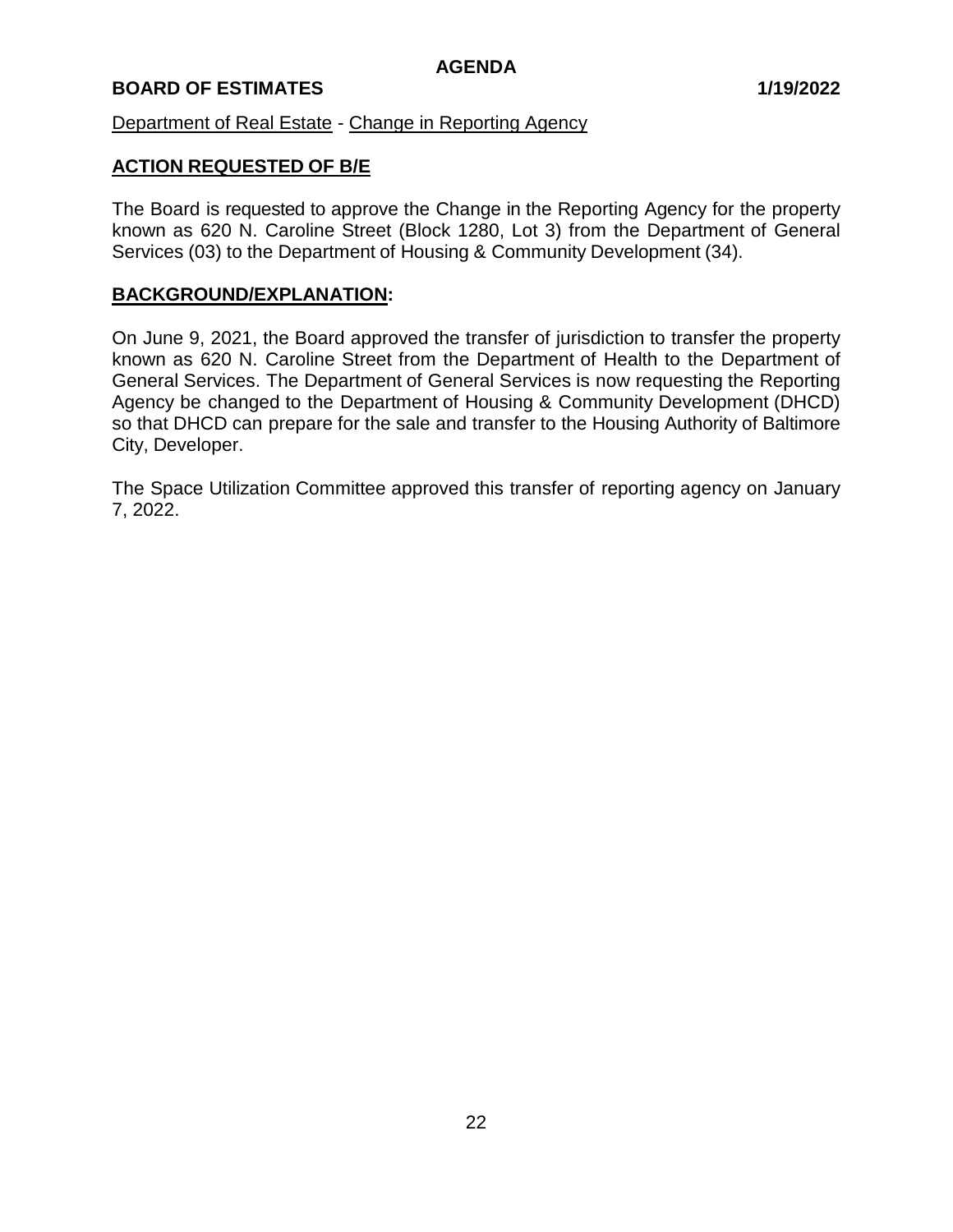# Department of Real Estate - Transfer of Jurisdiction

#### **ACTION REQUESTED OF B/E**

The Board is requested to approve the transfer of jurisdiction for the properties known as 2614, 2616, 2618, 2620, 2622, 2624 Hollins Ferry Road; 2601, 2603, 2605, 2607, 2609, 2611, 2613, 2615, 2618, 2620, 2622, 2624, 2626, 2628, 2630, 2632 Pierpont Street (Block 7480, Lots 008, 011, 012, 013, 014, 015, 019, 020, 021, 022, 023, 024, 025, 026, 010, 011, 012, 014, 015, 017, 018, 019); 2621, 2623, 2625, 2627, 2631, 2633, 2635, 2637 Puget Street (Block 7479, Lots 029, 031, 032, 033, 037, 039, 040, 041), and 2636 Puget Street (Block 7478 Lot 15) from the inventory of the Department of Housing and Community Development (34) to the inventory of the Department of Public Works (DPW)/Bureau of Water & Waste Water (20).

#### **BACKGROUND/EXPLANATION:**

The "ER4130R - Environmental Restoration Project 15" is part of the City of Baltimore Municipal Separate Storm Sewer System (MS4) and Total Maximum Daily Load restoration projects known as the Watershed Implementation Plan. The project has 28 stormwater Environmental Site Design (ESD) facilities. There are five sites out of 28 located on properties currently designated to the Department of Housing and Community Development. Because the DPW intends to construct the ESD (impervious area removal and tree planting) facilities on the property, the parcels are being transferred to the DPW for ongoing maintenance.

The project will enhance the water quality in the impaired watersheds of Back River, Gwynns Falls, and Baltimore Harbor, which benefits the Chesapeake Bay. The improvements will minimize stormwater runoff and non-point source pollutants to these surface waters and improve public health in general.

The Space Utilization Committee approved this transfer of jurisdiction on January 7, 2022.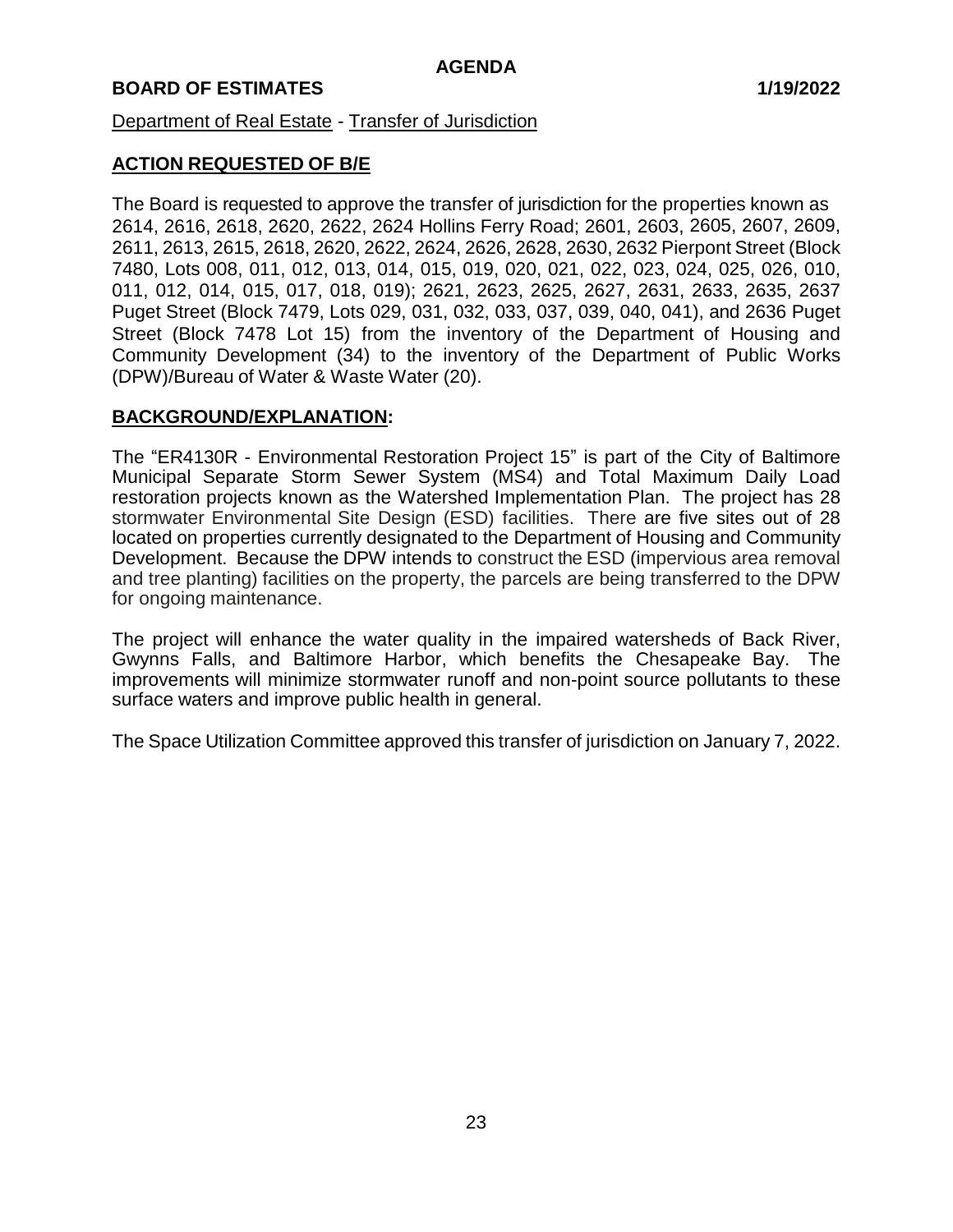### Department of Real Estate – Tax Sale Certificate

# **ACTION REQUESTED OF B/E:**

The Board is requested to approve the assignment of a Tax Sale Certificate for an amount that is less than the lien amount for the properties known as 616 Ashburton Street (Block 2377C, Lot 060) and 2450 W. Baltimore Street (Block 2165, Lot 036) for J.E.D. Claymont, LLC.

# **AMOUNT OF MONEY AND SOURCE**:

| Property<br>Address<br>616 Ashburton<br>St. | Assessed<br>Value<br>\$7,000.00 | <b>Flat Taxes</b><br>and Water<br>\$2,657.94 | <b>Total Liens</b><br>\$28,973.76 | Recommended<br><b>Purchase Price</b><br>\$7,000.00 |
|---------------------------------------------|---------------------------------|----------------------------------------------|-----------------------------------|----------------------------------------------------|
| 2450 W.<br><b>Baltimore St.</b>             | \$7,667.00                      | \$1,778.05                                   | \$41,262.97                       | \$7,667.00                                         |

#### **BACKGROUND/EXPLANTION**:

The City acquired the Tax Sale Certificates on July 20, 2020 for 616 Ashburton Street in the total amount of \$28,973.76 and 2450 W. Baltimore Street in the total amount of \$41,262.97.

J.E.D. Claymont, LLC has offered to purchase the Tax Sale Certificate for 616 Ashburton Street for \$7,000.00, file a petition to foreclose, acquire title to the property and return it to a productive use. The purchase price of \$7,000.00 covers the flat taxes and water for the property. Other charges include \$14,276.75 for interest and penalties and \$6,381.85 for miscellaneous billing.

J.E.D. Claymont LLC has offered to purchase the Tax Sale Certificate for 2450 W. Baltimore Street for \$7,667.00, file a petition to foreclose, acquire title to the property and return it to a productive use. The purchase price of \$7,667.00 covers the flat taxes and water for the property. Other charges include \$15,887.86 for interest and penalties, \$10,458.22 for miscellaneous billing and \$3,180.00 for environmental citation.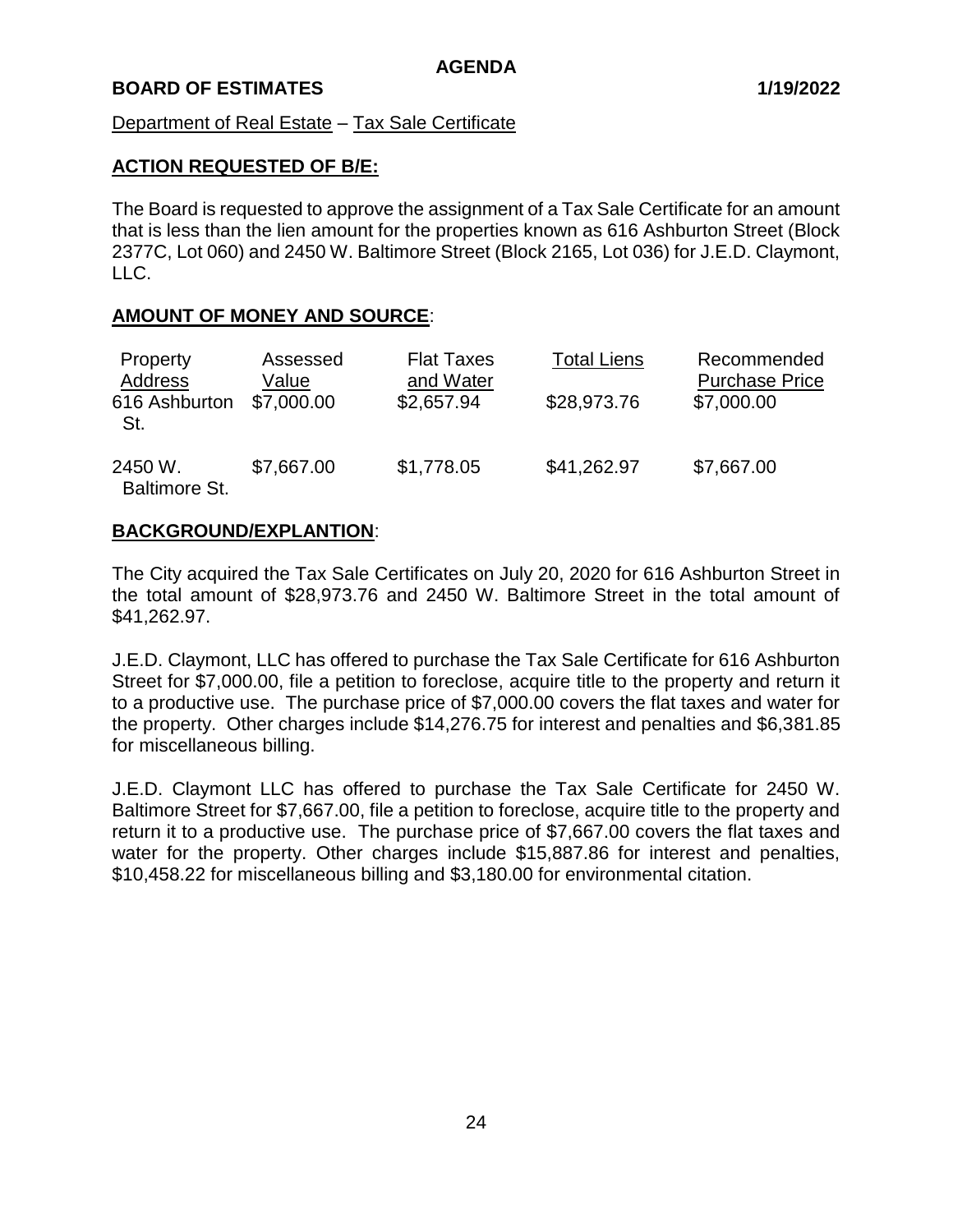# **BOARD OF ESTIMATES 1/19/2022**

Department of Human Resources – Consultant Agreement

# **ACTION REQUESTED OF B/E:**

The Board is requested to approve and authorize execution of a Consultant Agreement with John Woods. The period of the agreement is effective upon Board approval for one year with an option to renew for two additional 1-year terms on the same terms and conditions to be exercised at the sole discretion of the City. Either party may terminate this Agreement by giving 30 days prior written notice to the other party.

#### **AMOUNT OF MONEY AND SOURCE:**

\$7,000.00 – 1001-000000-1603-808800-603026

Maximum annual amount not to exceed \$7,000.00. The cost incurred for each hearing is charged to the appellant's agency.

The Hearing Officer rates are \$230.00 for the first session and \$192.50 for each succeeding session (session lasting no more than 3 hours) and \$330.00 for each written report.

#### **BACKGROUND/EXPLANATION:**

Mr. Woods will work in the capacity of a Hearing Officer to fulfill the Civil Service Commission's need relative to the appeals process for terminations, demotions, and suspensions.

The Baltimore City Charter permits an investigation for employees discharged, reduced, or suspended for more than 30 days after termination of the probationary period. The Hearing Officer presides over this investigation and submits a recommendation to the Civil Service Commissioners for approval.

#### **APPROVED FOR FUNDS BY FINANCE**

#### **AUDITS REVIEWED AND HAD NO OBJECTION.**

(The Consultant Agreement has been approved by the Law Department as to form and legal sufficiency.)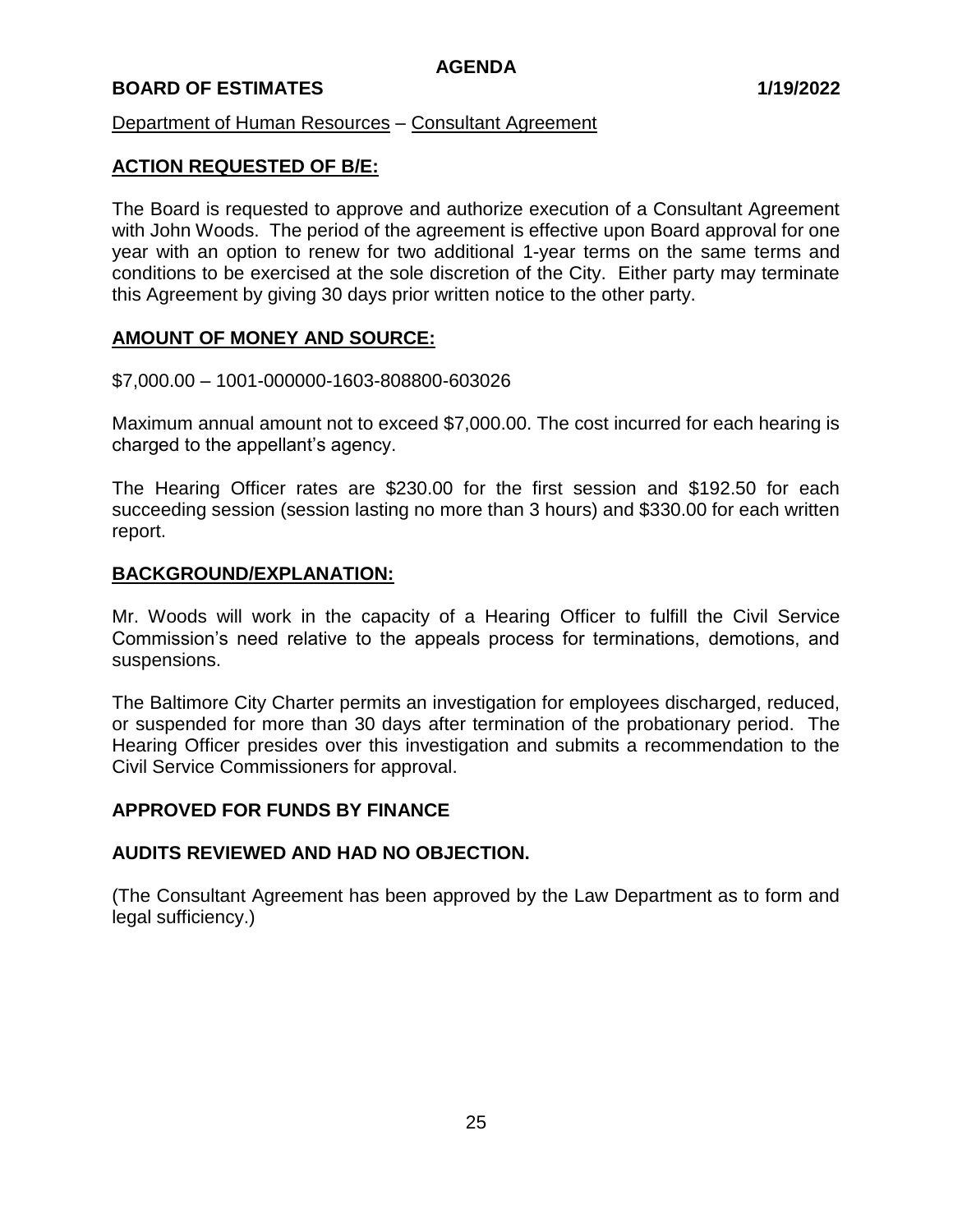# **BOARD OF ESTIMATES 1/19/2022**

Department of Human Resources – Second Amendment and Renewal of Consulting Agreement

# **ACTION REQUESTED OF B/E:**

The Board is requested to approve and authorize execution of the Second Amendment and Renewal to a Consultant Agreement with Allyson Huey. The Second Amendment is effective upon Board approval. The period of the Agreement is through January 29, 2023, with no remaining renewal options.

# **AMOUNT OF MONEY AND SOURCE:**

\$7,000.00 – 1001-000000-1603-808800-603026

Maximum annual amount not to exceed \$7,000.00. The cost incurred for each hearing is charged to the appellant's agency.

The Hearing Officer rates are \$230.00 for the first session and \$192.50 for each succeeding session (session lasting no more than 3 hours) and \$330.00 for each written report.

#### **BACKGROUND/EXPLANATION:**

Ms. Huey will work in the capacity of a Hearing Officer to fulfill the Civil Service Commission's need relative to the appeals process for terminations, demotions, and suspensions.

The Baltimore City Charter permits an investigation for employees discharged, reduced, or suspended for more than 30 days after termination of the probationary period. The Hearing Officer presides over this investigation and submits a recommendation to the Civil Service Commissioners for approval.

On January 29, 2020, the Board approved the original agreement with an option to renew for two additional years. On February 10, 2021, the Board approved the first renewal which will terminate on January 29, 2022, with one renewal option.

#### **APPROVED FOR FUNDS BY FINANCE**

# **AUDITS REVIEWED AND HAD NO OBJECTION.**

(The Second Amendment and Renewal Agreement has been approved by the Law Department as to form and legal sufficiency.)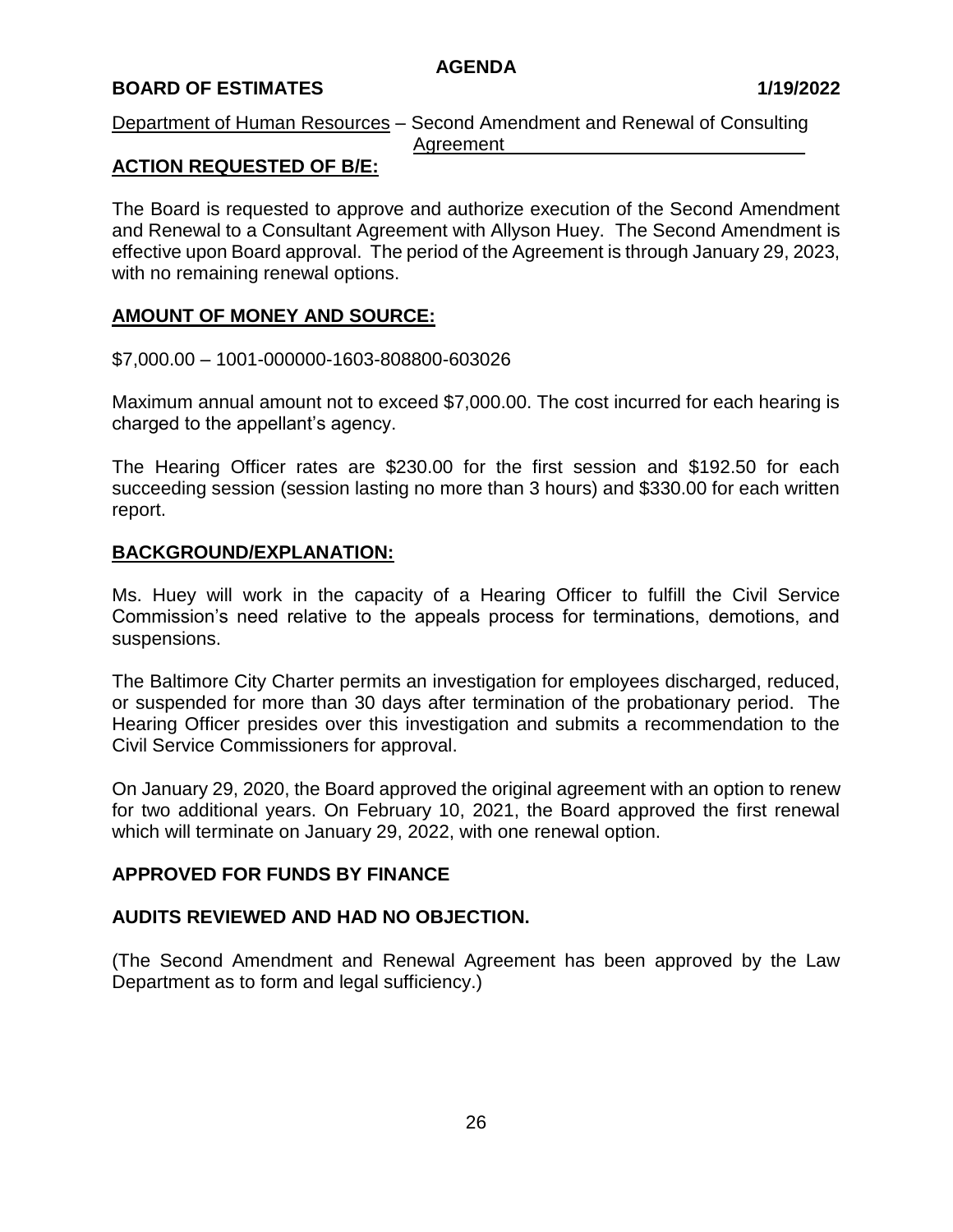**AGENDA**

# **INFORMAL AWARDS**

**\* \* \* \* \* \* \* \***

The Board is requested to approve

the Renewals, Increases to Contracts,

Sole Source, Selected Source and Extensions

listed on the following pages:

28 - 55

The Board is also requested to approve and authorize

execution of the Agreements as to form and legal

sufficiency.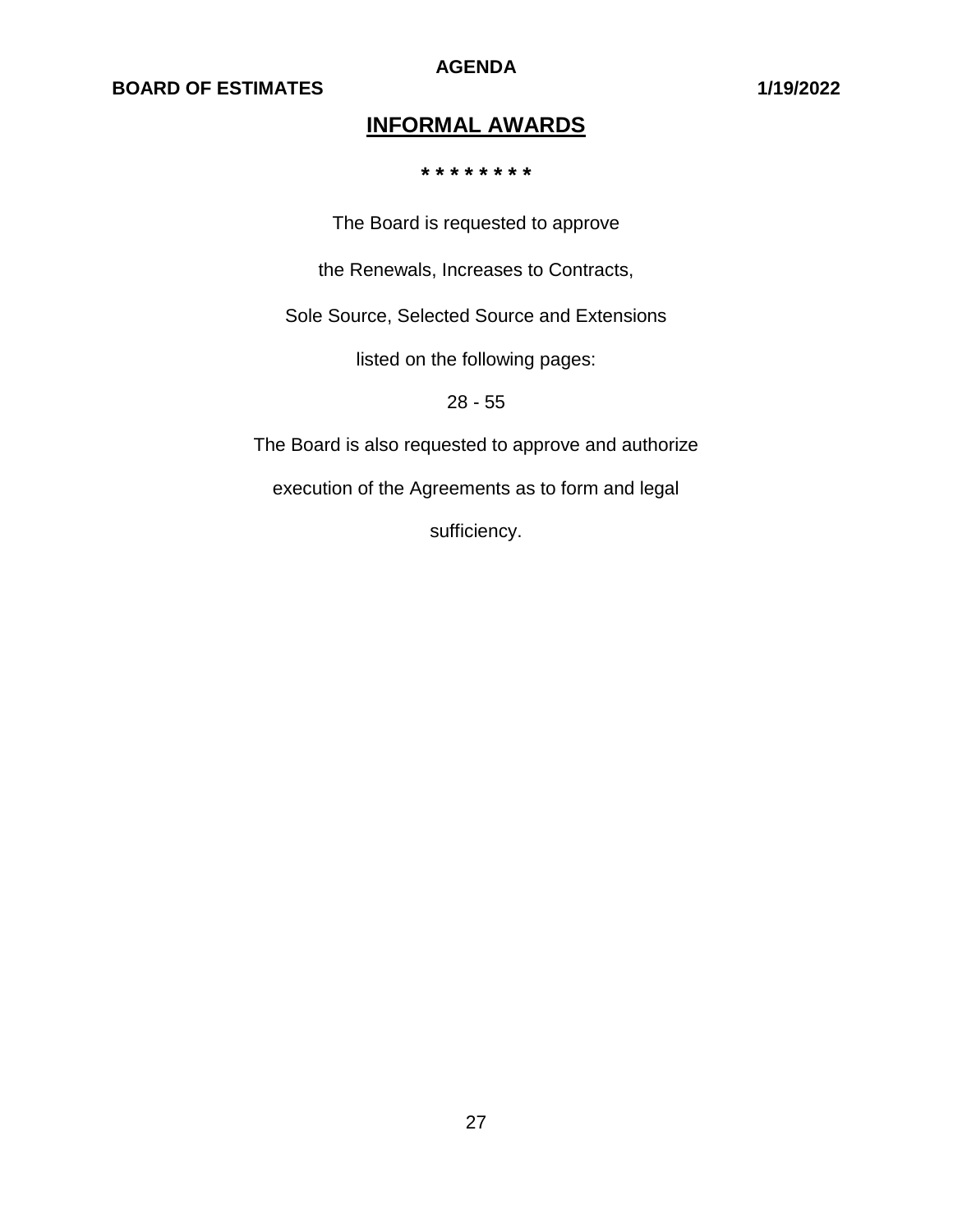#### **BOARD OF ESTIMATES 1/19/2022**

#### **INFORMAL AWARDS, RENEWALS, INCREASES TO CONTRACTS & EXTENSIONS**

# **VENDOR AMOUNT OF AWARD AWARD BASIS**

#### Bureau of Procurement

1. The Board is requested to approve a renewal of **Contract Number B50005967 - O.E.M Parts and Service for Doosan Heavy Equipment** to Waste Equipment Sales and Service, LLC at 3300 Transway Rd., Baltimore MD 21227. Period covered is January 22, 2022 through January 21, 2023 with one, one-year renewal option remaining. This request meets the condition that there is no advantage in seeking competitive responses.

# **AMOUNT OF MONEY AND SOURCE:**

\$0.00 Account No.: Various

#### **BACKGROUND/EXPLANATION:**

On January 22, 2020, the Board approved an initial award with subsequent actions as shown in the Contract Value Summary below. The Board is requested to approve the second of three, one-year renewal options.

The above amount is the City's estimated requirement; however, the vendor shall supply the City's entire requirement, be it more or less.

#### **P.O. No.: P551074 Agency: Dept. of General Services, Fleet Management**

#### **CONTRACT VALUE SUMMARY:**

| 1. Initial award approved by the Board on January 22, 2020 |     | \$250,000.00 |
|------------------------------------------------------------|-----|--------------|
| 2. 1st Renewal approved by the Board on March 3, 2021      | \$. | 0.00         |
| 3. 2 <sup>nd</sup> Renewal pending Board approval          |     | 0.00         |
| <b>Total Contract value</b>                                |     | \$250,000.00 |

#### **MBE/WBE PARTICIPATION**:

On July 23, 2019, it was determined that no goals would be set because of no opportunity to segment the contract.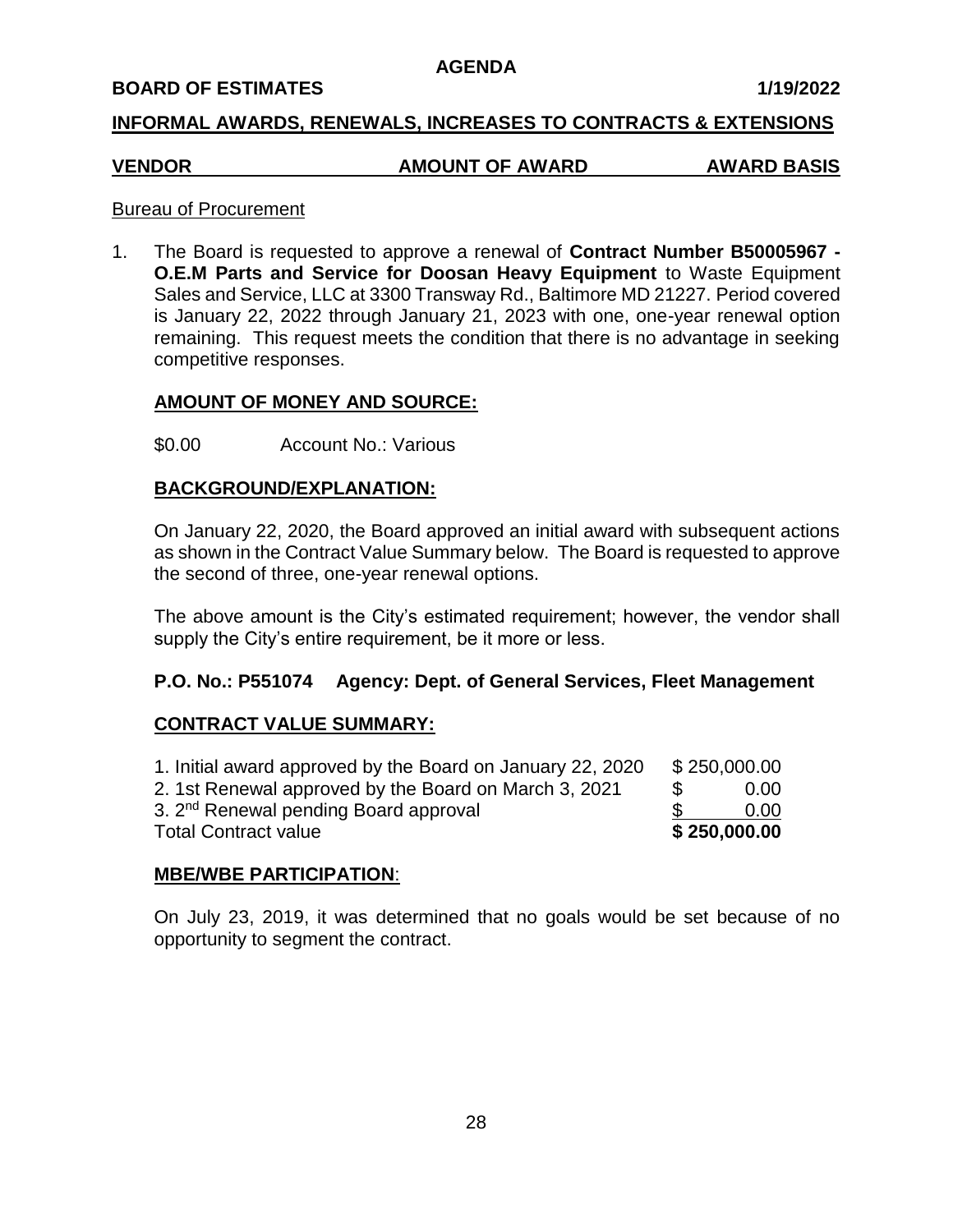#### **BOARD OF ESTIMATES 1/19/2022**

#### **INFORMAL AWARDS, RENEWALS, INCREASES TO CONTRACTS & EXTENSIONS**

**VENDOR AMOUNT OF AWARD AWARD BASIS**

Bureau of Procurement – cont'd

#### **LOCAL HIRING:**

Applicable.

# **LIVING WAGE:**

Not applicable.

#### **MWBOO GRANTED A WAIVER ON JULY 23, 2019.**

2. The Board is requested to approve a renewal of **Contract Number 08000 – Motorola Radio Equipment Master Purchase Agreement** with Motorola Solutions, Inc. at 7031 Columbia Gateway Drive, Columbia, MD 21046. The renewal period is February 2, 2022 through February 1, 2023 with three, one-year renewal options. This request meets the condition that there is no advantage in seeking competitive responses.

# **AMOUNT OF MONEY AND SOURCE:**

\$2,600,000.00 Account No.: Various

# **STATEMENT OF PURPOSE AND RATIONALE FOR NON-COMPETITIVE PROCUREMENT:\_\_\_\_\_\_\_\_\_\_\_\_\_\_\_\_\_\_\_\_\_\_\_\_\_\_\_\_\_\_\_\_\_\_\_\_\_\_\_\_\_\_\_\_\_\_\_\_\_\_\_**

On January 20, 2016, the Board approved an initial award with subsequent actions as shown in the Contract Value Summary below. This is the second of five, one-year renewal options. This renewal will allow continuation of sourcing radio systems equipment and services from the Original Equipment Manufacturer (OEM), Motorola, to maintain and support the City's 800 MHz communications infrastructure for all City agencies. The City's current 800 MHz communications infrastructure was developed and implemented by the OEM.

The above amount is the City's estimated requirement; however, the vendor shall supply the City's entire requirement, be it more or less.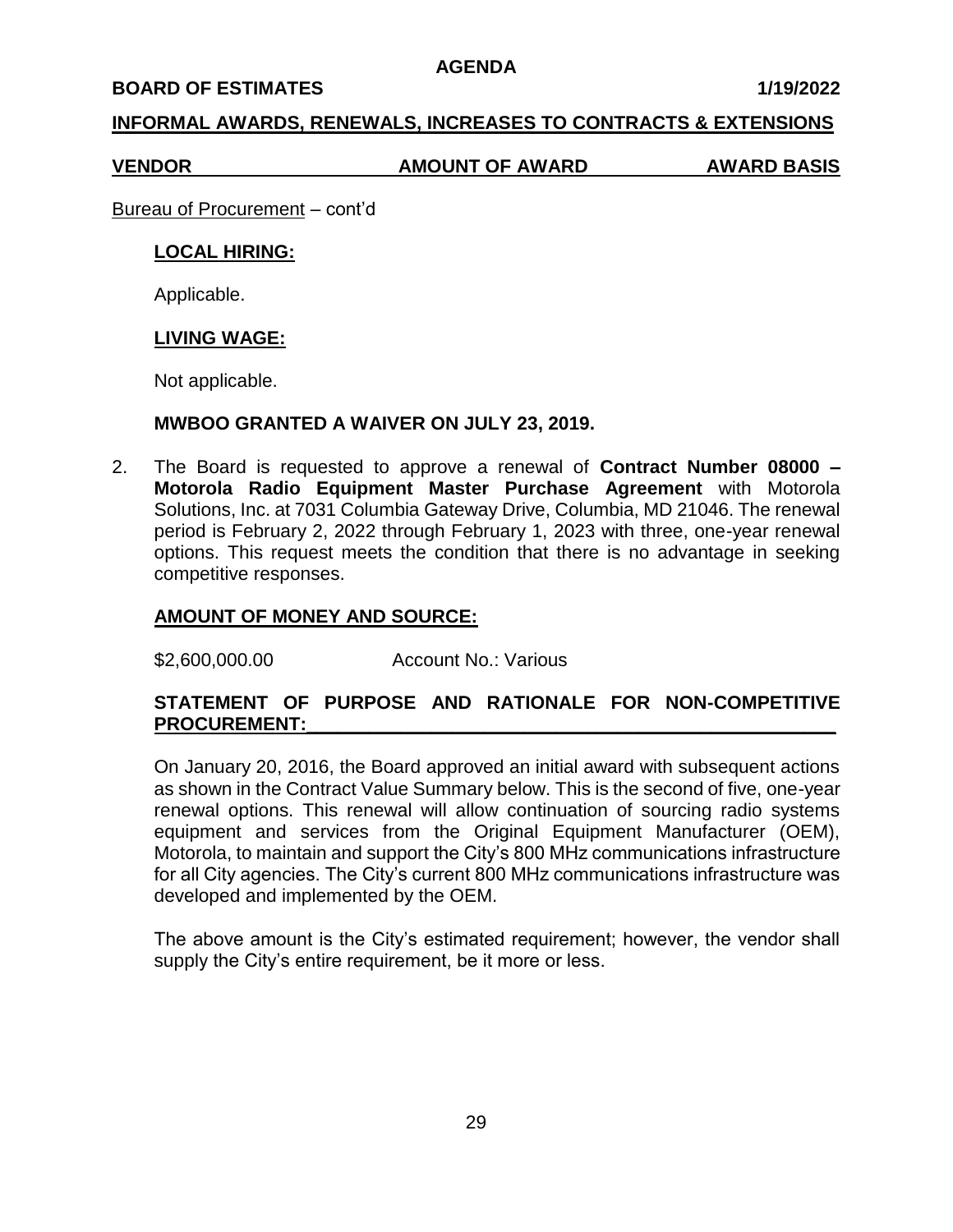#### **BOARD OF ESTIMATES 1/19/2022**

#### **INFORMAL AWARDS, RENEWALS, INCREASES TO CONTRACTS & EXTENSIONS**

#### **VENDOR AMOUNT OF AWARD AWARD BASIS**

#### Bureau of Procurement – cont'd

It is hereby certified that the above procurement is of such a nature that no advantage will result in seeking, nor would it be practicable to obtain, competitive bids. Therefore, pursuant to Article VI, Section 11 (e) (i) of the City Charter, the procurement of the equipment and/or service is recommended.

# **P.O. No.: P533758 Agencies: BPD, DPW, DOT, BCFD, etc.**

# **CONTRACT VALUE SUMMARY:**

| 1. Initial award approved by the Board on January 20, 2016 \$10,000,000.00 |                 |
|----------------------------------------------------------------------------|-----------------|
| 2. Amendment and Increase approved by the Board on                         |                 |
| December 11, 2019                                                          | \$18,117,085.53 |
| 3. Increase pending approved by the Board on May 13, 2020\$ 7,000,000.00   |                 |
| 4. 1 <sup>st</sup> Renewal approved by the Board on March 3, 2021          | 0.00            |
| 5. 2 <sup>nd</sup> Renewal pending Board approval                          | \$2,600,000.00  |
| Total contract value                                                       | \$37,717,085.53 |

#### **MBE/WBE PARTICIPATION:**

Not applicable. Refer to the above certification.

#### **EMPLOY BALTIMORE:**

Not applicable.

#### **LIVING WAGE:**

Not applicable.

3. The Board is requested to approve a renewal of **Contract Number B50005128- Solar Trash Compacting Stations and Companion Recycling Stations** with Ecube Labs Co. at 3470 Wilshire Blvd, Suite 535, Los Angeles, CA 90010.Period covered is January 8, 2022 through January 7, 2023, with two, one-year renewal options remaining.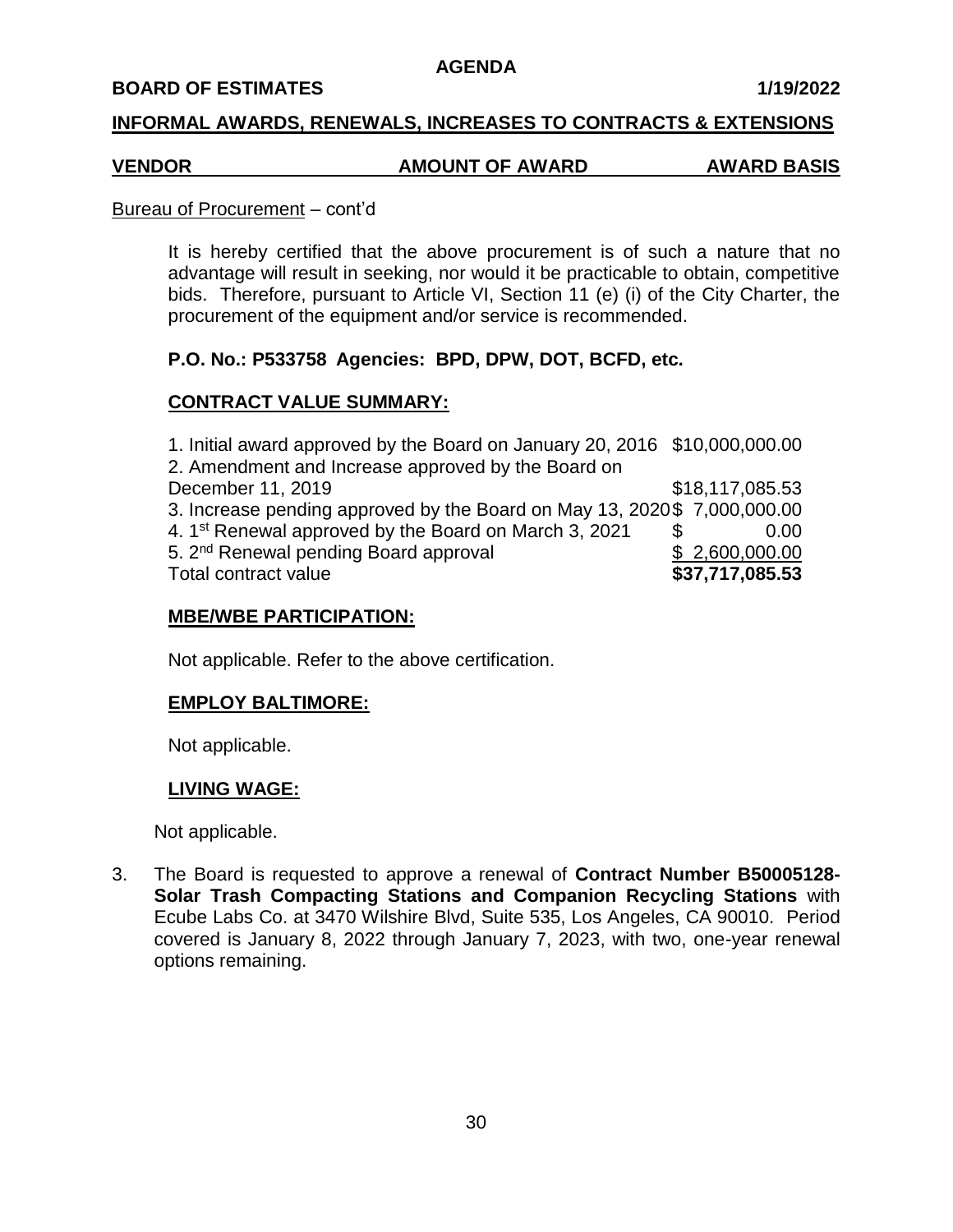#### **BOARD OF ESTIMATES 1/19/2022**

#### **INFORMAL AWARDS, RENEWALS, INCREASES TO CONTRACTS & EXTENSIONS**

#### **VENDOR AMOUNT OF AWARD AWARD BASIS**

#### Bureau of Procurement – cont'd

#### **AMOUNT OF MONEY AND SOURCE:**

\$0.00 Account No.: Various

#### **STATEMENT OF PURPOSE AND RATIONALE FOR NON-COMPETITIVE PROCUREMENT:\_\_\_\_\_\_\_\_\_\_\_\_\_\_\_\_\_\_\_\_\_\_\_\_\_\_\_\_\_\_\_\_\_\_\_\_\_\_\_\_\_\_\_\_\_\_\_\_\_\_**

On January 24, 2018, the Board approved an initial award with subsequent actions as shown in the Contract Value Summary below. The Board is requested to approve the second, one-year renewal options available.

The above amount is the City's estimated requirement; however, the vendor shall supply the City's entire requirement, be it more or less.

It is hereby certified that the above procurement is of such a nature neither that no advantage will result in seeking, nor would it be practicable to obtain, competitive bids. Therefore, pursuant to Article VI, Section 11 (e) (i) of the City Charter, the procurement of the equipment and/or service is recommended.

#### **P.O. No.: P542773 Agency: DPW-Bureau of Solid Waste**

#### **CONTRACT VALUE SUMMARY:**

| 1. Initial award approved by the Board on January 24, 2018 \$15,048,753.69 |                 |
|----------------------------------------------------------------------------|-----------------|
| 2. Ratification and 1 <sup>st</sup> Renewal approved by the Board on       |                 |
| May 19, 2021                                                               | 0.00            |
| 3. 2 <sup>nd</sup> Renewal pending Board approval                          | 0.00            |
| <b>Total Contract Value</b>                                                | \$15,048,753.59 |

#### **MBE/WBE PARTICIPATION**:

MWBOO set goals of 5% MBE and 2% WBE. On December 10, 2021 MWBOO found the vendor compliant.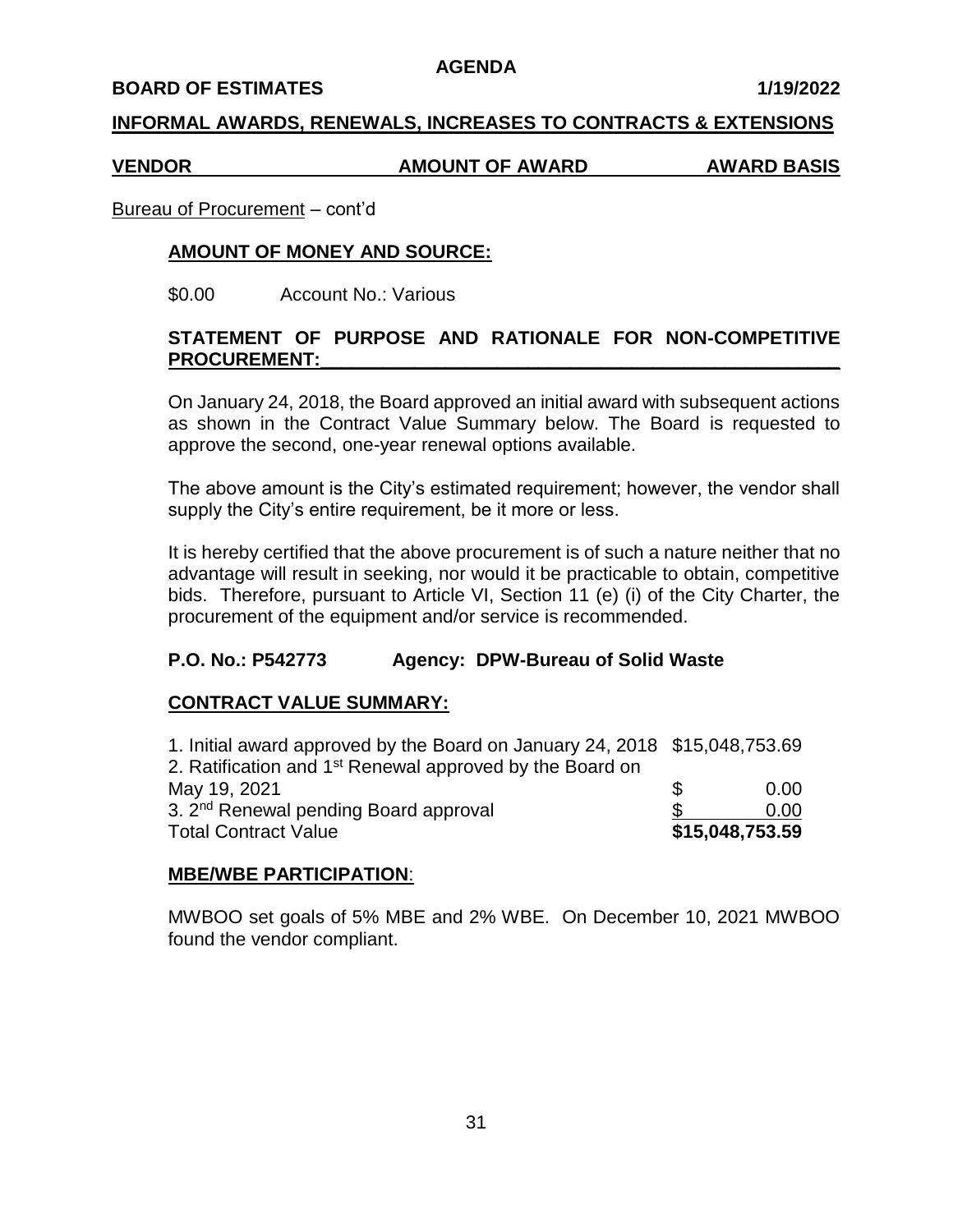#### **BOARD OF ESTIMATES 1/19/2022**

#### **INFORMAL AWARDS, RENEWALS, INCREASES TO CONTRACTS & EXTENSIONS**

**VENDOR AMOUNT OF AWARD AWARD BASIS**

Bureau of Procurement – cont'd

#### **LOCAL HIRING:**

Applicable.

#### **LIVING WAGE:**

Not applicable.

4. The Board is requested to approve a renewal of **Contract Number 06000 – Parks - Roca Employees** with Roca Baltimore, LLC at 101 Park Street, Chelsea, MA 02150. Period covered is October 1, 2021 through September 30, 2022, with no renewal options remaining.

# **AMOUNT OF MONEY AND SOURCE:**

No additional funds requested. Account No.: Various

# **BACKGROUND/EXPLANATION:**

On January 16, 2019, the Board approved an initial award as shown in the Contract Value Summary below. The Mayor's Office of Criminal Justice and Roca Baltimore, LLC collaborated to identify work crew opportunities to employ high risk individuals with transitional jobs. The Board is requested to approve the second renewal.

The above amount is the City's estimated requirement; however, the vendor shall supply the City's entire requirement, be it more or less.

**P.O. No.: P546684 Agency: City-wide**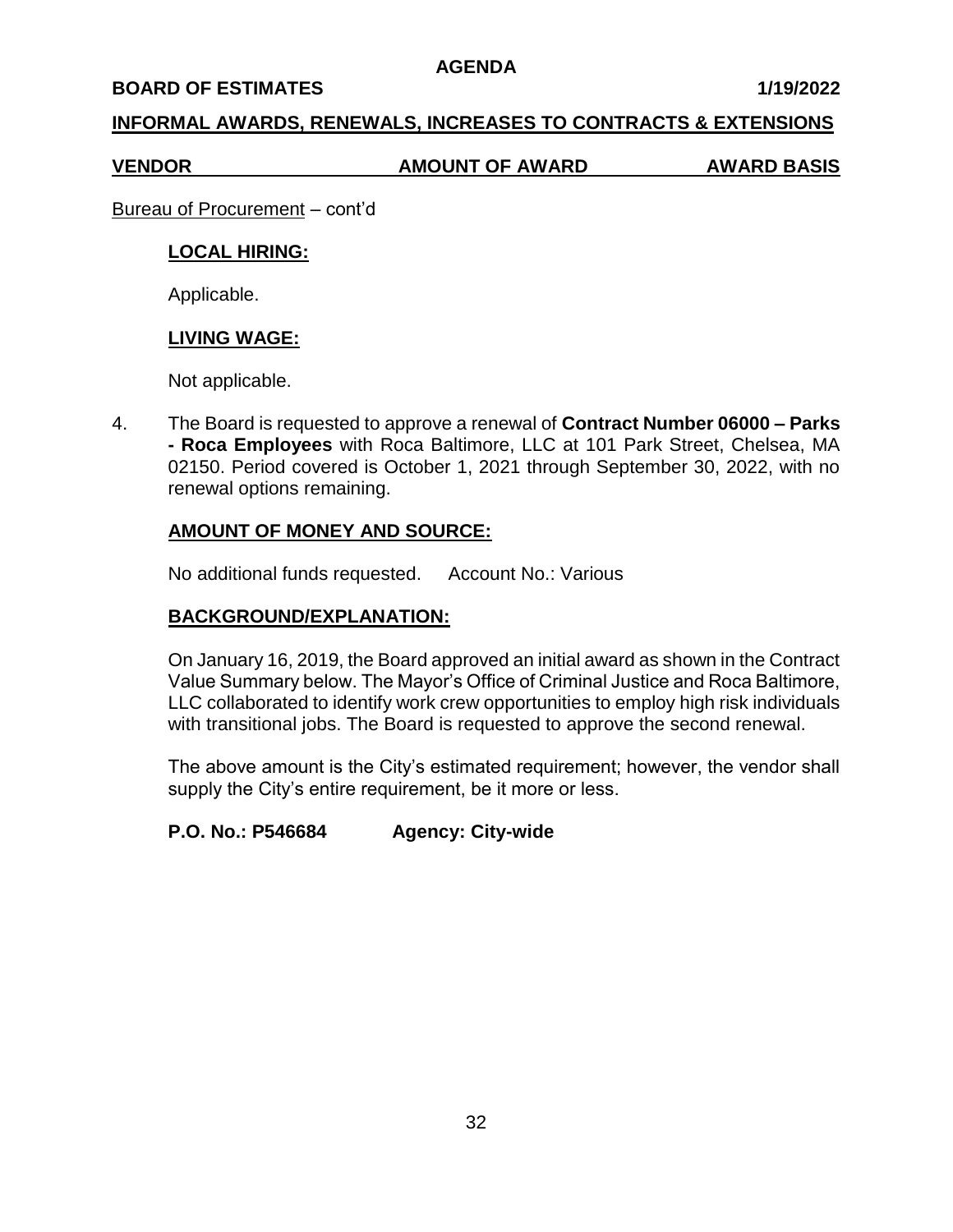#### **BOARD OF ESTIMATES 1/19/2022**

#### **INFORMAL AWARDS, RENEWALS, INCREASES TO CONTRACTS & EXTENSIONS**

# **VENDOR AMOUNT OF AWARD AWARD BASIS**

# Bureau of Procurement – cont'd

# **CONTRACT VALUE SUMMARY:**

| 1. Initial award with Ratification approved by the Board on<br>January 16, 2019 | \$176,999.00   |
|---------------------------------------------------------------------------------|----------------|
| 2. Amendment and Increase approved by the Board on                              |                |
| May 29, 2019                                                                    | \$2,318,784.00 |
| 3. 1 <sup>st</sup> Renewal approved by the Board on October 2, 2019             | \$<br>0.00     |
| 4. 2 <sup>nd</sup> Renewal approved by the Board on October 28, 2020 \$         | 0.00           |
| 5. 3rd Renewal pending Board approval                                           | 0.00           |
| <b>Total Contract Value</b>                                                     | \$2,495.783.00 |

# **MBE/WBE PARTICIPATION**:

On November 1, 2018, MWBOO approved a waiver request because of no opportunity to segment the contract.

# **LOCAL HIRING:**

Applicable.

# **LIVING WAGE:**

Applicable.

# **MWBOO GRANTED A WAIVER ON NOVEMBER 1, 2018.**

5. The Board is requested to approve a renewal of **Contract Number 08000 – Aurora Pumps and Parts** with AMES, Inc. located at 18918 Hermann Drive, Columbia, MD 21045. Period covered is January 11, 2022 through January 10, 2023, with one, one-year renewal option remaining. This request meets the condition that there is no advantage in seeking competitive responses.

# **AMOUNT OF MONEY AND SOURCE:**

\$40,000.00 Account No.: Various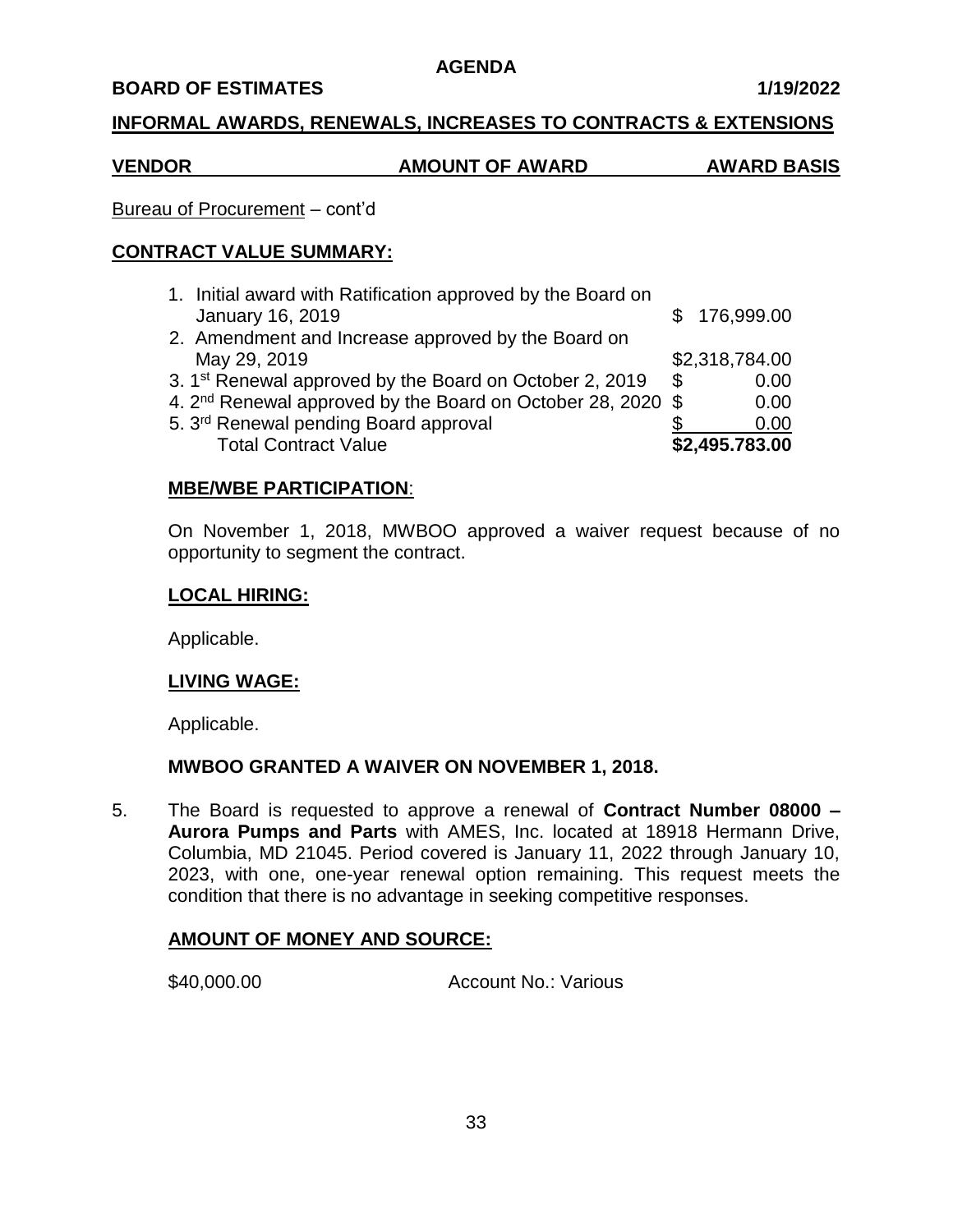#### **BOARD OF ESTIMATES 1/19/2022**

#### **INFORMAL AWARDS, RENEWALS, INCREASES TO CONTRACTS & EXTENSIONS**

#### **VENDOR AMOUNT OF AWARD AWARD BASIS**

#### Bureau of Procurement – cont'd

# **STATEMENT OF PURPOSE AND RATIONALE FOR NON-COMPETITIVE** PROCUREMENT:

On December 23, 2020, the Board approved an initial award as shown in the Contract Value Summary below. Vendor to continue to supply OEM pumps, parts and maintenance of the Aurora Pumps currently installed and in use at DPW Waste Water Treatment Plants. The Board is requested to approve the first renewal option.

The above amount is the City's estimated requirement; however, the vendor shall supply the City's entire requirement, be it more or less.

It is hereby certified that the above procurement is of such a nature neither that no advantage will result in seeking nor would it be practicable to obtain competitive bids. Therefore, pursuant to Article VI, Section 11 (e) (i) of the City Charter, the procurement of the equipment and/or service is recommended.

#### **P.O. No.: P553336 Agency: DPW Waste Water Facilities**

## **CONTRACT VALUE SUMMARY:**

| 1. Initial Award approved by the Board on December 23, 2020 | \$50,000.00 |
|-------------------------------------------------------------|-------------|
| 2. 1 <sup>st</sup> Renewal pending Board approval           | \$40,000.00 |
| <b>Total Contract Value</b>                                 | \$90,000.00 |

#### **MBE/WBE PARTICIPATION**:

Not applicable. This meets the requirement for certification as a sole source procurement as these pumps and parts are only available from the distributor, and are not available from subcontractors.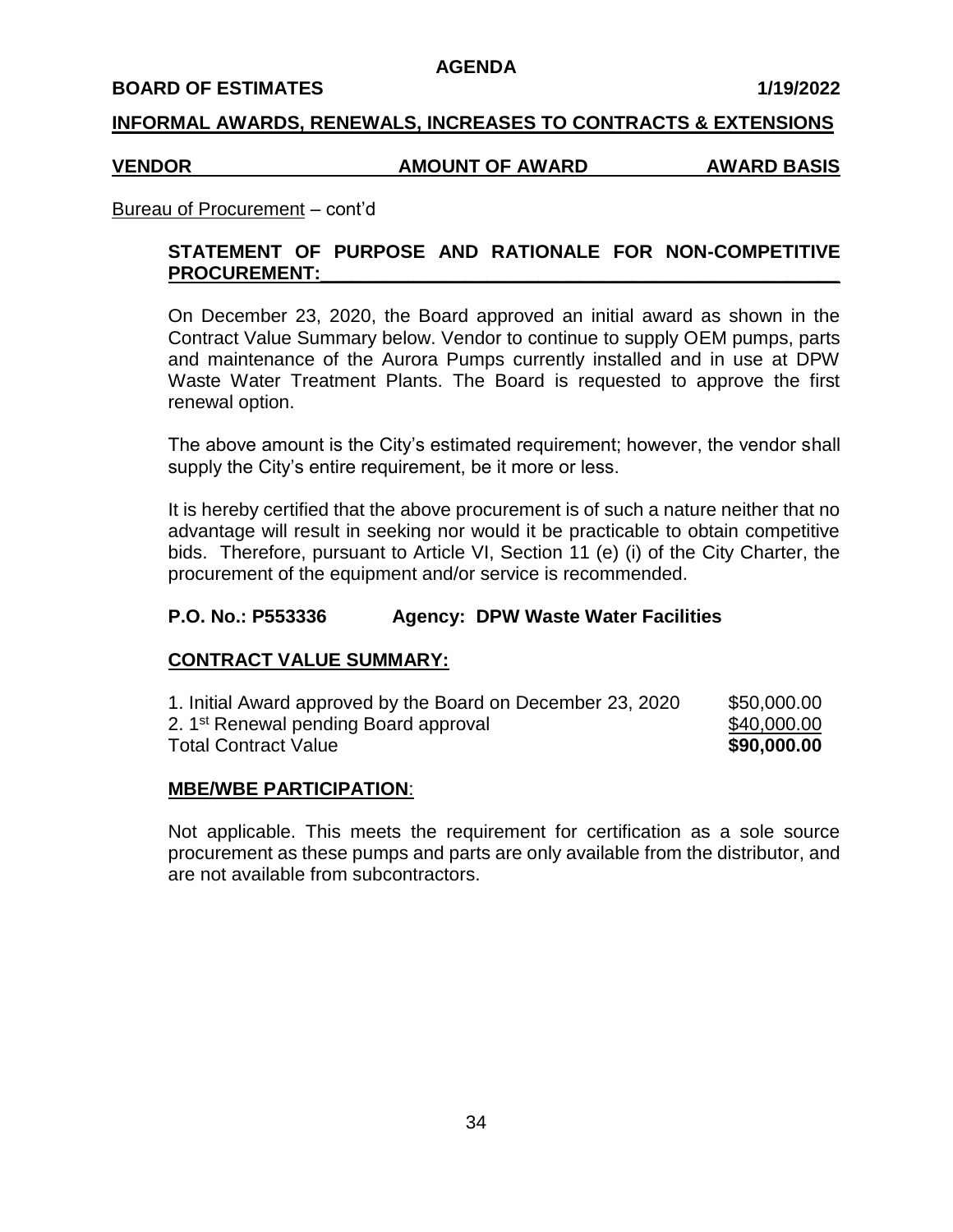#### **BOARD OF ESTIMATES 1/19/2022**

## **INFORMAL AWARDS, RENEWALS, INCREASES TO CONTRACTS & EXTENSIONS**

#### **VENDOR AMOUNT OF AWARD AWARD BASIS**

Bureau of Procurement – cont'd

## **LOCAL HIRING:**

Not applicable.

## **LIVING WAGE:**

Not applicable.

6. The Board is requested to approve an increase of **Contract Number B50004963 – Unarmed Uniformed Security Guard Services** with Abacus Corporation, at 610 Gusryan Street, Baltimore, MD 21224. Contract expires on June 30, 2022 with one, one-year renewal options remaining.

## **AMOUNT OF MONEY AND SOURCE:**

\$3,000,000.00 Account No.: Various

# **BACKGROUND/EXPLANATION:**

On June 21, 2017, the Board approved an initial award with the subsequent actions as shown in the Contract Value Summary below. The Board is requested to approve this increase to continue the security services for various City facilities.

The above amount is the City's estimated requirement; however, the vendor shall supply the City's entire requirement, be it more or less.

## **P.O. No.: P539839 Agency: City-Wide**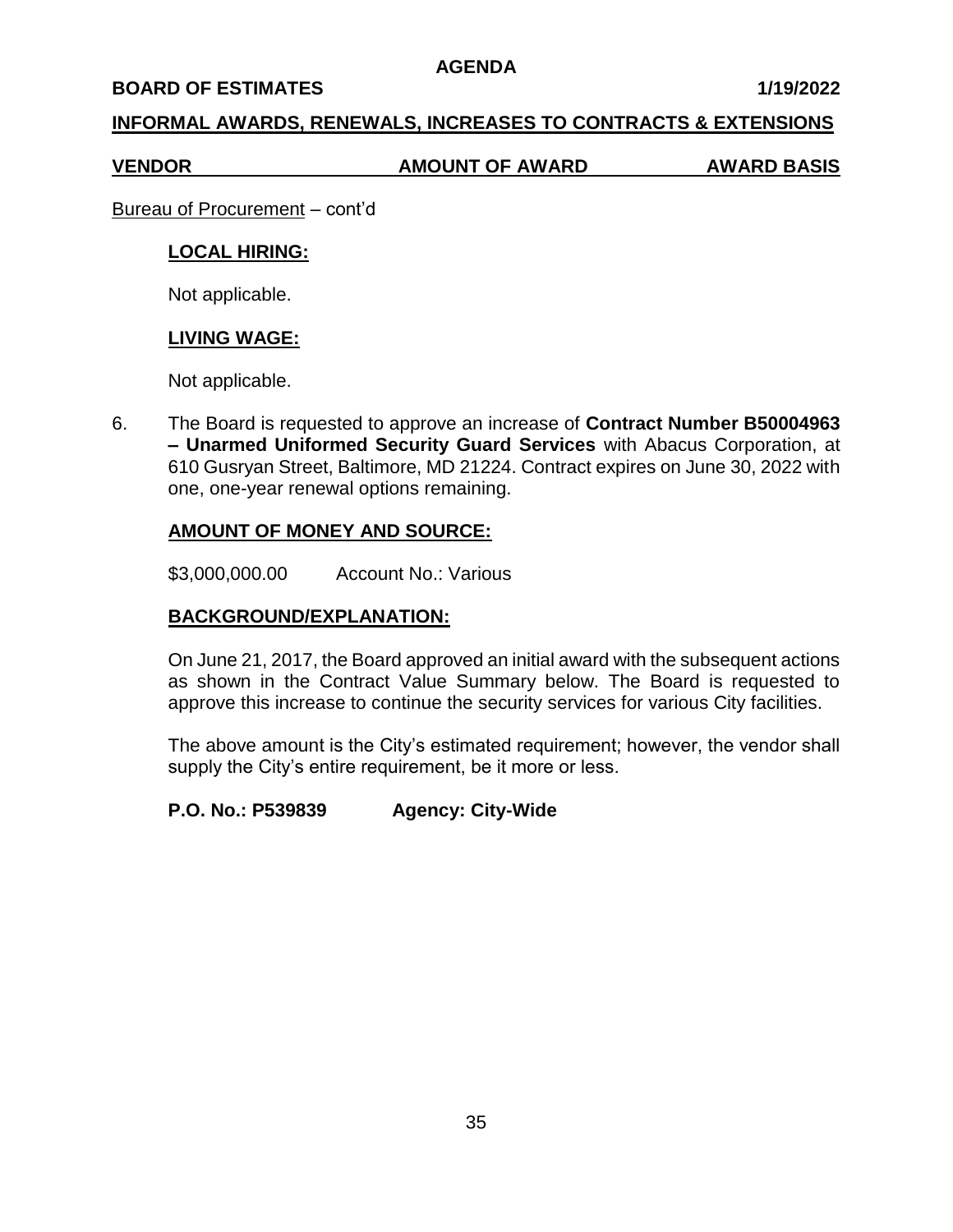#### **BOARD OF ESTIMATES 1/19/2022**

## **INFORMAL AWARDS, RENEWALS, INCREASES TO CONTRACTS & EXTENSIONS**

# **VENDOR AMOUNT OF AWARD AWARD BASIS**

# Bureau of Procurement – cont'd

# **CONTRACT VALUE SUMMARY:**

1. Initial award approved by the Board on June 21, 2017  $\quad$  \$ 4,000,000.00 2. Increase approved by the CPA on August 29, 2017  $$50,000.00$ 3. Increase approved by the Board on January 10, 2018 \$ 225,000.00 4.  $1^{st}$  Renewal approved by the Board on June 27, 2018  $$ 2,275,000.00$ 5. 2<sup>nd</sup> Extension of 1<sup>st</sup> Renewal approved by the Board on December 19, 2018 **\$** 2,275,000.00 6.  $2^{nd}$  Renewal approved by the Board on July 10, 2019  $$ 4,825,000.00$ 7.  $3^{rd}$  Renewal approved by the Board on July 29, 2020  $\quad$  \$ 4,825,000.00 8.  $4^{th}$  Renewal approved by the Board on June 16, 2021  $$$  4,825,000.00 9. Increase pending Board approval  $$3,000,000.00$ Total Contract value **\$26,300,000.00**

# **MBE/WBE PARTICIPATION**:

On March 20, 2017, MWBOO set goals of 11% MBE and 2% WBE. On December 17, 2021, MWBOO found Abacus Corporation compliant.

# **EMPLOY BALTIMORE:**

Applicable.

# **LIVING WAGE:**

Applicable.

7. The Board is requested to approve an award of **Contract Number 08000 – EDCIV Detector Check Meters, Valves and Bypass Kits** to Mueller Systems, LLC located at 10210 Statesville Blvd., Cleveland, NC 27013. Period covered is January 19, 2022 through January 18, 2023 with three, one-year renewal options. This request meets the condition that there is no advantage in seeking competitive responses.

- -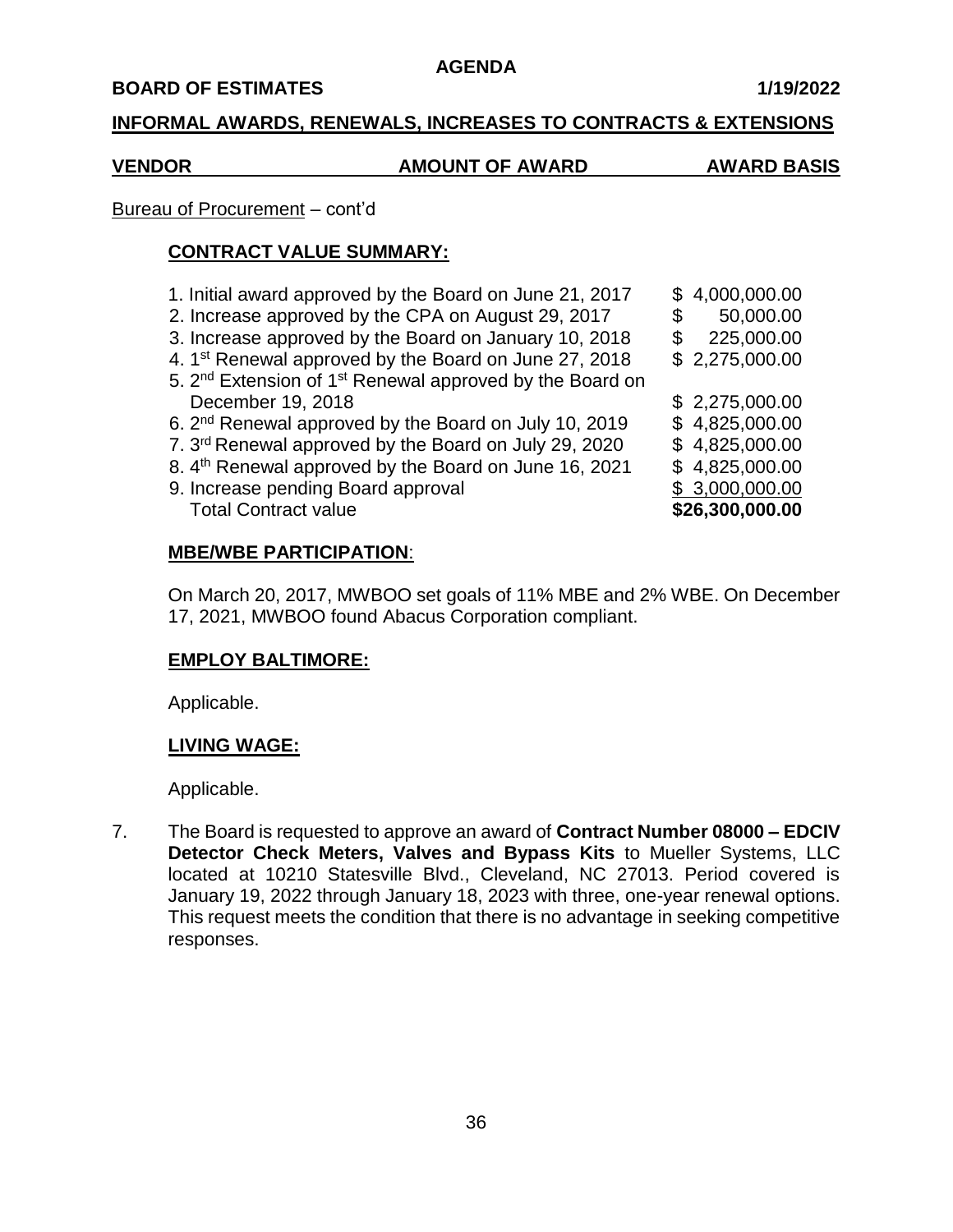#### **BOARD OF ESTIMATES 1/19/2022**

#### **INFORMAL AWARDS, RENEWALS, INCREASES TO CONTRACTS & EXTENSIONS**

#### **VENDOR AMOUNT OF AWARD AWARD BASIS**

Bureau of Procurement – cont'd

## **AMOUNT OF MONEY AND SOURCE:**

\$125,000.00 Account No.: Various

#### **BACKGROUND/EXPLANATION:**

The vendor is the sole source manufacturer of the Hersey Model EDCIV Detector Check Meters, Vales and Bypass Kits which are required by the City's Water Meter Shop.

The above amount is the City's estimated requirement; however, the vendor shall supply the City's entire requirement, be it more or less.

It is hereby certified that the above procurement is of such a nature, that no advantage will result in seeking, nor would it be practicable to obtain, competitive bids. Therefore, pursuant to Article VI, Section 11 (e) (i) of the City Charter, the procurement of the equipment and/or service is recommended.

#### **Req. No.: R888853 Agency: DPW - Water and Wastewater**

#### **MBE/WBE PARTICIPATION**:

Not applicable. This meets the requirement for certification as a sole source procurement as the commodities are only available from the manufacturer.

## **EMPLOY BALTIMORE:**

Not applicable.

#### **LIVING WAGE:**

Not applicable.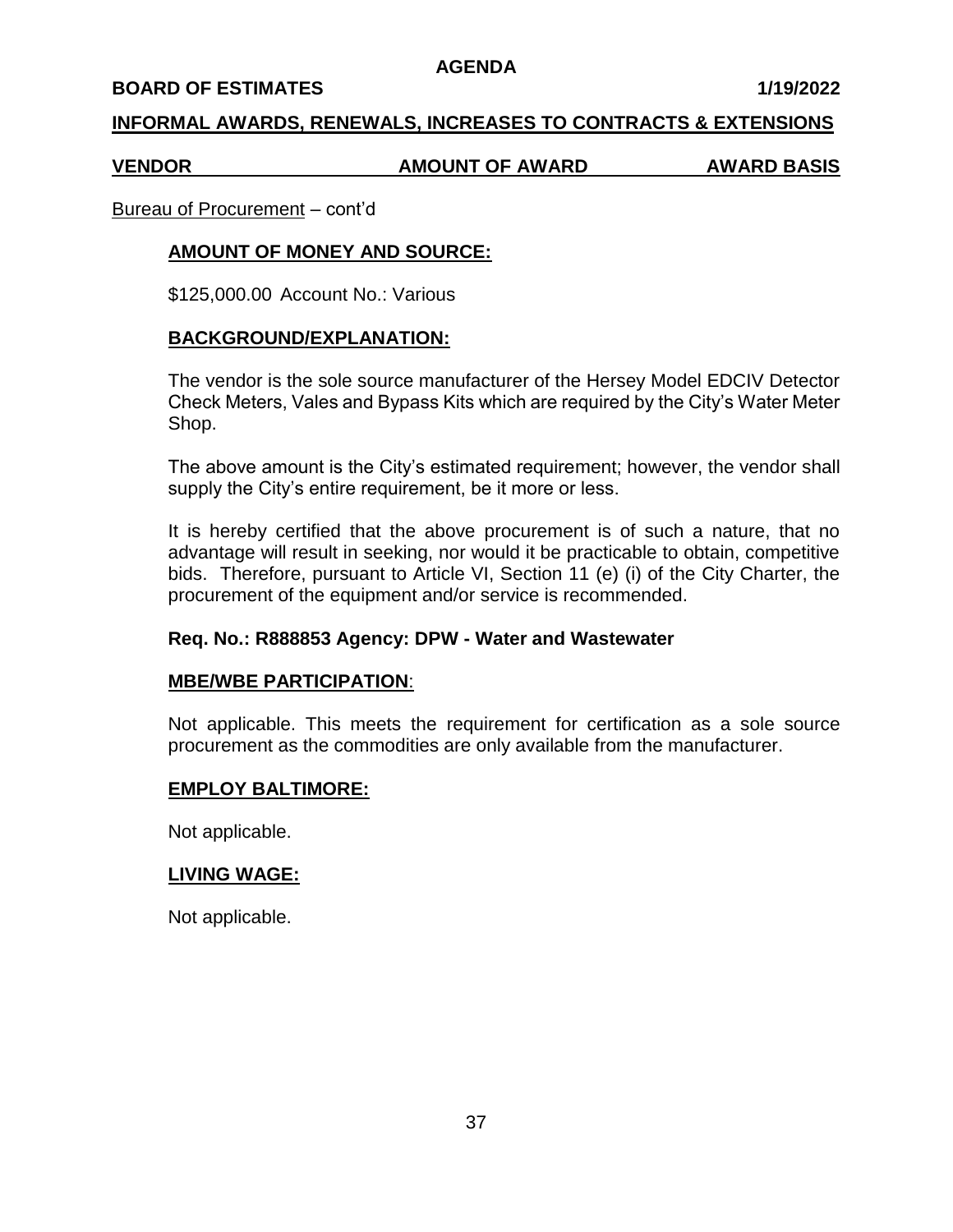#### **BOARD OF ESTIMATES 1/19/2022**

## **INFORMAL AWARDS, RENEWALS, INCREASES TO CONTRACTS & EXTENSIONS**

# **VENDOR AMOUNT OF AWARD AWARD BASIS**

#### Bureau of Procurement – cont'd

8. The Board is requested to approve an extension of **Contract Number B50005112 – Senior Emergency Monitoring Care** with ADT, LLC at 32100 US Highway 10 North, Palm Harbor, FL 34684. Contract expired on November 17, 2021. Ratification period November 17, 2021 through January 19, 2022. Extension period is January 20, 2022 through June 31, 2022. This request meets the condition that there is no advantage in seeking competitive responses.

## **AMOUNT OF MONEY AND SOURCE OF FUNDS:**

\$3,793.35 **Account Nos: Various 63,793.35** Account Nos: Various

# **STATEMENT OF PURPOSE AND RATIONALE FOR NON-COMPETITIVE** PROCUREMENT:

On September 28, 2017, the CPA approved the initial award with subsequent actions as shown in the Contract Value Summary below. An extension is being requested to continue moving services forward while a new solicitation is released and awarded.

The requested action is an extension of a competitively bid requirements contract. The above amount is the City's estimated requirement; however, the vendor shall supply the City's entire requirement, be it more or less.

## **P.O. No.: P541077 Agency: Health**

#### **CONTRACT VALUE SUMMARY:**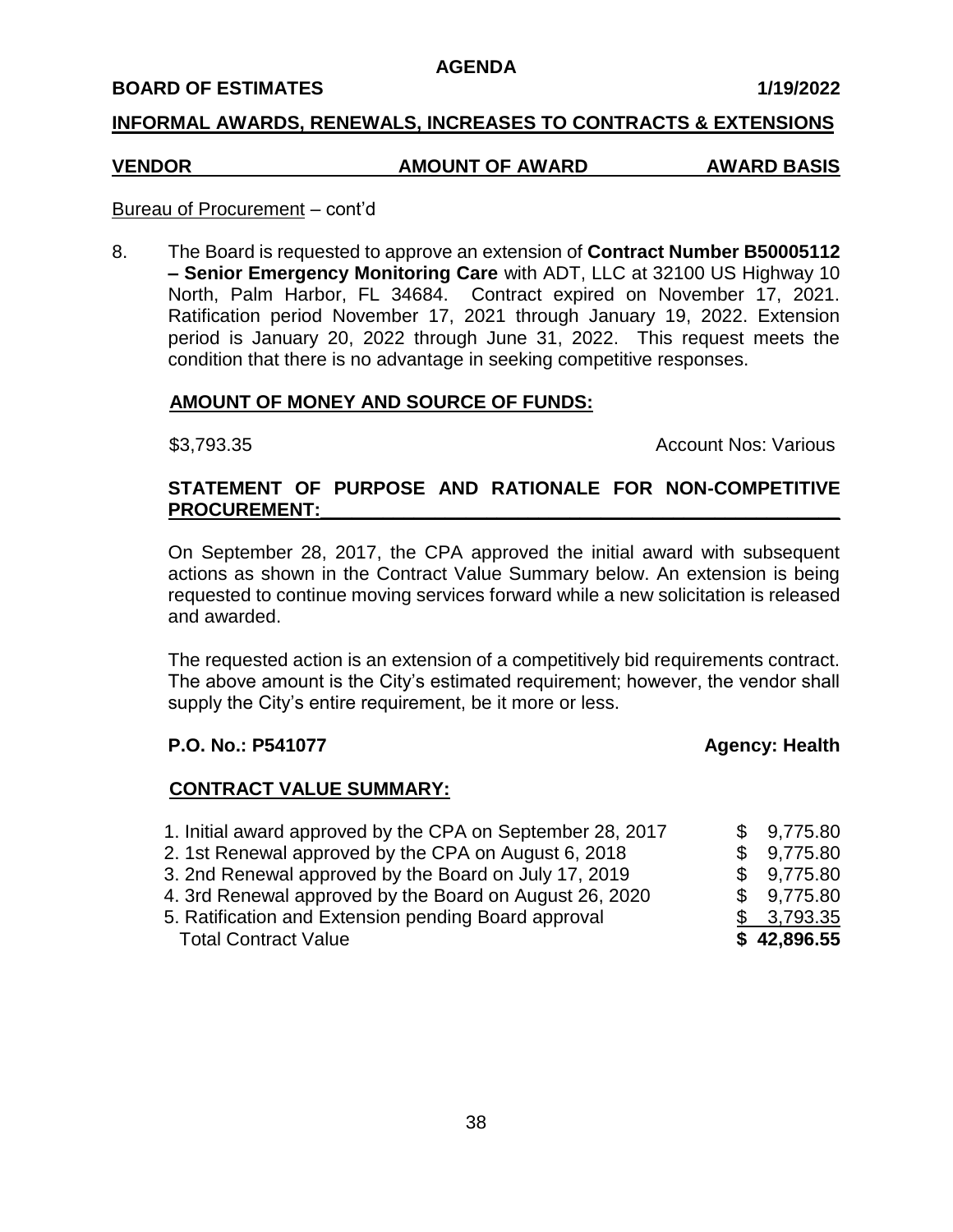#### **BOARD OF ESTIMATES 1/19/2022**

#### **INFORMAL AWARDS, RENEWALS, INCREASES TO CONTRACTS & EXTENSIONS**

#### **VENDOR AMOUNT OF AWARD AWARD BASIS**

#### Bureau of Procurement – cont'd

#### **MBE/WBE PARTICIPATION:**

Not applicable. Award is below MBE/WBE subcontracting threshold of \$50,000.00.

#### **LOCAL HIRING:**

Applicable.

#### **LIVING WAGE:**

Applicable.

9. The Board is requested to approve a ratification and extension of **Contract Number B50004145 - Fiber Optic Cable Installation, Maintenance and Repair Services** with the vendors listed below**.** The ratification period is October 1, 2021 through January 18, 2022. The extension period is January 19, 2022 through March 31, 2022.

 Highlander Contracting Company, LLC Bluestar Technologies, Inc 2401 String Town Road 900 N Macon St Sparks, MD 21152 Baltimore, MD 21205

## **AMOUNT OF MONEY AND SOURCE:**

No additional funding required. Account Nos.: Various

## **BACKGROUND/EXPLANATION:**

On August 26, 2015, the Board approved an initial award to the two vendors as shown in the Contract Value Summary below. During the ratification period, the Contractors graciously provided critical services beyond the contract expiration. The extension period will provide coverage for routine and emergency fiber maintenance while the award recommendation, if approved, of new Solicitation Number B50006282 is transitioned.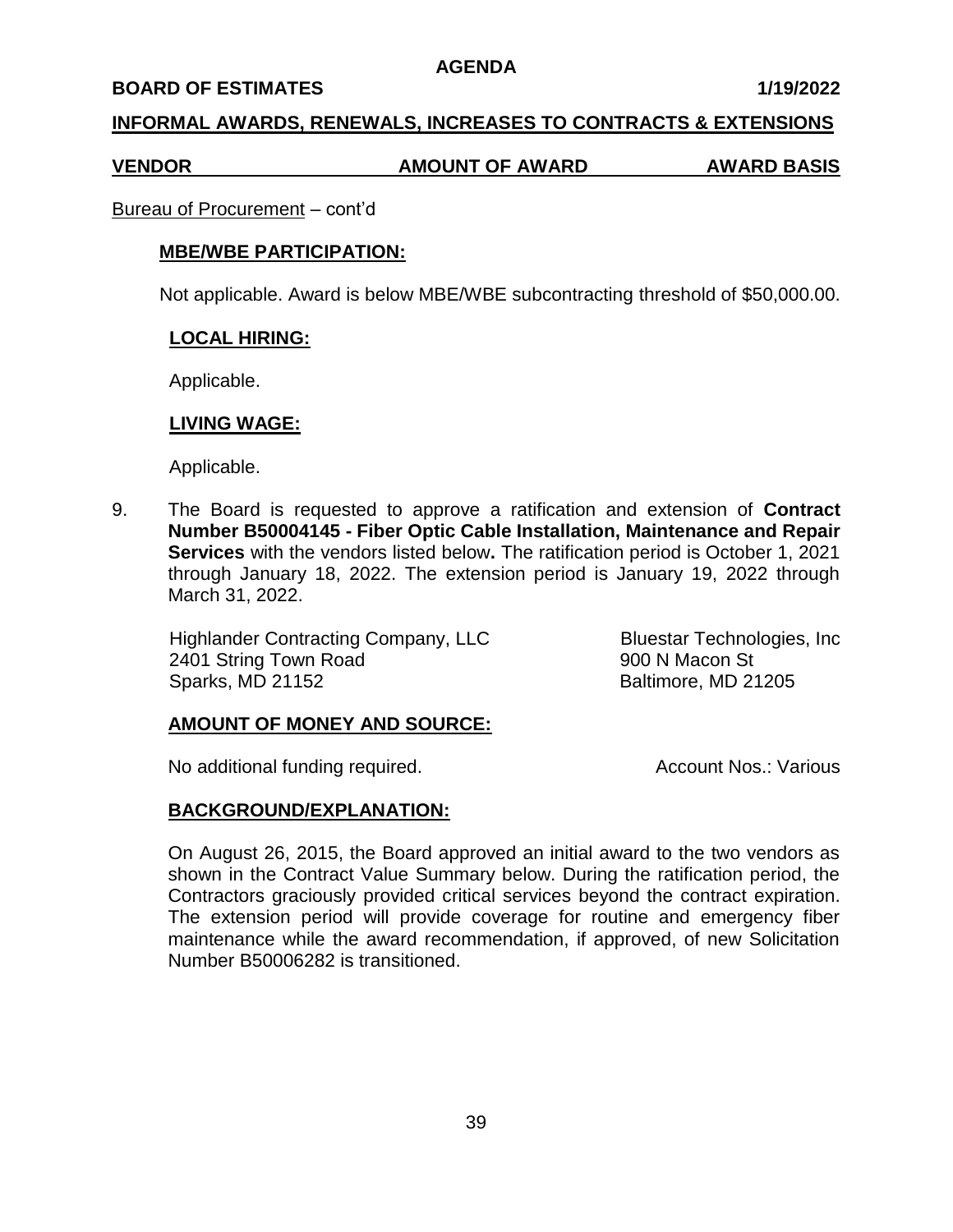#### **BOARD OF ESTIMATES 1/19/2022**

#### **INFORMAL AWARDS, RENEWALS, INCREASES TO CONTRACTS & EXTENSIONS**

#### **VENDOR AMOUNT OF AWARD AWARD BASIS**

#### Bureau of Procurement – cont'd

The above amount is the City's estimated requirement; however, the vendor shall supply the City's entire requirement, be it more or less.

## **P.O. No.: P532919, P532927 Agency: MOIT, DOT, DPW, BCPD and others**

## **CONTRACT VALUE SUMMARY:**

| 6. Extension pending Board approval<br>Total contract value          |   | 0.00<br>\$4,000,000.00 |
|----------------------------------------------------------------------|---|------------------------|
| 5. 3 <sup>rd</sup> Renewal approved by the Board on October 28, 2020 | S | 0.00                   |
| 4. 2 <sup>nd</sup> Renewal approved by the Board on October 2, 2019  |   | \$1,000,000.00         |
| 3. 1 <sup>st</sup> Renewal approved by the Board on May 8, 2019      |   | \$1,000,000.00         |
| 2. Increase approved by the Board on March 1, 2017                   |   | \$1,000,000.00         |
| 1. Initial award approved by the Board on August 26, 2015            |   | \$1,000,000.00         |

## **MBE/WBE PARTICIPATION**:

On October 15, 2021, both Bluestar Technologies Inc and Highlander Contracting Company, LLC were found non-compliant. Bluestar Technologies, Inc. achieved both MBE (16.95%) & WBE (5.35%) goals on the previous compliance review completed on 10/5/20. During the current compliance review period, the prime did not achieve MBE participation but achieved WBE participation. The MBE Subcontractor, A-Connection, Inc. went out of business. The prime stated they didn't know A-Connection was out of business until May or June of 2021.

Highlander Contracting Company, LLC achieved the MBE (35.2%) & WBE (8.19%) goals on the previous compliance review completed on 10/5/20. During the current compliance review period, the prime did not achieve WBE participation but achieved MBE participation. Cuddy & Associates is in the process of closing as of 10/14/21. Cuddy & Associates stated they could not provide any payment information for this contract. The prime stated they made no payments to Cuddy & Associates during this compliance period because they did not use the WBE.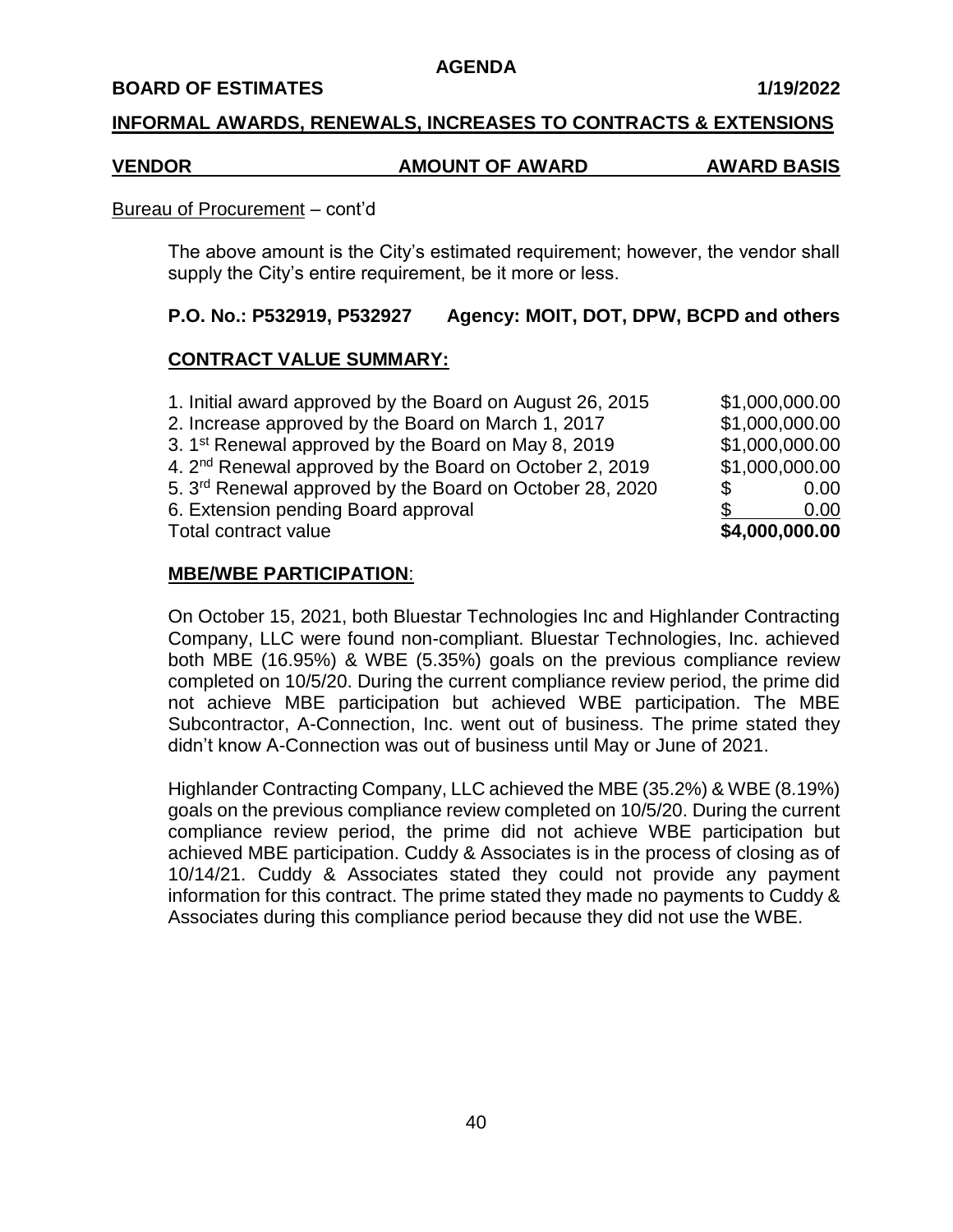#### **BOARD OF ESTIMATES 1/19/2022**

## **INFORMAL AWARDS, RENEWALS, INCREASES TO CONTRACTS & EXTENSIONS**

**VENDOR AMOUNT OF AWARD AWARD BASIS**

Bureau of Procurement – cont'd

## **LOCAL HIRING:**

Applicable.

## **LIVING WAGE:**

Applicable.

10. The Board is requested to approve an extension of **Contract Number B50003075**  - **City of Baltimore Web Site Redesign and Hosting** with Interpersonal Frequency LLC at 154 Grand Street, New York, NY 10013. The extension period is January 15, 2022 through January 14, 2023.

## **AMOUNT OF MONEY AND SOURCE:**

\$0.00 Account No.: Various

## **BACKGROUND/EXPLANATION:**

On January 15, 2014, the Board approved an initial award with subsequent actions as shown in the Contract Value Summary below. The extension will allow for continuation of website hosting services and support, while a new professional services agreement is established to adequately fulfill the support requirements for the City of Baltimore and Baltimore Police websites.

The above amount is the City's estimated requirement; however, the vendor shall supply the City's entire requirement, be it more or less.

**P.O. No.: P526271 Agency: BCIT**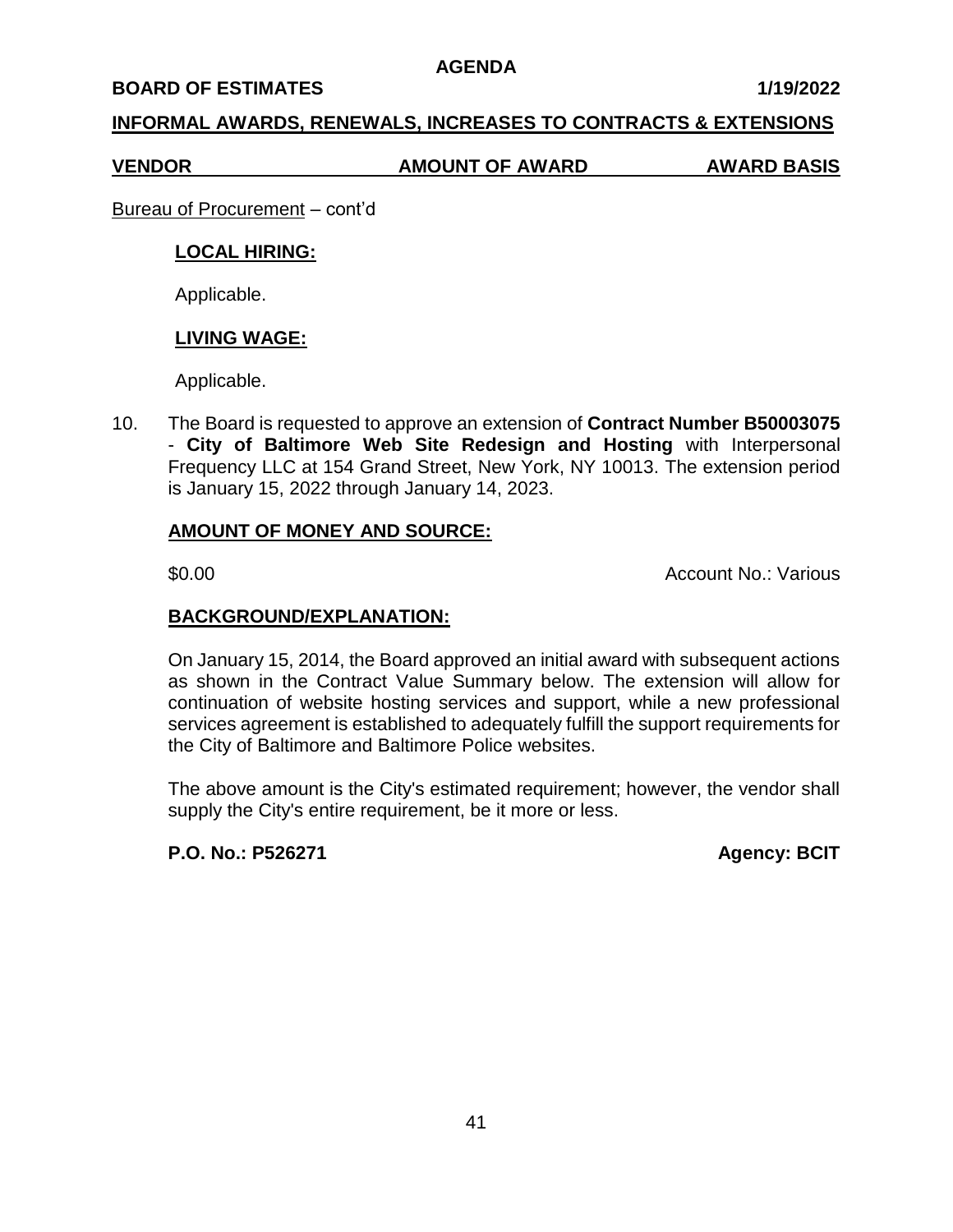## **BOARD OF ESTIMATES 1/19/2022**

# **INFORMAL AWARDS, RENEWALS, INCREASES TO CONTRACTS & EXTENSIONS**

# **VENDOR AMOUNT OF AWARD AWARD BASIS**

# Bureau of Procurement – cont'd

# **CONTRACT VALUE SUMMARY:**

| 1. Initial award approved by the Board on January 15, 2014          | \$ | 286,367.00     |
|---------------------------------------------------------------------|----|----------------|
| 2. 1st Amendment approved by the Board on July 16, 2014             | \$ | 59,000.00      |
| 3. 2nd Amendment approved by the Board on March 4, 2015             | \$ | 36,000.00      |
| 4. Increase approved by the Board on June 24, 2015                  |    | 28,000.00      |
| 5. 3rd Amendment approved by the Board on August 19, 2015           | \$ | 417,000.00     |
| 6. Increase approved by the City Purchasing Agent on                |    |                |
| September 10, 2015                                                  | \$ | 25,800.00      |
| 7. 4th Amendment approved by the Board on October 21, 2015          | \$ | 99,330.00      |
| 8. Increase approved by the City Purchasing Agent on                |    |                |
| March 1, 2016                                                       | \$ | 7,500.00       |
| 9. Increase approved by the City Purchasing Agent on                |    |                |
| April 11, 2016                                                      |    | 9,000.00       |
| 10. Increase approved by the Board on November 2, 2016              | \$ | 200,000.00     |
| 11. 1st Renewal approved by the Board on April 25, 2018             |    | 100,000.00     |
| 12. 2 <sup>nd</sup> Renewal approved by the Board on June 6, 2019   |    | 96,600.00      |
| 13. 3 <sup>rd</sup> Renewal approved by the Board on March 25, 2020 | S  | 434,900.00     |
| 14. Increase approved by the Board on September 30, 2020            | \$ | 130,000.00     |
| 15. Correction / Ratification / Renewal approved by the Board on    |    |                |
| June 9, 2021                                                        | S  | 60,000.00      |
| 16. Extension pending Board approval                                |    | 0.00           |
| Contract value summary                                              |    | \$1,989,497.00 |

## **MBE/WBE PARTICIPATION**:

On August 9, 2013, it was determined that no goals would be set because of no opportunity to segment the contract.

# **EMPLOY BALTIMORE:**

Not Applicable.

## **LIVING WAGE:**

Not Applicable.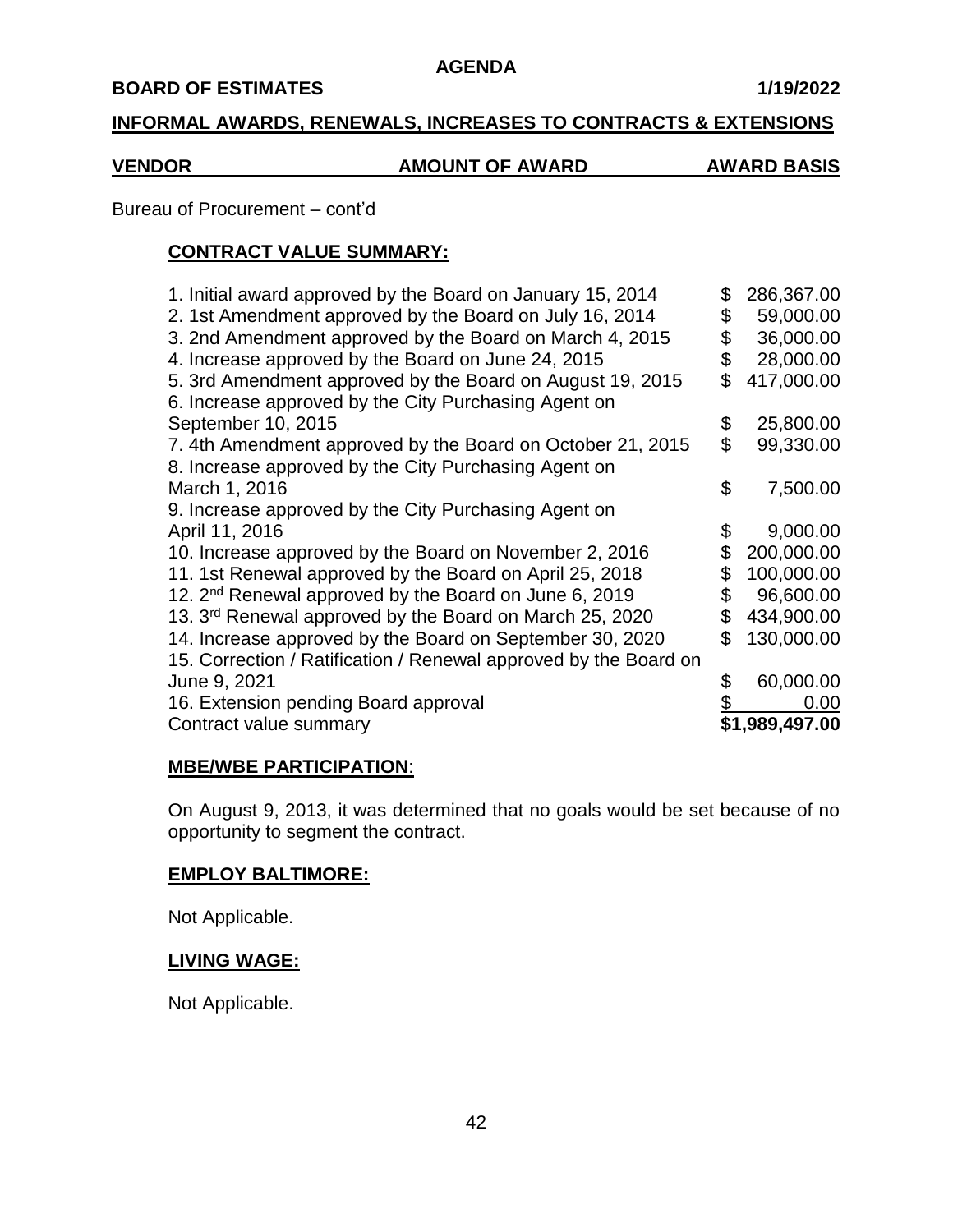#### **BOARD OF ESTIMATES 1/19/2022**

#### **INFORMAL AWARDS, RENEWALS, INCREASES TO CONTRACTS & EXTENSIONS**

# **VENDOR AMOUNT OF AWARD AWARD BASIS**

Bureau of Procurement – cont'd

# **MWBOO GRANTED A WAIVER ON AUGUST 9, 2013.**

11. The Board is requested to approve an extension of **Contract Number B50005269 – Aftermarket Parts and Service for Heavy Trucks and Equipment** with the vendors listed below. Contract expired on December 31, 2021. The extension period covered is January 1, 2022 through May 31, 2022.

Maryland Industrial Trucks, Incorporated The Auto Barn, Inc. 21 W. Susquehanna Avenue #100 2830 James Street Towson, MD 21204 Baltimore, MD 21230

Waste Equipment Sales and Service, LLC 3300 Transway Road Halethorpe, MD 21227

Correlli Incorporated Johnson & Towers, Inc. 9810 Correlli Lane **600 Correlli** Lane Perry Hall, MD 21128 Baltimore, MD 21220

## **AMOUNT OF MONEY AND SOURCE OF FUNDS:**

No funds requested Account Nos: Various Account Nos: Various

# **STATEMENT OF PURPOSE AND RATIONALE FOR NON-COMPETITIVE PROCUREMENT:\_\_\_\_\_\_\_\_\_\_\_\_\_\_\_\_\_\_\_\_\_\_\_\_\_\_\_\_\_\_\_\_\_\_\_\_\_\_\_\_\_\_\_\_\_\_\_\_\_\_**

On May 16, 2018, the Board approved the initial award with subsequent actions as shown in the Contract Value Summary below. The Board is requested to approve the extension of the contract while new bids are advertised on solicitation B50006440 that was opened on January 5, 2022. The requested action is an extension of a competitively bid requirements contract. The above amount is the City's estimated requirement; however, the vendor shall supply the City's entire requirement, be it more or less.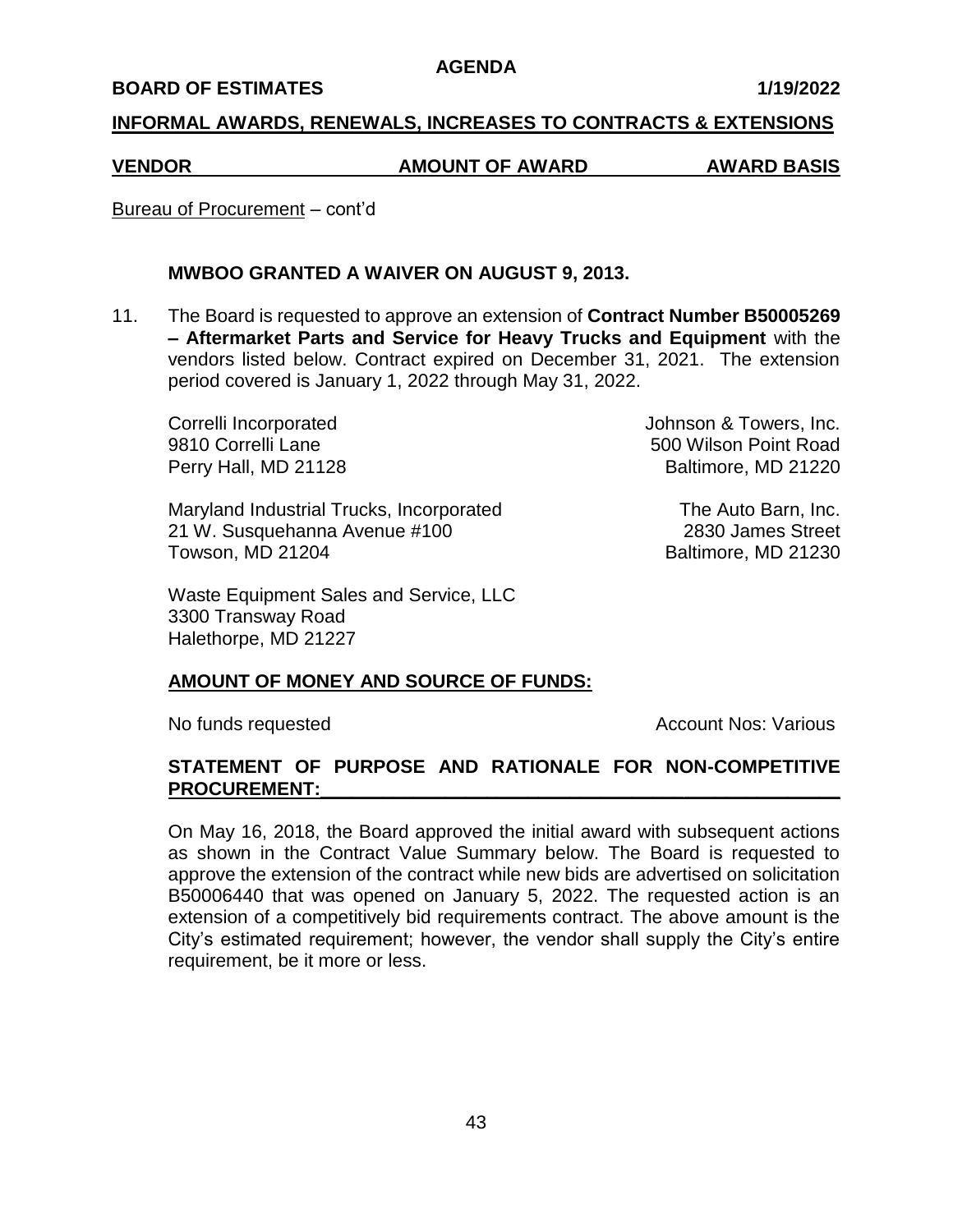#### **BOARD OF ESTIMATES 1/19/2022**

## **INFORMAL AWARDS, RENEWALS, INCREASES TO CONTRACTS & EXTENSIONS**

# **VENDOR AMOUNT OF AWARD AWARD BASIS**

# Bureau of Procurement – cont'd

# **P.O. Nos.: P543902, P543903, P543904, P543905 & P543906**

# **Agency: DGS - Fleet**

# **CONTRACT VALUE SUMMARY:**

1. Initial award approved by the Board on May 16, 2018 \$ 2,500.000.00 2. Increase approved by the Board on December 19, 2019 \$ 6,000,000.00 3. Extension approved by the Board on June 9, 2021 \$ 1,200,000.00 4. Extension pending approval by the Board \$ 0.00 Total Contract Value **\$ 9,700,000.00**

## **MBE/WBE PARTICIPATION**:

On December 18, 2017, MWBOO determined that no goals would be set because of no opportunity to segment the contract.

#### **LOCAL HIRING:**

Applicable.

## **LIVING WAGE:**

Applicable.

# **MWBOO GRANTED A WAIVER ON JANUARY 10, 2012.**

12. The Board is requested to approve an extension of **Contract Number B50003609 – Parts and Maintenance for Fuel Dispensing Equipment** with Total Environmental Concepts, Inc.., at 15 Park Avenue, Gaithersburg MD 20887. Contract expires on December 31, 2021. Period covered is January 1, 2022 through June 30, 2022.

# **AMOUNT OF MONEY AND SOURCE OF FUNDS:**

No additional funding requested. Account Nos: Various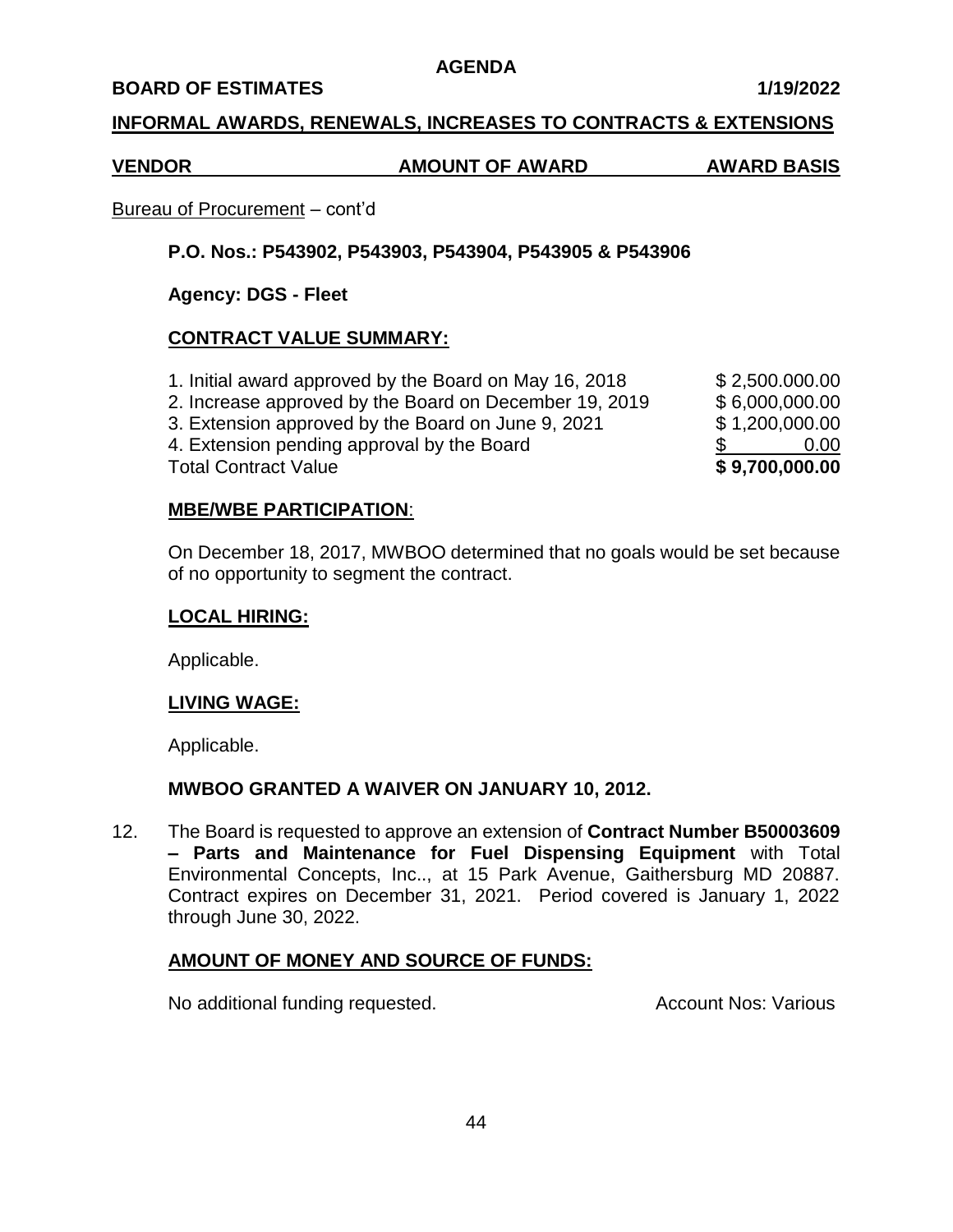#### **BOARD OF ESTIMATES 1/19/2022**

#### **INFORMAL AWARDS, RENEWALS, INCREASES TO CONTRACTS & EXTENSIONS**

#### **VENDOR AMOUNT OF AWARD AWARD BASIS**

#### Bureau of Procurement – cont'd

#### **BACKGROUND/EXPLANATION:**

On November 19, 2014, the Board approved the initial award with subsequent actions as shown below in the Contract Value Summary below. An extension is being requested to continue fuel equipment repair services forward while a new solicitation B50006463 is released and awarded.

The requested action is an extension of a competitively bid requirements contract. The above amount is the City's estimated requirement; however, the vendor shall supply the City's entire requirement, be it more or less.

## **P.O. No.: P529506 Agency: Department of General Services - Fleet**

## **CONTRACT VALUE SUMMARY:**

| 1. Initial award approved by the Board on November 19, 2014          | \$300,000.00 |
|----------------------------------------------------------------------|--------------|
| 2. Correction approved by the Board on January 14, 2015              | 0.00         |
| 3. Increase approved by the CPA on December 10, 2018                 | \$20,000.00  |
| 4. 1 <sup>st</sup> Renewal approved by the Board on January 16, 2019 | \$150,000.00 |
| 5. Final Renewal approved by the Board on October 2, 2019            | \$150,000.00 |
| 6. Extension pending Board approval                                  | 0.00         |
| <b>Total Contract Value</b>                                          | \$620,000.00 |

#### **MBE/WBE PARTICIPATION**:

On May 19, 2014, MWBOO determined that no goals would be set because there is no opportunity to segment the contract.

## **LOCAL HIRING:**

Applicable.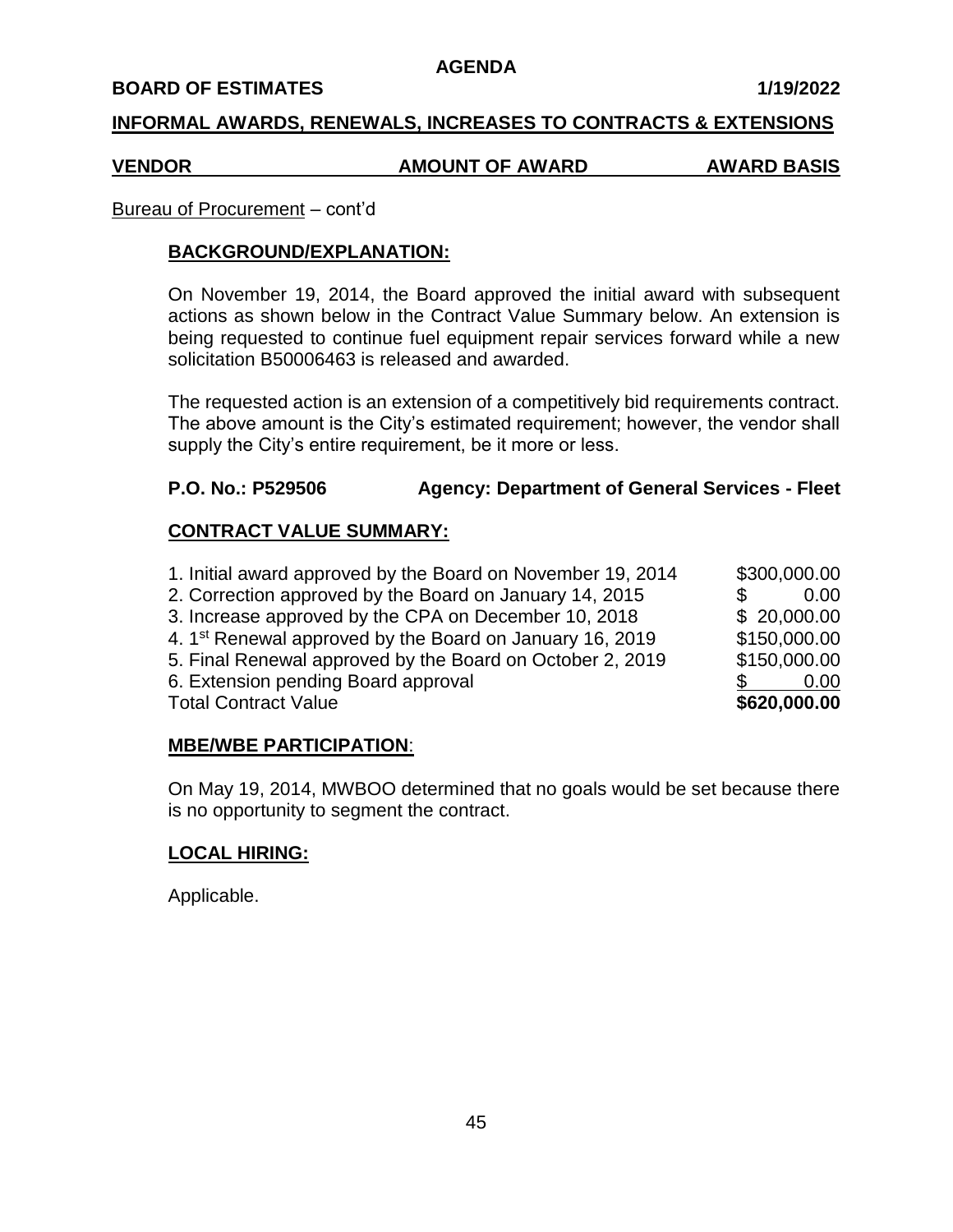#### **BOARD OF ESTIMATES 1/19/2022**

## **INFORMAL AWARDS, RENEWALS, INCREASES TO CONTRACTS & EXTENSIONS**

#### **VENDOR AMOUNT OF AWARD AWARD BASIS**

Bureau of Procurement – cont'd

#### **LIVING WAGE:**

Applicable.

13. The Board is requested to approve a correction and extension of **Contract Number 50005567 – Tree Pit Maintenance** with Division Street Landscaping, LLC., at 1009 Witherspoon Road, Baltimore, MD 21212. Period covered is January 31, 2022 to May 31, 2022.

## **AMOUNT OF MONEY AND SOURCE:**

\$249,000.00 Account No.: Various

#### **BACKGROUND/EXPLANATION:**

On January 30, 2019, the Board approved an initial award with subsequent actions as shown in the Contract Value Summary below. The previous Board Letter number 0481 incorrectly indicated the vendor as "Higher Ground Transportation". The correct vendor is "Division Street Landscaping, LLC." The Board is requested to approve this correction and extension of the subject service to allow for work that could not be accomplished during the pandemic. Currently, B50006120 is in progress and final award will be conducted.

The above amount is the City's estimated requirement; however, the Vendor shall supply the City's entire requirement, be it more or less.

#### **P.O. No.: P546992 Agency: Dept. of Recreation and Parks**

## **CONTRACT VALUE SUMMARY:**

| 1. Initial award approved by the Board on January 30, 2019       | \$249,000.00 |
|------------------------------------------------------------------|--------------|
| 2.1 <sup>st</sup> Renewal approved by the Board on June 12, 2020 | \$100,000.00 |
| 3. Ratification and Renewal by the Board on November 17, 2021    | \$275,000.00 |
| 4. Correction and Extension pending Board approval               | \$249,000.00 |
| Total contract value                                             | \$873,000.00 |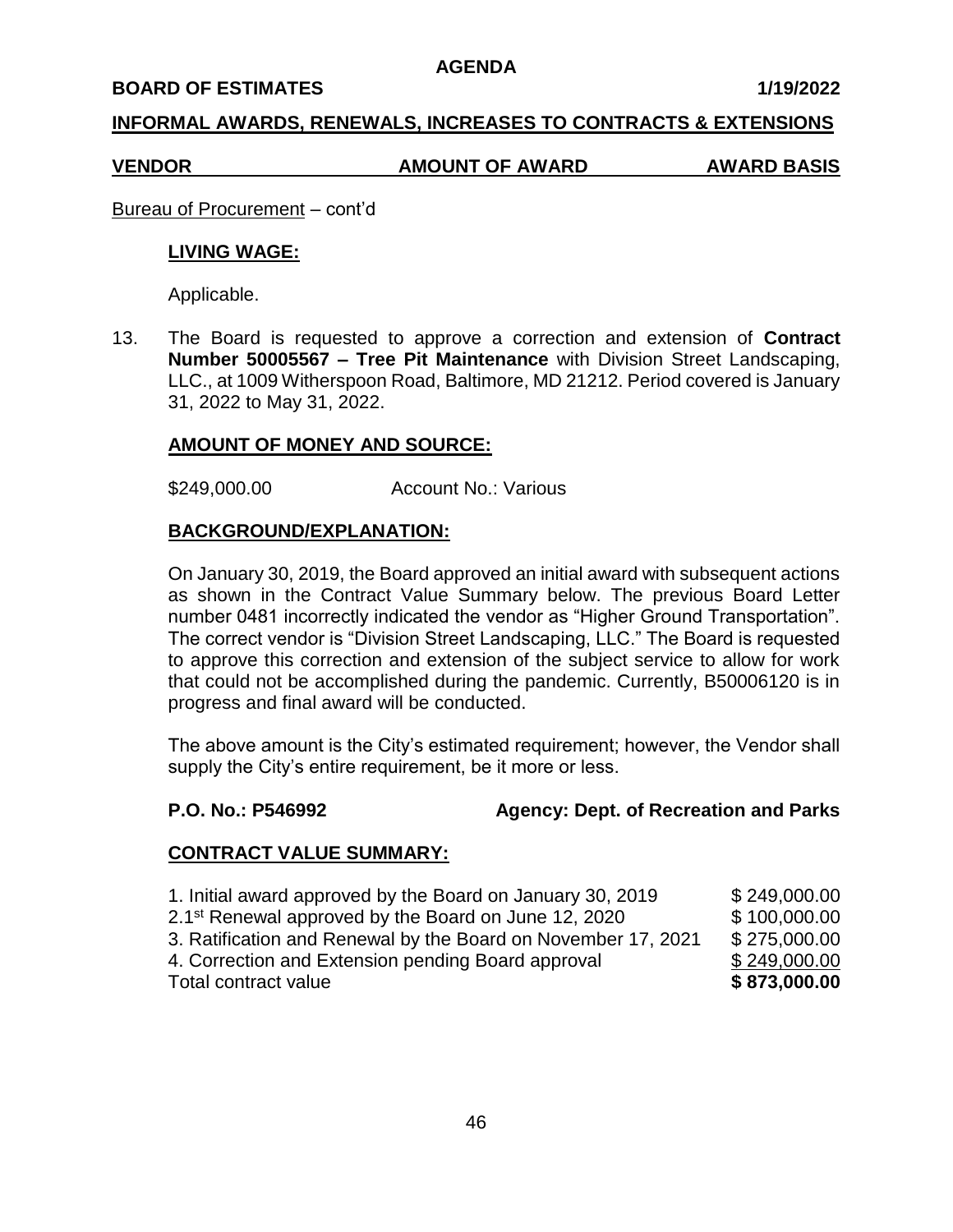#### **BOARD OF ESTIMATES 1/19/2022**

#### **INFORMAL AWARDS, RENEWALS, INCREASES TO CONTRACTS & EXTENSIONS**

#### **VENDOR AMOUNT OF AWARD AWARD BASIS**

#### Bureau of Procurement – cont'd

#### **MBE/WBE PARTICIPATION**:

On October 12, 2018, MWBOO set goals at 3% MBE and 3% WBE. On September 23, 2021, MWBOO found Division Street Landscaping, LLC., compliant with a good-faith effort to meet the goal.

#### **EMPLOY BALTIMORE:**

Applicable.

#### **LIVING WAGE:**

Applicable

14. The Board is requested to approve a correction of the Board action to award of **Contract Number- B50006283 – Workers' Compensation Claims Administration Services** to Sedgwick Claims Management Services, Inc. at 8125 Sedgwick Way, Memphis, TN 38125. The number of renewal years in the previously approved action was "two, one-year renewals at the sole discretion of the City." The correct number of renewal years are two, three-year renewals at the sole discretion of the City.

## **AMOUNT OF MONEY AND SOURCE:**

Not required. Account No.: 2046-000000-1764-803300-603026

## **BACKGROUND/EXPLANATION:**

On November 24, 2021, the Board approved an initial award with subsequent actions in the Contract Value Summary below. The number of renewal years shown were incorrect. The Board is requested to approve correction of the renewal years as shown above.

## **P.O. No.: P555938 Agency: Department of Finance**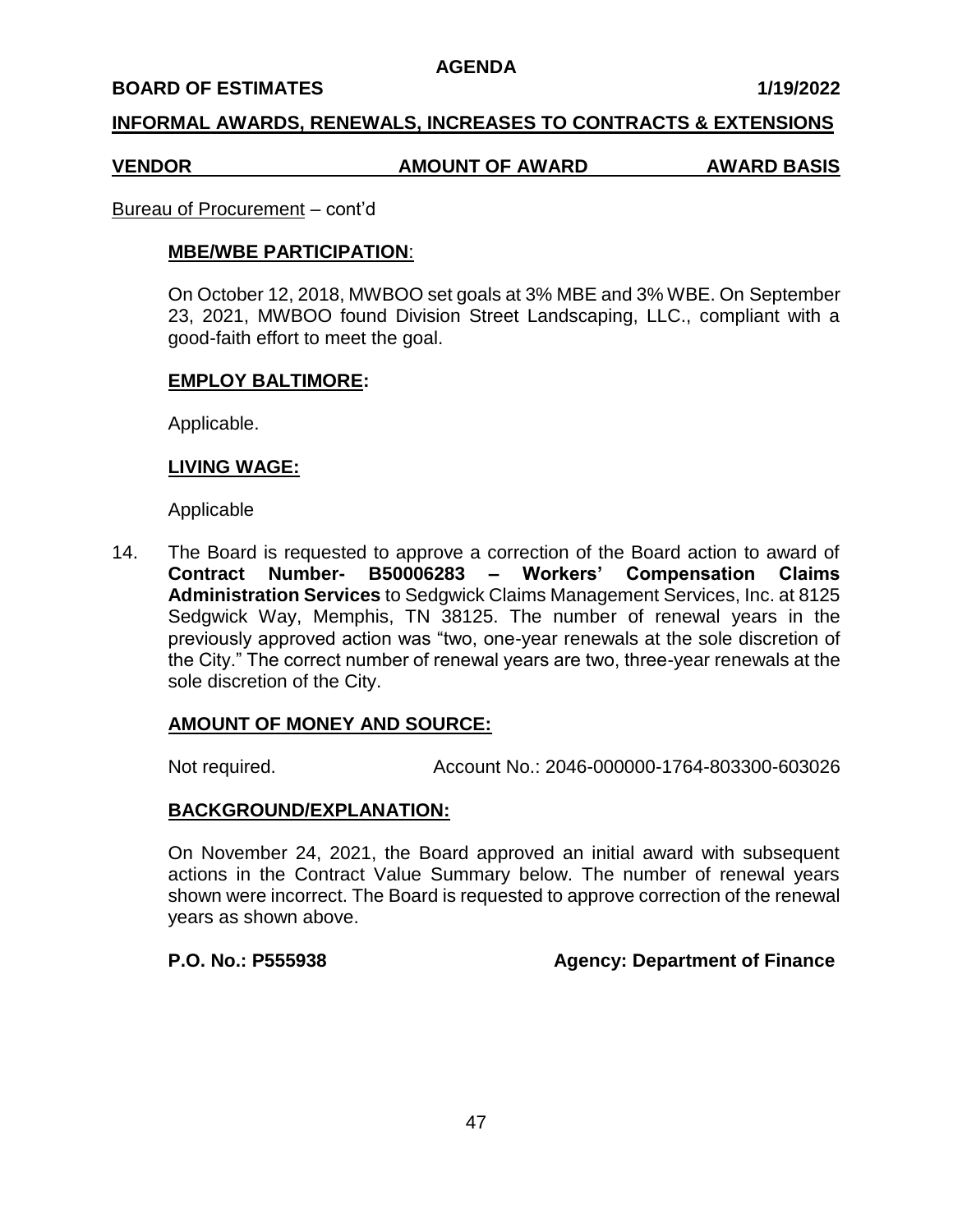#### **BOARD OF ESTIMATES 1/19/2022**

## **INFORMAL AWARDS, RENEWALS, INCREASES TO CONTRACTS & EXTENSIONS**

## **VENDOR AMOUNT OF AWARD AWARD BASIS**

#### Bureau of Procurement – cont'd

#### **CONTRACT VALUE SUMMARY:**

1. Initial award approved by the Board on November 24, 2021 \$ 21,627,461.07 2. Correction pending Board approval \$ 0.00 **Total contract value** 

#### **MBE/WBE PARTICIPATION**:

On July 7, 2021, MWBOO set goals of 27% MBE and 10% WBE. The contractor was found compliant on November 10, 2021.

#### **LOCAL HIRING:**

Applicable.

#### **LIVING WAGE:**

Not applicable.

15. The Board is requested to execute the First Amendment to **Contract Number 08000 – License Plate Readers, Software and Maintenance Plans** with Selex ES, Inc. at 4221 Tudor Lane, Greensboro, NC 27410. Contract expires April 13, 2024.

## **AMOUNT OF MONEY AND SOURCE:**

\$270,775.00 Account No.: Various

## **BACKGROUND/EXPLANATION:**

On April 14, 2021, the Board approved an initial award and agreement as shown in the Contract Value Summary below. The Board is requested to approve an amendment to the original agreement to procure additional License Plate Readers and related services and support. The additional funding for the procurement of services and support, outlined in the first amendment, will be funded through a grant.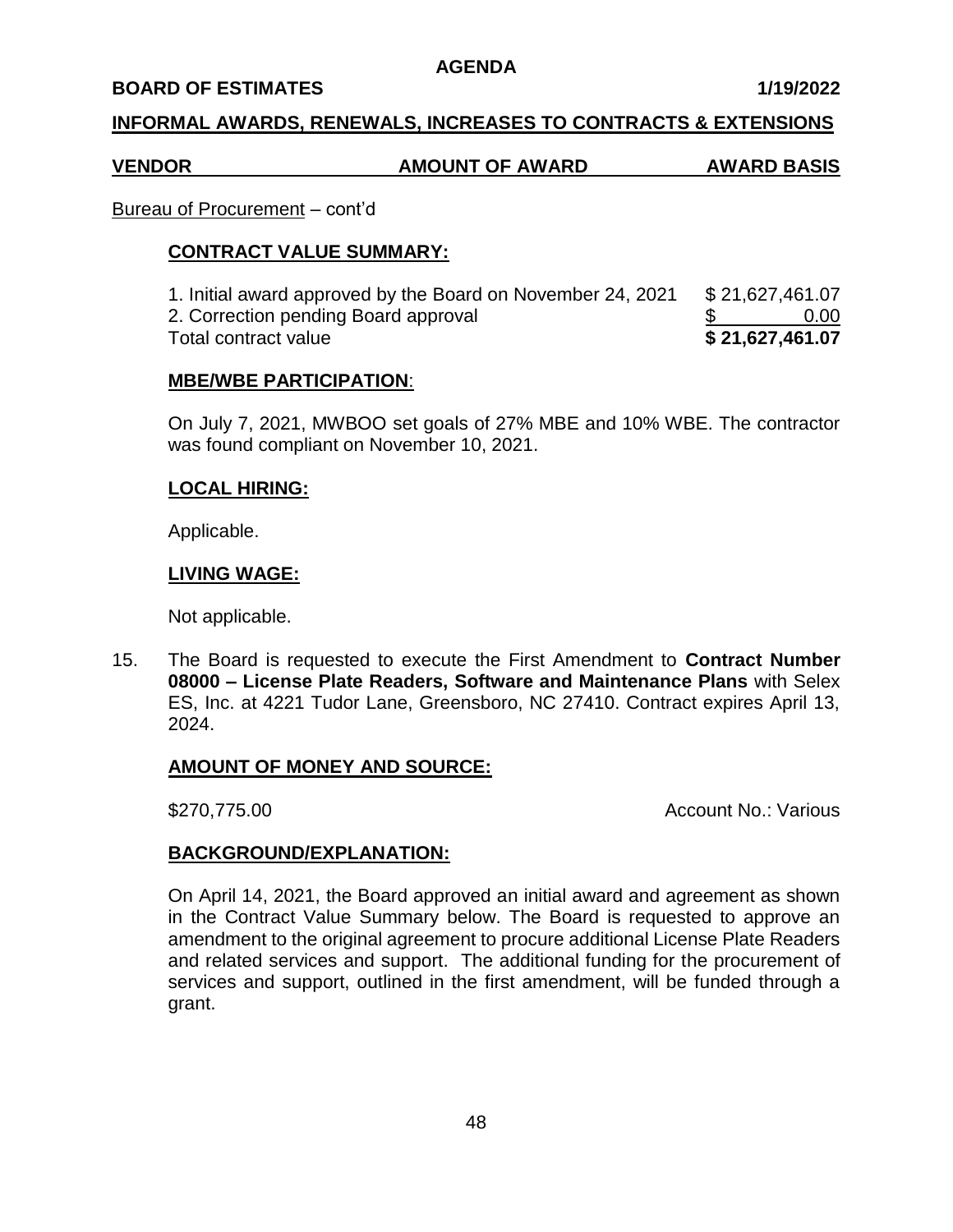#### **BOARD OF ESTIMATES 1/19/2022**

#### **INFORMAL AWARDS, RENEWALS, INCREASES TO CONTRACTS & EXTENSIONS**

## **VENDOR AMOUNT OF AWARD AWARD BASIS**

#### Bureau of Procurement – cont'd

The above amount is the City's estimated requirement; however, the vendor shall supply the City's entire requirement, be it more or less.

It is hereby certified that the above procurement is of such a nature neither that no advantage will result in seeking, nor would it be practicable to obtain, competitive bids. Therefore, pursuant to Article VI, Section 11 (e) (i) of the City Charter, the procurement of the equipment and/or service is recommended.

#### **P.O. No.: P554160 Agency: Baltimore Police Department**

## **CONTRACT VALUE SUMMARY:**

| 1. Initial award approved by the Board on April 14,2021 | \$420,401.50 |
|---------------------------------------------------------|--------------|
| 2. Increase pending Board approval                      | \$270,775.00 |
| Total contract value                                    | \$691,176.50 |

#### **MBE/WBE PARTICIPATION**:

Not applicable. This meets the requirement for certification as a sole source procurement as these commodities are only available from the manufacturer and are not available from subcontractors.

## **EMPLOY BALTIMORE:**

Not applicable.

#### **LIVING WAGE:**

Not applicable.

(The First Amendment to Agreement has been approved by the Law Department as to form and legal sufficiency.)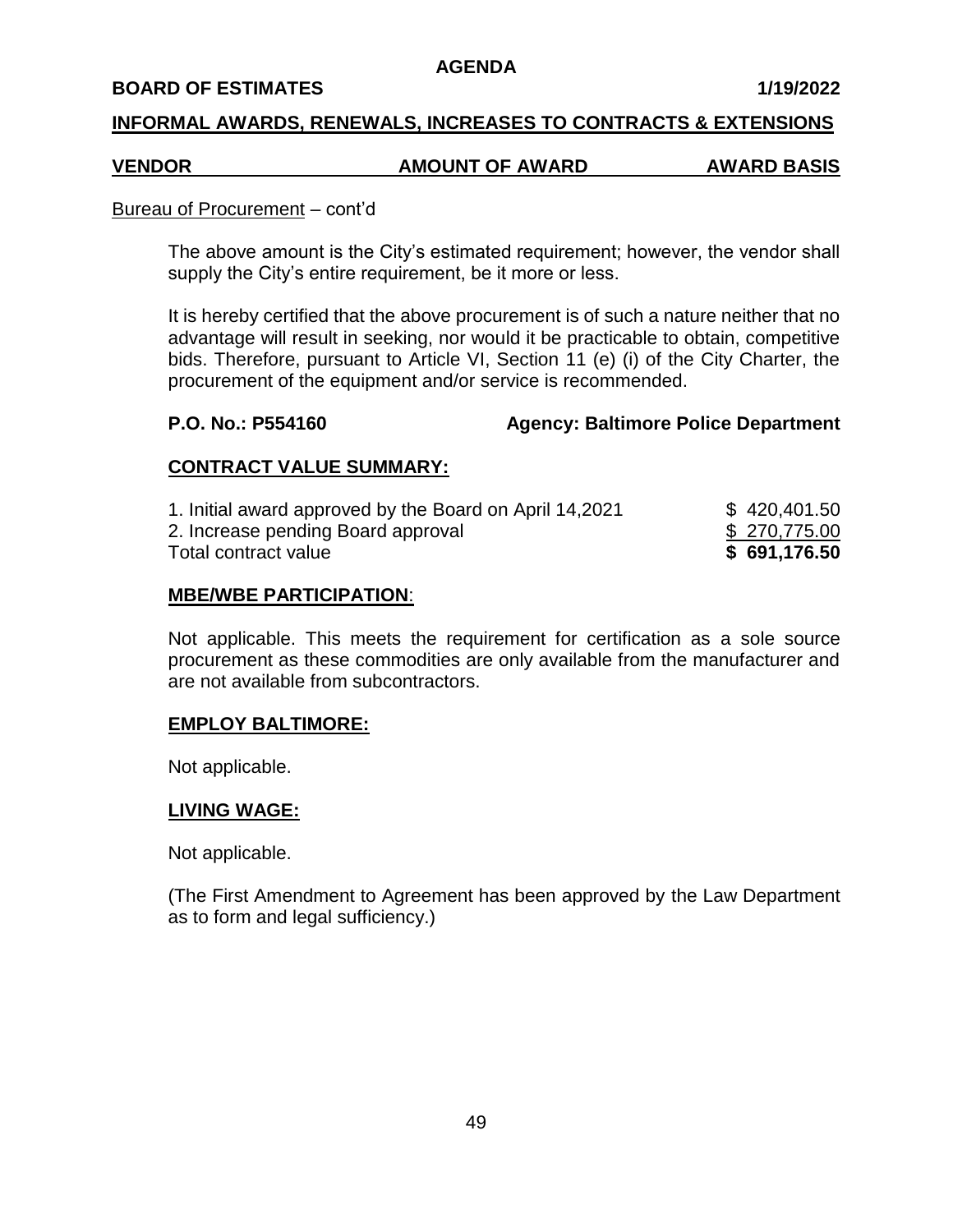#### **BOARD OF ESTIMATES 1/19/2022**

## **INFORMAL AWARDS, RENEWALS, INCREASES TO CONTRACTS & EXTENSIONS**

# **VENDOR AMOUNT OF AWARD AWARD BASIS**

#### Bureau of Procurement – cont'd

16. The Board is requested to approve an Amendment of **City and County of Denver Contract Number TECHS-201523139 – Enterprise Resource Planning (ERP) Project Workday Software** to Workday, Inc, at 8180 Greensboro Drive, Suite 500, McLean VA 22102. Contract expires on June 11, 2024, with one, three year renewal option.

## **AMOUNT OF MONEY AND SOURCE:**

\$53,241.43 Account No.: 1001-000000-1472-808000-605008

## **BACKGROUND/EXPLANATION:**

On June 12, 2019, the Board approved an initial award with subsequent actions as shown in the Contract Value Summary below. Execution of the amendment will provide additional consulting services.

The above amount is the City's estimated requirement; however, the vendor shall supply the City's entire requirement, be it more or less.

It is hereby certified that the above procurement is of such a nature that no advantage will result in seeking, nor would it be practicable to obtain, competitive bids. Therefore, pursuant to Article VI, Section 11 (e) (i) of the City Charter, the procurement of the goods, equipment and/or service is recommended.

## **P.O. No.: P548260 Agency: Finance, DHR, BCIT**

## **CONTRACT VALUE SUMMARY:**

| 1. Initial award approved by the Board on June 12, 2019 | \$13,503,101.00 |
|---------------------------------------------------------|-----------------|
| 2. Increase approved by the Board on August 26, 2020    | \$354,512.00    |
| 3. Amendment I pending Board approval                   | 53,241.43       |
| Total contract value                                    | \$13,910,854.43 |

## **MBE/WBE PARTICIPATION**:

Not Applicable. On May 31, 2019, MWBOO approved a waiver of goals as there is no opportunity to segment these proprietary software products and services.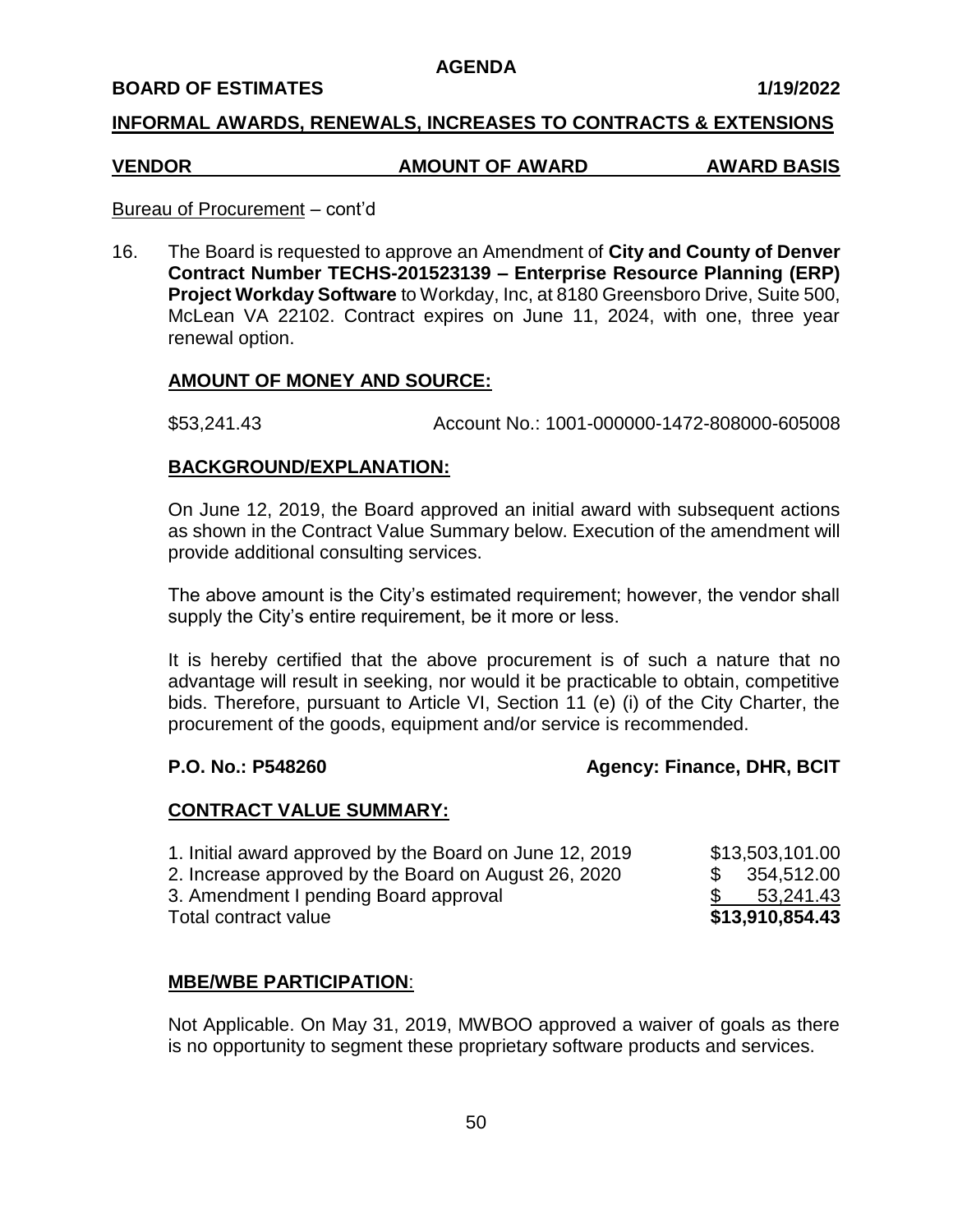#### **BOARD OF ESTIMATES 1/19/2022**

#### **INFORMAL AWARDS, RENEWALS, INCREASES TO CONTRACTS & EXTENSIONS**

#### **VENDOR AMOUNT OF AWARD AWARD BASIS**

#### Bureau of Procurement – cont'd

#### **MBE/WBE PARTICIPATION**:

Not Applicable. On May 31, 2019, MWBOO approved a waiver of goals as there is no opportunity to segment these proprietary software products and services.

#### **LOCAL HIRING:**

Applicable.

## **LIVING WAGE:**

Not Applicable.

(The Amendment to Agreement has been approved by the Law Department as to form and legal sufficiency.)

17. The Board is requested to approve and authorize execution of an Agreement **Houston-Galveston Area Council Contract Number FS12-19 Fire Service Apparatus** to Seagrave Fire Apparatus, LLC, at 1209 Orange Street, Wilmington, DE 19801. Contract expires on May 31, 2022.

## **AMOUNT OF MONEY AND SOURCE:**

\$3,756,885.00 Account No.: Various

## **BACKGROUND/EXPLANATION:**

Five units will be purchased from a competitively bid, cooperative contract agreement #FS12-19. The three pumper engines and the single tractor drawn aerial will replace older equipment in the City's fleet, as part of Fleet Management's planned replacement program. A single Seagrave engine will replace an older unit and is funded by the Amoss grant.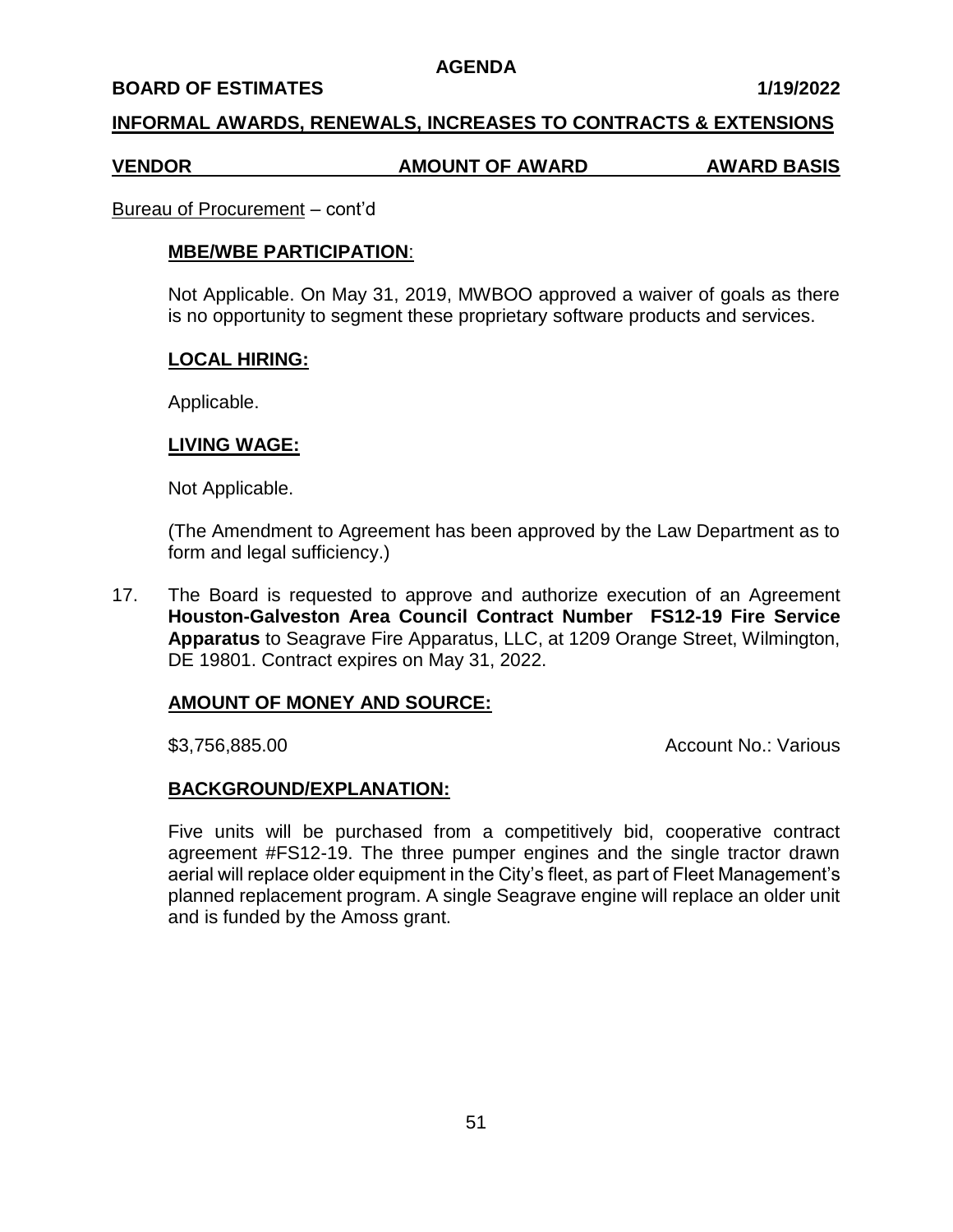#### **BOARD OF ESTIMATES 1/19/2022**

#### **INFORMAL AWARDS, RENEWALS, INCREASES TO CONTRACTS & EXTENSIONS**

#### **VENDOR AMOUNT OF AWARD AWARD BASIS**

#### Bureau of Procurement – cont'd

It is hereby certified that the above procurement is of such a nature that no advantage will result in seeking, nor would it be practicable to obtain, competitive bids. Therefore, pursuant to Article VI, Section 11 (e) (i) of the City Charter, the procurement of the equipment and/or service is recommended.

## **Req. No.: R886839 & R886859 Agency: DGS – Fleet**

## **MBE/WBE PARTICIPATION**:

This is a cooperative contract. Pursuant to Baltimore City Code Article 5, Subtitle 28, the Contract requires the vendor to make every good faith effort to utilize minority and women's business enterprises as subcontractors and suppliers, whenever possible, if subcontractors are used. On June 22, 2021, MWBOO issued a waiver for vehicles and equipment.

## **LOCAL HIRING:**

Applicable.

## **LIVING WAGE:**

Not applicable.

(The Agreement has been approved by the Law Department as to form and legal sufficiency.)

18. The Board is requested to approve an award of **Contract Number B50006398 – Search Rescue-Sentinel Water Rescue Dry Suits** to Dive Rescue International Inc at 201 N Link Lane Fort Collins, CO 80524. Period covered is January 1, 2022 through December 31, 2022 with two-one-year renewal options.

# **AMOUNT OF MONEY AND SOURCE:**

| \$27,195.00 | Account No: 4000-482119-2023-212605-604009 |
|-------------|--------------------------------------------|
|             | 4000-482120-2131-228203-604009             |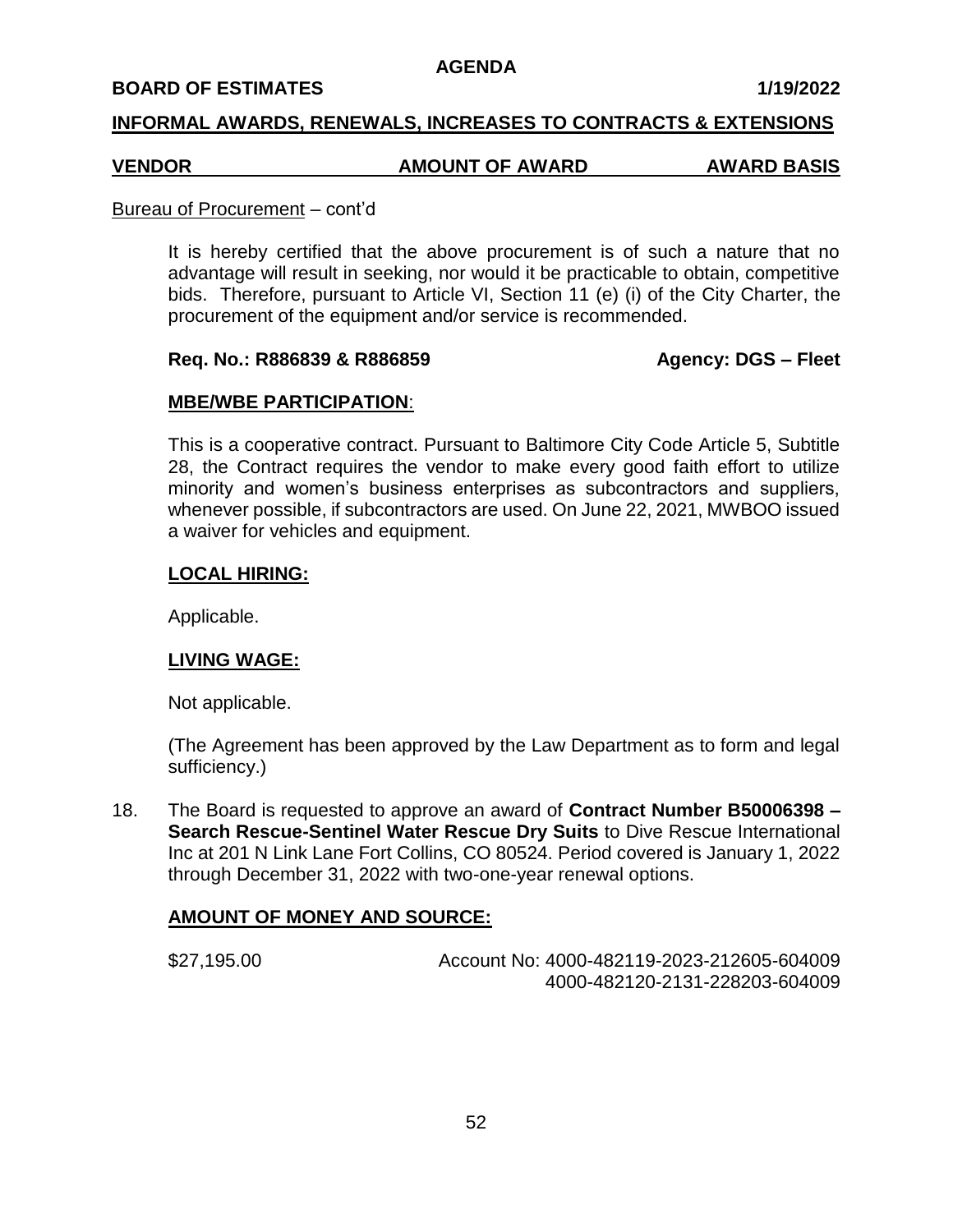#### **BOARD OF ESTIMATES 1/19/2022**

#### **INFORMAL AWARDS, RENEWALS, INCREASES TO CONTRACTS & EXTENSIONS**

#### **VENDOR AMOUNT OF AWARD AWARD BASIS**

#### Bureau of Procurement – cont'd

#### **BACKGROUND/EXPLANATION:**

Vendors were solicited by posting on CitiBuy. Ten bids were received and opened on November 10, 2021. The award is recommended to the lowest, responsive and responsible bidder.

It is hereby certified that the above procurement is of such a nature that no advantage will result in seeking, nor would it be practical to obtain, competitive bids. Therefore, pursuant to Article VI, Section 11 (e) (i) of the City Charter.

#### **Requisition No.: 880706 Agency: BCFD**

## **MBE/WBE PARTICIPATION**:

N/A. The Dollar value is below the MWBOO threshold.

#### **EMPLOY BALTIMORE:**

Applicable.

## **LIVING WAGE:**

Applicable.

19. The Board is requested to approve and authorize execution of an Agreement of **Contract Number 08000 – Traffic Signal Equipment and Supplies** with General Traffic Equipment Corp., Inc. located at 259 Broadway, Newburgh, NY 12550. Period covered is July 1, 2021 through June 30, 2024 with two, one-year renewal options. This request meets the condition that there is no advantage in seeking competitive responses.

## **AMOUNT OF MONEY AND SOURCE:**

\$198,849,25 Account No.: 1001-000000-2391-255700-604009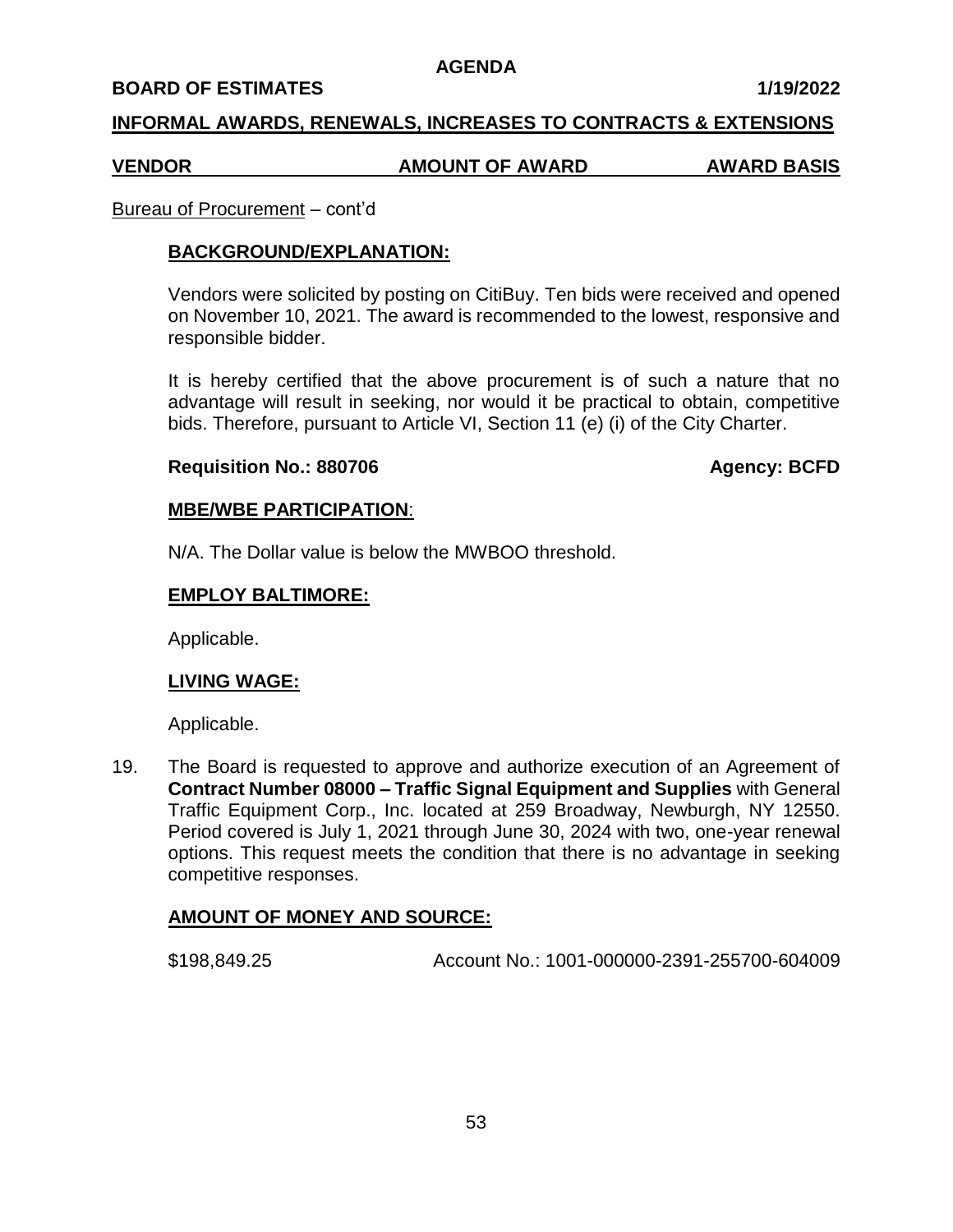#### **BOARD OF ESTIMATES 1/19/2022**

#### **INFORMAL AWARDS, RENEWALS, INCREASES TO CONTRACTS & EXTENSIONS**

#### **VENDOR AMOUNT OF AWARD AWARD BASIS**

#### Bureau of Procurement – cont'd

# **STATEMENT OF PURPOSE AND RATIONALE FOR NON-COMPETITIVE** PROCUREMENT:

The City of Baltimore's current traffic signal equipment and accessories were supplied by this vendor. It is essential to procure these additional supplies and replacement parts from the same vendor to ensure compatibility with existing structures.

It is hereby certified that the above procurement is of such nature that no advantage will result in seeking, nor would it be practicable to obtain, competitive bids. Therefore, pursuant to Article VI, Section 11 (e) (i) of the City Charter, the procurement of the equipment and/or service is recommended.

**Req. No.: R884566 Agency: Transportation-Safety Division**

#### **MBE/WBE PARTICIPATION**:

Not applicable.

## **EMPLOY BALTIMORE:**

Not applicable.

#### **LIVING WAGE:**

Not applicable.

(The Agreement has been approved by the Law Department as to form and legal sufficiency.)

20. The Board is requested to approve an award of **Contract Number 08000 – ITT Gould and ITT Allis Chalmers Pumps and Parts** to Geiger Pump and Equipment Company at 8924 Yellow Brick Road, Baltimore, Maryland 21237. Period covered is retroactive to October 24, 2021 through October 23, 2024 with two, one-year renewal options. This request meets the condition that there is no advantage in seeking competitive responses.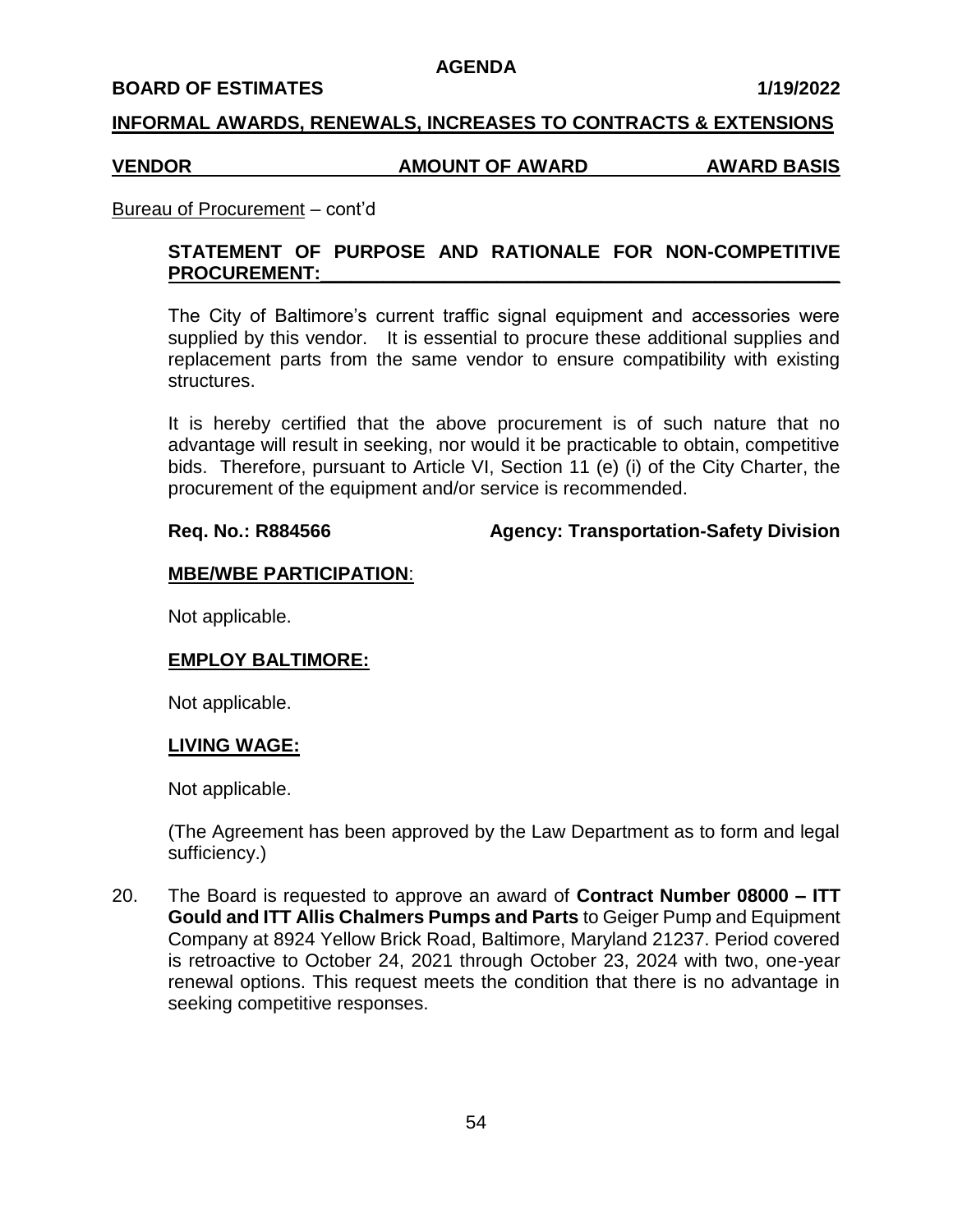#### **BOARD OF ESTIMATES 1/19/2022**

## **INFORMAL AWARDS, RENEWALS, INCREASES TO CONTRACTS & EXTENSIONS**

#### **VENDOR AMOUNT OF AWARD AWARD BASIS**

#### Bureau of Procurement – cont'd

# **AMOUNT OF MONEY AND SOURCE:**

\$700,000.00 Account No.: 2070-000000-5501-393099-604010

#### **BACKGROUND/EXPLANATION:**

The Vendor is the manufacturer's sole authorized representative for Flygt AC Series Pumps (ITT A-C Pump and Allis Chalmers) and parts in the State of Maryland, which are utilized at the City's Back River Wastewater Treatment Plant.

The above amount is the City's estimated requirement; however, the vendor shall supply the City's entire requirement, be it more or less.

It is hereby certified that the above procurement is of such a nature, that no advantage will result in seeking, nor would it be practicable to obtain, competitive bids. Therefore, pursuant to Article VI, Section 11 (e) (i) of the City Charter, the procurement of the equipment and/or service is recommended.

## **Req. No.: R887234 Agency: DPW - Water and Wastewater**

## **MBE/WBE PARTICIPATION**:

Not applicable. This meets the requirement for certification as a sole source procurement as the commodities are only available from the manufacturer.

## **EMPLOY BALTIMORE:**

Not applicable.

#### **LIVING WAGE:**

Not applicable.

(The Agreement has been approved by the Law Department as to form and legal sufficiency.)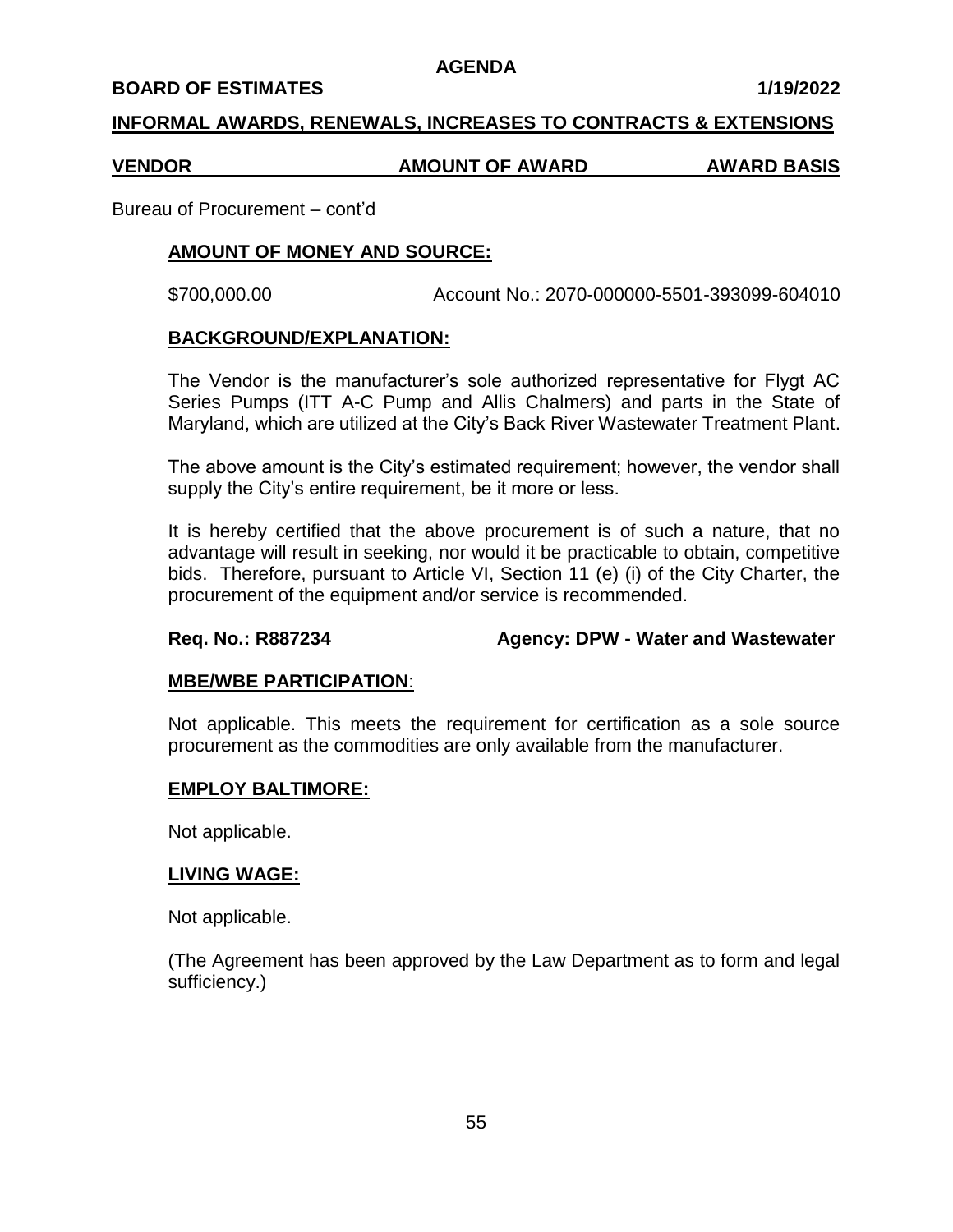# **BOARD OF ESTIMATES 1/19/2022**

Bureau of Procurement – Pay Invoice of Unauthorized Spend

## **ACTION REQUESTED OF B/E:**

The Board is requested to approve payment of outstanding invoice to P.O.I Installation Group LLC at 3706 Old Milford Mill Road Baltimore, MD 21244.

# **AMOUNT OF MONEY AND SOURCE FUNDS:**

\$12,360.00 - 1001-000000-2041-776601-603026

# **BACKGROUND/EXPLANATION:**

The requested action is an approval to pay an outstanding invoice for the purchase of furniture removal and installation services. According to the agency, planning for the project did not occur in time to meet the date of install. To stay in line with the agency project schedule, the agency moved forward with the procurement, delivery and install of office cubicles for the Asset Management office without a purchase order. The agency is currently reviewing the opportunity to secure a long-term contract to cover future needs.

It is hereby certified that the above procurement is of such a nature that no advantage will result in seeking, nor would it be practical to obtain, competitive bids. Therefore, pursuant to Article VI, Section 11 (e) (i) of the City Charter, payment of the invoice is recommended.

## **Req. No. R885458 - Agency: BPD**

## **MBE/WBE PARTICIPATION**:

Not Applicable. Payment of outstanding invoices.

## **EMPLOY BALTIMORE:**

Not applicable.

## **LIVING WAGE:**

Not applicable.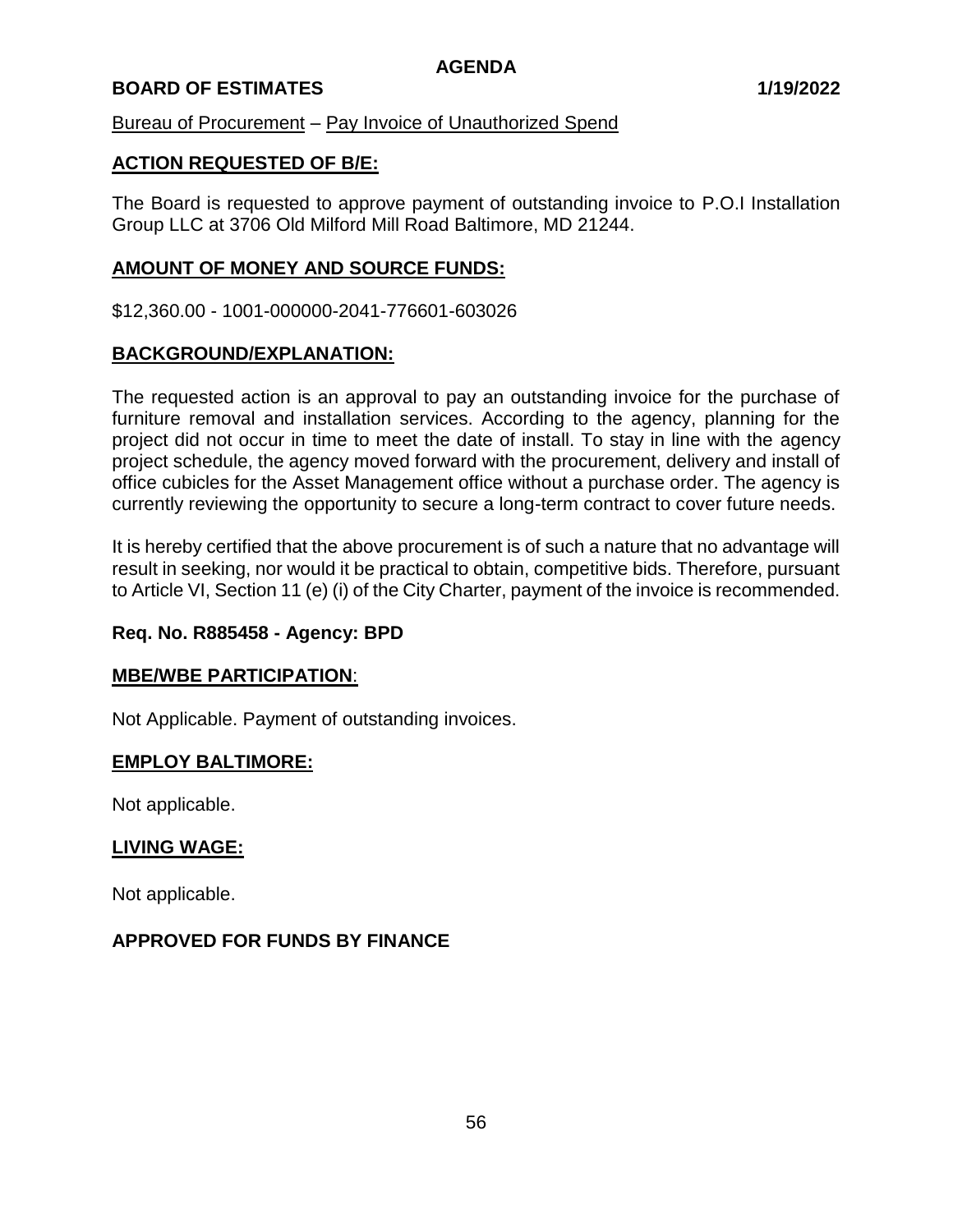## **BOARD OF ESTIMATES 1/19/2022**

Bureau of Procurement – Pay Invoice of Unauthorized Spend

## **ACTION REQUESTED OF B/E:**

The Board is requested to approve payment of outstanding invoice to Radix Metasystems, Inc. 6200 S. Main St., Ste. 210 Aurora, CO 80016.

#### **AMOUNT OF MONEY AND SOURCE FUNDS:**

\$45,000.00 - 4000-437620-2013-804700-603026

## **BACKGROUND/EXPLANATION:**

The requested action is an approval to pay an outstanding invoice for the purchase of training sessions for the Digital Data Exploitation (DDEx) Intro Course. Forty-five students attended the training sessions in Baltimore, Maryland from September 27 through 30, 2021. The agency coordinator on this project received approval from the section head and was not aware that additional approval through a contract was required before start of training. BPD's Grants Management Office has reviewed this issue and, in an effort, to avoid procurement violations moving forward has provided additional procurement training to staff.

It is hereby certified that the above procurement is of such a nature that no advantage will result in seeking, nor would it be practical to obtain, competitive bids. Therefore, pursuant to Article VI, Section 11 (e) (i) of the City Charter, payment of the invoice is recommended.

## **Req. No. R885866 - Agency: BPD**

#### **MBE/WBE PARTICIPATION**:

Not Applicable. Payment of outstanding invoices.

#### **EMPLOY BALTIMORE:**

Not applicable.

## **LIVING WAGE:**

Not applicable.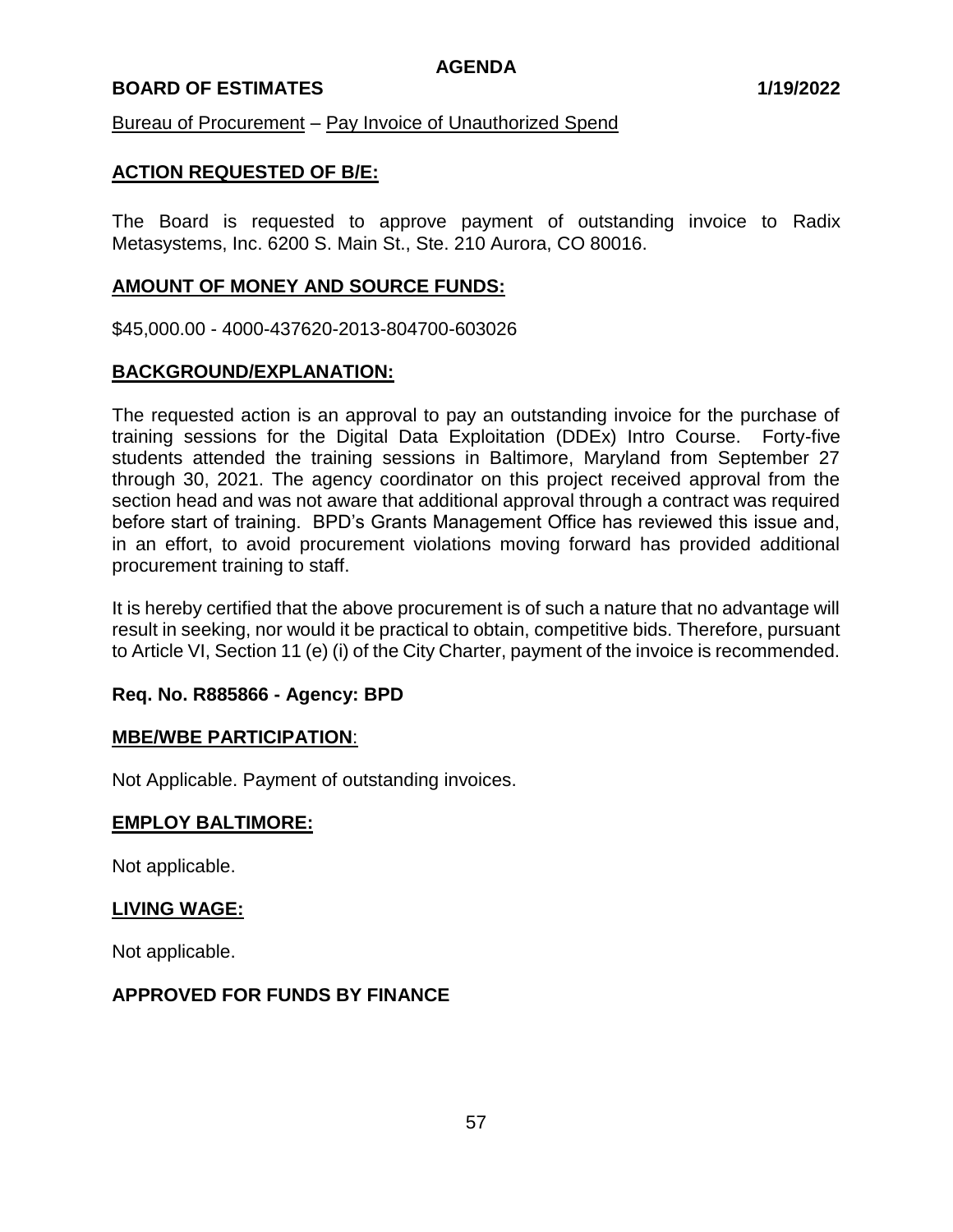# **BOARD OF ESTIMATES 1/19/2022**

## Bureau of Procurement – Ratification to Pay Outstanding Invoices

## **ACTION REQUESTED OF B/E:**

The Board is requested to ratify to allow payment of outstanding Contract B50004813 - Interior Renovation, Carpentry and Associated Trades invoices to C&W Construction Company at PO Box 953 Abingdon, MD 21009. Ratification to cover a one-time payment of invoices 202151, 202153, 202016, 202150, and 202148

## **AMOUNT OF MONEY AND SOURCE FUNDS:**

\$49,767.31 - 2029-000000-1982-709500-600000

## **BACKGROUND/EXPLANATION:**

The requested action is an approval to ratify contract B50004813 to allow for payment of outstanding invoices for the purchase of interior renovation and carpentry work in designated City of Baltimore facilities. Blanket P538421 was approved and in place at time of services, however the agency neglected to prepare the release requisition before contract expiration on June 11, 2021. Board approval is requested to open the contract to allow payment of outstanding invoices.

It is hereby certified that the above procurement is of such a nature that no advantage will result in seeking, nor would it be practical to obtain, competitive bids. Therefore, pursuant to Article VI, Section 11 (e) (i) of the City Charter, payment of the invoice is recommended.

## **Req. No. P538421 - Agency: BPD**

## **MBE/WBE PARTICIPATION**:

Not Applicable. Payment of outstanding invoices.

## **EMPLOY BALTIMORE:**

Not applicable.

## **LIVING WAGE:**

Not applicable.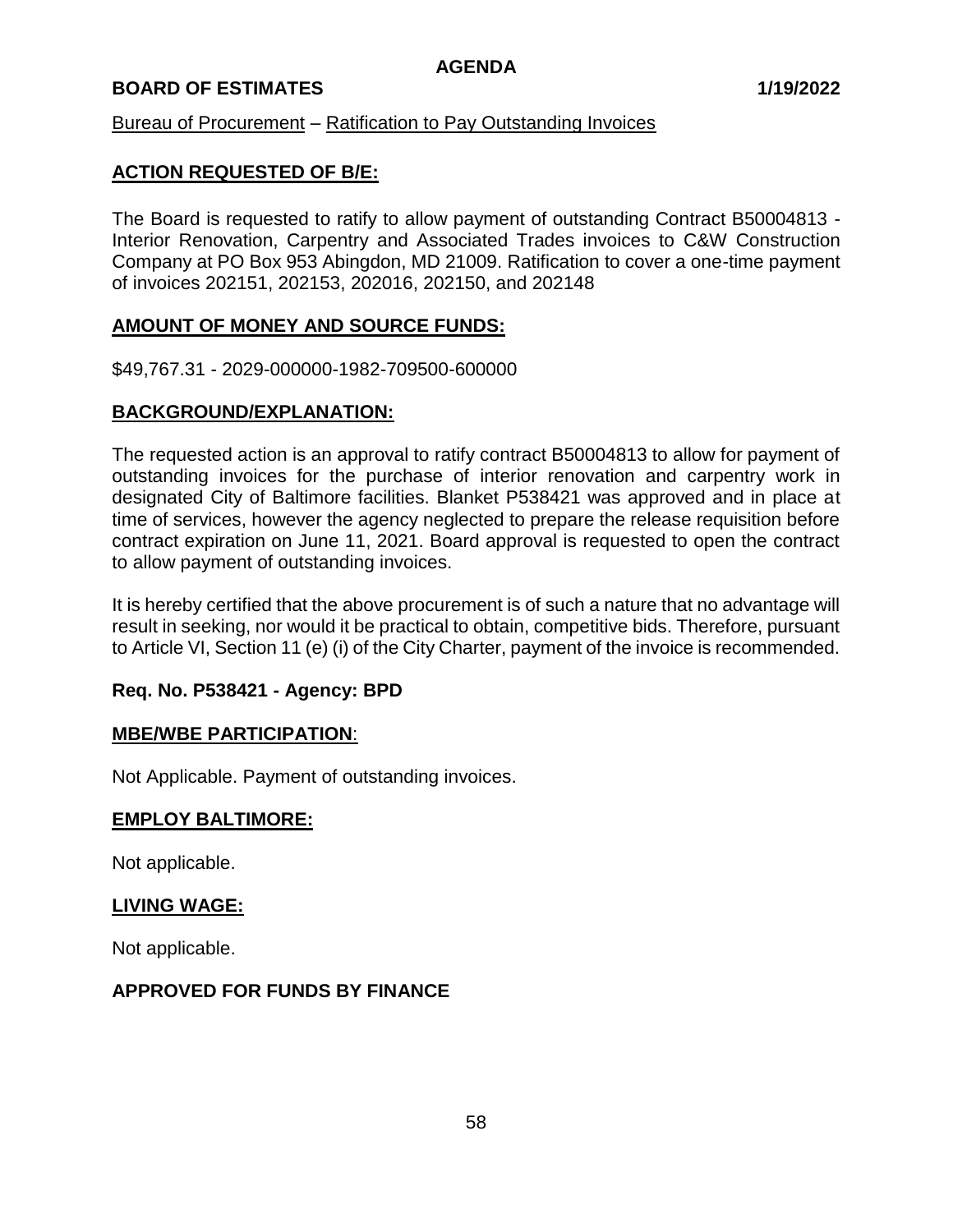## **BOARD OF ESTIMATES 1/19/2022**

Bureau of Procurement – Pay Invoice of Unauthorized Spend

## **ACTION REQUESTED OF B/E:**

The Board is requested to approve payment of an outstanding invoice to Mission Media at 616 Water Street, Baltimore, MD 21202.

## **AMOUNT OF MONEY AND SOURCE FUNDS:**

\$11,450.00 - 5000-505422-3070-286400-605012

## **BACKGROUND/EXPLANATION:**

The requested action is an approval to pay an outstanding invoice for Mission Media. The Health Dept. previously secured a contract under P551424 with Mission Media to create and build a new website. Web hosting services was not included in the original contract, which expired in Oct. 2021. The agency did not take actions to add hosting to the contract before receiving services beginning in July 2021. As a result, payment is due to the vendor to cover the first year. This service is grant funded and there is no guarantee funding will be available to cover costs in the next fiscal year. This request is to cover outstanding payment for FY22. Agency has been advised to start preparation for next fiscal year.

It is hereby certified that the above procurement is of such a nature that no advantage will result in seeking, nor would it be practical to obtain, competitive bids. Therefore, pursuant to Article VI, Section 11 (e) (i) of the City Charter, payment of the invoice is recommended.

# **Req. No. R886372 - Agency: Baltimore City Health Department**

## **MBE/WBE PARTICIPATION**:

Not Applicable. Payment of outstanding invoices.

## **EMPLOY BALTIMORE:**

Not applicable.

## **LIVING WAGE:**

Not applicable.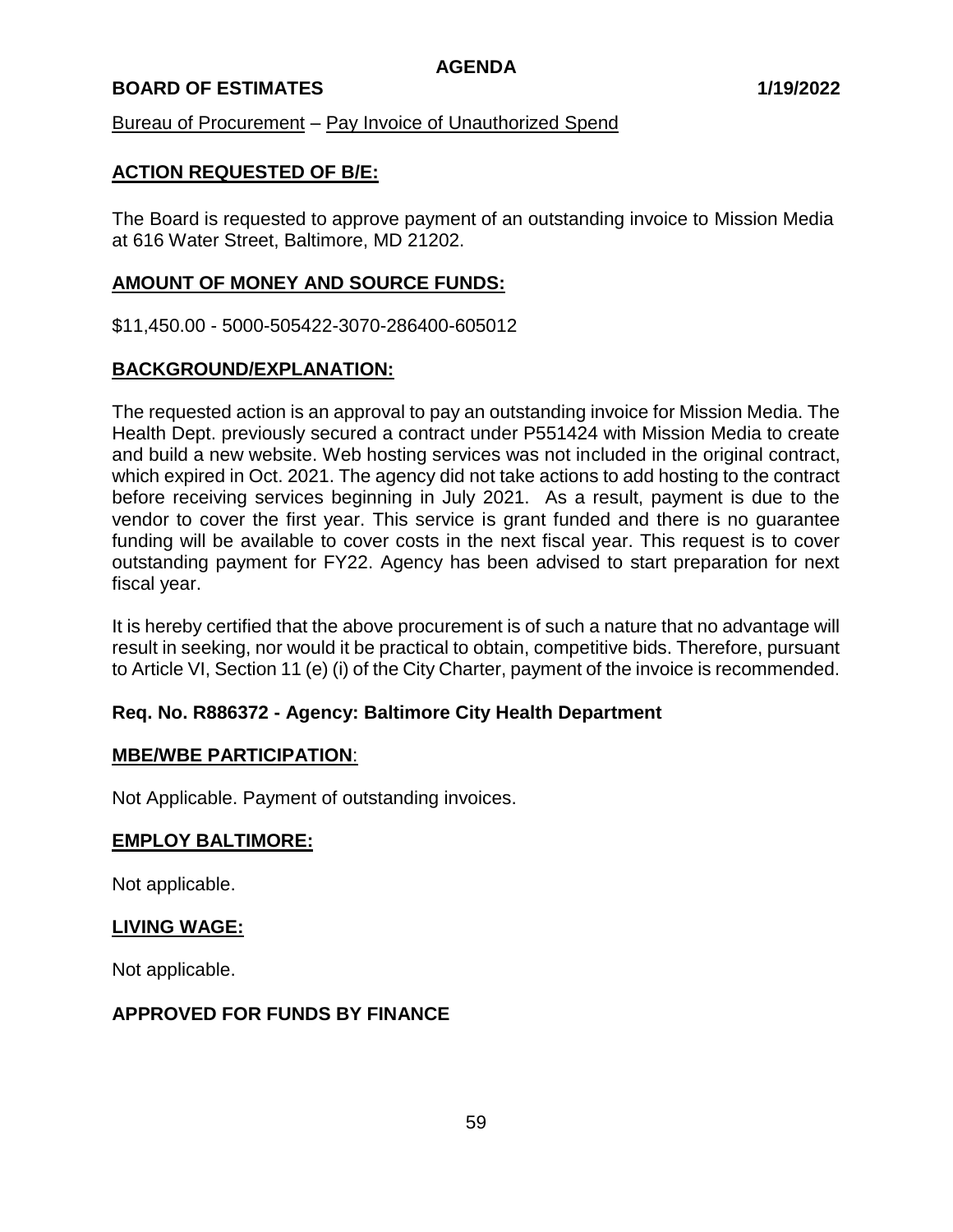# **BOARD OF ESTIMATES 1/19/2022**

# Department of Human Resources – Personnel Matters

The Board is requested to approve all of the Personnel matters below:

## Health Department

1. Create the following 76 positions:

Classification:Grant Services Specialist II Job Code: 10216 Grade: 919 (\$38,254.00 - \$60,682.00) Position #'s: TBA

Create the following 44 positions:

Classification:Grant Services Specialist III Job Code: 10217 Grade: 941 (\$59,537.00 - \$102,351.00) Position #'s: TBA

# **AMOUNT OF MONEY AND SOURCE OF FUNDS:**

There are no costs associated with this project.

## **BACKGROUND/EXPLANATION:**

On November 17, 2021, the Board approved funding from the American Rescue Plan Act of 2021 for the Baltimore City Health Department in the amount of \$80,000,000.00 to respond to the COVID 19 public health emergency. The positions listed above are being created to support the COVID 19 initiative.

Therefore, the Department of Human Resources respectfully requests approval of the above-listed position actions. The positions are to be considered Positions of Trust in accordance with the policy outlined in the Administrative Manual, Section 200-4.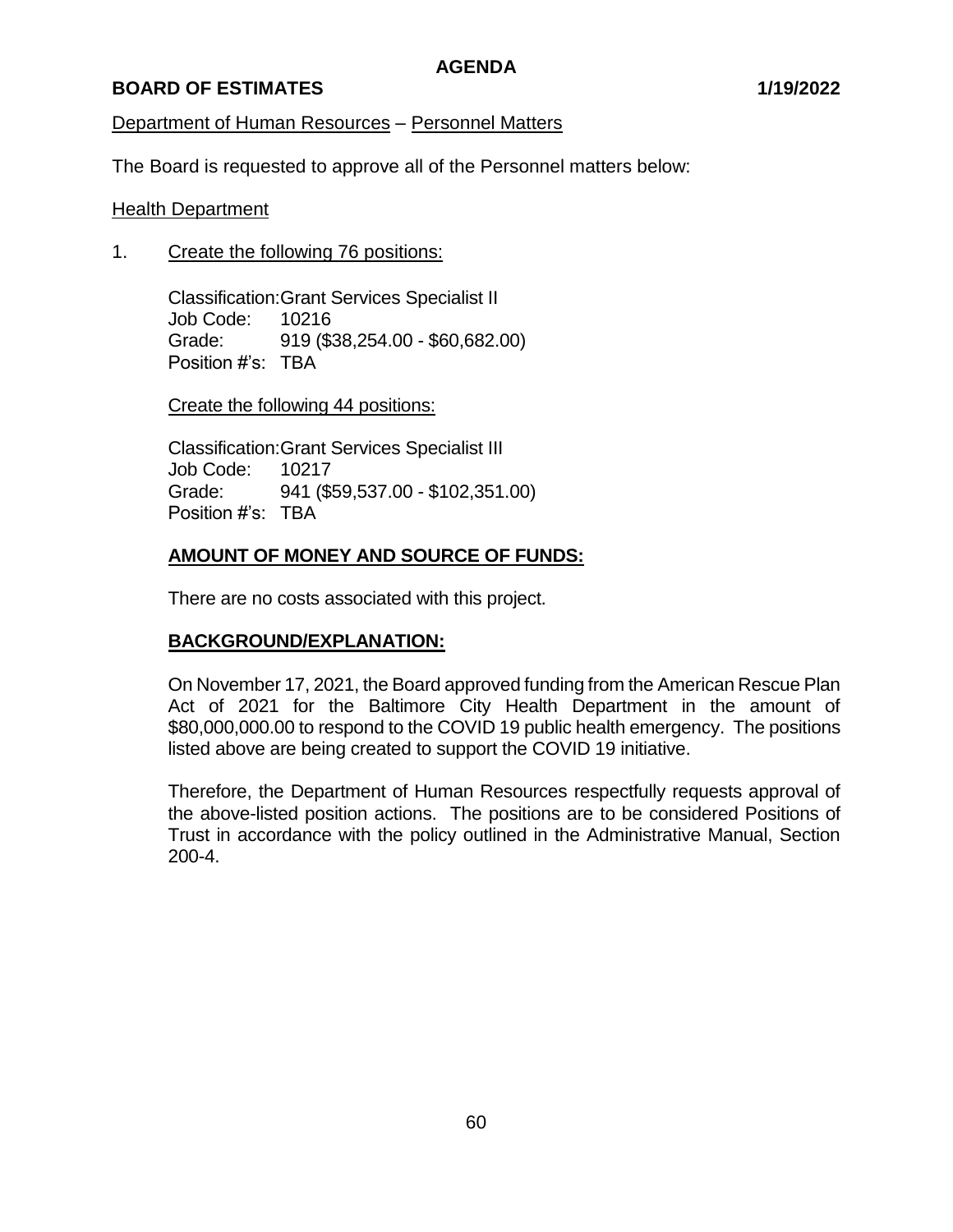# **PERSONNEL**

## Baltimore Convention Center

2. Reclassify the following vacant position:

**FROM: TO:** Classification:Operations Manager III Operations Director I Job Code: 00092 00093 Grade: 960 (\$103,019.00 - \$169,916.00) 967 (\$111,047.00 - \$183,073.00) Position #: 54137

# **AMOUNT OF MONEY AND SOURCE OF FUNDS:**

Cost: \$11,403.00 -1001-000000-5311-391300-601001

# **BACKGROUND/EXPLANATION:**

The Department of Human Resources has reviewed a request from the Baltimore City Convention Center to reclassify the above referenced position. The position is being reclassified to align with the duties currently being performed.

Therefore, the Department of Human Resources respectfully requests Your Honorable Board's approval of the above-listed position action. This position is to be considered a Position of Trust in accordance with the policy outlined in the Administrative Manual, Section 200-4.

# **APPROVED FOR FUNDS BY FINANCE**

**THE PERSONNEL MATTERS HAVE BEEN APPROVED BY THE EXPENDITURE CONTROL COMMITTEE.**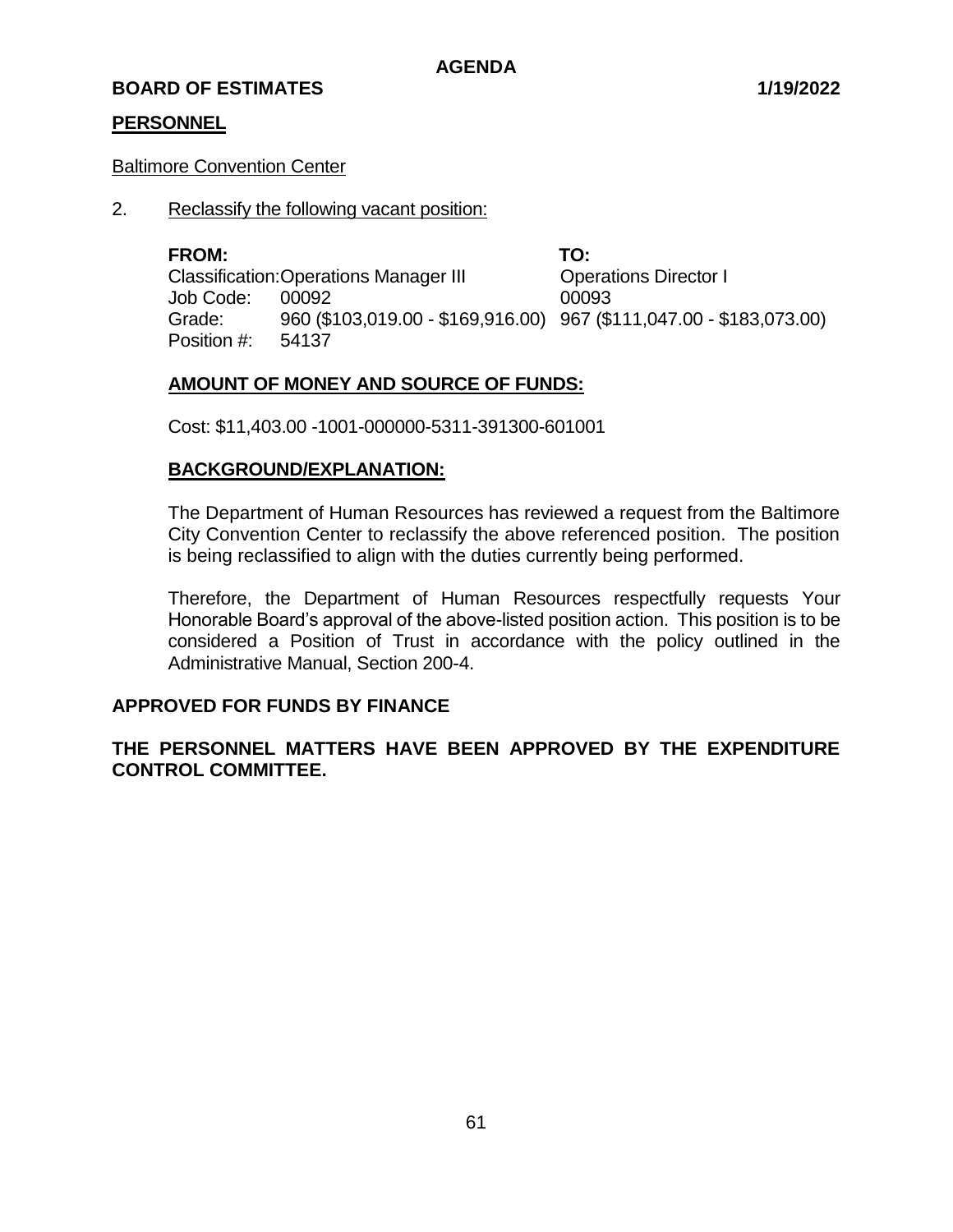# **BOARD OF ESTIMATES 1/19/2022**

## Health Department - Senior Assisted Group Home Subsidy Program Service Agreement

## **ACTION REQUESTED OF B/E:**

The Board is requested to approve and authorize execution of a Senior Assisted Group Home Subsidy Program Service Agreement (Agreement) with Garrison Estates Assisted Living II, LLC. The period of the Agreement is July 1, 2021 through June 30, 2022.

## **AMOUNT OF MONEY AND SOURCE**

\$31,200.00 – 5000-534022-3254-767800-607001

## **BACKGROUND/EXPLANATION:**

The Department will disburse State Subsidized Assisted Housing Funds to low- income residents at Garrison Estates Assisted Living II, LLC, located at 2702 Garrison Boulevard, Baltimore, Maryland 21216.

This facility is enrolled in the Senior Assisted Living Group Home Subsidy Program and will provide subsidized senior assisted housing services for individuals 62 years of age and older, who have temporary or periodic difficulties with the activities of daily living. The Senior Assisted Housing residents receive shelter, meals, housekeeping, personal care services, and 24-hour on-site supervision.

This Agreement is late because of administrative delays.

## **MBE/WBE PARTICIPATION:**

N/A

## **APPROVED FOR FUNDS BY FINANCE**

## **AUDITS REVIEWED AND HAD NO OBJECTION.**

(The Senior Assisted Group Home Subsidy Program Service Agreement has been approved by the Law Department as to form and legal sufficiency.)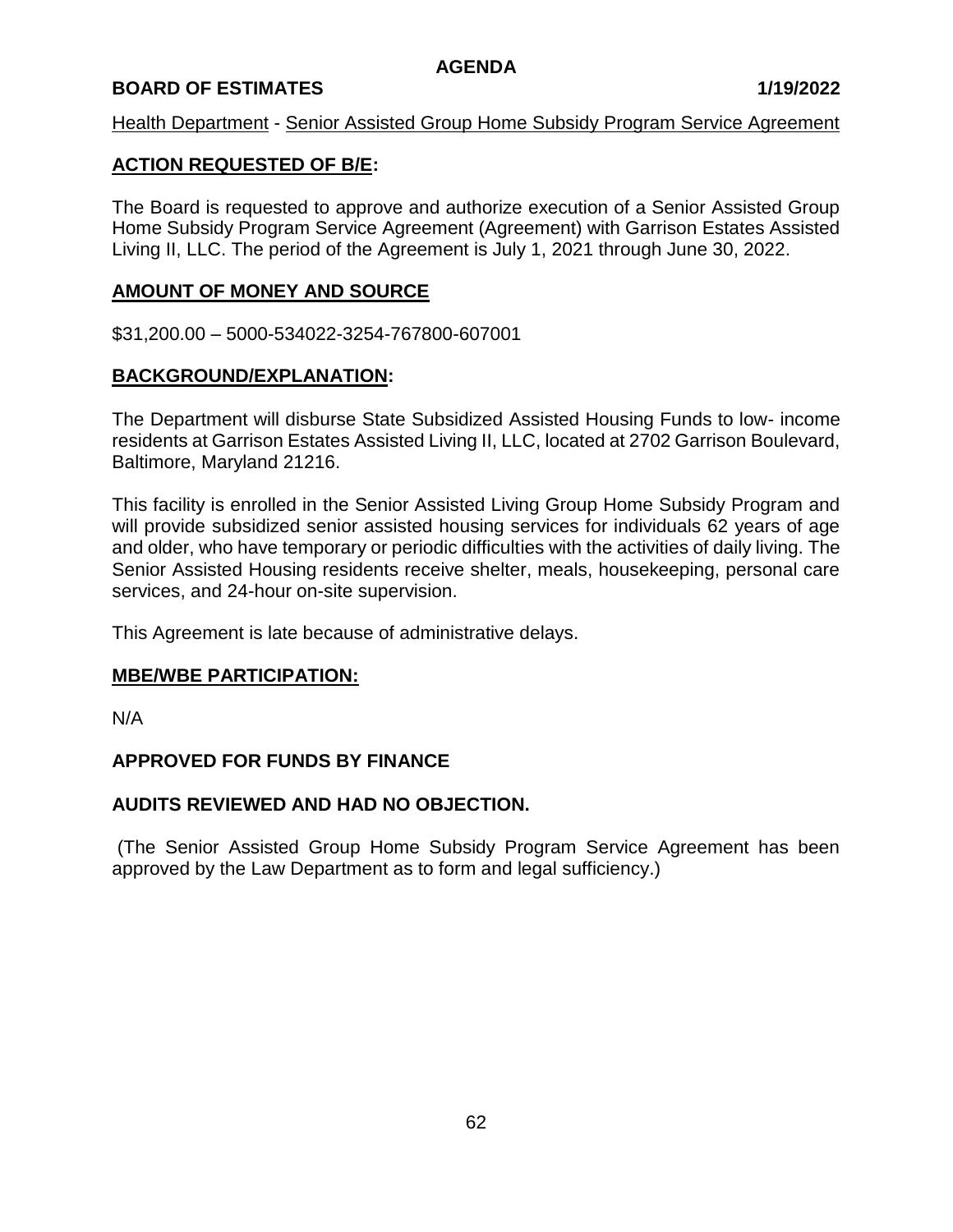Health Department – Provider Agreement

## **ACTION REQUESTED OF B/E:**

The Board is requested to approve and authorize execution of a Provider Agreement (Agreement) with Behavioral Health System Baltimore, Inc. (BHSB). The period of the agreement is July 1, 2021 through June 30, 2022.

## **AMOUNT OF MONEY AND SOURCE**:

\$55,000.00 – 4000-480622-3080-291900-603051

## **BACKGROUND/EXPLANATION:**

The BHSB will administer U-Choose Evidence-Based Teen Pregnancy Prevention through establishing and maintaining linkages and referrals between school-based mental health providers, and youth-friendly health care service providers. The BHSB will also work to build the sexual health and youth-friendly community-based substance use disorder treatment and mental health capacity of school and Title X providers.

The Agreement is late because of administrative delays.

## **MBE/WBE PARTICIPATION:**

The Minority and Women's Business Opportunity Office (MWBOO) confirms the funding sources associated with the Baltimore City Health Department (BCHD) grant programs, technical agreements, and community health services are obtained through the Federal Government and State of Maryland. Through this fiduciary alliance, the BCHD serves as a liaison and oversight agency to ensure funding is appropriated to the designated Citywide public health programs and services. Due to the restricted allocation of Federal and State funds, the Baltimore City MBE/WBE goals and MWBOO compliance monitoring are not applicable. For this reason, waivers are granted to warrant the appropriate approval for all Federal and State funded resources.

## **MWBOO GRANTED A WAIVER ON OCTOBER 28, 2021.**

## **APPROVED FOR FUNDS BY FINANCE**

## **AUDITS REVIEWED AND HAD NO OBJECTION.**

(The Provider Agreement has been approved by the Law Department as to form and legal sufficiency.)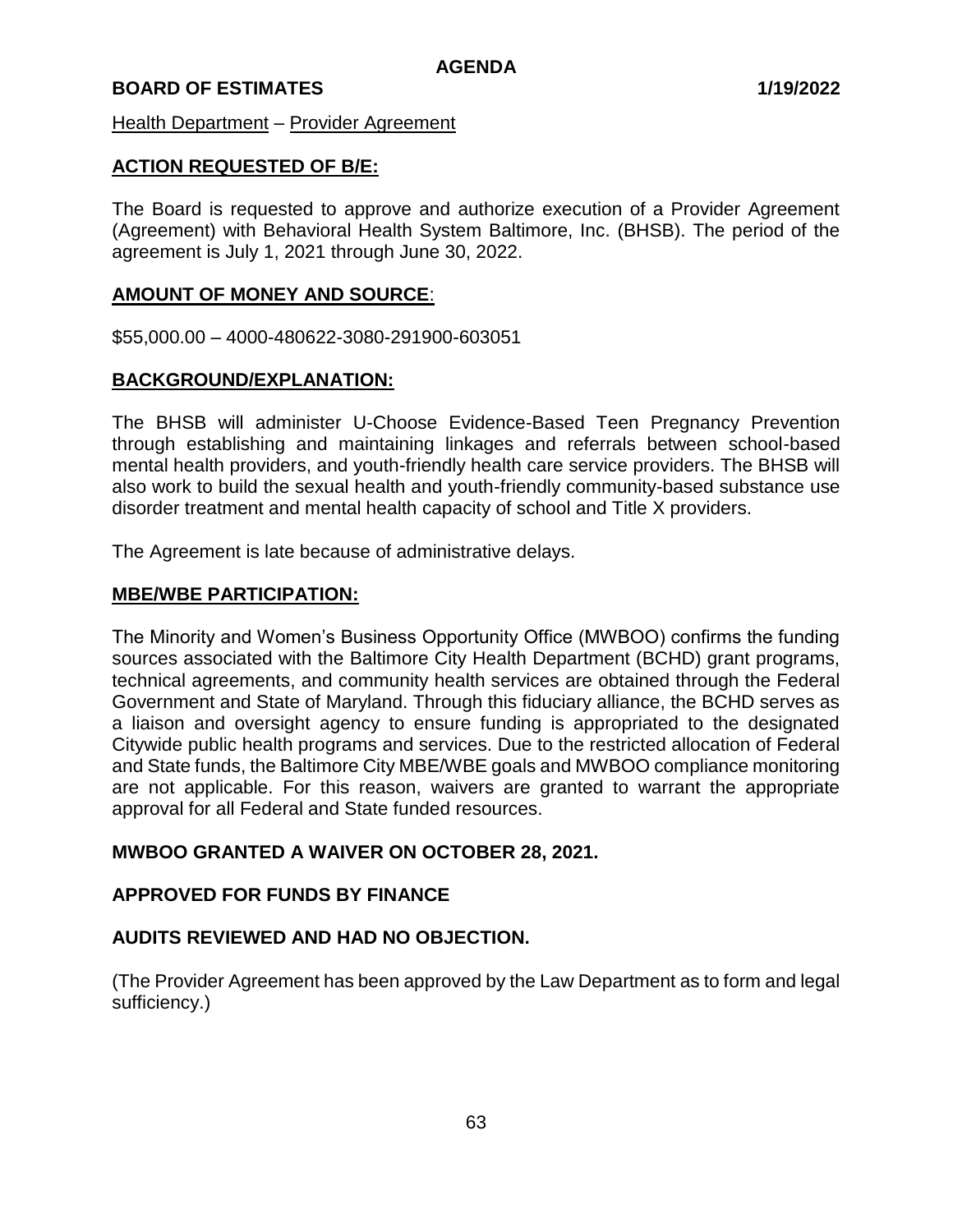**Health Department - Agreement** 

## **ACTION REQUESTED OF B/E:**

The Board is requested to approve and authorize execution of an Agreement with Associated Catholic Charities, Inc., (ACC). The period of the agreement is July 1, 2021 through June 30, 2022.

## **AMOUNT OF MONEY AND SOURCE:**

\$25,029.90 - 5000-533322-3254-316200-603051

## **BACKGROUND/EXPLANATION:**

The ACC will provide adult medical day care services to ill, frail or disabled elderly persons who are eligible to receive Office of Health Services grant funding from the City.

The City will pay the ACC the set rate of \$39.73 per Day of Service provided to an individual Recipient, not to exceed 630 Days of Service provided to Recipients per year, for all combined. This rate includes transportation services for the Recipient.

The ACC will develop an appropriate care plan for each recipient in accordance with policies as specified in COMAR 10.12.04, Day Care for the Elderly and Medically Handicapped Adults, and COMAR 10.09.07, Medical Care Program.

The agreement is late because of administrative delays.

#### **MBE/WBE PARTICIPATION:**

N/A

## **APPROVED FOR FUNDS BY FINANCE**

## **AUDITS REVIEWED AND HAD NO OBJECTION.**

(The Agreement has been approved by the Law Department as to form and legal sufficiency.)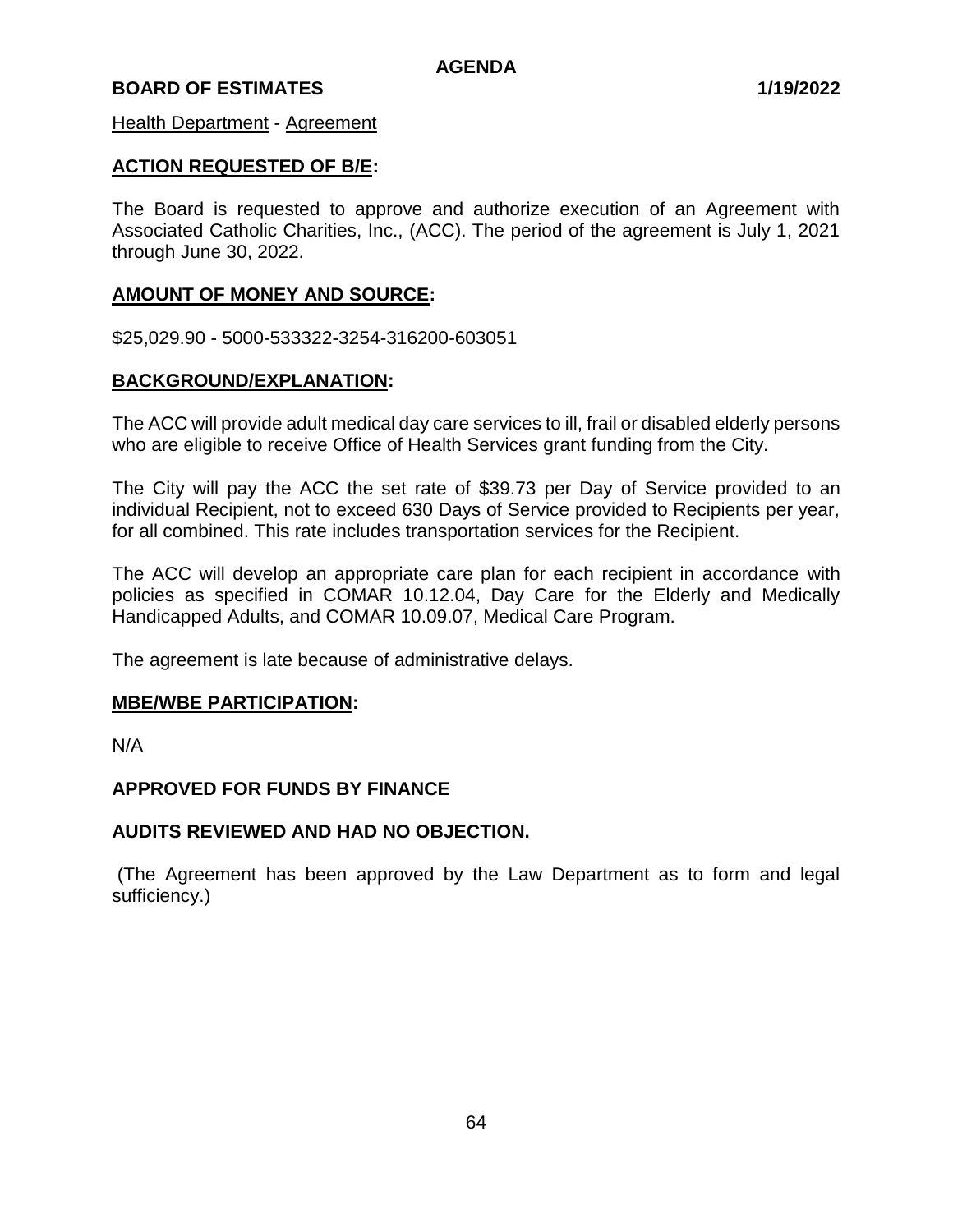Health Department – Agreement

## **ACTION REQUESTED OF B/E:**

The Board is requested to approve and authorize execution of an Agreement with the University of Maryland, Baltimore (UMB). The period of the Agreement is July 1, 2021 through June 30, 2022.

## **AMOUNT OF MONEY AND SOURCE:**

\$ 2,177.00 - 6000-622122-3080-292300-603051 180,298.00 - 1001-000000-3080-288700-603051 5,462.00 - 4000-427122-3080-292301-603051 19,074.00 - 4000-427122-3080-292300-603051 **\$207,011.00**

## **BACKGROUND/EXPLANATION:**

The UMB will provide services in the Premature Infant Development Enrichment Program (PRIDE²). Maryland's PRIDE² program is a collaborative endeavor between the Department of Pediatrics at the University of Maryland, Baltimore and the Baltimore Infants & Toddlers Program (BITP).

The purpose of Maryland's PRIDE² is to provide a collaborative effort of identifications, evaluation and service coordination for the BITP eligible infants in the University of Maryland Hospital for Children (UMHC) Neonatal Intensive Care Unit (NICU) and Mercy NICU, or who attend the UMHC NICU follow-up clinic.

This agreement is late because of administrative delays.

#### **MBE/WBE PARTICIPATION:**

The Minority and Women's Business Opportunity Office (MWBOO) confirms the funding sources associated with the Baltimore City Health Department (BCHD) grant programs, technical agreements, and community health services are obtained through the Federal Government and State of Maryland. Through this fiduciary alliance, the BCHD serves as a liaison and oversight agency to ensure funding is appropriated to the designated Citywide public health programs and services. Due to the restricted allocation of Federal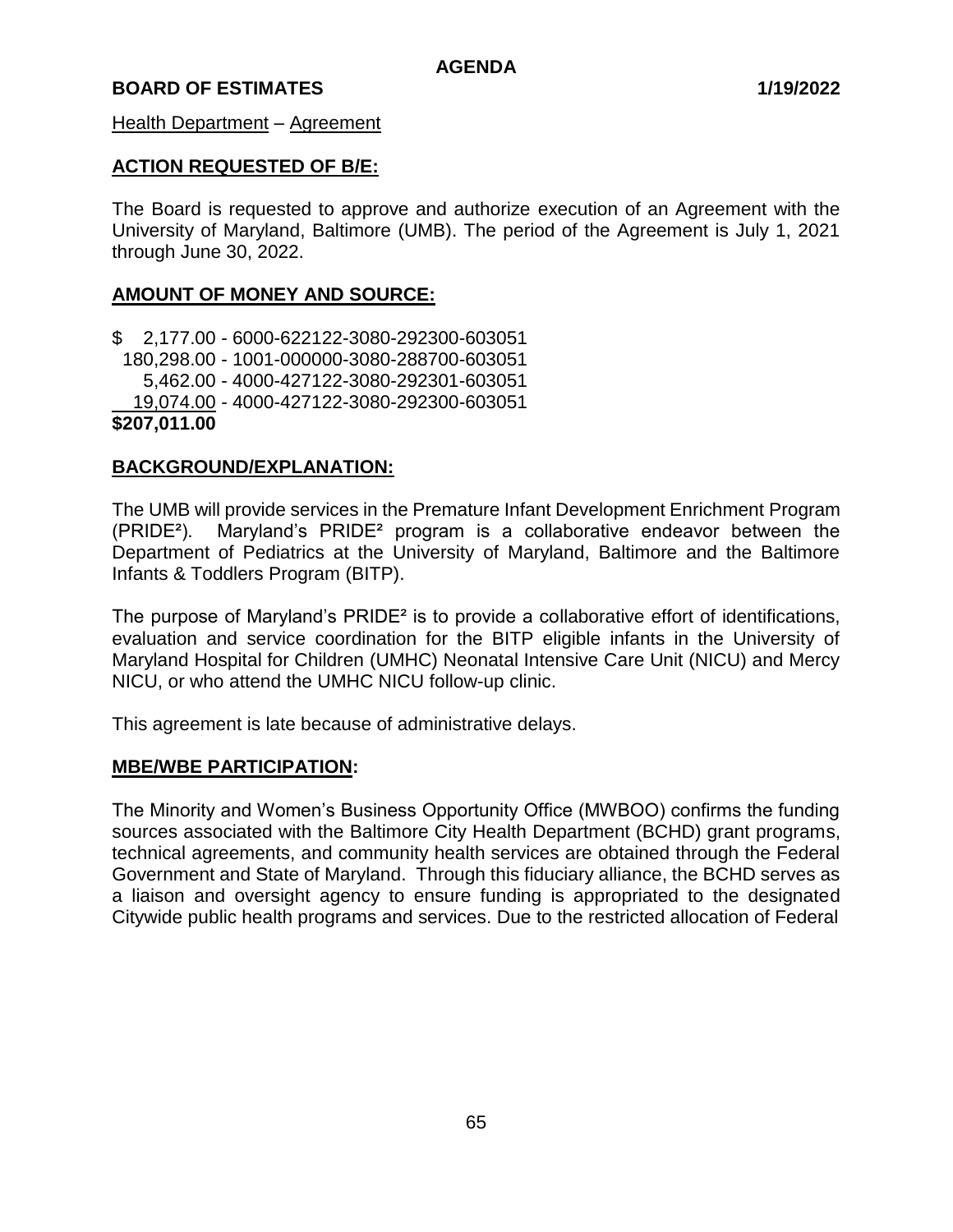#### Health Department – cont'd

and State funds, the Baltimore City MBE/WBE goals and the MWBOO compliance monitoring are not applicable. For this reason, waivers are granted to warrant the appropriate approval for all Federal and State funded resources.

#### **MWBOO GRANTED A WAIVER ON DECEMBER 13, 2021.**

## **APPROVED FOR FUNDS BY FINANCE**

#### **AUDITS REVIEWED AND HAD NO OBJECTIONS.**

(The Agreement has been approved by the Law Department as to form and legal sufficiency.)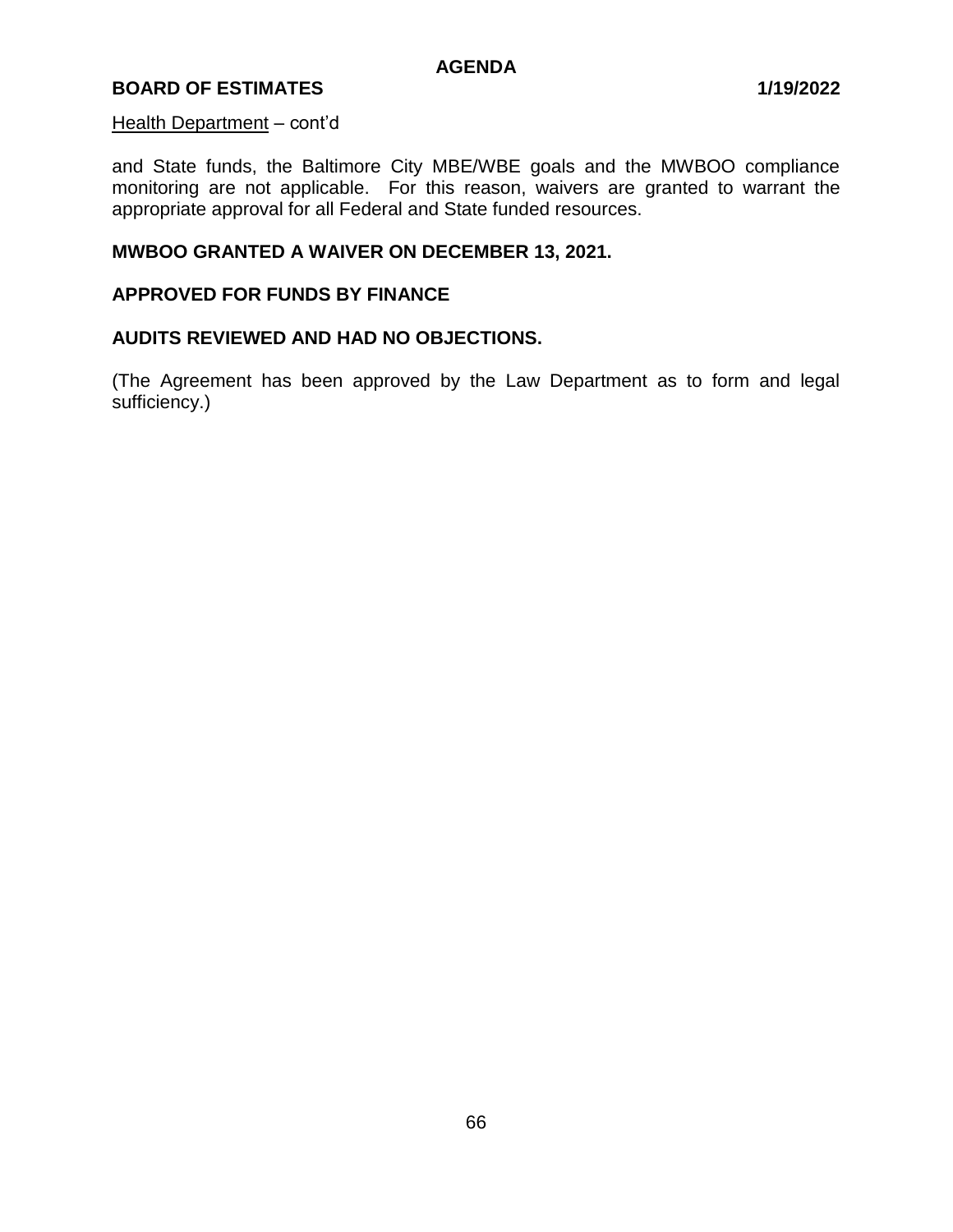Health Department – Agreement

## **ACTION REQUESTED OF B/E:**

The Board is requested to approve and authorize execution of an Agreement with Hearing and Speech Agency (HASA) of Metropolitan Baltimore, Inc. The period of the Agreement is July 1, 2021 - June 30, 2022.

## **AMOUNT OF MONEY AND SOURCE:**

\$63,047.00 – 4000-427122-3080-292301-603051 17,510.00 – 4000-427122-3080-292300-603051 **\$80,557.00**

## **BACKGROUND/EXPLANATION:**

HASA of Metropolitan Baltimore, Inc. will provide a speech-language pathologist to staff the Baltimore Infants and Toddlers program's eligibility center, and provide occupational therapy evaluations, speech/language evaluations, audio logical evaluations, and speech/language or occupational therapy as needed.

This agreement is late because of administrative delays.

## **MBE/WBE PARTICIPATION:**

The Minority and Women's Business Opportunity Office (MWBOO) confirms the funding sources associated with the Baltimore City Health Department (BCHD) grant programs, technical agreements, and community health services are obtained through the Federal Government and State of Maryland. Through this fiduciary alliance, the BCHD serves as a liaison and oversight agency to ensure funding is appropriated to the designated Citywide public health programs and services. Due to the restricted allocation of Federal and State funds, the Baltimore City MBE/WBE goals and MWBOO compliance monitoring are not applicable. For this reason, waivers are granted to warrant the appropriate approval for all Federal and State funded resources.

## **MWBOO GRANTED A WAIVER ON DECEMBER 13, 2021.**

## **APPROVED FOR FUNDS BY FINANCE**

## **AUDITS REVIEWED AND HAD NO OBJECTIONS.**

(The Agreement has been approved by the Law Department as to form and legal sufficiency.)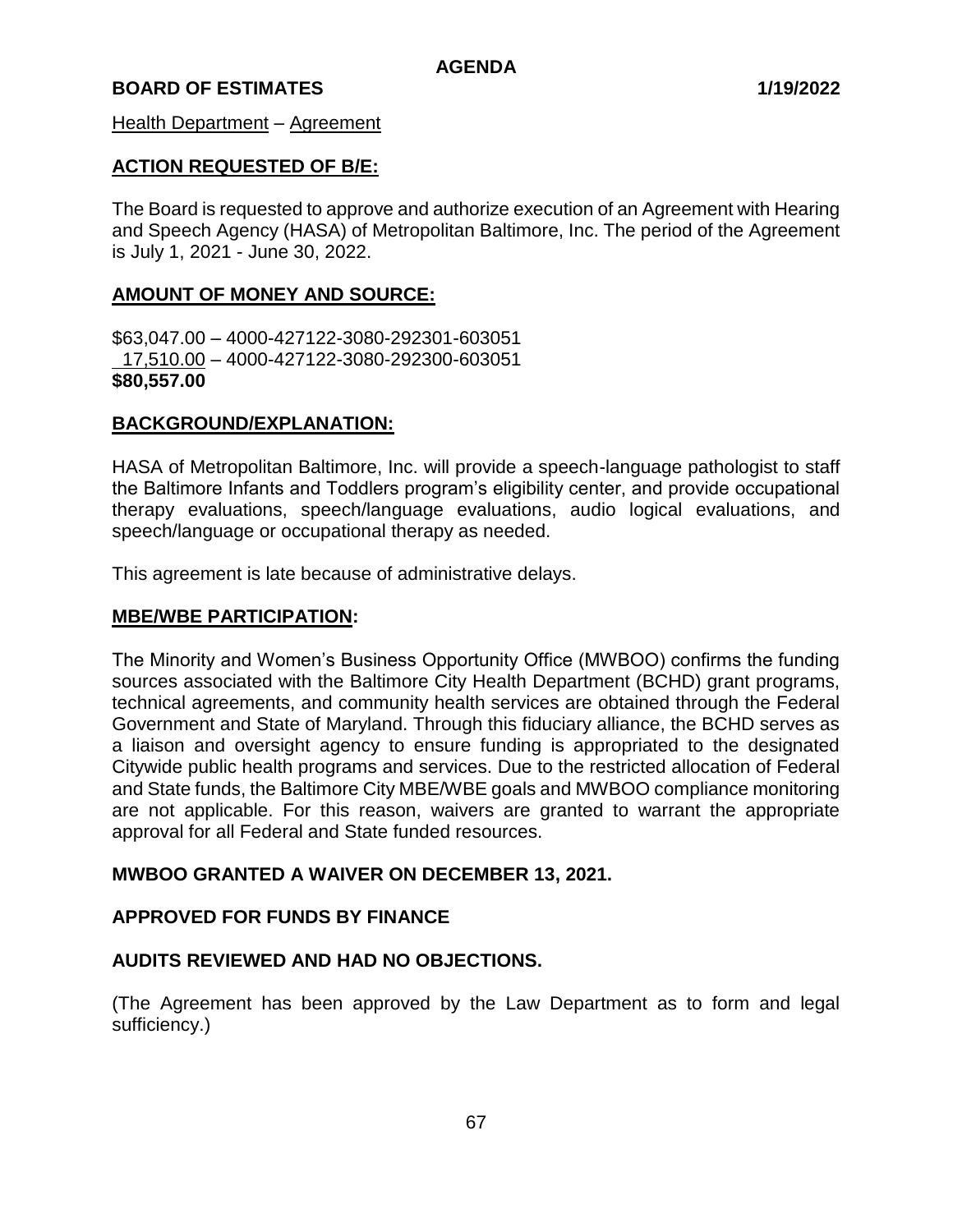# **BOARD OF ESTIMATES 1/19/2022**

Health Department – Non-Construction Consultant Agreement

## **ACTION REQUESTED OF B/E:**

The Board is requested to approve and authorize execution of a Non-Construction Consultant Agreement (Agreement) with Hyphen Health, LLC. The period of the Agreement is July 1, 2021 through June 30, 2022.

## **AMOUNT OF MONEY AND SOURCE:**

\$147,050.00 – 7000-715522-3080-288500-603051

## **BACKGROUND/EXPLANATION:**

The Department is working with Anne Arundel and Baltimore County and the Maryland Department of Health, to expand the electronic Prenatal Risk Assessment (ePRA) tool and increase the connection to care for high-risk pregnant women.

Hyphen Health, LLC. will assist the Department in integrating the ePRA into the medical records systems in the Baltimore Region. The ePRA is an assessment tool used in a centralized triage to connect women to needed services.

The Agreement is late because of administrative delays.

## **MBE/WBE PARTICIPATION**:

The Minority and Women's Business Opportunity Office (MWBOO) confirms the funding sources associated with the Baltimore City Health Department (BCHD) grant programs, technical agreements, and community health services are obtained through the Federal Government and State of Maryland. Through this fiduciary alliance, BCHD serves as a liaison and oversight agency to ensure funding is appropriated to the designated Citywide public health programs and services. Due to the restricted allocation of Federal and State funds, the Baltimore City MBE/WBE goals and MWBOO compliance monitoring are not applicable. For this reason, waivers are granted to warrant the appropriate approval for all Federal and State funded resources.

## **MWBOO GRANTED A WAIVER ON DECEMBER 13, 2021.**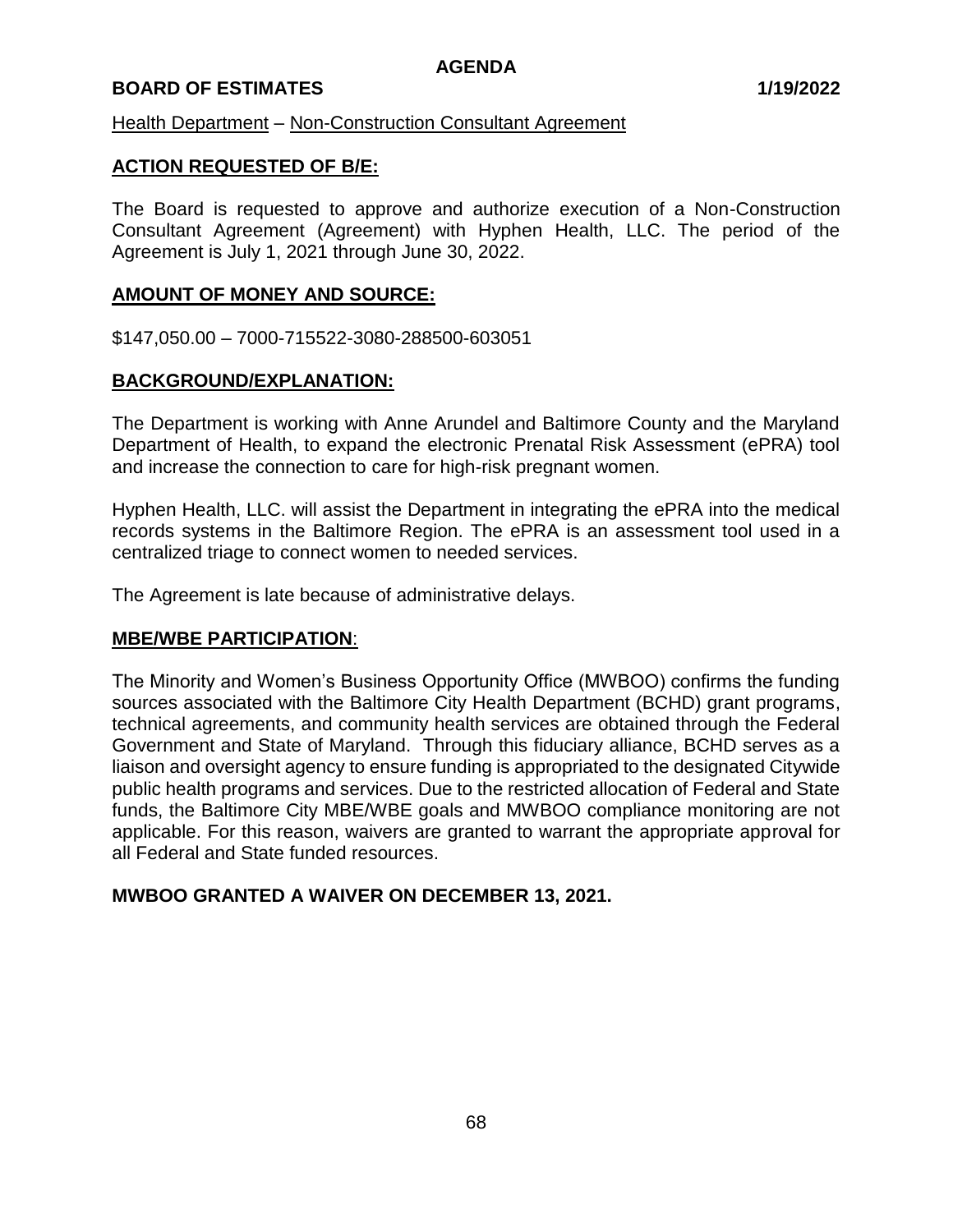## Health Department - cont'd

# **APPROVED FOR FUNDS BY FINANCE**

# **AUDITS REVIEWED AND HAD NO OBJECTION.**

(The Non-Construction Consultant Agreement has been approved by the Law Department as to form and legal sufficiency.)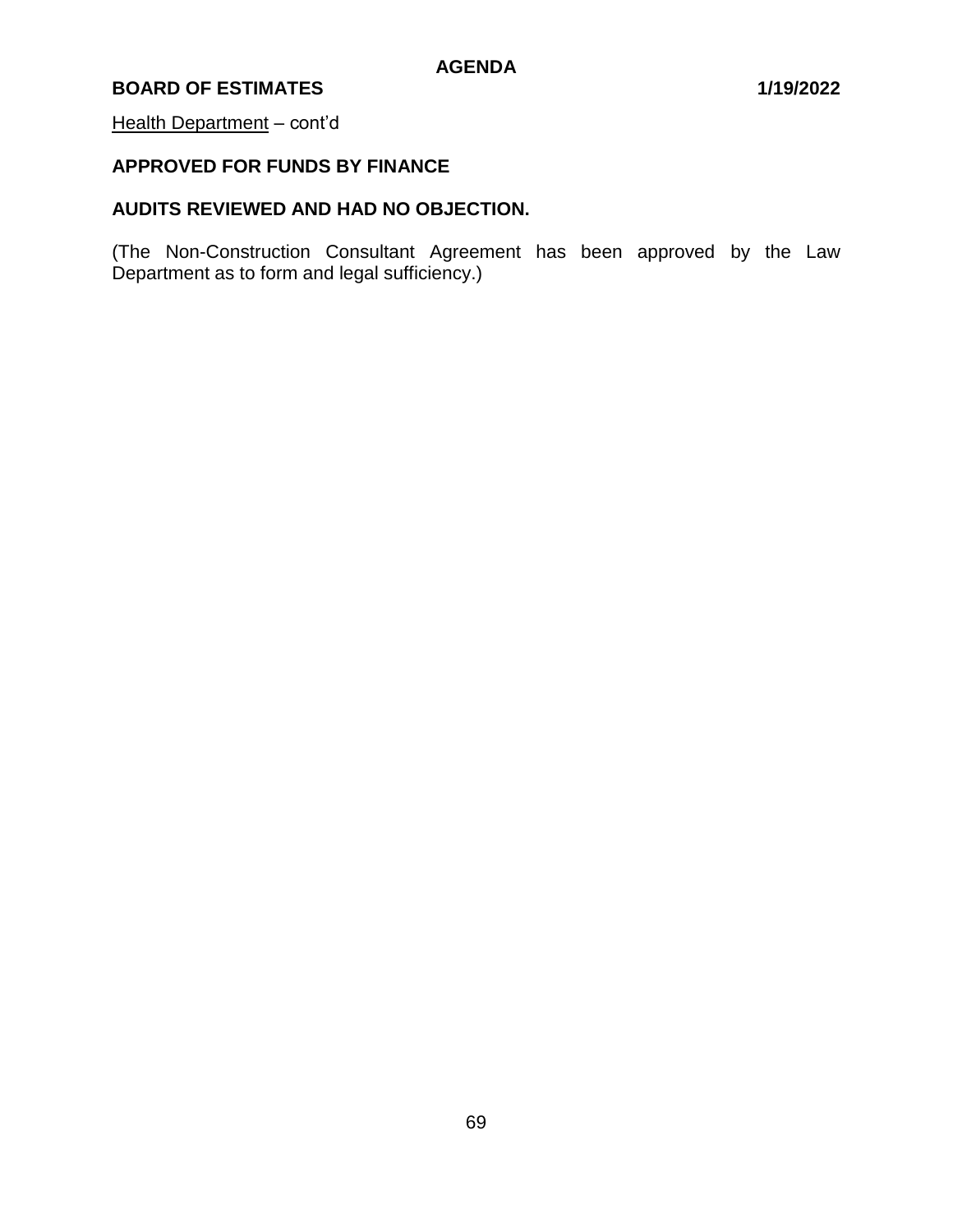## **BOARD OF ESTIMATES 1/19/2022**

## Health Department – Senior Assisted Group Home Subsidy Program Service Agreement

## **ACTION REQUESTED OF B/E:**

The Board is requested to approve and authorize execution of a Senior Assisted Group Home Subsidy Program Service Agreement (Agreement) with Caring Hearts Senior Living, LLC. The period of the Agreement is July 1, 2021 through June 30, 2022.

## **AMOUNT OF MONEY AND SOURCE:**

\$31,200.00 – 5000-534022-3254-767800-607001

## **BACKGROUND/EXPLANATION:**

The Department will disburse State Subsidized Assisted Housing Funds to low-income residents at Caring Hearts Senior Living, LLC, an assisted living group home, located at 620 Wildwood Parkway.

This facility is enrolled in the Senior Assisted Living Group Home Subsidy Program, and will provide subsidized senior assisted housing services for individuals 62 years of age and older, who have temporary or periodic difficulties with the activities of daily living. The Senior Assisted residents receive shelter, meals, housekeeping, personal care services, and 24-hour on-site supervision.

This Agreement is late because of administrative delays.

## **MBE/WBE PARTICIPATION:**

N/A

## **APPROVED FOR FUNDS BY FINANCE**

## **AUDITS REVIEWED AND HAD NO OBJECTION.**

(The Senior Assisted Group Home Subsidy Program Service Agreement has been approved by the Law Department as to form and legal sufficiency.)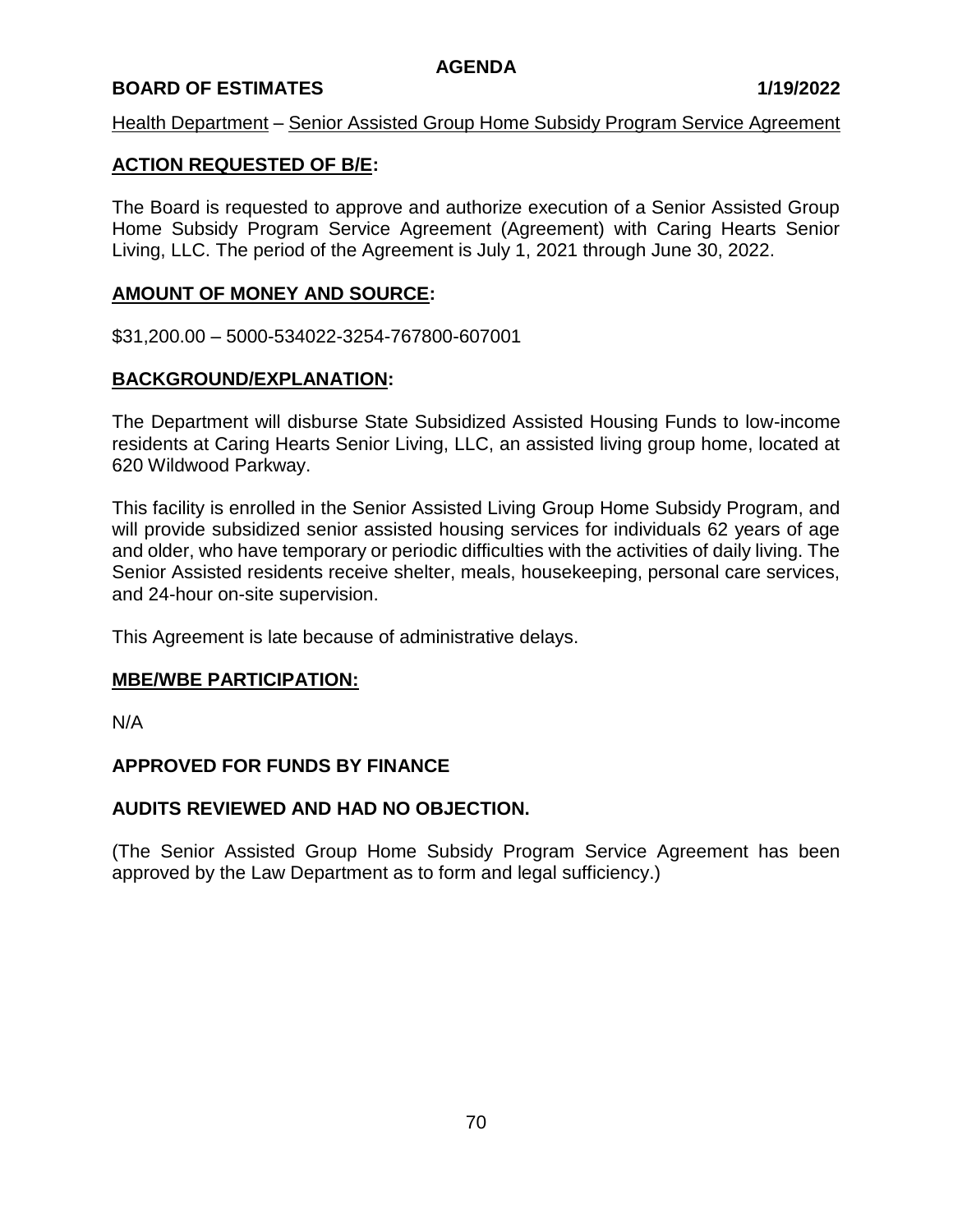## **BOARD OF ESTIMATES 1/19/2022**

## Health Department - Senior Assisted Group Home Subsidy Program Service Agreement

## **ACTION REQUESTED OF B/E:**

The Board is requested to approve and authorize execution of a Senior Assisted Group Home Subsidy Program Service Agreement (Agreement) with Home of Tender Care, LLC. The period of the Agreement is July 1, 2021 through June 30, 2022.

## **AMOUNT OF MONEY AND SOURCE**

\$23,400.00 – 5000-534022-3254-767800-607001

## **BACKGROUND/EXPLANATION:**

The Department will disburse State Subsidized Assisted Housing Funds to low- income residents at Home of Tender Care, LLC, located at 5315 Norwood Avenue.

This facility is enrolled in the Senior Assisted Living Group Home Subsidy Program and will provide subsidized senior assisted housing services for individuals 62 years of age and older, who have temporary or periodic difficulties with the activities of daily living. The Senior Assisted Housing residents receive shelter, meals, housekeeping, personal care services, and 24-hour on-site supervision.

This Agreement is late because of administrative delays.

## **MBE/WBE PARTICIPATION:**

N/A

## **APPROVED FOR FUNDS BY FINANCE**

## **AUDITS REVIEWED AND HAD NO OBJECTION.**

(The Senior Assisted Group Home Subsidy Program Service Agreement has been approved by the Law Department as to form and legal sufficiency.)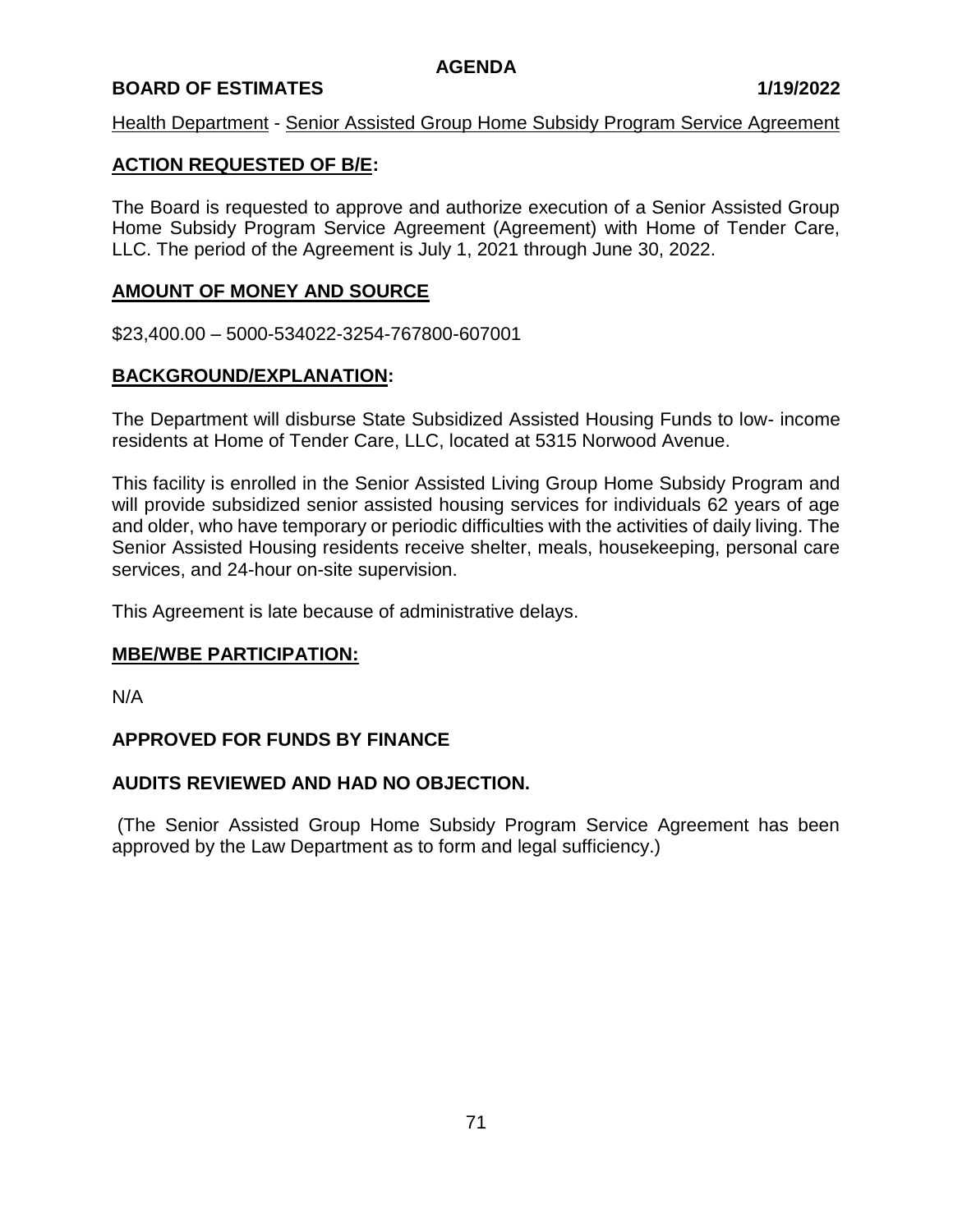Health Department – Agreement

## **ACTION REQUESTED OF B/E:**

The Board is requested to approve and authorize execution of an agreement with Park West Health System, Inc. The period of the agreement is July 1, 2021 through June 30, 2022.

## **AMOUNT OF MONEY AND SOURCE:**

\$12,200.00 – 5000-569722-3021-273367-603051

## **BACKGROUND/EXPLANATION:**

Under Ryan White State Special Part B, Park West Health System, Inc. will provide Medical Transportation for 90 eligible clients to access HIV-related health and support services, including services to maintain the client in HIV medical care, through either cab rides or tokens during the FY 2022 grant year.

This agreement is late because revisions delayed its processing.

## **MBE/WBE PARTICIPATION:**

N/A

## **APPROVED FOR FUNDS BY FINANCE**

## **AUDITS REVIEWED AND HAD NO OBJECTION.**

(The Agreement has been approved by the Law Department as to form and legal sufficiency.)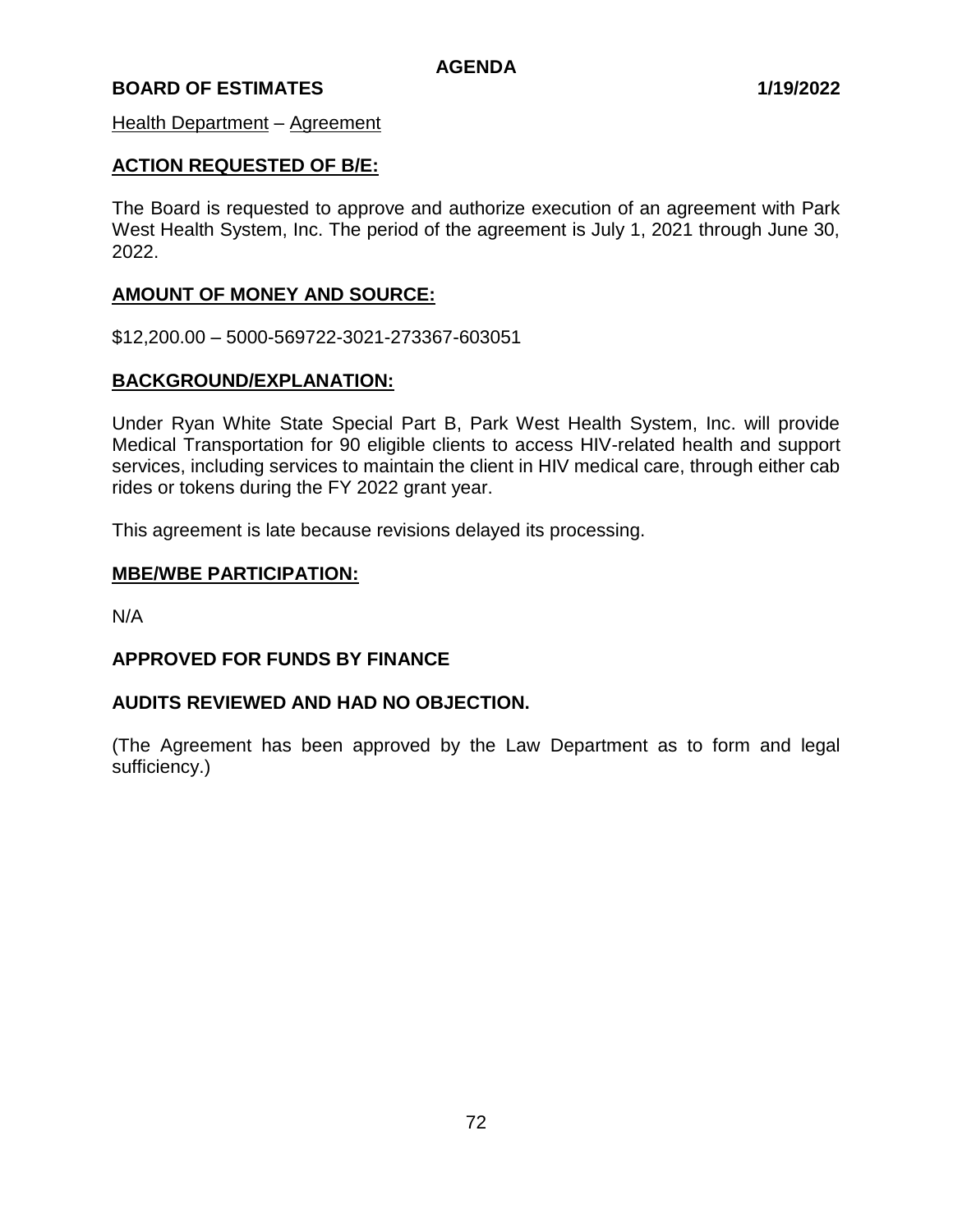Health Department - Agreement

## **ACTION REQUESTED OF B/E:**

The Board is requested to approve and authorize execution of an agreement with Light Health and Wellness Comprehensive Services, Inc. (LHW). The period of the agreement is July 1, 2021 through June 30, 2022.

## A**MOUNT OF MONEY AND SOURCE:**

\$3,000.00 – 5000-569722-3023-273367-603051

## B**ACKGROUND/EXPLANATION:**

The LHW will provide Medical Transportation for clients to and from HERR group sessions, medical appointments, group and individual Psychosocial counseling sessions and any other Ryan White State Special Services – Medical Transportation and other Ryan White- related activities.

This agreement is late because revisions delayed its processing.

#### **MBE/WBE PARTICIPATION:**

N/A

## **APPROVED FOR FUNDS BY FINANCE**

## **AUDITS REVIEWED AND HAD NO OBJECTION.**

(The Agreement has been approved by the Law Department as to form and legal sufficiency.)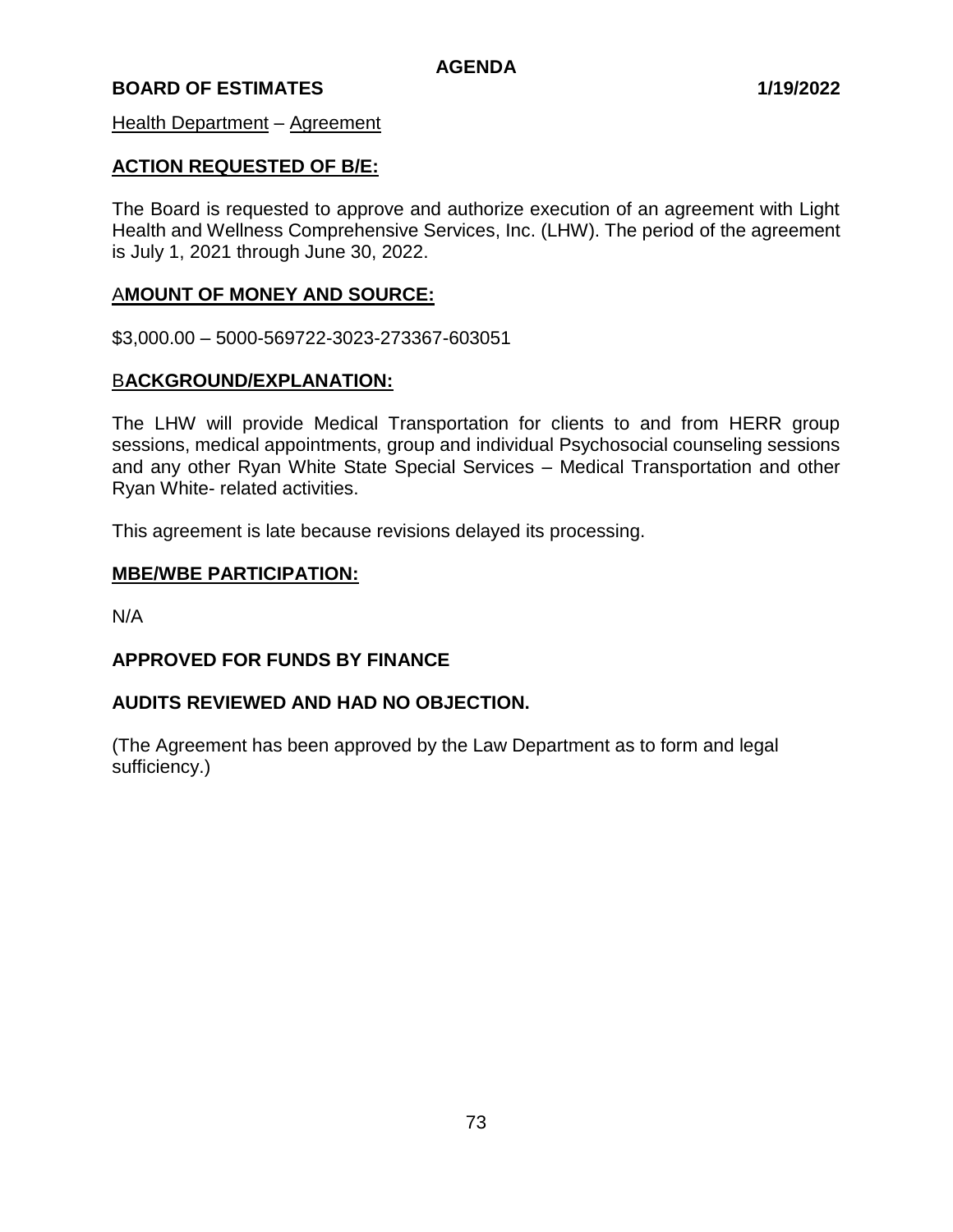Health Department - Provider Agreement

## **ACTION REQUESTED OF B/E:**

The Board is requested to approve and authorize execution of a Provider Agreement (Agreement) with the Institute for Behavior Resources, Inc. (IBR). The period of the agreement is July 1, 2021, through June 30, 2022.

## **AMOUNT OF MONEY AND SOURCE:**

\$335,563.00 – 5000-505422-3070-286400-603051

## **BACKGROUND/EXPLANATION:**

The IBR's Recovery Enhanced by Access to Comprehensive Healthcare Health Services Program will work with the Department and Behavioral Health System Baltimore to increase access to buprenorphine treatment for Baltimore residents with opioid use disorder. IBR serves as a "hub" in the City's "hub and spokes" network of buprenorphine treatment

The IBR will offer the following: same or next-day intake for residents with opioid use disorder; buprenorphine induction and stabilization; referrals into spokes for long-term community-based treatment; and ongoing consultation with spokes and additional treatment for patients referred into spokes, as needed. Transfers between hubs and spokes are bidirectional and patients may transfer back and forth as needed.

This Agreement is late because revisions delayed its processing.

## **MBE/WBE PARTICIPATION:**

The Minority and Women's Business Opportunity Office (MWBOO) confirms the funding sources associated with the Baltimore City Health Department (BCHD) grant programs, technical agreements, and community health services are obtained through the Federal Government and State of Maryland. Through this fiduciary alliance, the BCHD serves as a liaison and oversight agency to ensure funding is appropriated to the designated Citywide public health programs and services. Due to the restricted allocation of Federal and State funds, the Baltimore City MBE/WBE goals and MWBOO compliance monitoring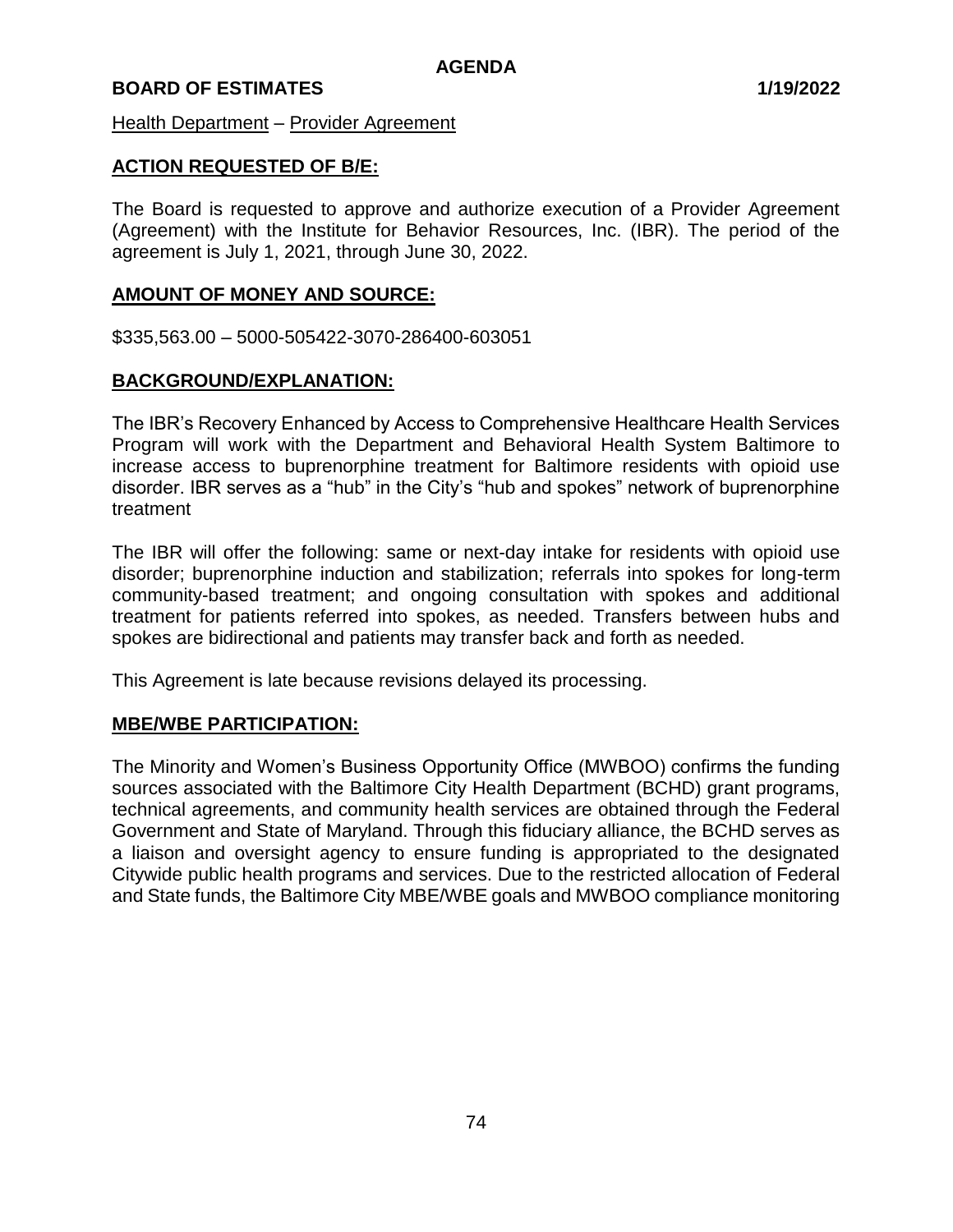#### Health – cont'd

are not applicable. For this reason, waivers are granted to warrant the appropriate approval for all Federal and State funded resources.

## **MWBOO GRANTED A WAIVER ON NOVEMBER 24, 2021.**

## **APPROVED FOR FUNDS BY FINANCE**

# **AUDITS REVIEWED AND HAD NO OBJECTION.**

(The Provider Agreement has been approved by the Law Department as to form and legal sufficiency.)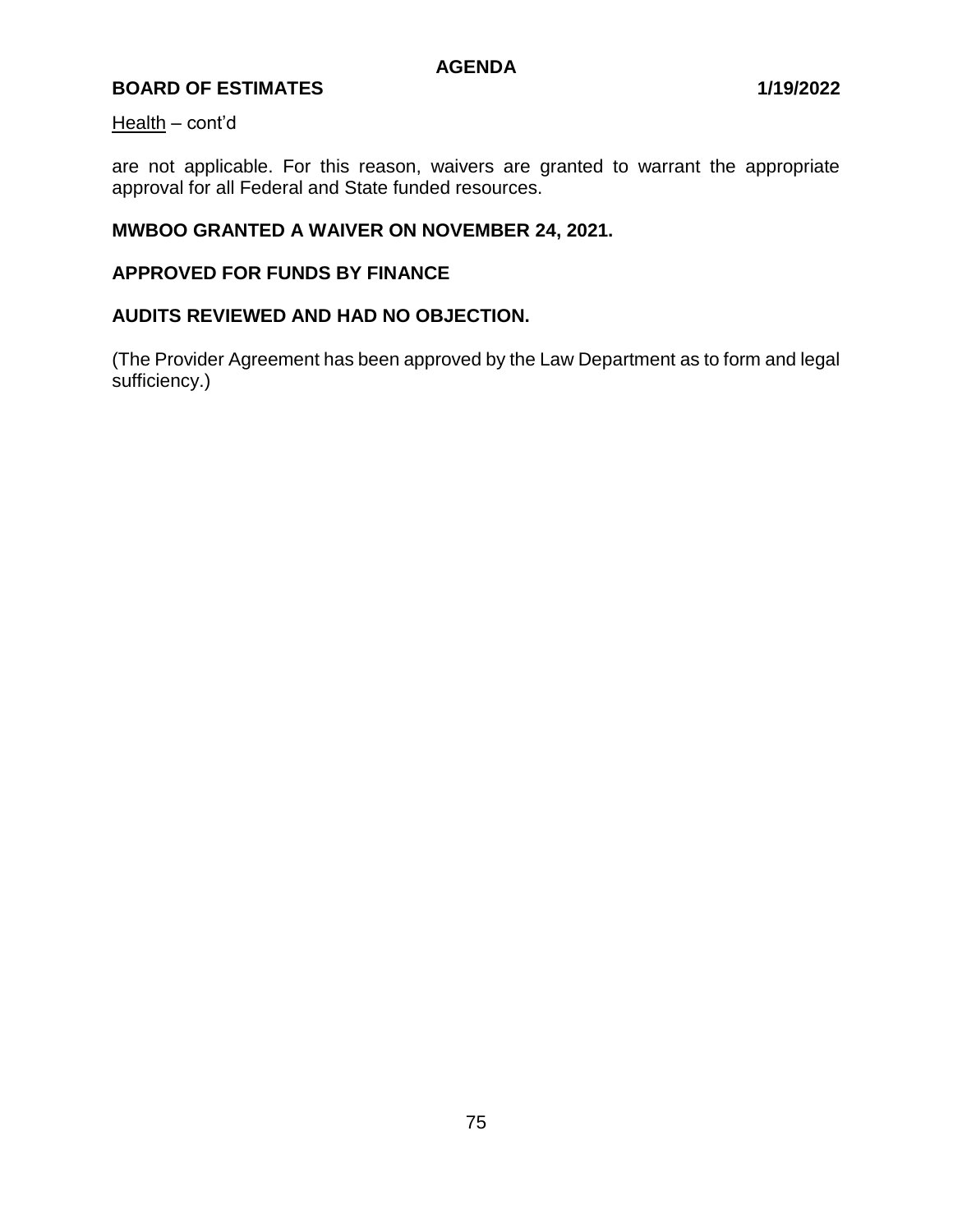#### Health Department – Two-Month Advance of Funds

The Board is requested to approve a two-month advance of funds with the following organizations on the full amount of the funding provided by the Department of Health and Mental Hygiene for Fiscal Year 2022, under the FY 2022 Unified Funding Document Grant Award.

The two-month advance of funds provides for the continuation of program services while the scope of work and budgets are being reviewed and approved for the Fiscal Year 2022 program year.

On August 11, 2021, the Board approved the Fiscal Year 2022 Unified Funding Document in the amount of \$60,160,273.00.

## 1. **HEALTH CARE FOR THE HOMELESS, INC. \$28,116.00**

Account: 5000-569722-3023-273313-603051

The full amount of funding for FY'2022 is \$168,696.00. Funds are available to operate Health Care for the Homeless, Inc., Ryan White State Special - HERR.

Health Care for the Homeless, Inc., agrees that all expenditures are to be made in accordance with the terms and conditions of the funding source. Any funds advanced to Health Care for the Homeless Inc., prior to the execution of agreements, are subject to the terms and conditions of the agreement. The period of the agreement is July 1, 2021 through June 30, 2022.

## 2. **HEALTH CARE FOR THE HOMELESS, INC. \$38,224.17**

Account: 5000-569722-3023-273309-603051

The full amount of funding for FY'2022 is \$229,345.00. Funds are available to operate AIDS Case Management, Ryan White State Special Outreach - Traditional.

Health Care for the Homeless, Inc., agrees that all expenditures are to be made in accordance with the terms and conditions of the funding source. Any funds advanced to Health Care for the Homeless Inc., prior to the execution of agreements, are subject to the terms and conditions of the agreement. The period of the agreement is July 1, 2021 through June 30, 2022.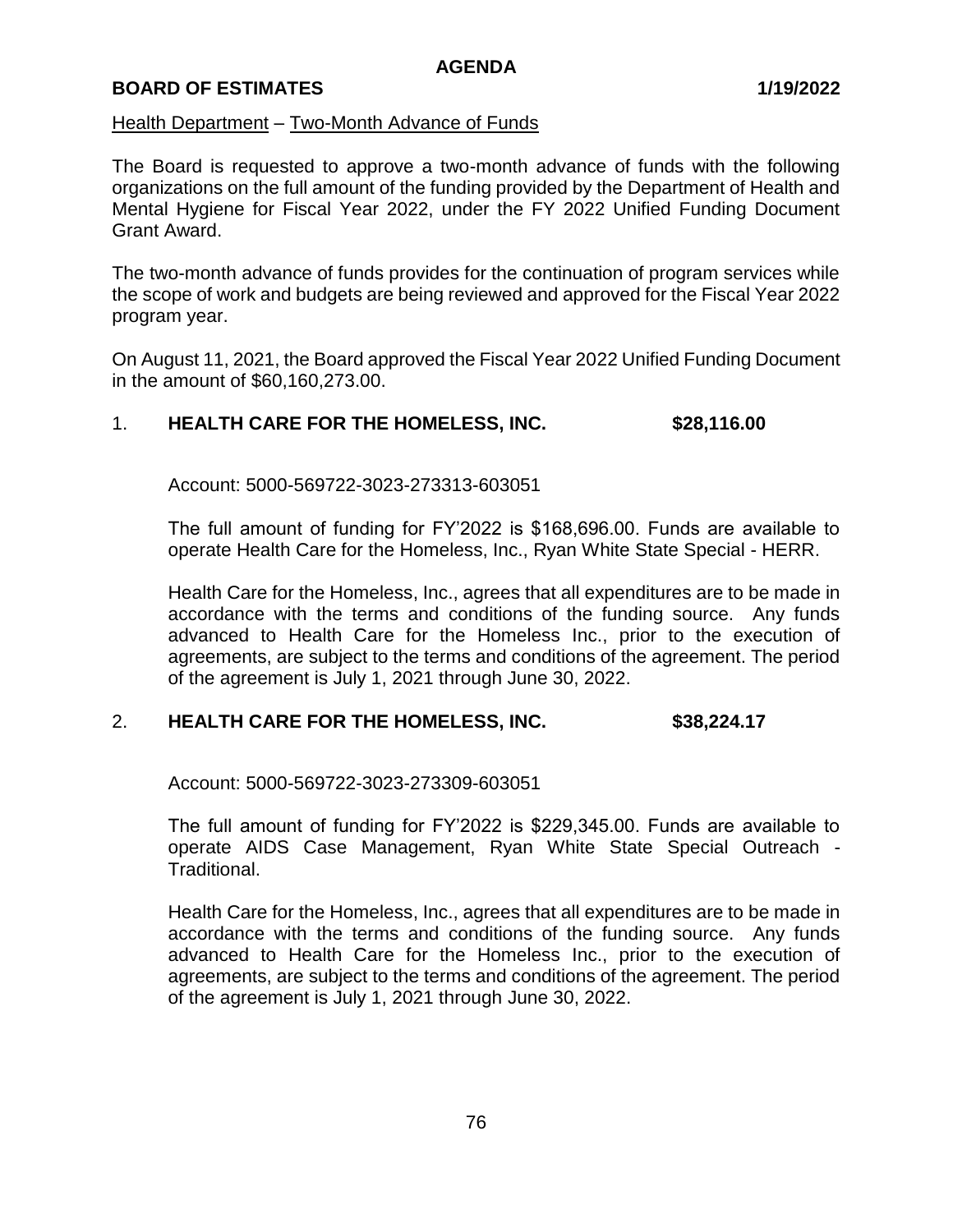## **BOARD OF ESTIMATES 1/19/2022**

Health Department – cont'd

#### 3. **PROJECT PLASE, INC. \$ 3,500.00**

Account: 5000-569722-3023-273306-603051

The full amount of funding for FY'2022 is \$21,000.00. Funds are available to operate Project Plase, Inc., Ryan White State Special – Food Bank.

Project Plase, Inc. agrees that all expenditures are to be made in accordance with the terms and conditions of the funding source. Any funds advanced to Project Plase, Inc., prior to the execution of agreements, are subject to the terms and conditions of the agreement. The period of the agreement is July 1, 2021 through June 30, 2022.

#### **MBE/WBE PARTICIPATION:**

N/A

## **APPROVED FOR FUNDS BY FINANCE**

## **AUDITS REVIEWED AND HAD NO OBJECTION.**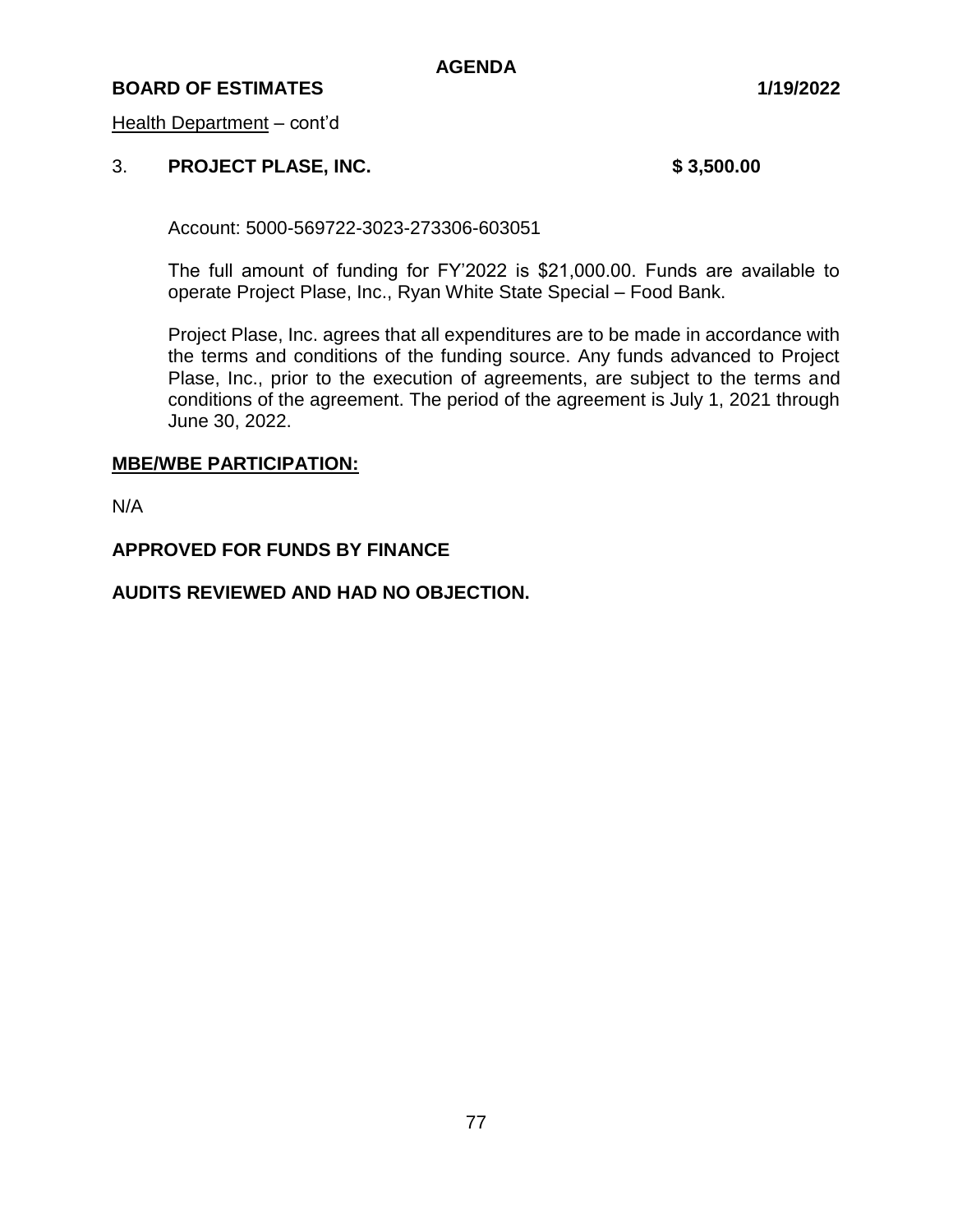Health Department – Agreement

#### **ACTION REQUESTED OF B/E:**

The Board is requested to approve the Regional Community Resource Sponsorship Agreement (Agreement) with the Baltimore County Department of Aging (BCDA). The period of the Agreement is September 1, 2021 through August 31, 2022, with the option to renew for up to four additional one-year terms.

#### **AMOUNT OF MONEY AND SOURCE:**

\$20,000.00 – 6000-613322-3044-273300-603051

#### **BACKGROUND/EXPLANATION:**

The Board is requested to approve the one-year renewal of the Regional Community Resource Directory Sponsorship Agreement with Baltimore County Department of Aging (BCDA).

The Department is requesting approval of the First Renewal of the agreement for the period September 1, 2021 through August 31, 2022.

This will allow the Department's Office of Aging & Care Services to provide potential sponsors for inclusion in the Annual Edition of the Baltimore County Department of Aging Regional Community Resource Directory Sponsorship.

The Agreement is late because of administrative delays.

#### **MBE/WBE PARTICIPATION:**

N/A

## **APPROVED FOR FUNDS BY FINANCE**

(The Agreement has been approved by the Law Department as to form and legal sufficiency.)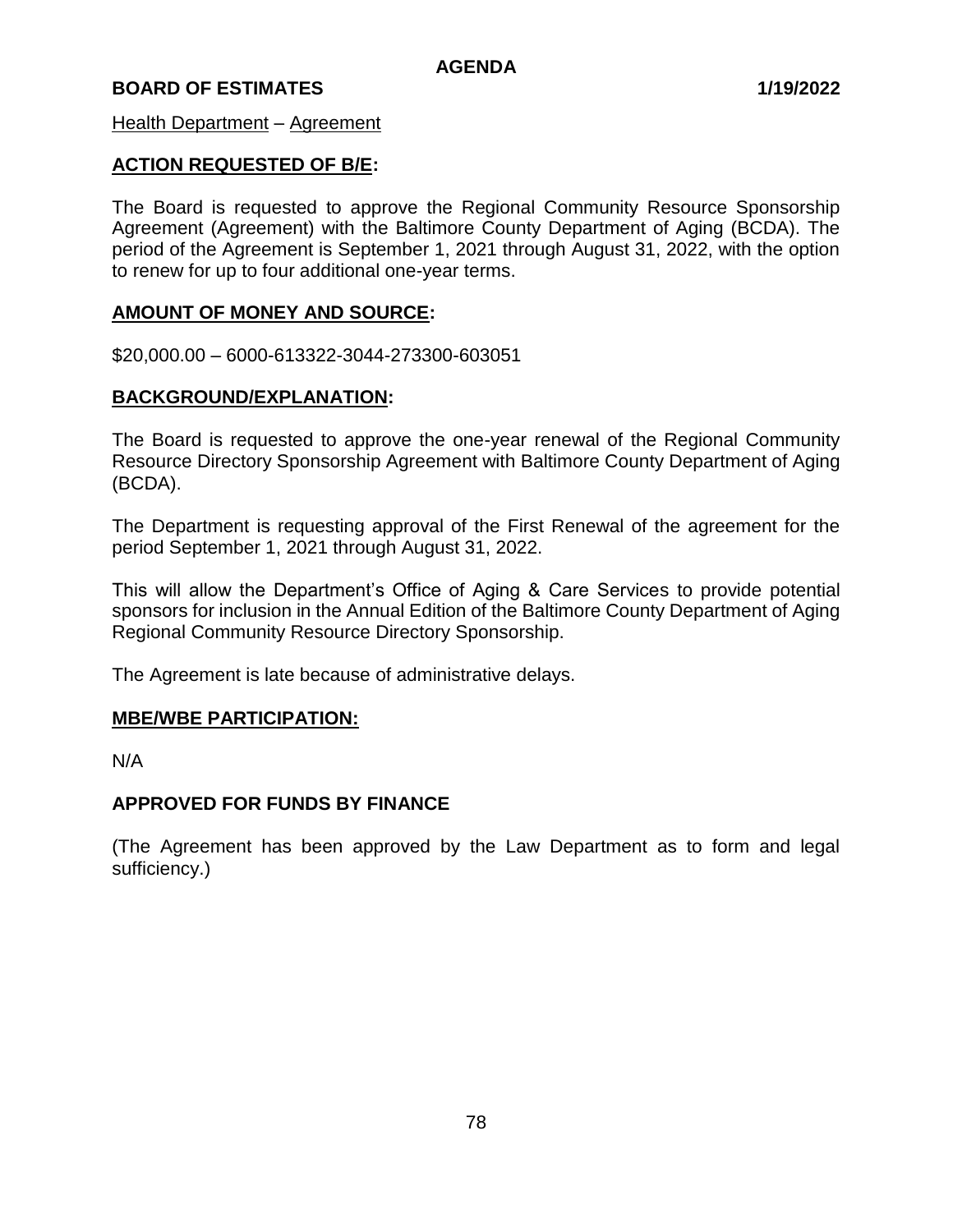# **RECOMMENDATIONS FOR CONTRACT AWARDS/REJECTIONS**

#### **\* \* \* \* \* \* \***

The Board is requested to

approve award of

the formally advertised contract

listed on the following pages:

80 – 83

to the low bidder meeting specifications,

or reject bids on those as indicated

for the reasons stated.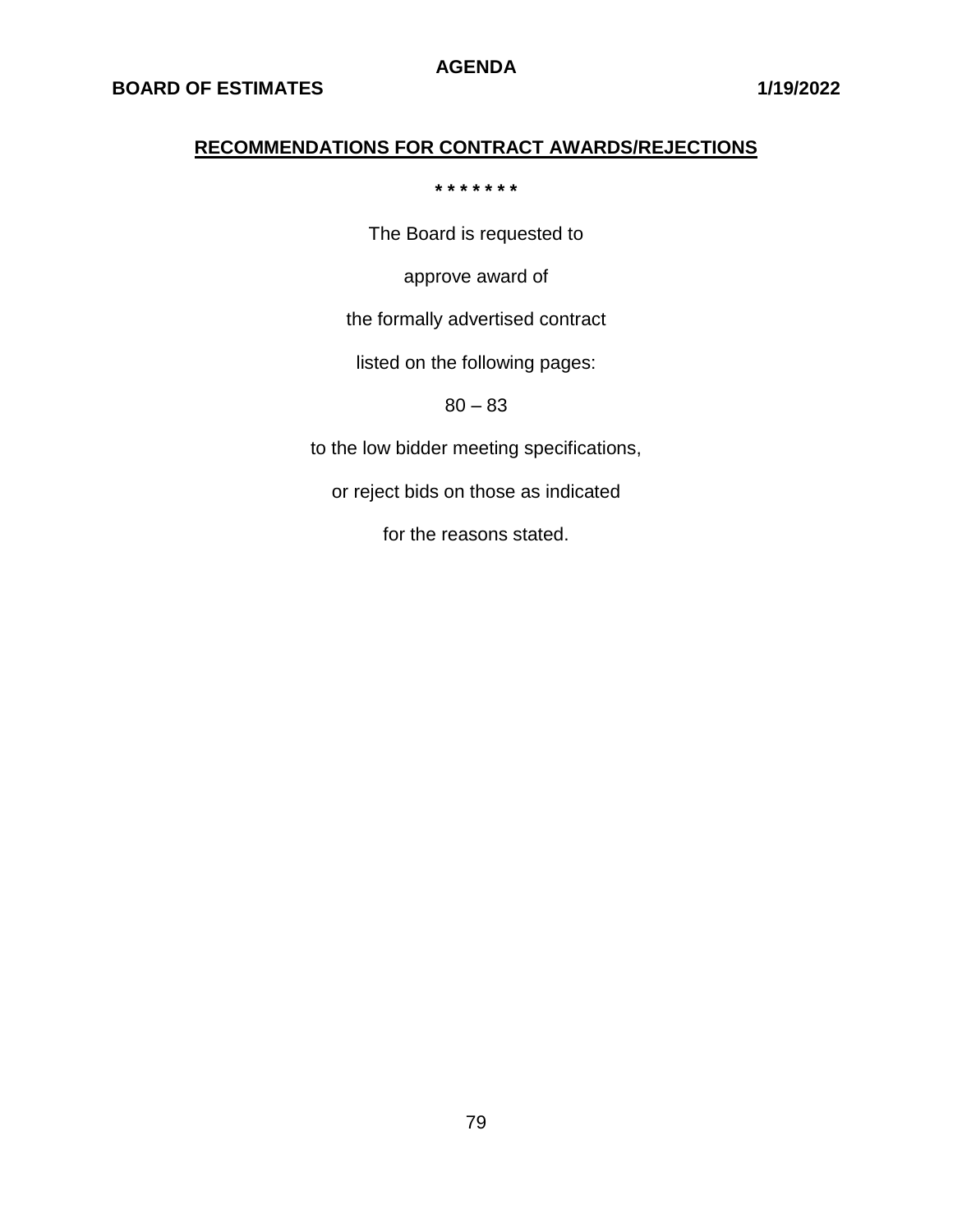## **BOARD OF ESTIMATES 1/19/2022**

## **RECOMMENDATIONS FOR CONTRACT AWARDS/REJECTIONS**

#### Bureau of Procurement

1. B50006375, Polymeric Polydyne, Inc. \$1,105,314.00 Flocculant for Gravity Belt Thickening Facility at the Back River Wastewater Treatment Plants

(Department of Public Works, Water & Waste Water – Back River)

## **MBE/WBE PARTICIPATION**:

On October 22, 2021, it was determined that no goals would be set because of no opportunity to segment the contract.

## **MWBOO GRANTED A WAIVER ON OCTOBER 22, 2021.**

2. B50006170, Historical Docu- Baltimore Washington \$ 27,200.00 ment Digitization  $-$  Part II Contracting, Inc.

(Mayor's Office of Children and Family Success)

## **MBE/WBE PARTICIPATION:**

On February 28, 2021, MWBOO set goals of 27% MBE and 10% WBE. However, the lowest responsive and responsible bidder was below the MWBOO threshold.

3. B50006090, Septic Tank The Julian Companies \$ 83,994.00 Pumping Services **Incorporated** 

(Department of Public Works, Solid Waste Division)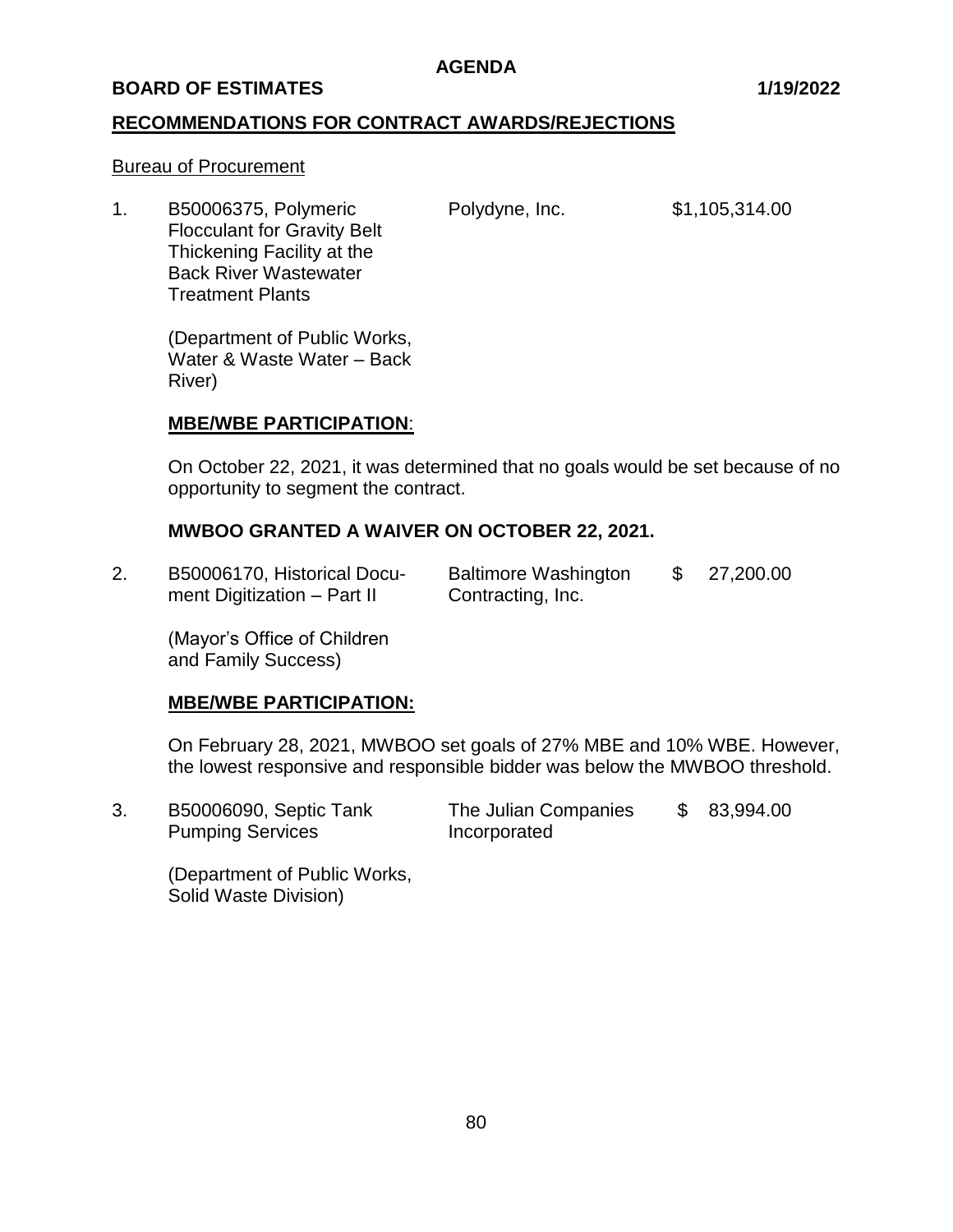#### **BOARD OF ESTIMATES 1/19/2022**

## **RECOMMENDATIONS FOR CONTRACT AWARDS/REJECTIONS**

#### Bureau of Procurement

## **MBE/WBE PARTICIPATION**:

On April 22, 2021, it was determined that no goals would be set because of no opportunity to segment the contract.

## **MWBOO GRANTED A WAIVER ON APRIL 22, 2021.**

4. B50006386, Supply Nasatka Barrier, \$ 179,580.00 Barriers/Quadquards Inc. dba Nasatka

**Security** 

(Department of Transportation)

#### **MBE/WBE PARTICIPATION:**

On September 17, 2021, MWBOO approved a waiver. It was determined that no goals would be set because of no opportunity to segment the contract.

## **MWBOO GRANTED A WAIVER ON SEPTEMBER 17, 2021.**

5. B50006394, Periodic National Airwall \$ 865,725.00 Maintenance of Operable Systems **Walls** 

(MOCON – Convention Complex)

On November 9, 2021, MWBOO approved a waiver.

6. B50006360, Hydrogen Brenntag Northeast \$ 327,750.00 Peroxide Solution **LLC** 

(DPW-Water & Wastewater)

## **MBE/WBE PARTICIPATION:**

On October 14, 2021, MWBOO approved a waiver.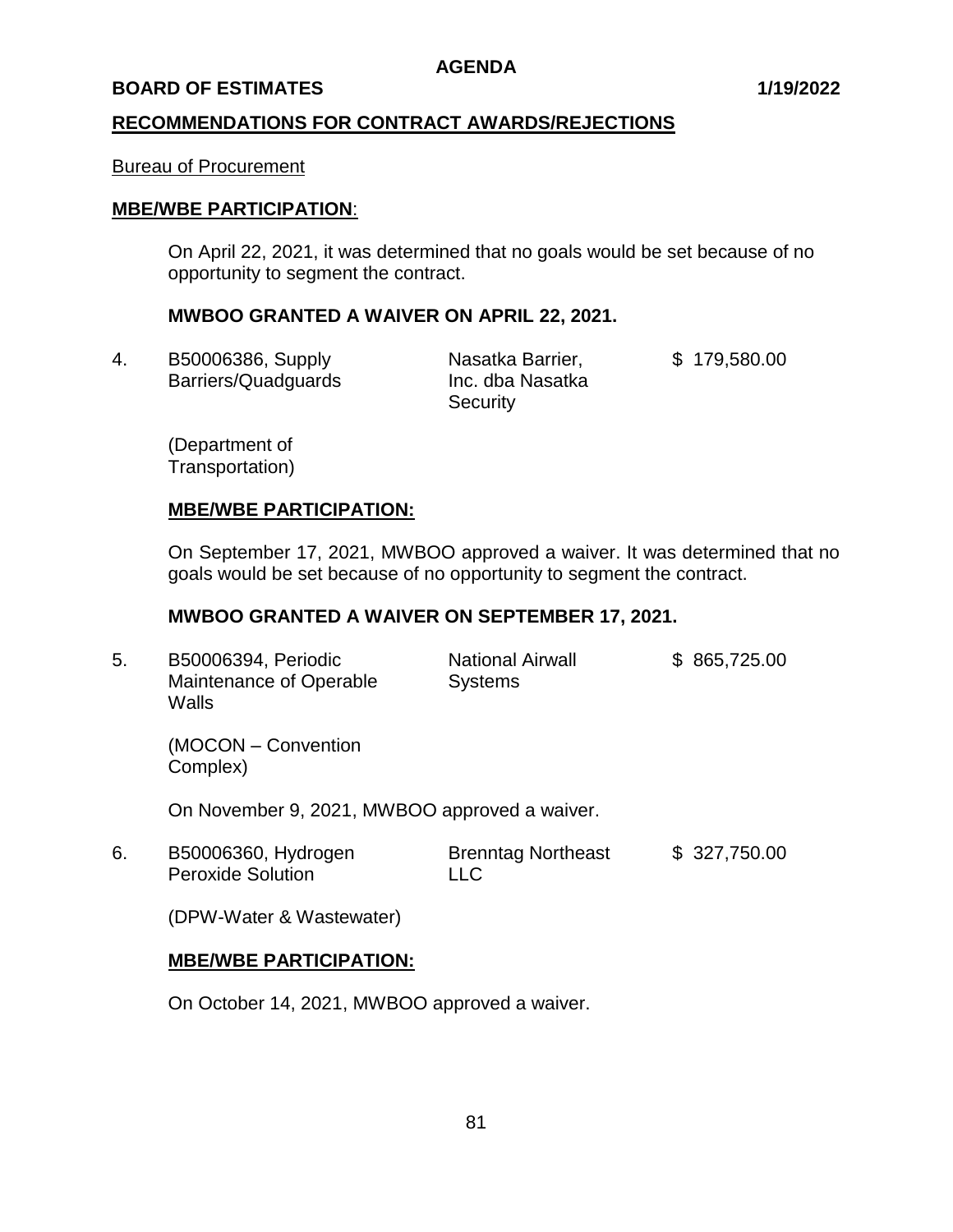#### **BOARD OF ESTIMATES 1/19/2022**

## **RECOMMENDATIONS FOR CONTRACT AWARDS/REJECTIONS**

#### Bureau of Procurement

| <b>B50006282, Fiber Optic</b><br><b>Cable Installation Mainte-</b><br>nance and Repair Services | <b>Skyline Technology</b><br>Solutions, LLC | \$3,000,000.00 |
|-------------------------------------------------------------------------------------------------|---------------------------------------------|----------------|
| (BCIT, MOCJ, BPD, etc.)                                                                         |                                             |                |

## **MBE/WBE PARTICIPATION**:

On July 21, 2021, MWBOO set goals of 11% MBE and 1% WBE. On December 14, 2021, MWBOO found Skyline Technology Solutions, LLC compliant.

|    | <b>MBE:</b> Stella May Contracting, Inc.<br><b>WBE: SCD Information Technology, LLC</b> |                                   | 11%<br>$1\%$ |            |
|----|-----------------------------------------------------------------------------------------|-----------------------------------|--------------|------------|
|    |                                                                                         |                                   |              |            |
| 8. | B50006147, Lead Risk<br><b>Assessment Services</b>                                      | <b>ARC Environmental,</b><br>LLC. | SS.          | 486,400.00 |

(Dept. of Housing and Community Development)

## **MBE/WBE PARTICIPATION**:

On March 29, 2021, MWBOO set goals of MBE 27% and WBE 10%. On October 13, 2021, ARC Environmental, Inc., was initially found to be non-compliant. Subsequent evaluations in line with the suppliers' protest found that the subcontractor utilized by the bidder was active in the MWBOO database.

| <b>MBE:</b> Paul's Lead Inspection, LLC                                | 15%      |  |
|------------------------------------------------------------------------|----------|--|
| <b>Environmental Health Consultants, LLC</b><br>NAN Technologies, Inc. | 7%<br>5% |  |
| <b>WBE:</b> Inspection Experts. Inc.                                   | 10%      |  |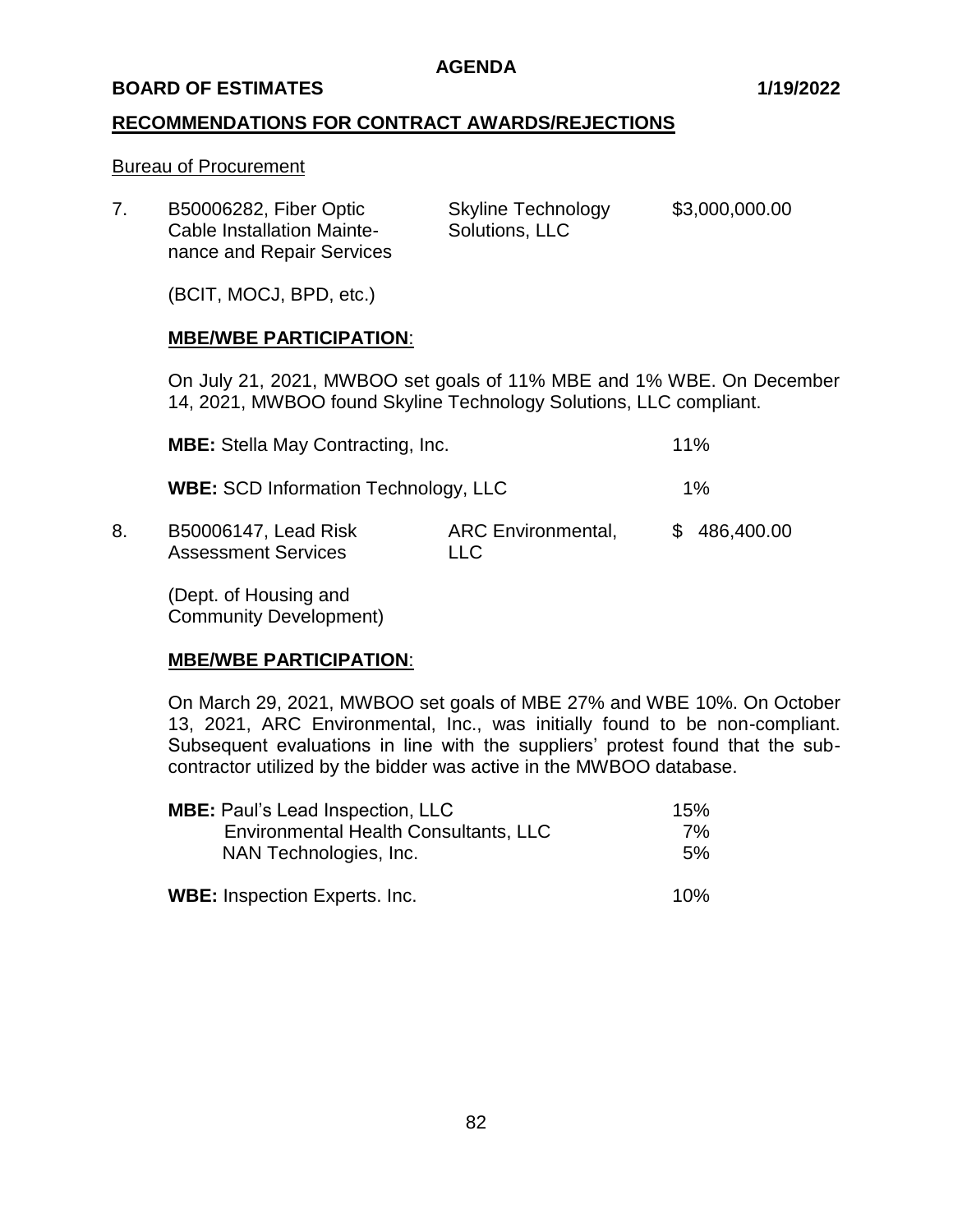#### **BOARD OF ESTIMATES 1/19/2022**

## **RECOMMENDATIONS FOR CONTRACT AWARDS/REJECTIONS**

#### Bureau of Procurement – cont'd

9. B50006206, Procurement Civic Initiatives, LLC \$ 356,180.00 Assessment and Transformation

(Dept. of Finance)

# **MBE/WBE PARTICIPATION:**

On March 11, 2021, MWBOO set goals of 10% MBE and 5% WBE. Civic Initiatives, LLC was found compliant on November 17, 2021.

| <b>MBE:</b> Maryland Washington Minority Companies Assoc.  | $11\%$     |
|------------------------------------------------------------|------------|
| <b>WBE:</b> Aspen of DC, Inc. dba ADC Management Solutions | <b>20%</b> |

# **MWBOO FOUND VENDOR IN COMPLIANCE ON NOVEMBER 17, 2021.**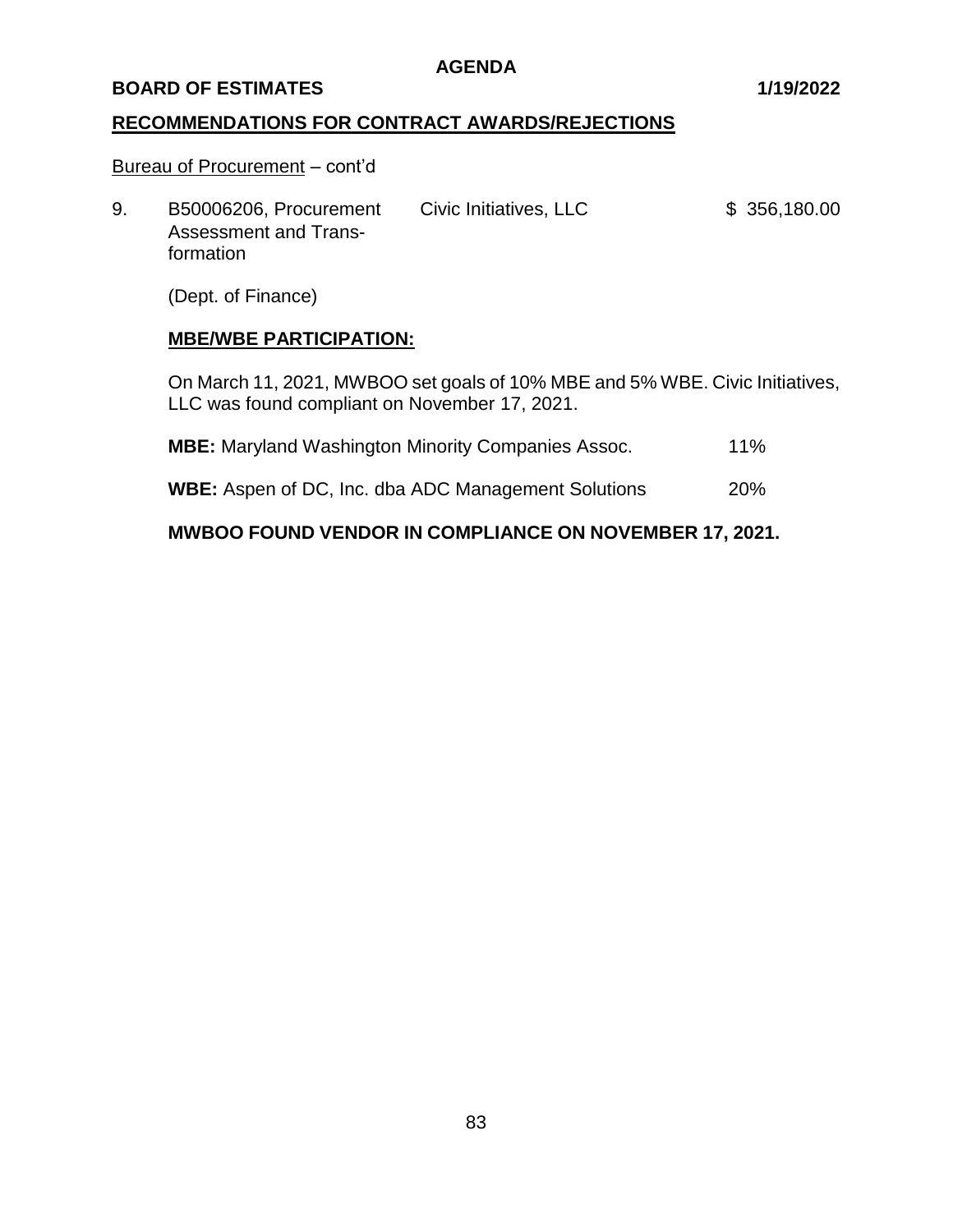## **BOARD OF ESTIMATES 1/19/2022**

## Mayor's Office of Homeless Services – Provider Agreements

The Board is requested to approve and authorize execution of the various Provider Agreements.

## 1. **ST. VINCENT DE PAUL OF BALTIMORE \$1,200,599.00**

Account: 1001-000000-3572-778500-603051

The City has a need for a Provider to operate an emergency homeless overflow shelter for individuals and/or families experiencing homelessness. The Provider, St. Vincent de Paul of Baltimore, Inc. will use funds to operate an emergency homeless shelter for 150 families experiencing homelessness in the City of Baltimore. Services will be provided through their Sarah's Hope Program. The period of the agreement is July 1, 2021 through June 30, 2022.

#### **MWBOO GRANTED A WAIVER ON NOVEMBER 9, 2020.**

## 2. **THE UNITED WAY OF CENTRAL MARYLAND, INC. \$ 328,717.00**

Account: 5000-529122-3573-789200-603051

The City has received a Maryland Department of Housing and Community Development grant to undertake the Homelessness Solutions Program (HSP). As a Provider, The United Way of Central Maryland, Inc. will provide case management and rental assistance services to 32 clients experiencing homelessness in the City of Baltimore. The Provider will offer services under their Eviction Prevention Project. The period of the agreement is July 1, 2021 through December 31, 2021.

## **MWBOO GRANTED A WAIVER ON NOVEMBER 9, 2020.**

3. **WADDELL CONSULTING GROUP, LLC. \$ 88,000.00**

Account: 4000-438320-3574-327200-603026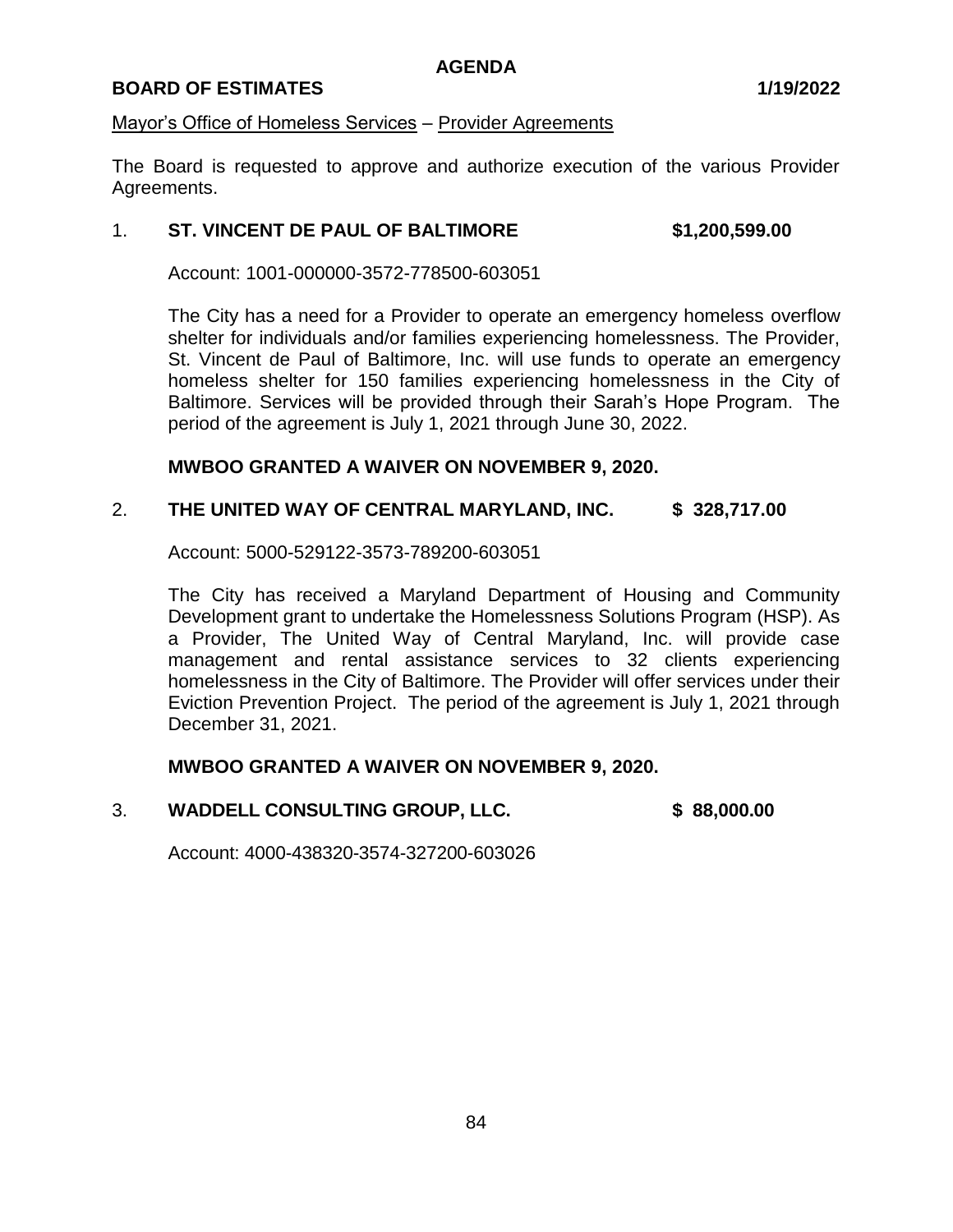#### Mayor's Office of Homeless Services – cont'd

The City has received a U.S. Department of Housing and Urban Development (HUD) Coronavirus Aid, Relief, and Economic Security Act (CARES Act) grant to undertake the Emergency Solutions Grant (ESG) Program. This funding is intended to be used to prevent, prepare for, and respond to the COVID-19 pandemic. As a Consultant, Waddell Consulting Group, LLC will assist the Department to support the implementation of the Rapid Rehousing Program so that individuals experiencing homelessness can transition out of hotels int more permanent housing. The period of the agreement is December 1, 2021 through September 30, 2022.

## **MWBOO GRANTED A WAIVER ON NOVEMBER 9, 2020.**

The agreements are late because of a delay at the administrative level.

## **APPROVED FOR FUNDS BY FINANCE**

## **AUDITS REVIEWED AND HAD NO OBJECTION.**

(The Agreements have been approved by the Law Department as to form and legal sufficiency.)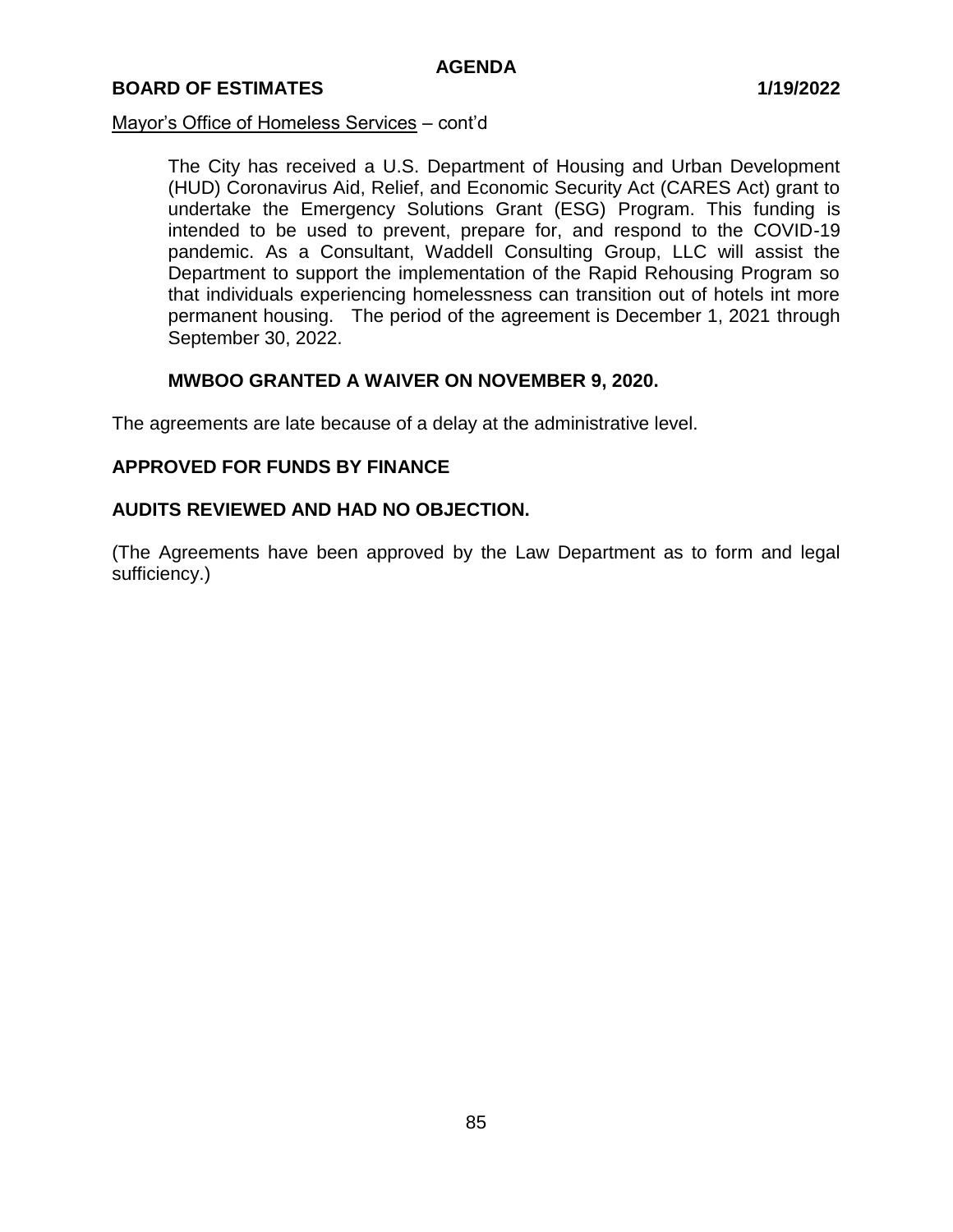## **BOARD OF ESTIMATES 1/19/2022**

## Mayor's Office of Homeless Services – Amendment No. 1 to Agreement

## **ACTION REQUESTED OF B/E:**

The Board is requested to ratify and authorize execution of Amendment No. 1 to Agreement with the University of Maryland, Baltimore. The period of the agreement is retroactive from July 1, 2021 through June 30, 2022.

## **AMOUNT OF MONEY AND SOURCE:**

\$132,759.00 - 4000-490821-3571-762400-603051

## **BACKGROUND/EXPLANATION:**

On January 13, 2021, the Board approved the initial agreement in the amount of \$25,000.00 for the period July 1, 2020 through June 30, 2021. The Board is now requested to approve Amendment No. 1 to the Agreement. The Grantee executed the U.S. Department of Housing and Urban Development (HUD) special Coronavirus Aid, Relief, and Economic Security Act (CARES Act) grant to under the Housing Opportunity with Persons with AIDS Grant (HOPWA) Program.

In adding the original total of \$25,000.00 and the grant total increase of \$132,759.00, the total amount for this contract is \$157,759.00. Amendment No. 1 extends the Grant period to June 30, 2022. As a sub-recipient University of Maryland, Baltimore will provide supportive services to 16 low income individuals and/or families living with HIV/AIDS in the City of Baltimore.

The Amendment No. 1 to Agreement is late because of a delay at the administrative level.

## **MBE/WBE PARTICIPATION:**

## **MWBOO GRANTED A WAIVER ON NOVEMBER 9, 2020.**

## **APPROVED FOR FUNDS BY FINANCE**

(The Amendment No. 1 to Agreement has been approved by the Law Department as to form and legal sufficiency.)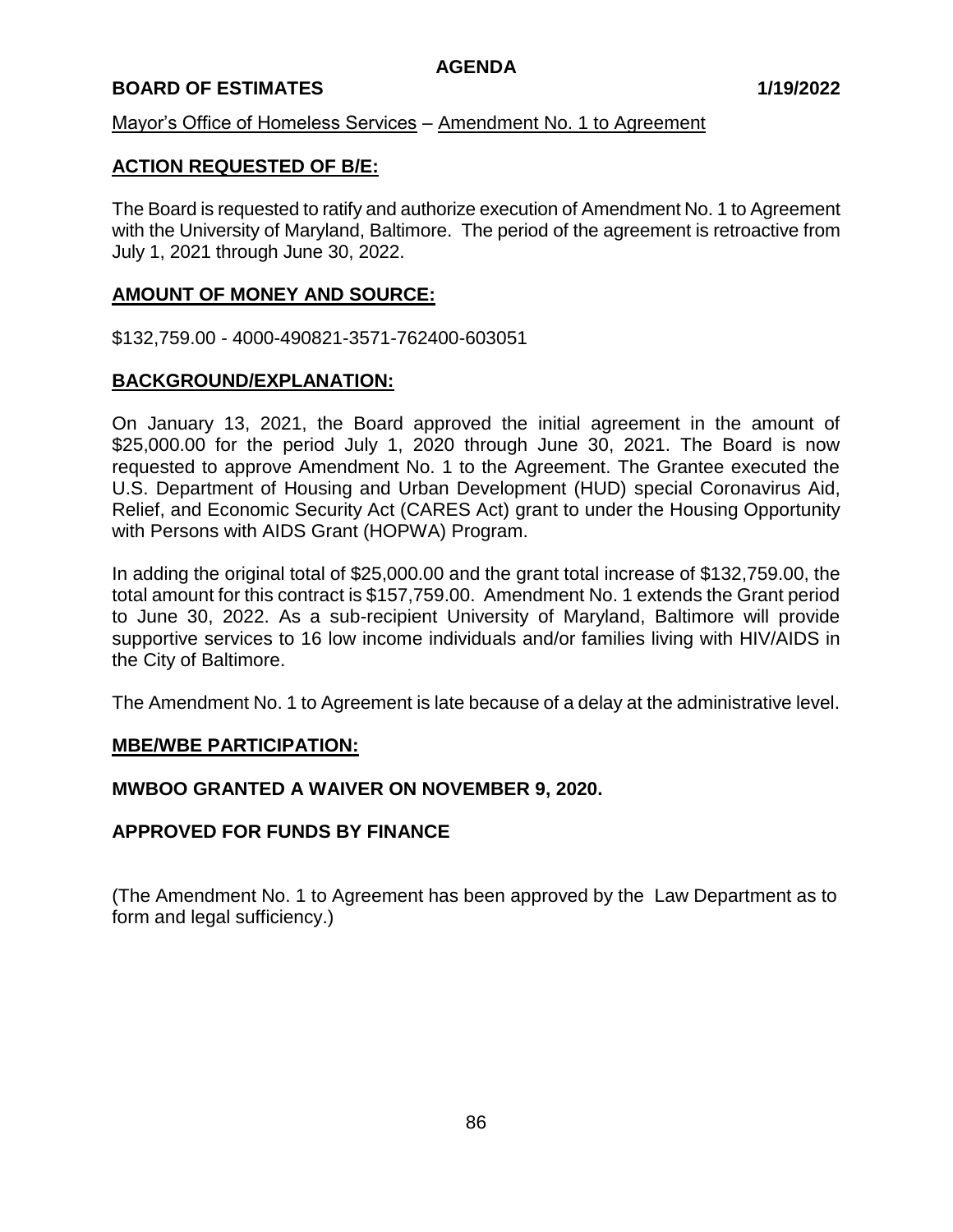# **BOARD OF ESTIMATES 1/19/2022**

Mayor's Office of Neighborhood Safety – Agreements and Engagement

The Board is requested to approve and authorized execution of the various agreements.

## 1. **THE SALVATION ARMY, A GEORGIA CORPORATION \$ 50,000.00**

Account: 1001-00000-2254-786000-603051

The purpose of this Agreement is to set forth the terms and conditions under which the City will provide a grant award to the Grantee under the City's Human Trafficking Grant Program. This is a one-year grant and there are no assurances that any grant funds will be available to Grantee under this program in the future. The period of the agreement is effective upon Board approval for one-year and will terminate upon the first anniversary of the effective date.

## **MBE/WBE PARTICIPATION:**

N/A

## 2. **HOUSE OF RUTH, MARYLAND \$999,900.00**

Account: 6000-613122-2252-694900-607001

The purpose of this Agreement is to set forth the terms and conditions under which the City will provide a grant award to the Grantee. This is a two-year grant and there are no assurances that any grant funds will be available to Grantee under this program in the future. The period of the agreement is retroactive to July 1, 2021 through June 30, 2023.

The agreement is late because of administrative delays.

## **MBE/WBE PARTICIPATION:**

N/A

## 3. **ROCA, INC. \$ 66,879.00**

Account: 5000-514320-2255-772500-603051

The purpose of this agreement is to set forth the terms and conditions under which the City will provide a grant award to the Grantee for the Youth Advocacy Program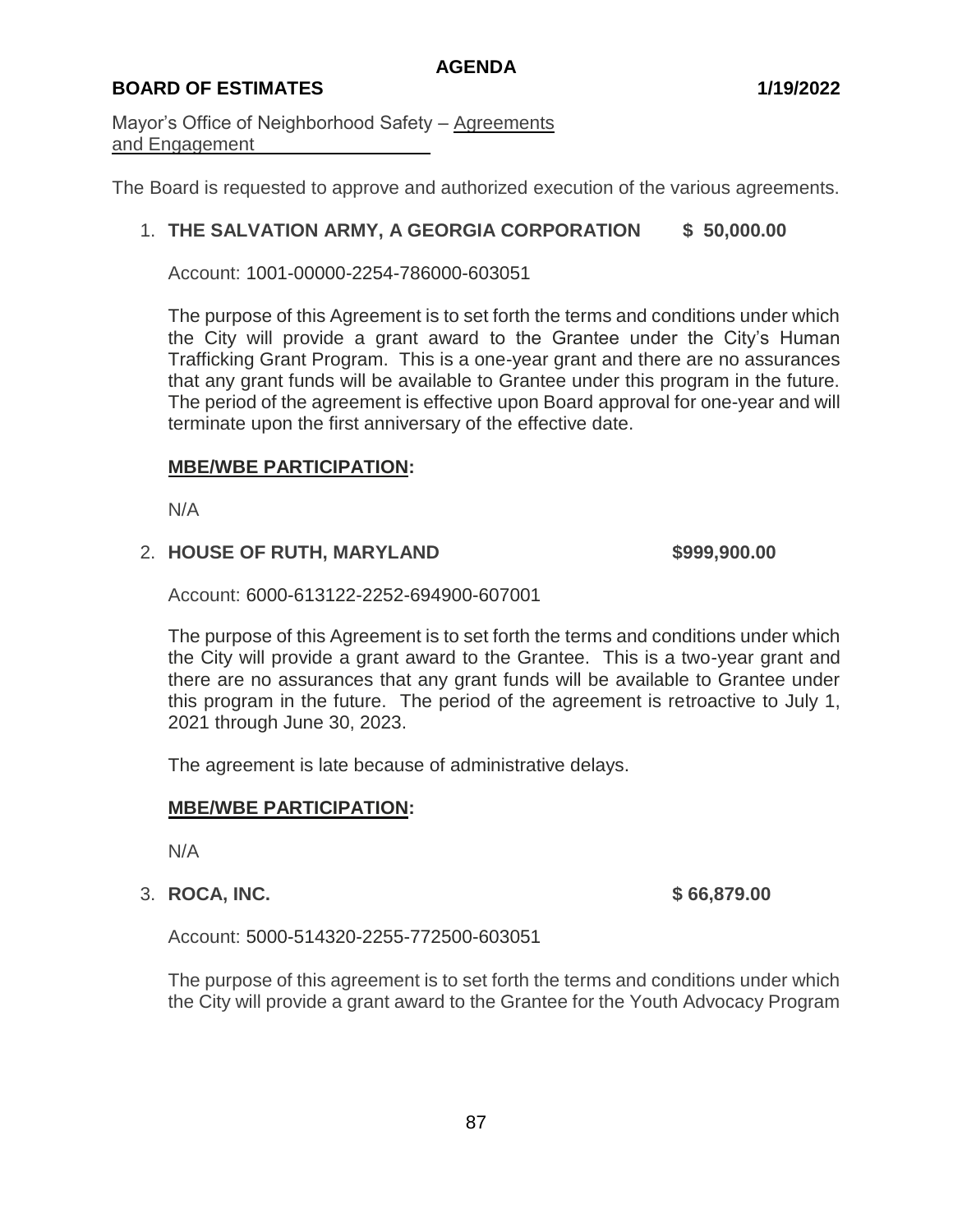# **BOARD OF ESTIMATES 1/19/2022**

Mayor's Office of Neighborhood Safety – cont'd and Engagement

> (YAP) and ROCA, Inc.'s benefit. The period the agreement is October 1, 2021 through December 31, 2021.

The agreement is late because of administrative changes.

## **MBE/WBE PARTICIPATION:**

N/A

## 4. **CITY OF REFUGE BALTIMORE, INC. \$ 50,000.00**

Account: 1001-00000-2254-786000-603051

The purpose of this Agreement is to set forth the terms and conditions under which the City will provide a grant award to City of Refuge Baltimore, Inc. under the City's Human Trafficking Grant Program. The period of the agreement is effective upon Board approval and will expire upon the first anniversary of the effective date. All grant funds award hereunder will be expended within the one-year term although the Grantee may seek reimbursement of grant funds during the six months following the end of the one-year term.

## **MBE/WBE PARTICIPATION:**

N/A

## **APPROVED FOR FUNDS BY FINANCE**

## **AUDITS REVIEWED AND HAD NO OBJECTION.**

(The Agreements have been approved by the Law Department as to form and legal sufficiency.)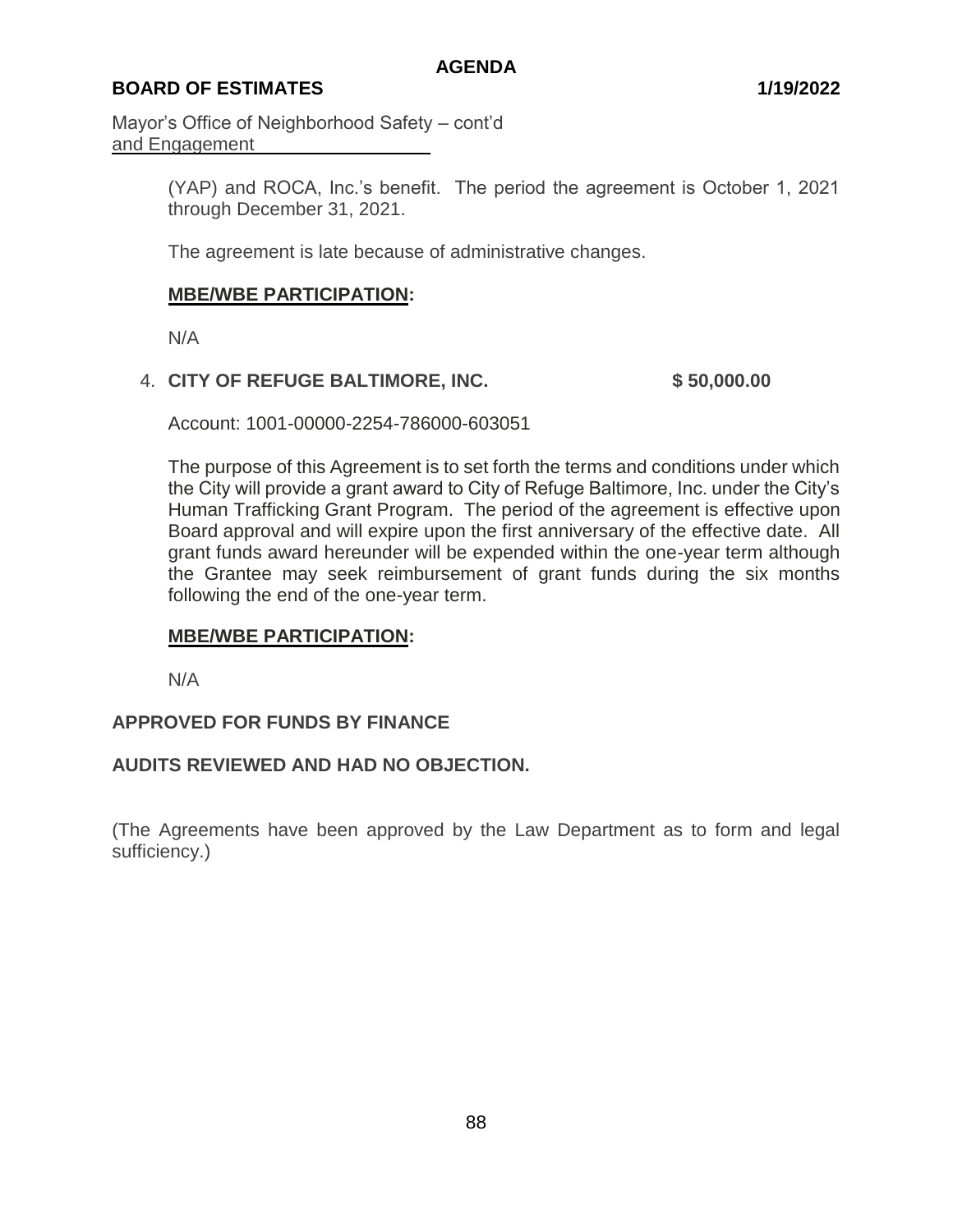## **BOARD OF ESTIMATES 1/19/2022**

## Office of the Comptroller – Final Board of Estimates Rules

## **ACTION REQUESTED OF B/E:**

The Board is requested to approve final Rules for the Board of Estimates. The Rules will function similarly to by-laws for the Board and will set clear guidance for conducting Board meetings, submitting protests and other public comments, and preserving audio and video recordings of Board of Estimates proceedings.

## **AMOUNT OF MONEY AND SOURCE:**

N/A

## **BACKGROUND/EXPLANATION:**

In January 2021, the Comptroller began a collaborative process, in partnership with the other members of the Board of Estimates, to develop regulations to govern the operations of the Board and provide clear standards for Board members, staff, and the public. On October 27, 2021 the Board approved a draft version of the regulations (formally known as "Rules"). On November 15, 2021, the draft Rules were posted for public comment for 30 days, as required by the City's Administrative Procedure Act.

Two comments were received during the 30-day period. In response to the comments, the Comptroller's Office will adopt a policy requiring the posting of any written protest documents or statements of opposition by members of the public on the Comptroller's website along with the agenda of the meeting for which the protest or statement of opposition was received. Protests and statements of opposition will be posted online even if the submitter was not present at the Board meeting to explain the protest or statement of opposition in person.

The Board of Estimates Rules are effective immediately upon approval by the Board. They will be posted on the Comptroller's website and codified by the Department of Legislative Reference in the Code of Baltimore City Regulations as required by law.

## **MBE/WBE PARTICIPATION**:

N/A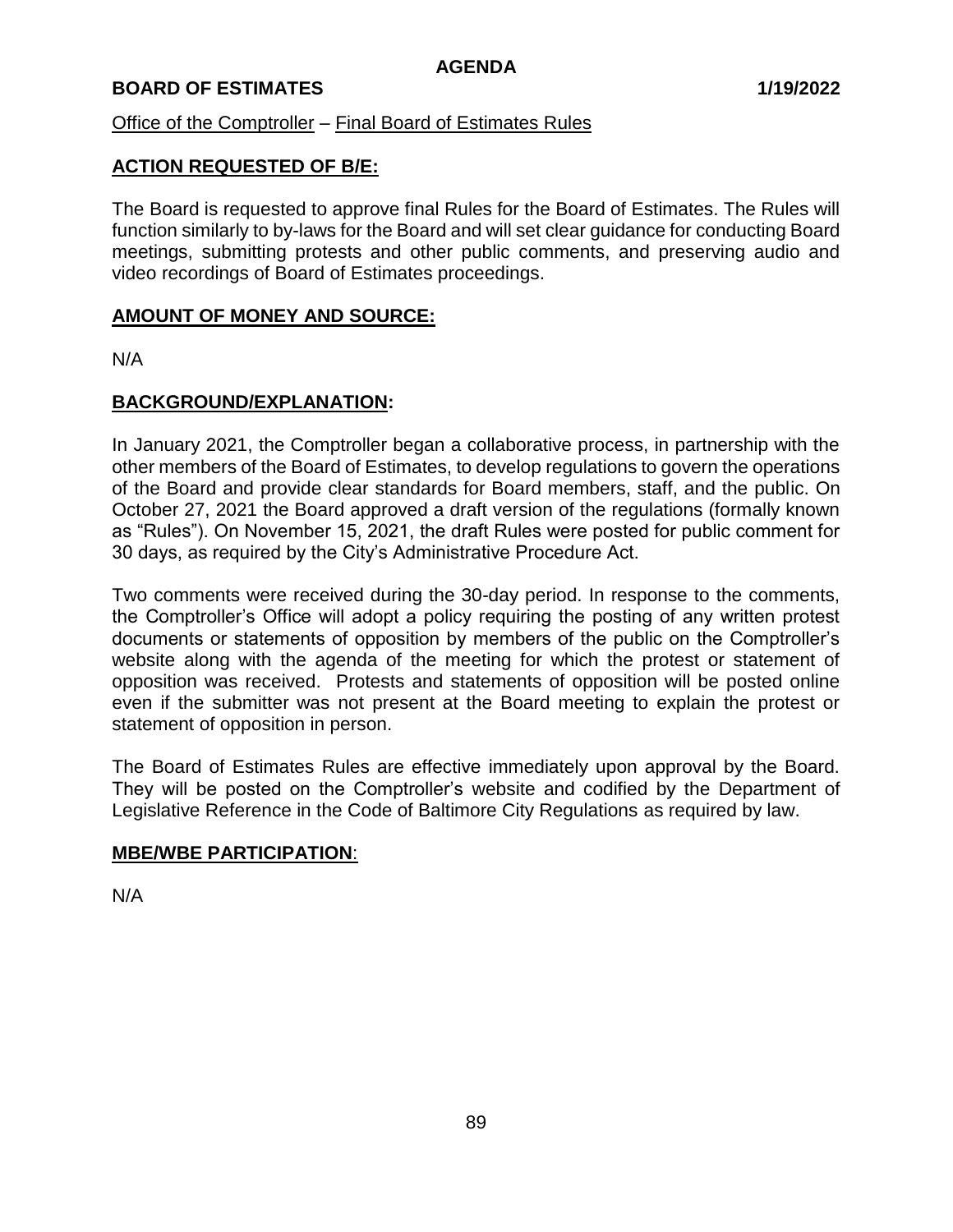## **BOARD OF ESTIMATES 1/19/2022**

Department of Transportation (DOT) – Task Assignment

## **ACTION REQUESTED OF B/E:**

The Board is requested to approve the assignment of Task No. 023 with Johnson, Mirmiran & Thompson, Inc. under Project No. 1225, On-Call Consultant Services for Resurfacing and Reconstruction Projects. The duration of this task is approximately 12 months.

## **AMOUNT OF MONEY AND SOURCE:**

\$870,438.59 – 9910-913120-9601-900000-703032

## **BACKGROUND/EXPLANATION:**

This authorization provides the DOT with assistance in developing the construction documents and cost estimates for improvements to Warner Street from Worcester Street (Casino Plaza) to Ostend Street and Stockton Street from Warner Street to Sharp Street.

#### **MBE/WBE PARTICIPATION:**

The Consultant will continue to comply with Article 5, Subtitle 28 of the Baltimore City Code and the MBE and WBE goals assigned to the original agreement which are:

**MBE:** 27%

#### **WBE:** 10%

The preparation of this task included an evaluation of the Consultant contract's minority participation status. On the date of preparation, the Consultant achieved 23% of the 27% MBE goal and exceeded the 10% WBE goal. They achieved an 11% WBE goal.

The contract has a remaining capacity of \$1,279,349.92 that will allow the Consultant to meet the remaining MBE goal by the expiration date of this contract.

## **THE EAR WAS APPROVED BY MWBOO ON NOVEMBER 30, 2021.**

## **APPROVED FOR FUNDS BY FINANCE**

## **AUDITS REVIEWED AND FOUND THE BASIS FOR COMPENSATION CONSISTENT WITH CITY POLICY.**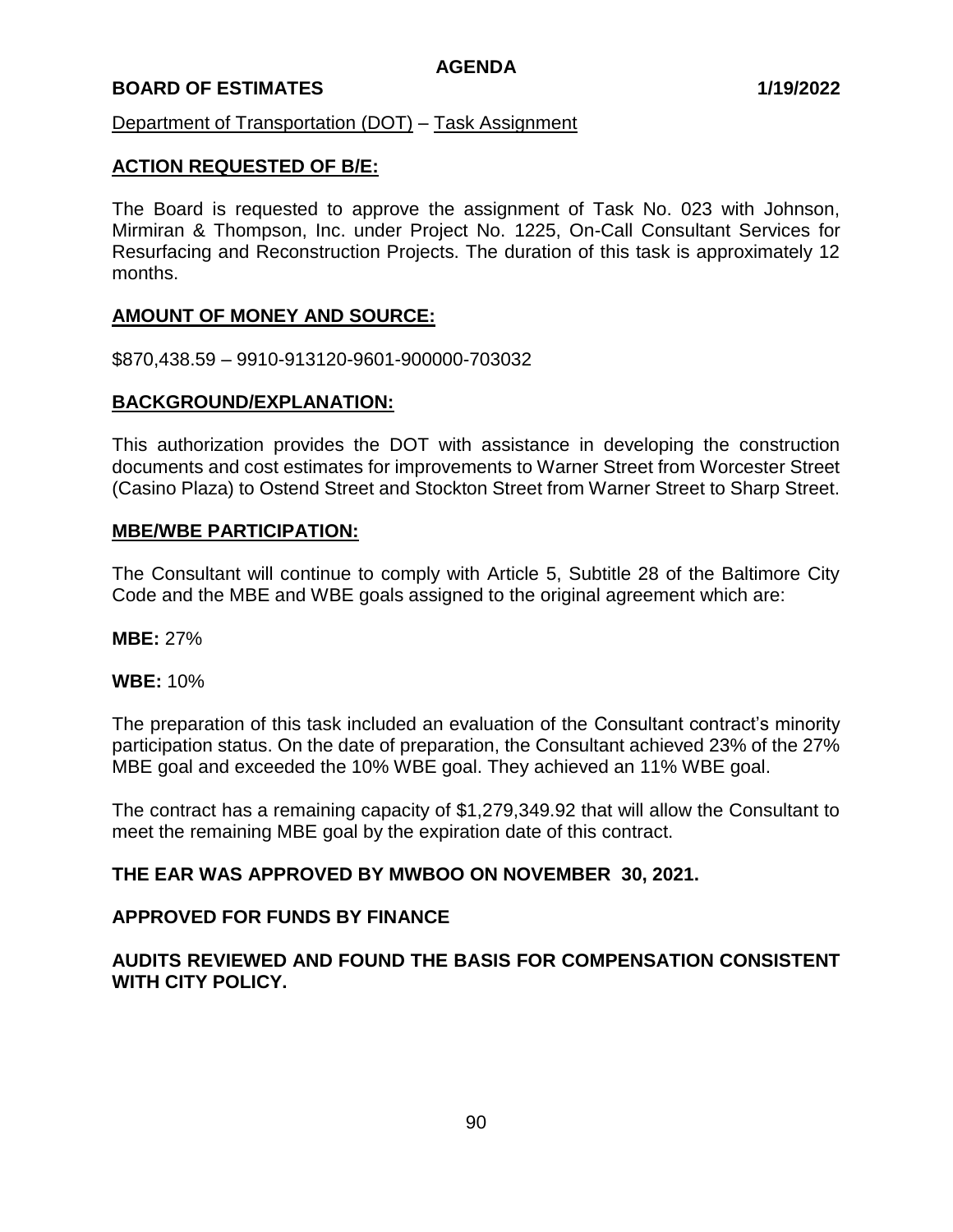## **BOARD OF ESTIMATES 1/19/2022**

Department of Transportation (DOT) – Task Assignment

## **ACTION REQUESTED OF B/E:**

The Board is requested to approve the assignment of Task No. 024 with KCI Technologies, Inc. under Project No. 1225, On-Call Design Consultant Services for Resurfacing and Reconstruction Projects. The duration of this task is approximately four months.

## **AMOUNT OF MONEY AND SOURCE:**

\$122,282.58 – 2076-000000-2321-253300-607001

## **BACKGROUND/EXPLANATION:**

This authorization provides for additional City works enhancements to the Parking Authority of Baltimore City to assist in managing various work activities with the DOT maintenance section.

#### **MBE/WBE PARTICIPATION:**

The Consultant will continue to comply with Article 5, Subtitle 28 of the Baltimore City Code and the MBE and WBE goals assigned to the original agreement which are:

**MBE:** 27%

#### **WBE:** 10%

The preparation of this task included an evaluation of the Consultant contract's minority participation status. On the date of preparation, the Consultant achieved 26% of the 27% MBE goal and 7% of the 10% WBE goal.

The contract has a remaining capacity of \$849,807.41 that will allow the Consultant to meet the remaining MBE and WBE goals by the expiration date of this contract.

## **THE EAR WAS APPROVED BY MWBOO ON DECEMBER 23, 2021.**

## **APPROVED FOR FUNDS BY FINANCE**

## **AUDITS REVIEWED AND FOUND THE BASIS FOR COMPENSATION CONSISTENT WITH CITY POLICY.**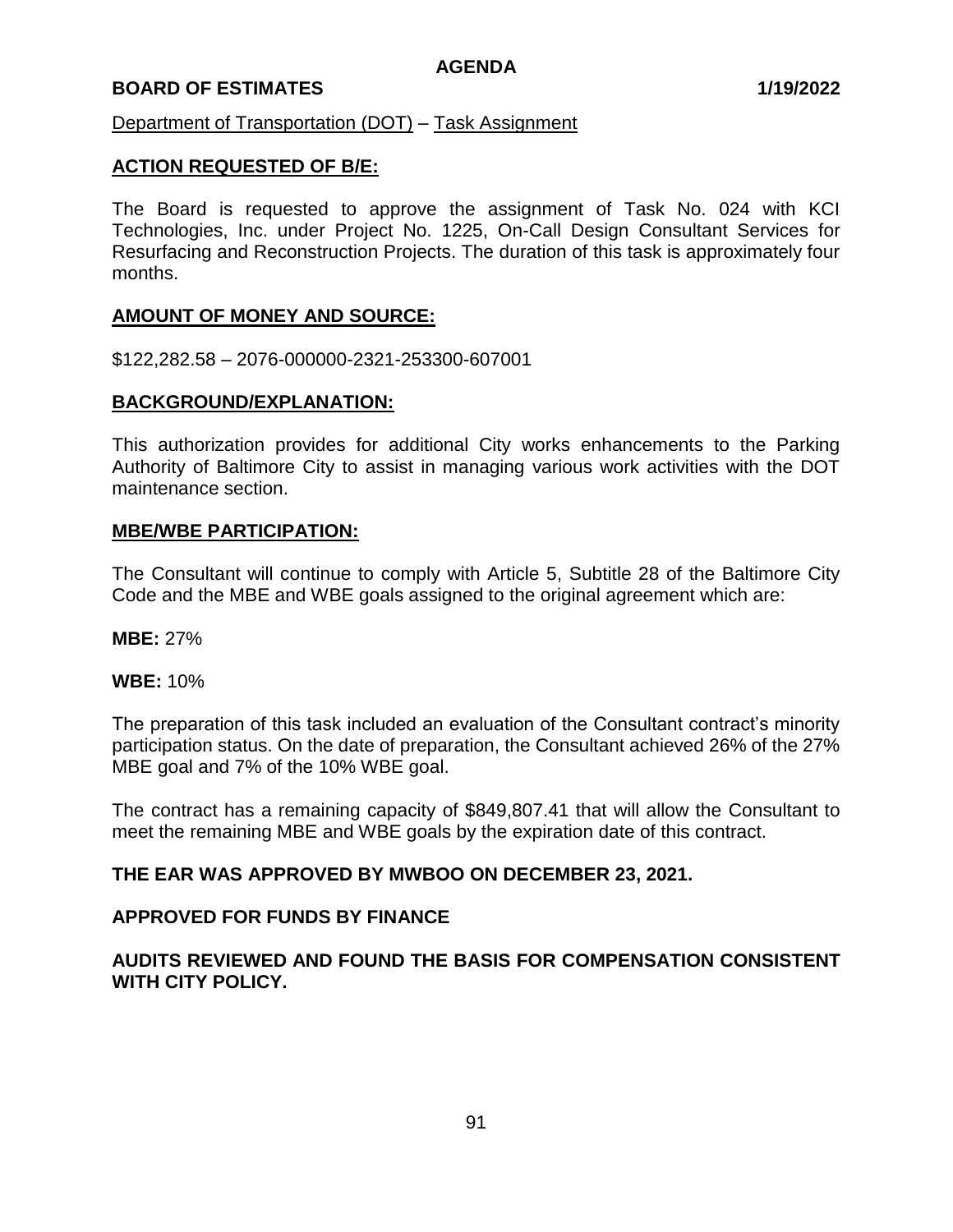## **BOARD OF ESTIMATES 1/19/2022**

## Department of Transportation – Memorandum of Understanding

## **ACTION REQUESTED OF B/E**

The Board is requested to approve and authorize execution of a Memorandum of Understanding (MOU) with BOCA Corp. The MOU is effective upon Board approval for two years with an option to renew for an additional two years.

## **AMOUNT OF MONEY AND SOURCE:**

N/A

## **BACKGROUND/ EXPLANATION:**

The Organization has submitted plans and a valid petition for the installation of right of way art at the intersection of East Biddle Street and North Bond Street.

The MOU establishes the framework for the Organization to install right of way art at specified locations at the intersection of East Biddle Street and North Bond Street, all at its sole cost and subsequently for the Organization to perform ongoing maintenance of all aspects of the Project during the term of the Agreement. The right of way art shall be owned solely by the City and nothing in this MOU shall confer upon the Organization any right, title or interest in the right of way art other than as expressly provided in this MOU.

## **MBE/WBE/DBE PARTICIPATION**:

Not a competitive procurement item. The Organization is paying for all costs.

(The Memorandum of Understanding has been approved by the Law Department as to form and legal sufficiency.)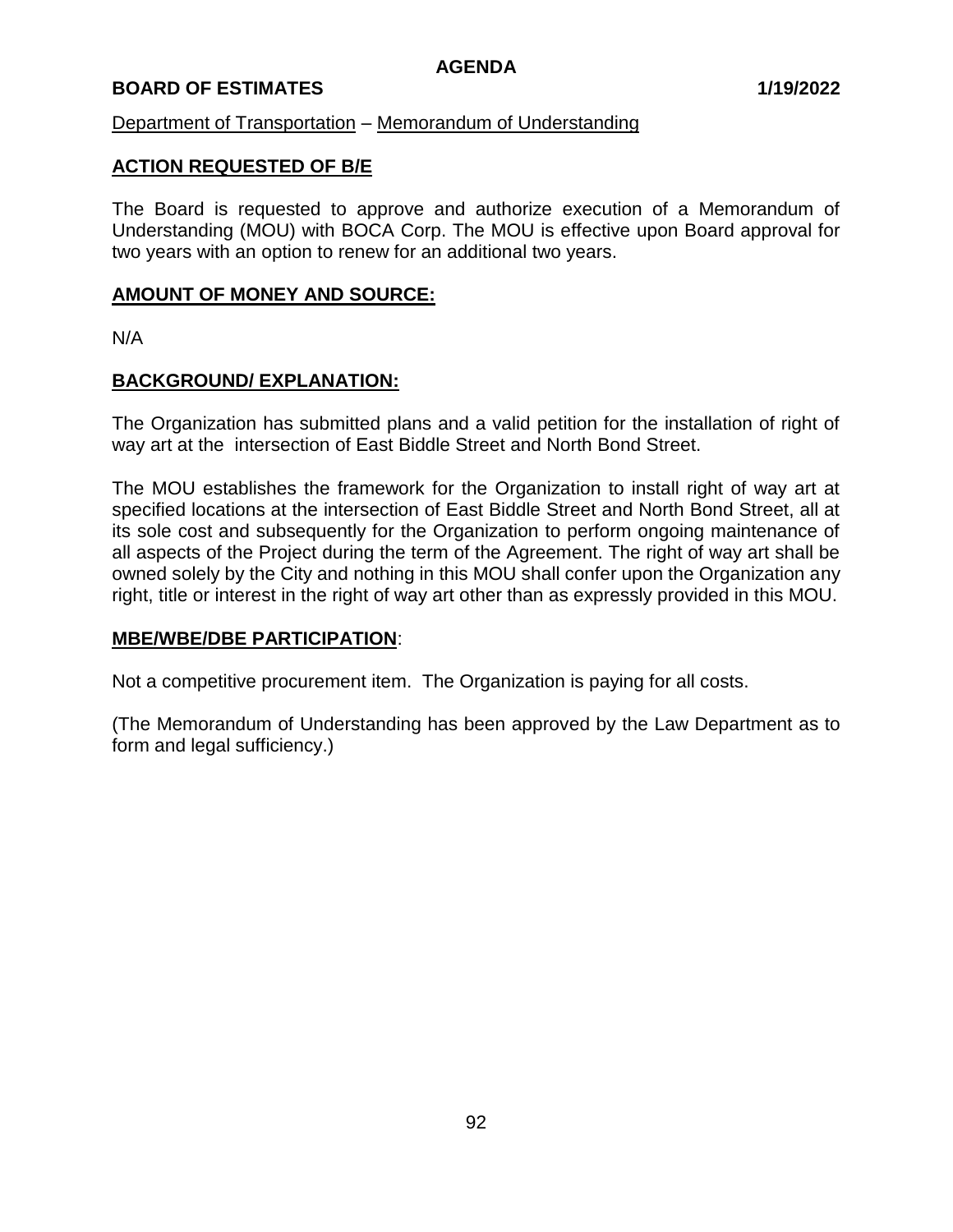## **BOARD OF ESTIMATES 1/19/2022**

Department of Public Works/Office of – Task Assignment Engineering and Construction (DPW)

## **ACTION REQUESTED OF B/E:**

The Board is requested to approve the assignment of Task No. 004 with EBA Engineering, Inc., under Project 1267E, On-Call Water Design and Engineering Consultant Services. The duration of this task is 20 months.

## **AMOUNT OF MONEY AND SOURCE:**

\$343,990.76 – Water Utility Funds (86%) 55,998.50 – Baltimore County (14%) **\$399,989.26** – 9960-904971-9557-900020-703032

## **BACKGROUND/EXPLANATION:**

EBA Engineering, Inc. will provide On-Call Water Design and Engineering Services for various water main appurtenances projects. It may also include planning, design for rehabilitation and construction phase services related to evaluation, assessment inspections as well as repairs, maintenance, and new construction for the improvements of City water system. This task was requested by the Agency. The original agreement expires on February 15, 2023.

## **MBE/WBE PARTICIPATION:**

The Consultant will continue to comply with Article 5, Subtitle 28 of the Baltimore City Code and the MBE and WBE goals assigned to the original agreement which are:

**MBE:** 27%

**WBE:** 10%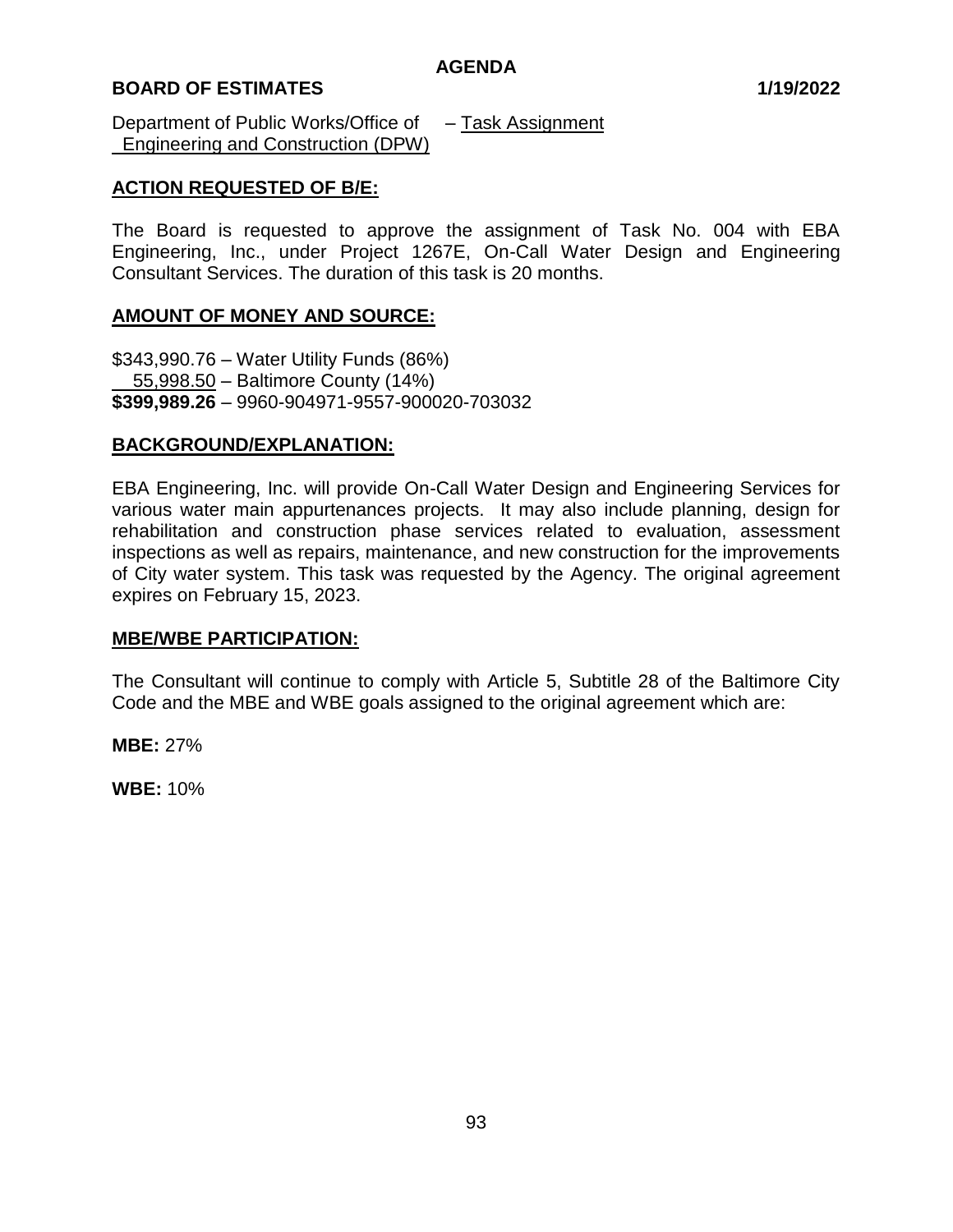DPW – cont'd

The current attainment is:

**MBE:** 36.81%

**WBE:** 3.25%

# **THE EAR WAS APPROVED BY MWBOO ON OCTOBER 5, 2021**

**AUDITS REVIEWED AND FOUND THE BASIS FOR COMPENSATION CONSISTENT WITH CITY POLICY.**

# **TRANSFER OF FUNDS**

| <b>AMOUNT</b>                                                      | <b>FROM ACCOUNT</b>                                          | <b>TO ACCOUNT</b>            |
|--------------------------------------------------------------------|--------------------------------------------------------------|------------------------------|
| \$91,000.00<br>County Revenue                                      | 9960-907117-9558<br><b>URG</b> Infrastructure<br>Rehab       |                              |
| 559,000.00<br><b>Water Revenue</b><br><b>Bonds</b><br>\$650,000.00 | 9960-908139-9558<br><b>Urgent Needs Water</b><br>Engineering | 9960-904971-9557-3<br>Design |

This transfer will cover a current account deficit and costs for Project No. 1267E, On-Call Water Design and Engineering Services under Task No. 004 for EBA Engineering, Inc.

(In accordance with Charter requirements, a report has been requested from the Planning Commission, the Director of Finance having reported favorably thereon.)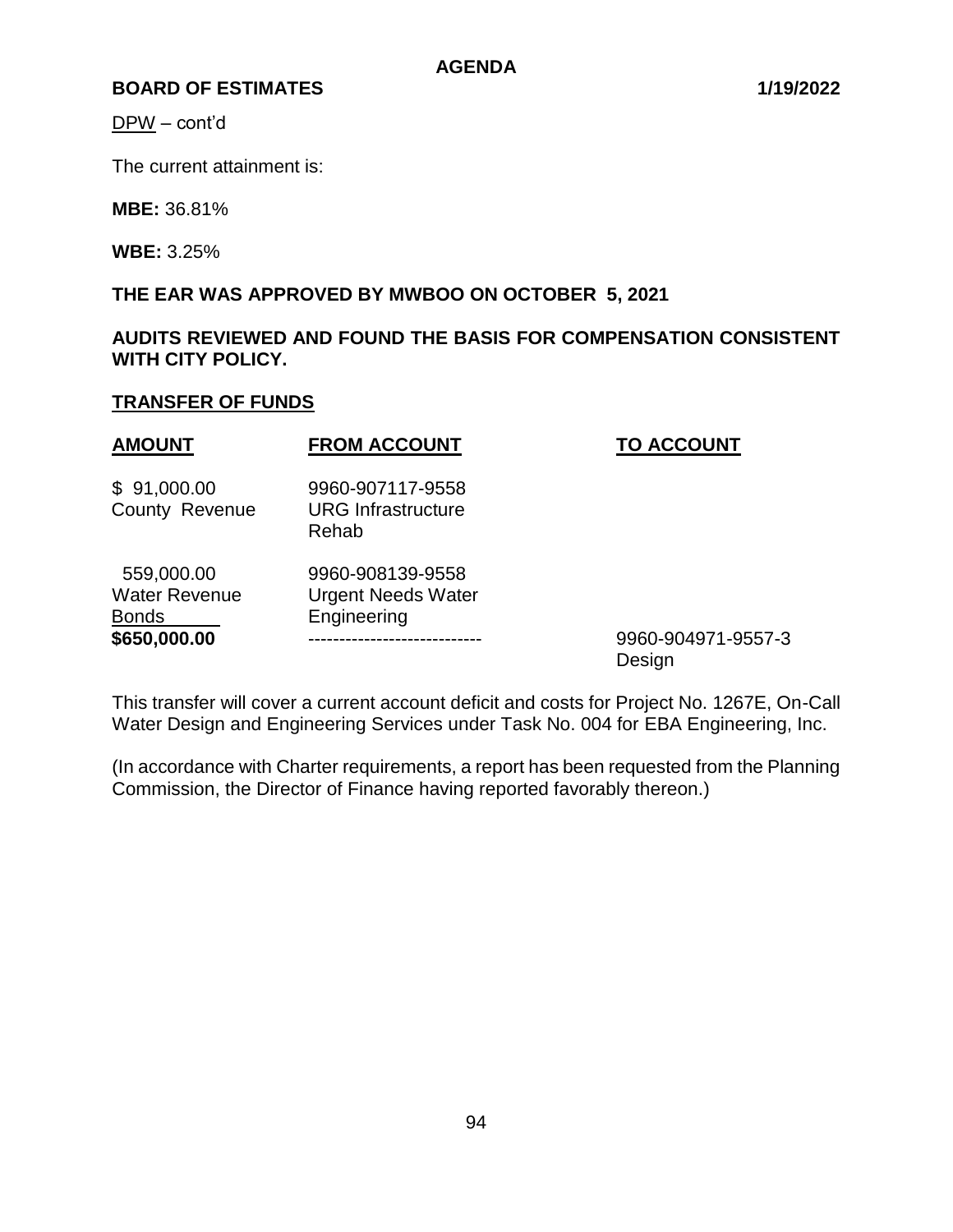## **BOARD OF ESTIMATES 1/19/2022**

Department of Finance – Payment in Lieu of Taxes Agreement

## **ACTION REQUESTED OF THE BOARD OF ESTIMATES:**

The Board is requested to approve and authorize execution of a Payment in Lieu of Taxes ("PILOT") Agreement for the Perkins 1 Apartments located at 1401 E. Pratt Street.

#### **AMOUNT AND SOURCE OF FUNDS:**

No City funds are requested at this time and the PILOT will have no impact on City revenue for the reasons discussed below.

#### **BACKGROUND/EXPLANATION:**

Perkins 1 Apartments is the fourth phase of the nine-phase Perkins Somerset Old Town ("PSO") Transformation Plan, which includes the redevelopment of the former public housing developments known as Perkins Homes and Somerset Homes. The planned new construction of the Perkins 1 Apartments is the first redevelopment on the site of Perkins Homes, which is currently vacant and is owned by the Housing Authority of Baltimore City ("HABC").

Funded in part by a \$30,000,000.00 Choice Neighborhood Grant, a total of 1,346 mixedincome housing units will be developed in nine phases on the Perkins and Somerset sites. They are comprised of 652 public housing replacement units (48%), 329 Low-Income Housing Tax Credit ("LIHTC") units for residents at or below 80% of the Area Median Income ("AMI") adjusted for family size (23%), and 365 market rate units (29%). In addition to the nine phases of development on the Perkins and Somerset sites, Beatty Development Group will construct two apartment buildings with an income mix of 80% market rate units and 20% LIHTC units affordable to residents at or below 80% AMI (the "80/20 buildings") for a total of approximately 530 units. Also, Mission First Housing Development and The Henson Development Company will provide approximately 302 housing units in Oldtown Mall.

There are four development partners in the Perkins and Somerset phases of the PSO Transformation Initiative: Beatty Development Group is responsible for demolition and infrastructure at the Perkins Homes site and developing two 80/20 buildings; McCormack Baron Salazar is responsible for redeveloping five phases on the Perkins Home site; and Mission First Housing Development and The Henson Development Company are responsible for infrastructure and redeveloping four phases on former Somerset site, adjacent City parcel, and the Oldtown Mall redevelopment.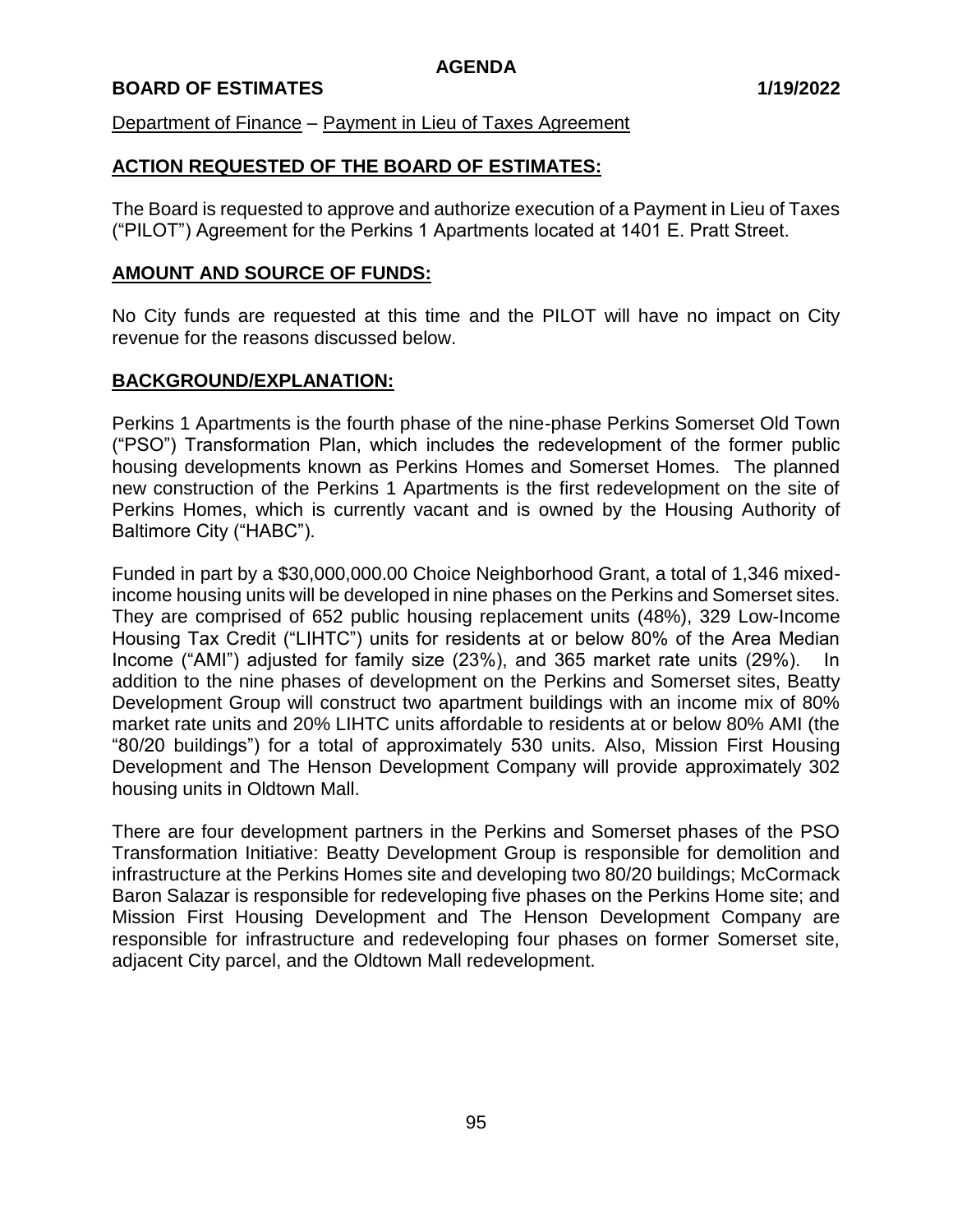#### Department of Finance – cont'd

To date, construction is substantially complete on the first phase of PSO Transformation Plan, 1234 McElderry Street ("Somerset 1"). Financing closed for 525 Aisquith Street and 520 Somerset Street (collectively known as "Somerset 2") on June 3, 2021 and on 420 Aisquith ("Somerset 3") on November 23, 2021. Financing for 1401 E. Pratt ("Perkins 1") is projected to close in the first quarter of 2022. PILOT arrangements like what is proposed for Perkins 1 have been approved for all prior phases of the PSO redevelopment including most recently for Somerset 3.

The newly constructed Perkins 1 will include 103 mixed-income units with a total development cost of approximately \$37,798,249.00. The project will include 48 replacement public housing units (RAD/PBV) under a new 20-year Project Based Rental Assistance contract, 45 unassisted LIHTC units affordable up to 60% AMI, and 10 marketrate units. The market-rate units are not included in the PILOT. The replacement public housing units include six units at 30% AMI, nine units at 50% AMI, and 33 units at 60% AMI to avoid displacement of tenants whose incomes have grown beyond 30% AMI since first moving into public housing. The building will include 82 parking spaces, a leasing office that will serve the five Perkins phases, as well as a club room, community room, and tot lot.

Perkins 1 Apartments is being financed using 4% Low-Income Housing Tax Credits ("LIHTC") issued by Community Development Administration ("CDA") of the Department of Housing and Community Development of the State of Maryland, the syndication of which with equity-investor Bank of America will generate \$15,077,045.00 in equity. The financing includes a Freddie Mac TEL first mortgage in the amount of \$12,240,000.00 with a 17-year term, 40-year amortization, and an interest rate of 4.64%. In addition to the LIHTC, CDA has committed \$2,500,000.00 Rental Housing Works and \$4,000,0000.00 HOME Investment Partnerships Program loans. The City of Baltimore has issued a letter of intent for a \$2,000,000.00 HOME Investment Partnerships Program loan, and \$500,000.00 of Baltimore City Affordable Housing Trust Funds are anticipated for the units restricted to residents at 30% or less of AMI. HABC has committed \$745,000.00 in Choice Neighborhoods funds, and a seller's note on the acquisition of the land in the approximate amount of \$1,046,750.00 is supported by an appraisal dated September 29, 2020 by Lipman Frizzell & Mitchell. The developer is deferring approximately \$442,354.00 of fee and contributing an additional \$145,000.00 in equity into the deal.

#### **PILOT REQUEST**

McCormack Baron Salazar and Perkins Phase I, LLC (collectively referred to as "the Developer") have requested a PILOT to assist Perkins 1 Apartments. Staff from the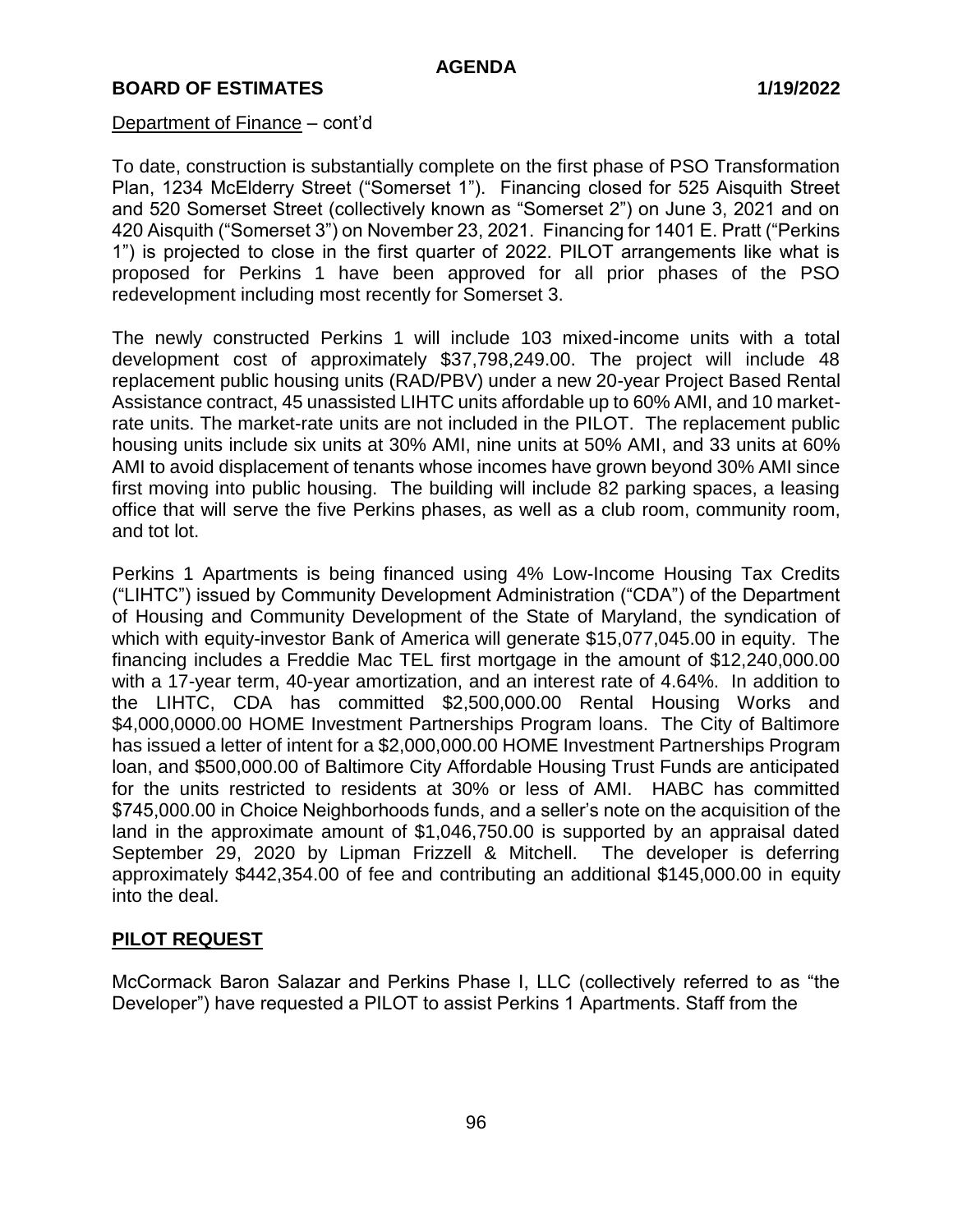#### Department of Finance – cont'd

Department of Housing and Community Development ("DHCD") undertook an analysis of the proposed PILOT based on three criteria: (a) is the PILOT necessary to preserve or create affordable housing; (b) does the PILOT need the subsidy to proceed: and (c) did the developer actively seek other sources of funding or subsidy before requesting the PILOT. DHCD's review of information provided by the Developer indicates Perkins 1 Apartments meets the above-described criteria and will be unable to move ahead unless a PILOT is approved.

## **RECOMMENDATION**

The Developer has agreed to pay the City, in lieu of the ordinary Baltimore City and State of Maryland real estate taxes upon the date the owner acquires the property, which date the owners shall document by a letter sent to the City (the "Commencement Date") through June 30, 2022; and for the fiscal year beginning July 1, 2022 and for each year thereafter, until the obligations of the City to accept negotiated payments provided in the PILOT Agreement shall cease, an annual amount determined as follows: a) for the subsidized replacement public housing units, 7.68% percent of the tenant-paid portion of the rent excluding the public subsidy and owner-paid utilities, and (b) for all other affordable units, 7.68% percent of the rent excluding owner-paid utilities, for an approximate total of \$53,842.00 per year based on the rent schedule beginning on the Commencement Date and continuing until the obligations of the City to accept negotiated payments. In addition to the PILOT payment, the 10 market rate units will pay regularly assessed property taxes estimated at \$43,600.00 per year. The PILOT is intended to encourage and support affordable housing, and a project's eligibility for a PILOT under the statute is typically assessed on an annual basis. If a sale of the project after the tax credit compliance period changes the charter of the project so that it no longer meets the eligibility criteria, then the City will be due the appropriate taxes starting in the year in which the project no longer qualifies.

Given the need for affordable housing in the City, the Affordable Housing PILOT Committee believes that the PILOT is necessary to support both the capital and operating needs of the project. Perkins 1 Apartments qualifies for a PILOT under Section 12-104 of the Housing and Community Development Article of the Annotated Code of the State of Maryland since an HABC related entity is a partner in the legal structure and that entity owns the underlying fee simple interest in the property subject to a long-term ground lease. The property at present is vacant land which does not pay any real estate taxes since it is owned by HABC.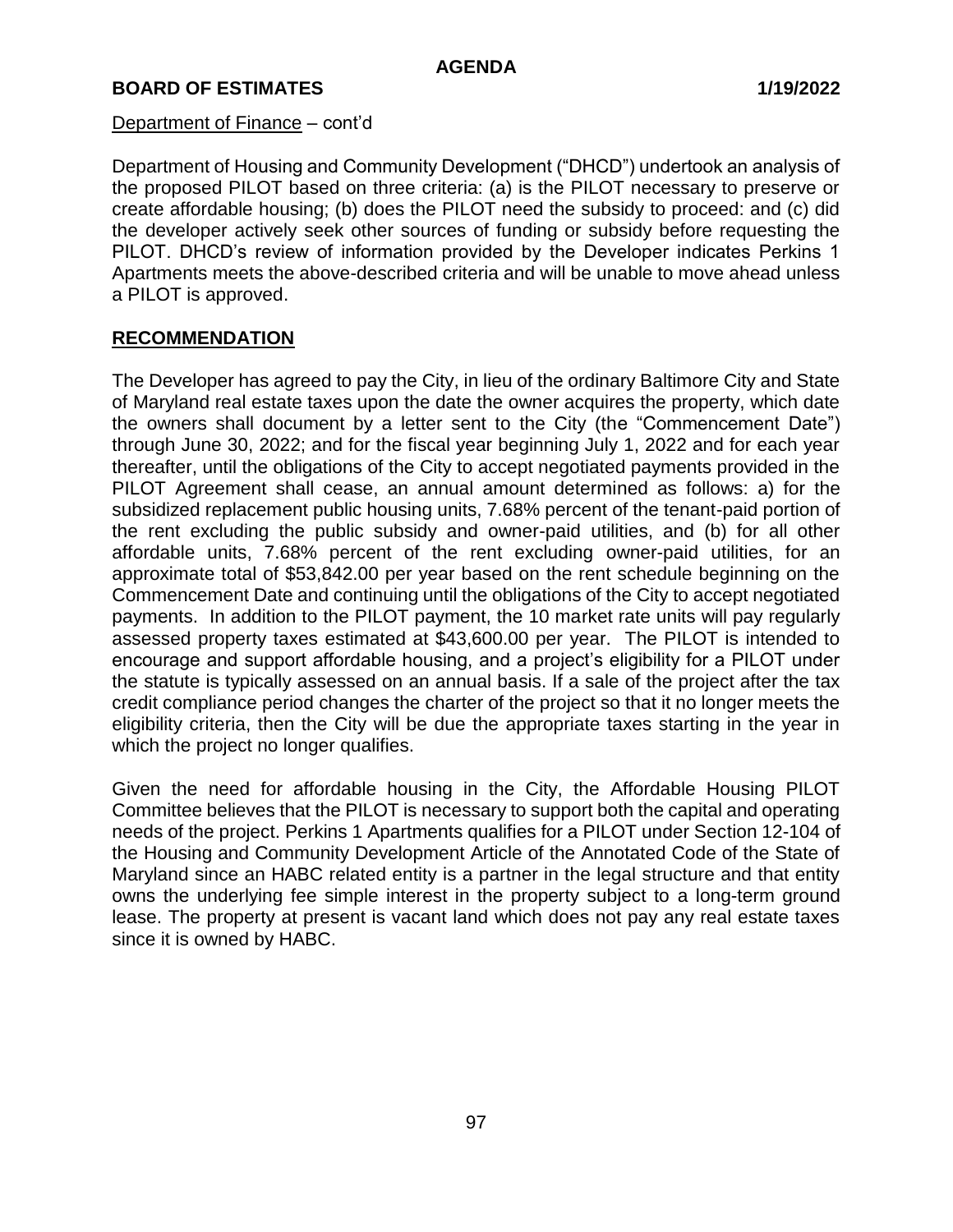Department of Finance – cont'd

## **MBE/WBE PARTICIPATION AGREEMENT**

Per HABC, the HABC MBE and Section 3 Policy is attached to the PILOT Agreement.

## **EMPLOY BALTIMORE:**

N/A – No Contract for Services

#### **AUDITS REVIEWED AND HAD NO OBJECTION.**

(The Payment in Lieu of Taxes Agreement has been approved by the Law Department as to form and legal sufficiency.)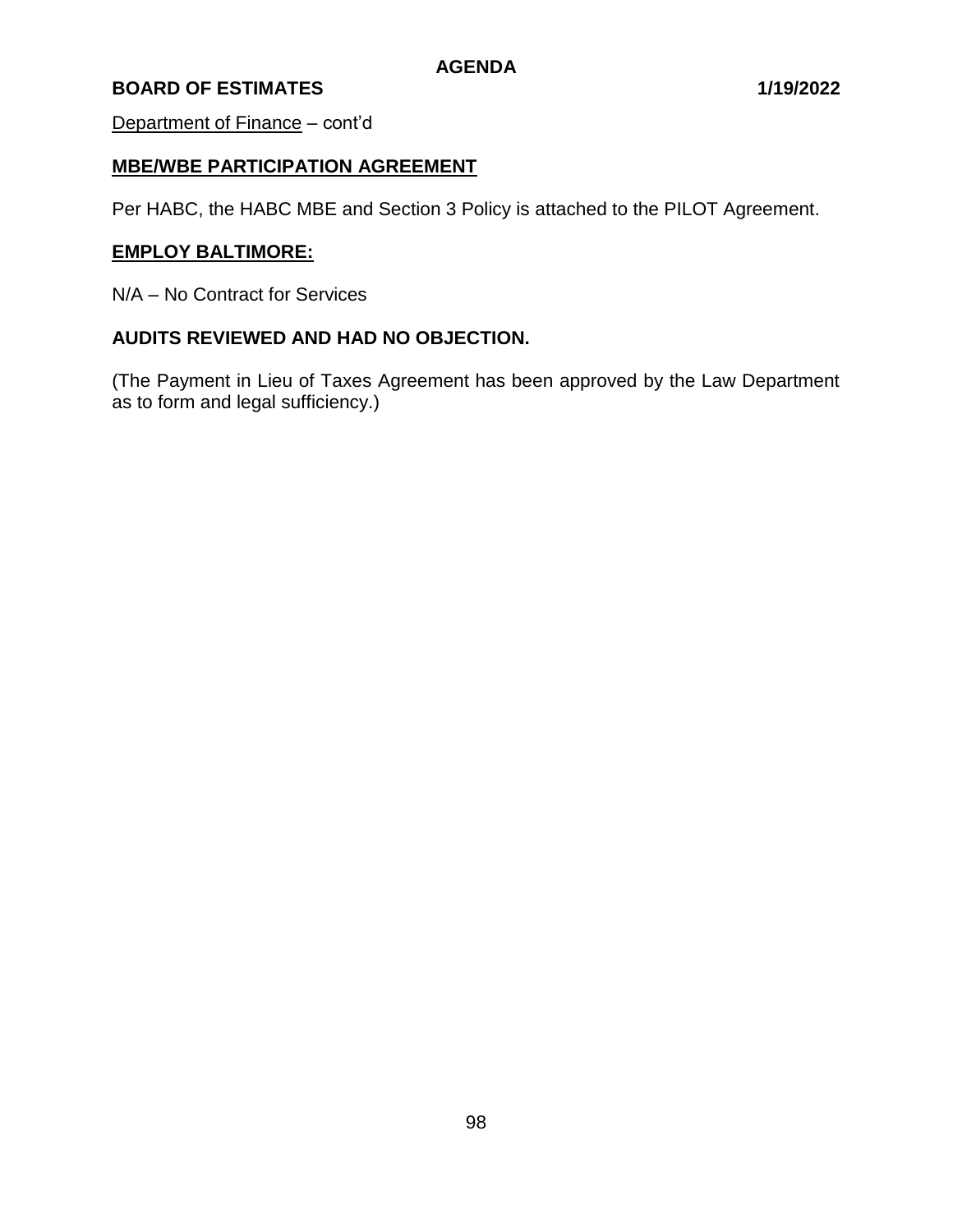Baltimore Police Department – Grant Award

## **ACTION REQUESTED OF B/E:**

The Board is requested to approve and authorize acceptance of a Grant Award for the Victims of Crime Act Grant from the Governor's Office of Crime Control and Prevention for the Sexual Assault Response Team and Human Trafficking Project, Award # VOCA-2020-0062. The period of the award is October 1, 2021 through September 30, 2022.

## **AMOUNT OF MONEY AND SOURCE:**

\$1,168,013.00 - 4000-412722-2021-212800-404001

## **BACKGROUND/EXPLANATION:**

The Baltimore Police Department's SART (Sexual Assault Response Team) and Human Trafficking program assists in developing and implementing strategies and services specifically intended to provide assistance to victims of crime in Baltimore City. This program is in partnership with the State's Attorney Office, Mercy Medical Center, and Mayor's Office of Neighborhood Safety and Engagement in a collaborative effort to curb domestic violence, human trafficking and sexual assault.

The award is late because of late receipt of the award documents and the administrative process.

## **MBE/WBE PARTICIPATION:**

N/A

## **APPROVED FOR FUNDS BY FINANCE**

## **AUDITS REVIEWED THE SUBMITTED DOCUMENTATION AND FOUND THAT IT CONFIRMED THE GRANT AWARD.**

(The Grant Award has been approved by the Law Department as to form and legal sufficiency.)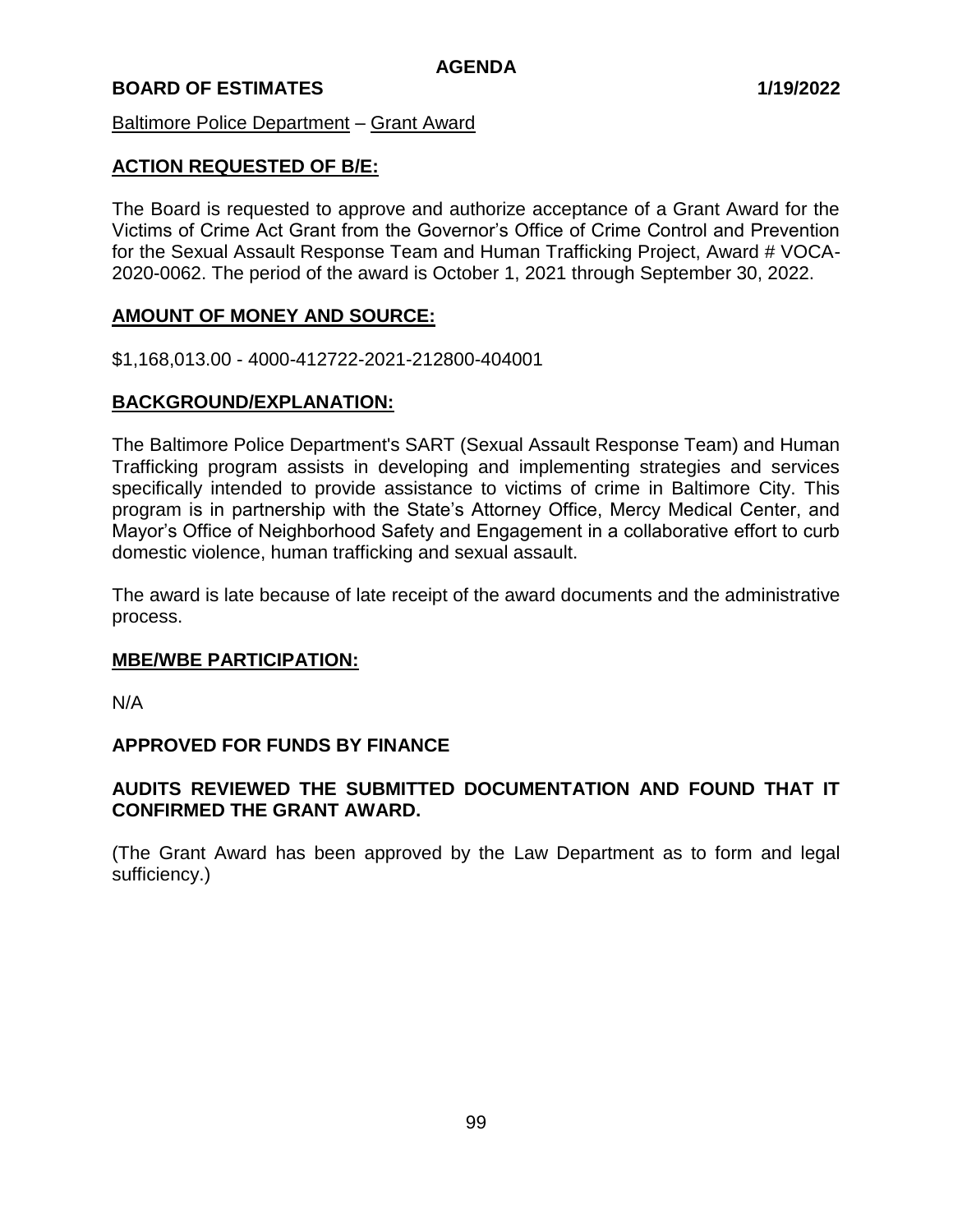## **BOARD OF ESTIMATES 1/19/2022**

States Attorney's Office - Memorandum of Understanding

## **ACTION REQUESTED OF B/E:**

The Board is requested to approve and authorize execution of a Memorandum of Understanding with Behavioral Health System Baltimore, Inc. The period of the memorandum of understanding is July 1, 2021 through June 30, 2022.

#### **AMOUNT OF MONEY AND SOURCE:**

\$89,131.00 - 5000-502922-1150-118100-601001

#### **BACKGROUND/EXPLANATION**

Behavioral Health System was awarded a grant from the Governor's Office of Crime Control and Prevention for FY 2022 entitled Law Enforcement Assisted Diversion (LEAD) and has agreed to provide SAO with \$89,131 of the award to support an Assistant State's Attorney under the program.

The Office of the State's Attorney for Baltimore City (SAO) received grant funds from BHSB which provide for the salary and fringe benefits for an Assistant State's Attorney. The purpose of the MOU is for the expectations of the parties to be set forth in writing and approved by the Board. The Assistant State's Attorney will assist in the pre-booking diversion program for eligible participants generally diagnosed with substance-use disorders and mental health conditions. These individuals will be connected with parties to render intensive services rather than referring them to the criminal justice system.

The submission is late as the Memorandum of Understanding was recently completed.

#### **APPROVED FOR FUNDS BY FINANNCE**

## **AUDITS HAS REVIEWED THE SUBMITTED DOCUMENTATION AND FOUND THAT IT CONFIRMED THE GRANT AWARD.**

(The Memorandum of Understanding has been approved by the Law Department as to form and legal sufficiency.)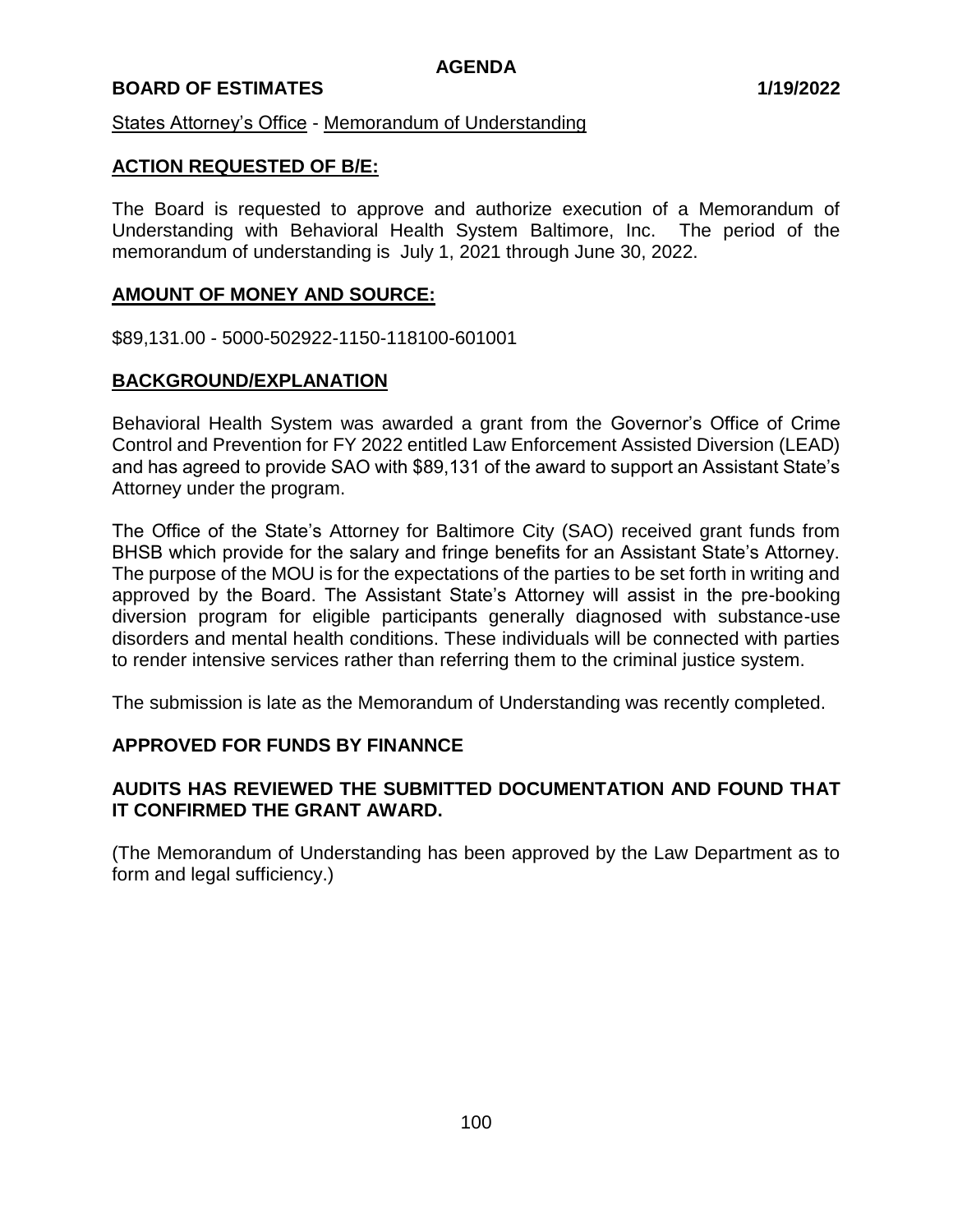## **BOARD OF ESTIMATES 1/19/2022**

#### Labor Commissioner – Memorandum of Understanding

## **ACTION REQUESTED OF THE B/E**:

The Board is requested to **NOTE** the Memorandum of Understanding (MOU) covering Fiscal Years (FY) 2022-2024 between the City of Baltimore, the Baltimore Police Department (BPD) and the:

Baltimore City Lodge No. 3, Fraternal Order of Police, Inc. Unit I - Police Officers, Police Agents and Flight Officers

Baltimore City Lodge No. 3, Fraternal Order of Police, Inc. Unit II - Police Sergeants and Police Lieutenants

#### **AMOUNT OF MONEY AND SOURCE:**

Wage increases for employees covered by the MOU are included in the budget for the BPD.

## **BACKGROUND AND EXPLANATION:**

In accordance with the Municipal Labor Relations Ordinance (MLRO), negotiations have concluded with the FOP, Unit I and Unit II. The results of the negotiations have been reduced to writing in the form of the attached MOU, covering FY 2022-2024.

## **MBE/WBE PARTICIPATION**:

N/A

## **BALTIMORE CITY RESIDENTS FIRST:**

N/A

(The Memorandum of Understanding has been approved by the Law Department as to form and legal sufficiency.)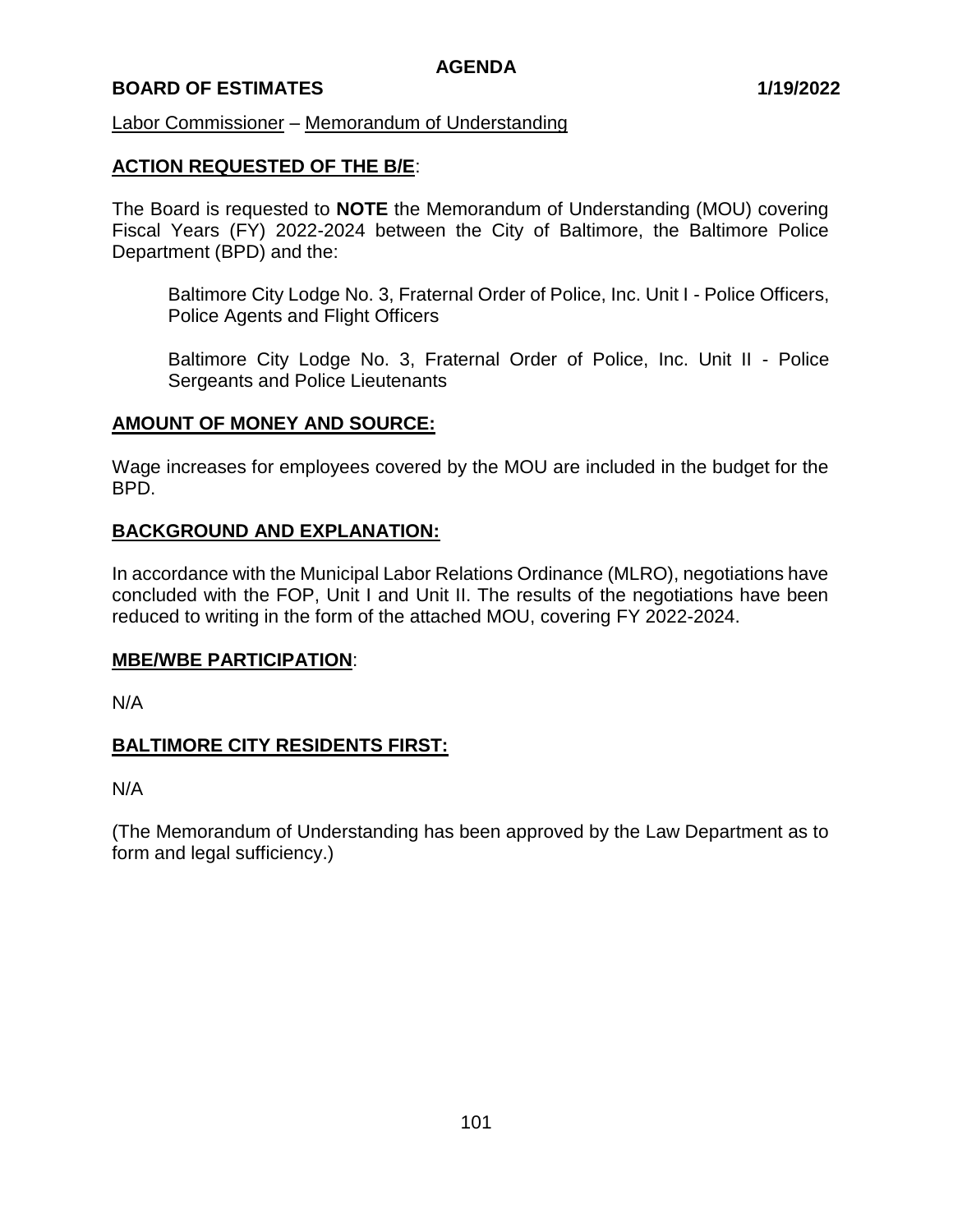Department of Housing and - Loan Funding - HOME and Affordable Housing Trust Fund Community Development\_\_

# **ACTION REQUESTED OF THE B/E:**

The Board is requested to approve a HOME Investment Partnerships Program Loan in an amount of \$2,000,000.00 (the "City HOME Loan") and an Affordable Housing Trust Fund Loan (the "AHTF Loan") in an amount of \$500,000.00 to Perkins Phase I, LLC (the "Borrower"), a Maryland limited liability company, the Managing Member of which is to be controlled by McCormack Baron Salazar and Baltimore Affordable Housing Development, Inc. (or affiliates thereof). Proceeds of the City HOME Loan and the AHTF Loan (collectively referred to as the "City Loans") will be used to support a portion of hard costs of the new construction of 1401 E. Pratt Street (also known as Perkins 1), as part of the Perkins Somerset Oldtown Transformation Plan. As further described herein, the building will include 93 affordable rental units (the "Affordable Units") reserved for tenants with incomes at 60% or below of the area median income ("AMI"), adjusted for family size, within a larger 103-unit mixed-income rental development. Forty-eight of the Affordable Units are replacement public housing units for residents of the former Perkins and Somerset Homes under a new 20-year Project Based Rental Assistance contract.

The Board is also requested to authorize the Commissioner of the Department of Housing and Community Development to execute any and all legal documents to effectuate this transaction after legal review and sign off by the Department of Law.

# **APPROXIMATE AMOUNT OF FUNDS AND SOURCE:**

Amount: \$2,000,000.00 - 9910-910810-9610 - City HOME Loan

Note: The AHTF Loan funding source is operating funds in Account #2055-000000-5823- 802900-607001, so no capital transfer is required.

## **BACKGROUND/EXPLANATION:**

McCormack Baron Salazar ("MBS") will develop Perkins 1 (the "Project") at 1401 E. Pratt Street on the westernmost portion of the former public housing development known as Perkins Homes. The property is currently owned by the City but controlled by the Housing Authority of Baltimore City ("HABC") pursuant to a Memorandum of Understanding between HABC and the City. Upon completion, the redeveloped structure will be part of a multi-phase development known as Perkins Somerset Oldtown ("PSO") Transformation Plan.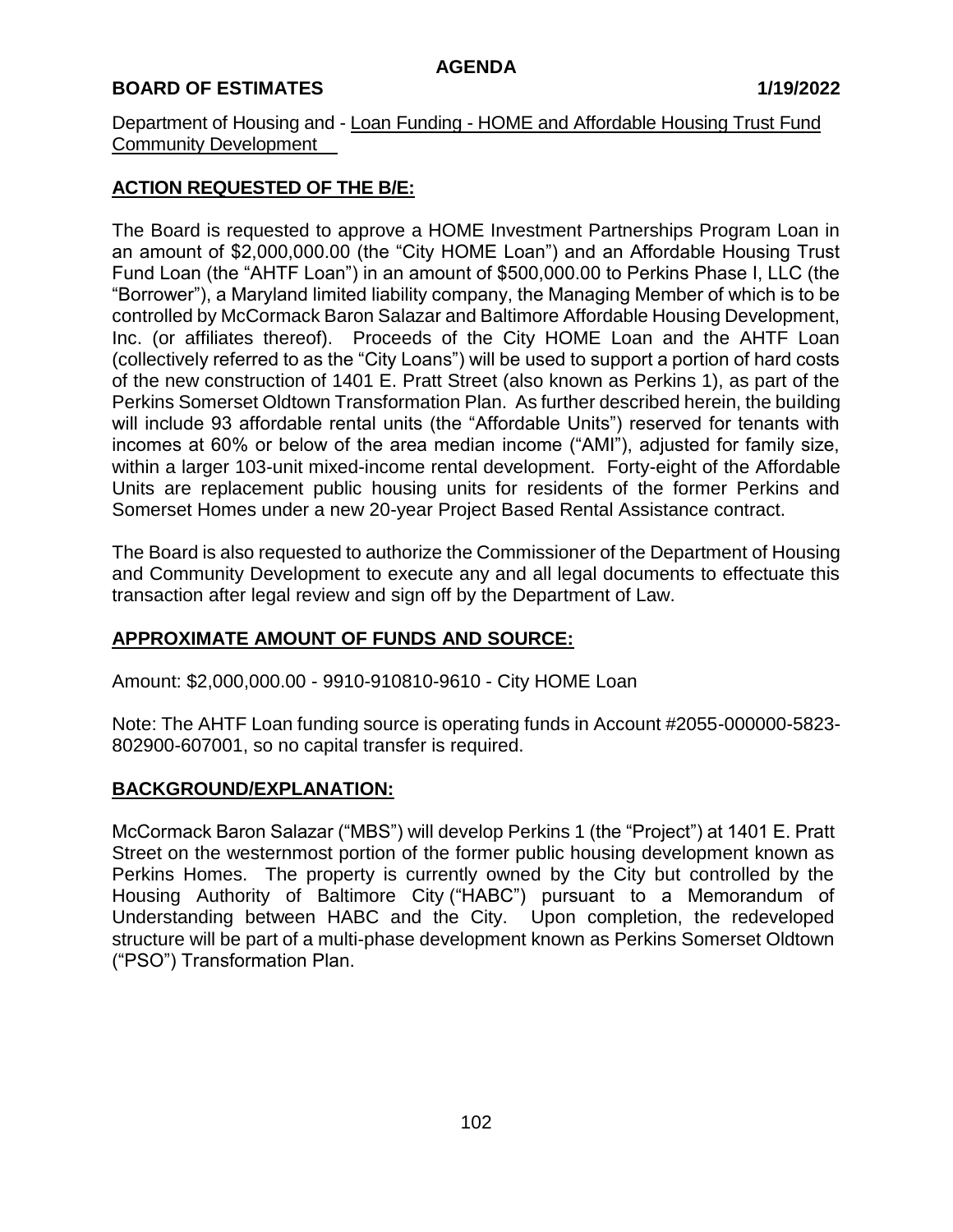#### DHCD – cont'd

The PSO Transformation Plan, funded in part with a \$30 million HUD Choice Neighborhood Implementation Grant, is designed to reverse decades of disinvestment and intergenerational poverty. Under the terms of the Choice Neighborhood Grant Agreement, HABC and the City are required to replace existing public housing units on a one-for-one basis within the PSO footprint. The PSO footprint includes three transformative sites: Perkins Homes, Somerset, and Old Town. It is currently expected that approximately 2,172 units will be developed for the PSO Transformation Plan, and HABC and the City currently expect the PSO Transformation Plan to result in the replacement of approximately 629 public housing units and creation of approximately 1,346 new mixed income units, comprised of approximately 652 public housing assisted units, approximately 276 affordable housing units, and approximately 417 market-rate rental units. Of the total units, approximately 56 percent will be a combination of public housing replacement units and affordable units, with most of such units at the new Perkins site.

It is expected that Perkins Phase I, LLC (the "Borrower") will obtain site control through a Ground Lease or other similar agreement (the "Ground Lease") by and between the Borrower and Baltimore Affordable Housing Development, Inc. ("BAHD"), an affiliate of HABC. The Ground Lease will have a term of approximately 75 years. BAHD has also agreed to make a take back loan to the Borrower in the amount of approximately \$2,100,000.00 with a term of at least 40 years (following construction completion), which loan will be payable from available contingent interest or other cash flow by the Borrower as further described herein.

The Project will contain 103 residential rental units that will include the 93 Affordable Units (consisting of 48 replacement public housing units (RAD/PBV) and 45 unassisted LIHTC units) and the 10 market-rate units. The Project is expected to feature units with an approximate unit mix as follows: 37 one-bedroom units, 45 two-bedroom units, and 21 three-bedroom units.

Of the replacement public housing units, it is currently expected that six will be restricted to residents earning up to 30% AMI, nine will be restricted to residents earning up to 50% AMI, and 33 will be restricted to residents earning up to 60% AMI adjusted for family size to avoid displacement of tenants whose incomes have grown beyond 30% AMI since first moving into public housing. The remaining 45 unassisted LIHTC units will be restricted to families making 60% or less of AMI adjusted for family size. Ten units will be made available at market-rate rents without income restrictions. The development will include a host of amenities, including 82 parking spaces, a leasing office that will serve the five Perkins phases, as well as a club room, community room, and tot lot.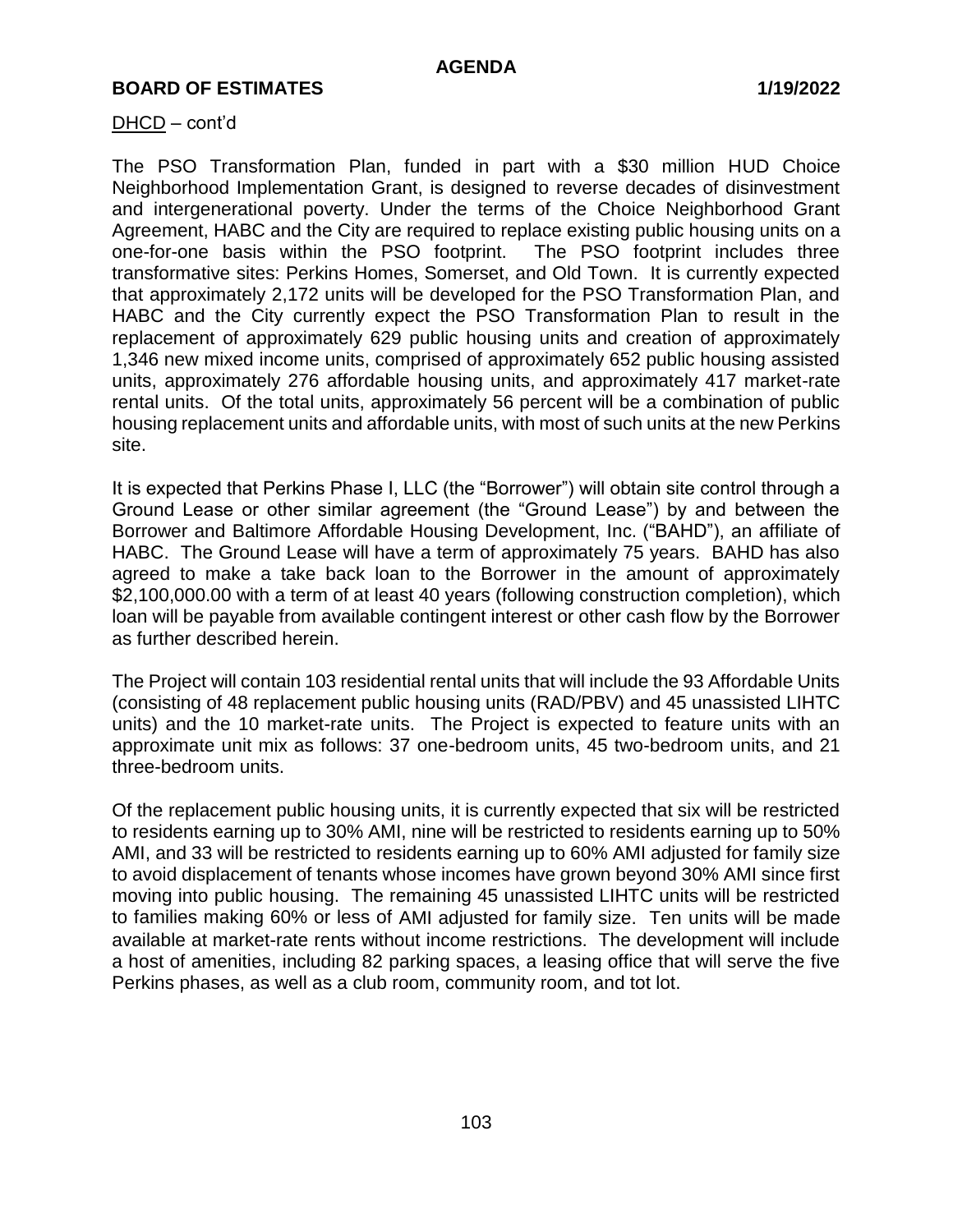## DHCD – cont'd

The building will also incorporate a series of energy efficient components, specifically:

- Units will be equipped with Energy Star HVAC systems, windows, appliances, roofing, lighting, and plumbing, and
- The building will be compliant with National Green Building Standards and Energy Star Certified.

The Project will be financed using 4% Low-Income Housing Tax Credits ("LIHTC") as well as other public and private sources detailed below. Perkins 1 represents the fourth phase of the larger revitalization effort contemplated by the PSO Transformation Plan and the first Perkins phase. The City Loans will be used solely to finance a portion of the hard construction costs of the Affordable Units associated with the Project, with the AHTF Loan only funding units below 50% AMI consistent with the programmatic requirements of that funding source.

An appraisal was prepared on November 10, 2021 by Cushman & Wakefield. The appraisal found the "as is" value of the land to be \$2,100,000.00 and the "as proposed" value at restricted and market rents assuming stabilized occupancy, as of the current date, to be \$16,200,000.00. The appraised value is below the total cost of the Project. This is common in transactions involving LIHTC and affordable housing. The LIHTC provides equity, which provides a source of funds through syndication of a federal tax credit rather than through the value of the property itself. Without the benefits of the LIHTC financing, projects with restricted rents could not be financed. The Department is comfortable recommending the City HOME Loan under these circumstances. A copy of the appraisal was provided to the Office of Real Estate for their review.

## **APPROXIMATE AMOUNT OF FUNDS AND SOURCES**

| <b>Sources</b><br>Freddie Mac TEL*<br><b>CDA Rental Housing Works</b><br><b>CDA HOME</b><br>City HOME**<br>City Affordable Housing Trust*** | \$12,240,000<br>\$2,500,000<br>\$4,000,000<br>\$2,000,000<br>\$500,000 | <b>Uses</b><br>Construction<br><b>Construction Fees</b><br><b>Financing Fees</b><br>Acquisition<br>Developer's Fee | \$27,230,147<br>\$2,562,097<br>\$3,176,523<br>\$2,100,000<br>\$3,858,790 |
|---------------------------------------------------------------------------------------------------------------------------------------------|------------------------------------------------------------------------|--------------------------------------------------------------------------------------------------------------------|--------------------------------------------------------------------------|
| <b>HABC Choice Neighborhoods</b><br><b>HABC Seller's Note</b>                                                                               | \$745,000<br>\$2,100,000                                               | <b>Syndication Costs</b><br>Guarantees/Reserves                                                                    | \$162,633<br>\$930,138                                                   |
| <b>FDMC Commitment Refund</b><br>Developer's Equity (Reserve)<br><b>LIHTC Equity</b><br>Deferred Fee                                        | \$244,800<br>\$145,000<br>\$15,103,174<br>\$442,354                    |                                                                                                                    |                                                                          |
| \$40,020,328                                                                                                                                |                                                                        | \$40,020,328                                                                                                       |                                                                          |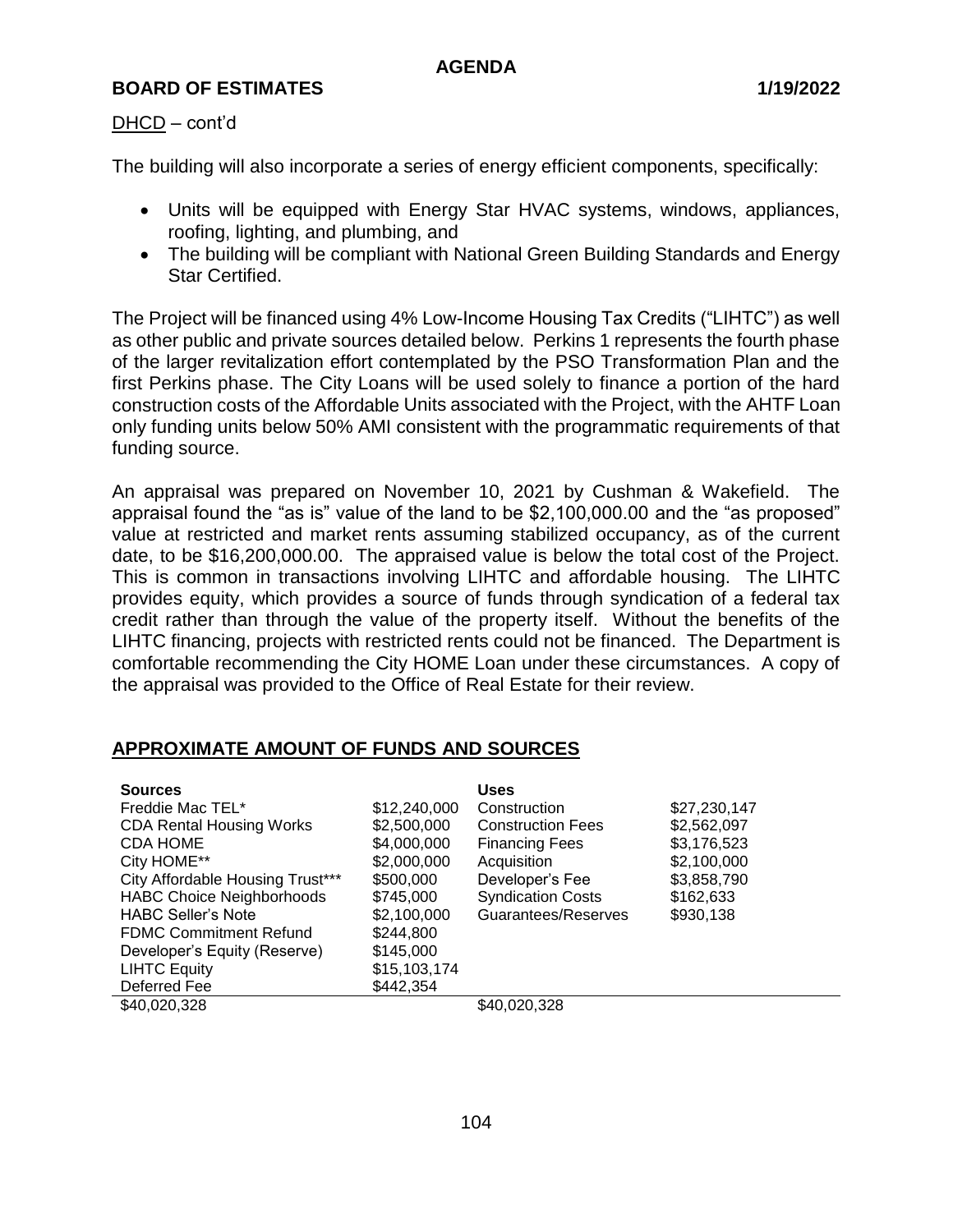## DHCD – cont'd

- \* Represents permanent amount of the Tax-Exempt Loan
- \*\* City HOME Loan is available in Account #9910-910810-9610
- \*\* City AHTF Loan is available in Account #2055-000000-5823-802900-607001

# **PARTICIPATING PARTIES**

# **A. Developer**

The Borrower (Perkins Phase I, LLC) is a Maryland limited liability company. The Borrower's Managing Member will be controlled MBS and BAHD (or affiliates thereof). McCormack Baron Salazar, Inc. and MBA Properties, Inc. will guarantee construction completion.

# **B. General Contractor/Architect**

Commercial Construction will act as the general contractor and post 100% payment and performance bond. Hord Coplan Macht will provide architectural services.

## **C. Participating Lenders**

The primary source of funding will be from a loan of the proceeds of the sale of tax-exempt bonds (the "Bonds") by the Community Development Administration ("CDA"), a unit of the Division of Development Finance of the Department of Housing and Community Development, a principal department of the State of Maryland, as described below.

The terms and conditions of these funding sources are based on preliminary loan commitments and negotiations. Due to timing constraints imposed by the bond transaction, the bond pricing will be fixed subsequent to Board approval. For example, the interest rate on the Project Loan (defined herein) or the proposed principal amounts may change. All terms described herein are based on the best information at this stage in financing negotiations. As such, it is requested the Board grant delegated authority to authorize the Commissioner of the Department of Housing and Community Development to approve any loan amount variations associated with the bond financing.

## FREDDIE MAC TAX-EXEMPT LOAN – 1st Lien Position

The Freddie Mac Tax-Exempt Loan (TEL) is a "back to back" loan structure. Under this structure, Bank of America ("BoA") will loan approximately \$20,200,000.00 to CDA (the "Funding Loan"). Interest thereon will be an annual rate of Bloomberg Short-Term Bank Yield Index rate plus 250 basis points. CDA then loans the proceeds of the Funding Loan to the Borrower (the "Project Loan"). At the end of the 16-month construction period plus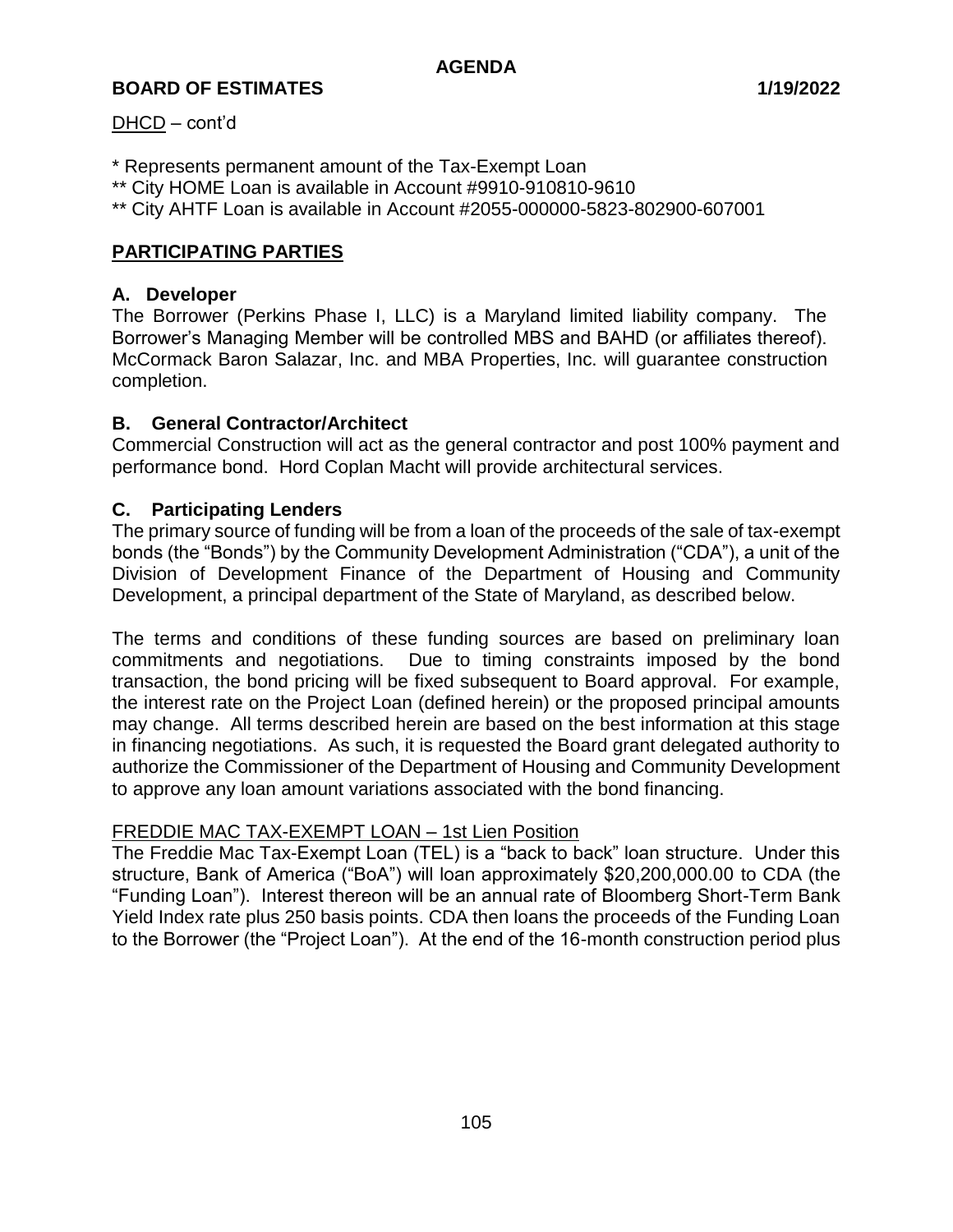DHCD – cont'd

lease-up and stabilization of an additional 8-10 months (including any approved extensions), the Borrower will pay down approximately \$7,960,000 of the Funding Loan with LIHTC equity, leaving a permanent loan in the approximate amount of \$12,240,000.00 in place (the "Permanent Loan"). The Permanent Loan will be purchased from BoA by Freddie Mac with Berkadia as the servicer.

The Permanent Loan will have a term of 17 years (with a 40-year amortization schedule) and an interest rate of approximately 254 basis points over the interest rate on 10-year United States Treasury securities currently estimated at approximately 4.64%.

#### CDA RHW LOAN AND HOME LOAN– Joint 2nd Lien Position

CDA will make two loans to fund permitted development costs that will have a shared second-lien position. The first loan will be from CDA's HOME Investment Partnerships Program in an amount of up to \$4,000,000.00 (the "CDA HOME Loan"), and the second loan will be from its Rental Housing Works Program in an amount up to \$2,500,000 (the "RHW Loan").

The CDA HOME Loan and the RHW Loan will have a permanent loan period of forty (40) years following a construction period of up to 30 months, which shall include up to three months for cost certification. No regular interest will be charged on the CDA HOME Loan and the RHW Loan but upon conversion to the permanent loan period, principal and contingent interest will be due and payable on the CDA HOME Loan and the RHW Loan in accordance with the CDA program requirements and applicable loan documents.

# BALTIMORE CITY HOME AND AHTF LOANS - joint 3rd Lien Position

The City HOME Loan will be in the amount of \$2,000,000.00 (the "City HOME Loan") and the Affordable Housing Trust Fund Loan will be in the amount of \$500,000.00 (the "AHTF Loan"). The City Loans will both have the same construction loan period as the CDA HOME Loan and RHW Loan. Following construction completion, the City Loans will have a permanent loan period (the "City Permanent Loan Period") of 40 years. No regular interest will be charged on the City Loans, but during the City Permanent Loan Period, principal and contingent interest will be due and payable in accordance with the CDA program requirements and applicable loan documents. The outstanding principal balance and any deferred and accrued interest is due and payable on the last day of the City Permanent Loan Period. The City Loans will be long-term, subordinate debt.

CHOICE NEIGHBORHOOD FUNDS - 4<sup>th</sup> Lien Position BAHD will make a loan from Choice Neighborhood Initiative program funds in the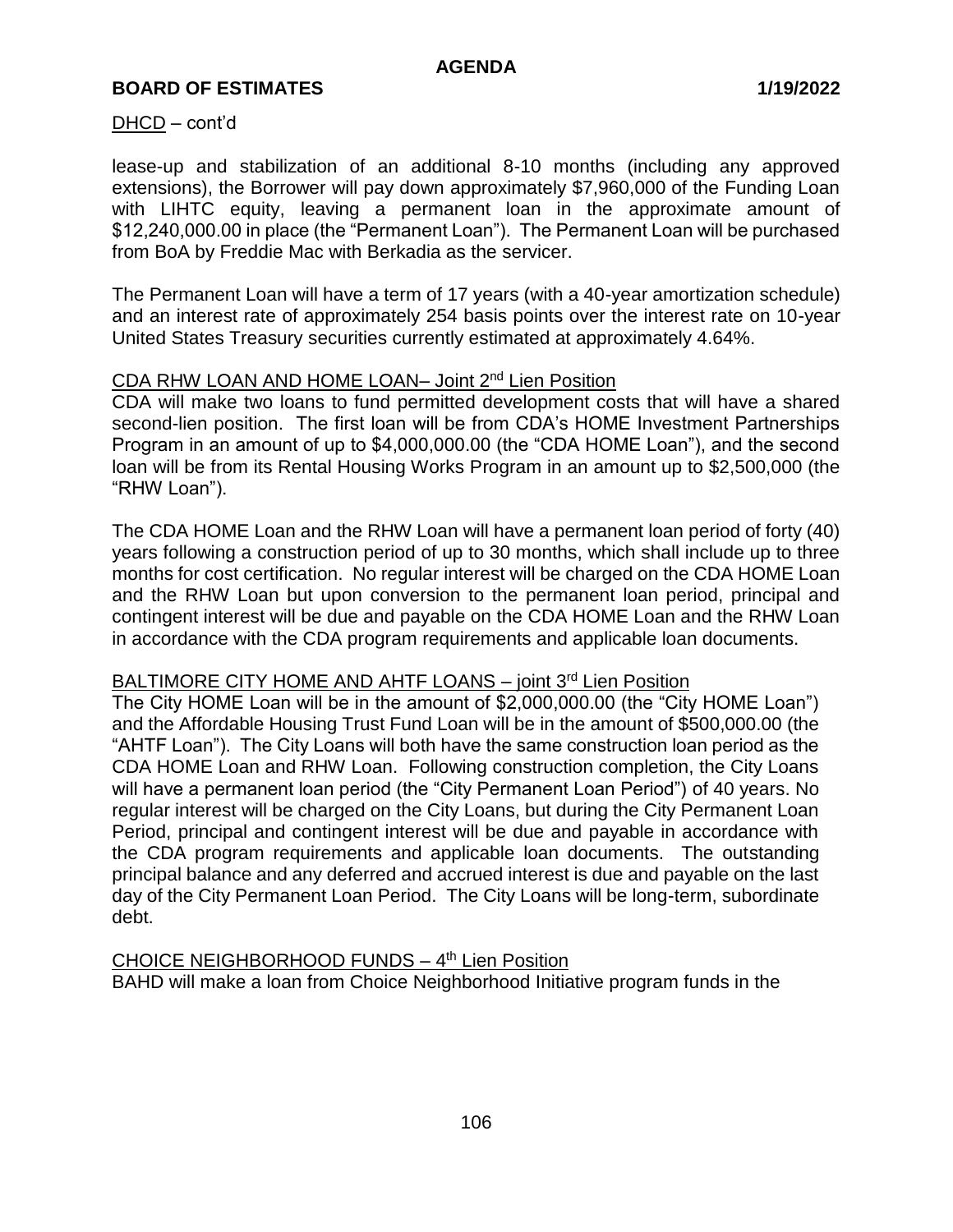#### DHCD – cont'd

approximate amount of \$745,000.00 (the "CNI Loan"). Following construction completion, the CNI Loan will have a permanent loan period (the "CNI Permanent Loan Period") of 40 years. No regular interest will be charged on the CNI Loan, but during the CNI Permanent Loan Period, principal and contingent interest will be due and payable in accordance with the CDA program requirements and applicable loan documents.

# SELLER TAKE-BACK NOTE - 5<sup>th</sup> Lien Position

As further described above, the Borrower is expected to obtain site control through the Ground Lease with an annual rent of \$10.00 per year, which will be capitalized at closing equivalent to a 75-year term, or \$750.00 The Ground Lease is also expected to provide that BAHD will make a seller take back loan the principal amount of \$1,046,750.00 (the "BAHD Seller Take-Back Loan"). The BAHD Seller Take-Back Loan will have a construction period not to exceed 30 months, which shall include up to three months for cost certification. The BAHD Seller Take-Back Loan will mature 40 years after the end of the construction period. During the applicable permanent loan period, principal and contingent interest will be due and payable in accordance with the CDA program requirements and applicable loan documents, the BAHD Seller Take-Back Loan will accrue interest at a rate necessary to meet applicable tax law.

# **D. Other Financing**

#### LIHTC EQUITY

CDA has awarded approximately \$1,562,544.00 in 4% LIHTC for Perkins 1. The syndication of these LIHTC with Bank of America (or an affiliate thereof) is currently expected to generate approximately \$15,103,174.00 in equity for the Project.

#### SPONSOR EQUITY

The Developer will make an equity contribution from developer fee in the amount of \$145,000.00.00 (the "Sponsor Contribution").

#### **MBE/WBE PARTICIPATION:**

Article 5, Subtitle 28 of the Baltimore City Code Minority and Women's Business Program is fully applicable and no request for waiver or exception has been made.

#### **EMPLOY BALTIMORE:** N/A

(The Loan Funding - HOME and Affordable Housing Trust Fund Agreement has been approved by the Law Department as to form and legal sufficiency.)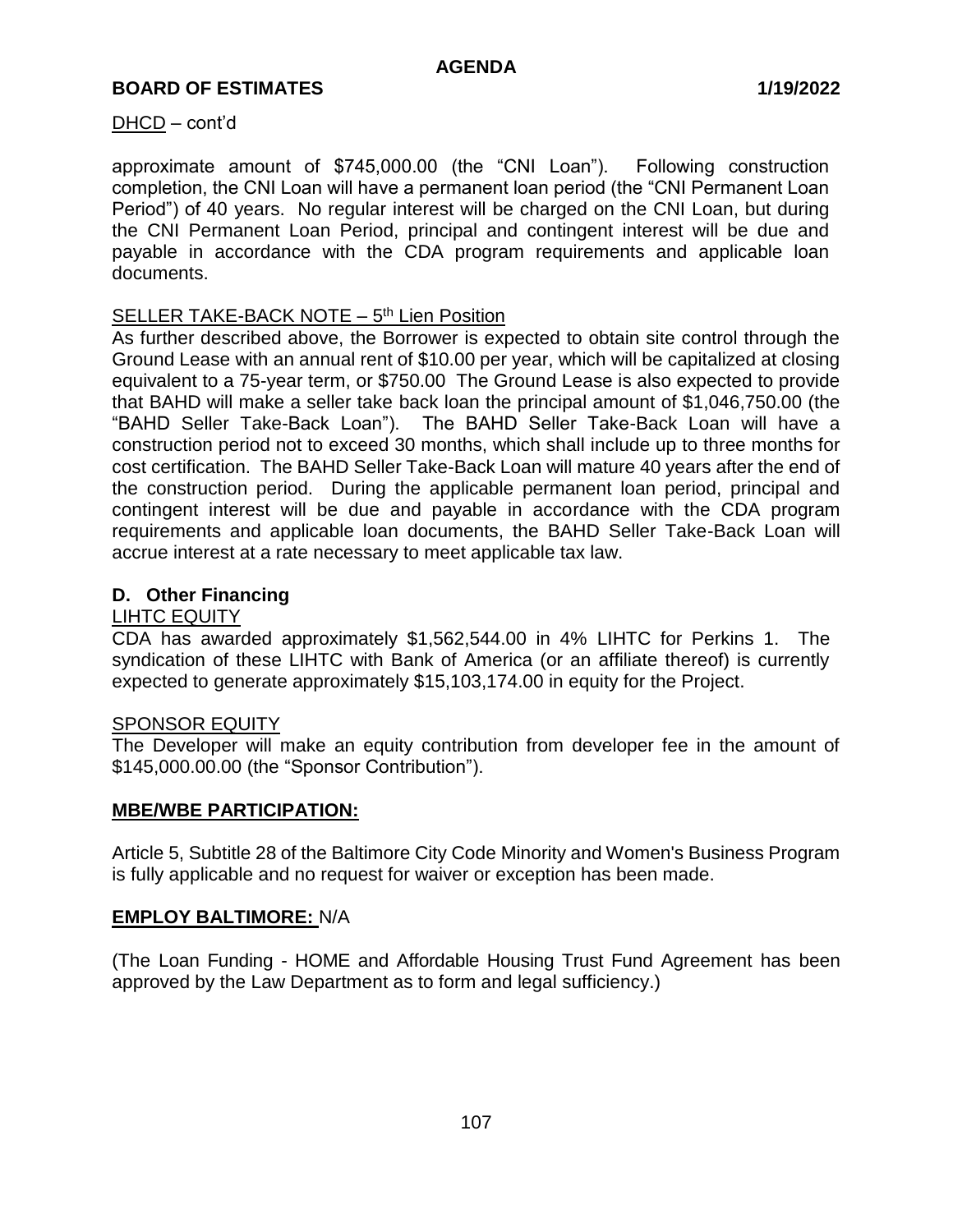#### **BOARD OF ESTIMATES 1/19/2022**

DHCD – cont'd

# **TRANSFER OF FUNDS**

# **AMOUNT FROM ACCOUNT TO ACCOUNT**

**(\$2,000,000.00)** 9910-923006-9609 9910-910810-9610 Federal Funds **Home Program Reserve** Perkins 1401 E. Pratt

HOME Loan

This transfer will provide a loan to cover a portion of the hard construction costs of Perkins I Apartments at 1401 E. Pratt Street for affordable housing.

(In accordance with Charter requirements, a report has been requested from the Planning Commission, the Director of Finance having reported favorably thereon.)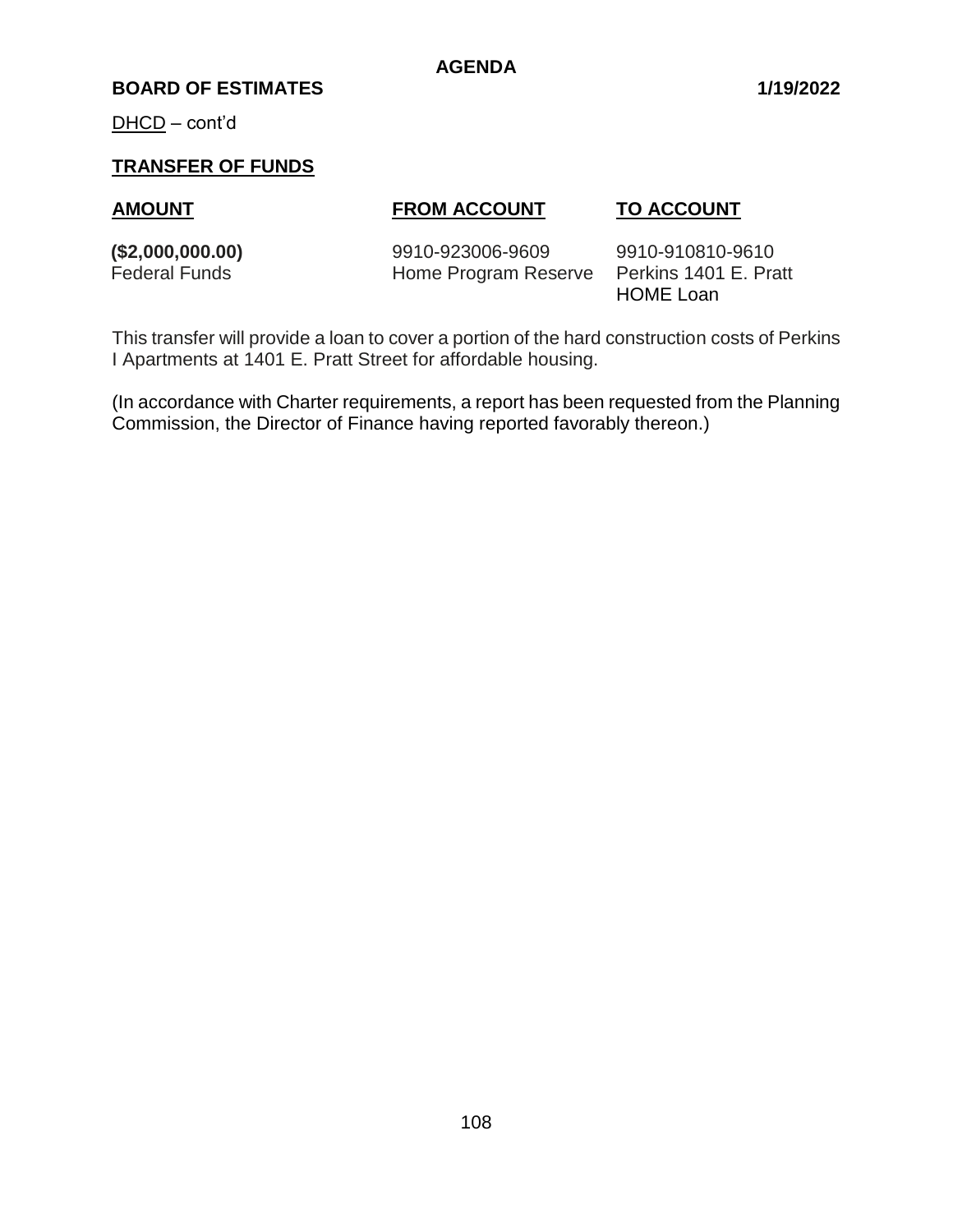Department of Housing and – Loan Funds – Homeownership Loan Community Development\_\_\_\_\_Document Revisions\_

# **ACTION REQUESTED OF THE B/E:**

The Board is requested to approve the use of the attached forms of promissory note and deed of trust, which will be used to document homeownership incentive loans issued by the Office of Homeownership. The loan documents currently in use were drafted many years ago and were in need of revision. The Law Department reviewed the documents, making changes as necessary.

# **AMOUNT AND SOURCE OF FUNDS:**

N/A – This request has no financial implications.

# **BACKGROUND/EXPLANATION:**

The Office of Homeownership has operated incentive programs for many years, offering five-year forgivable loans to eligible homebuyers to lower closing costs and increase down payment, thus making homeownership in Baltimore City more affordable. The incentive programs currently offered by the Office of Homeownership include the following:

- Affordable and Disability Homeownership Incentive Program
- Baltimore City Employee Homeownership Program
- Buying Into Baltimore
- Community Development Block Grant Homeownership Assistance Program
- Direct Homeownership Assistance Program
- Live Near Your Work
- Vacants to Value Booster

Upon Board approval, the Office of Homeownership will use the submitted documents to issue five-year forgivable loans for all of the programs listed above, except for Live Near Your Work, which is offered as a grant.

# **MBE/WBE PARTICIPATION:** N/A

# **BALTIMORE CITY RESIDENTS FIRST (BCRF):** N/A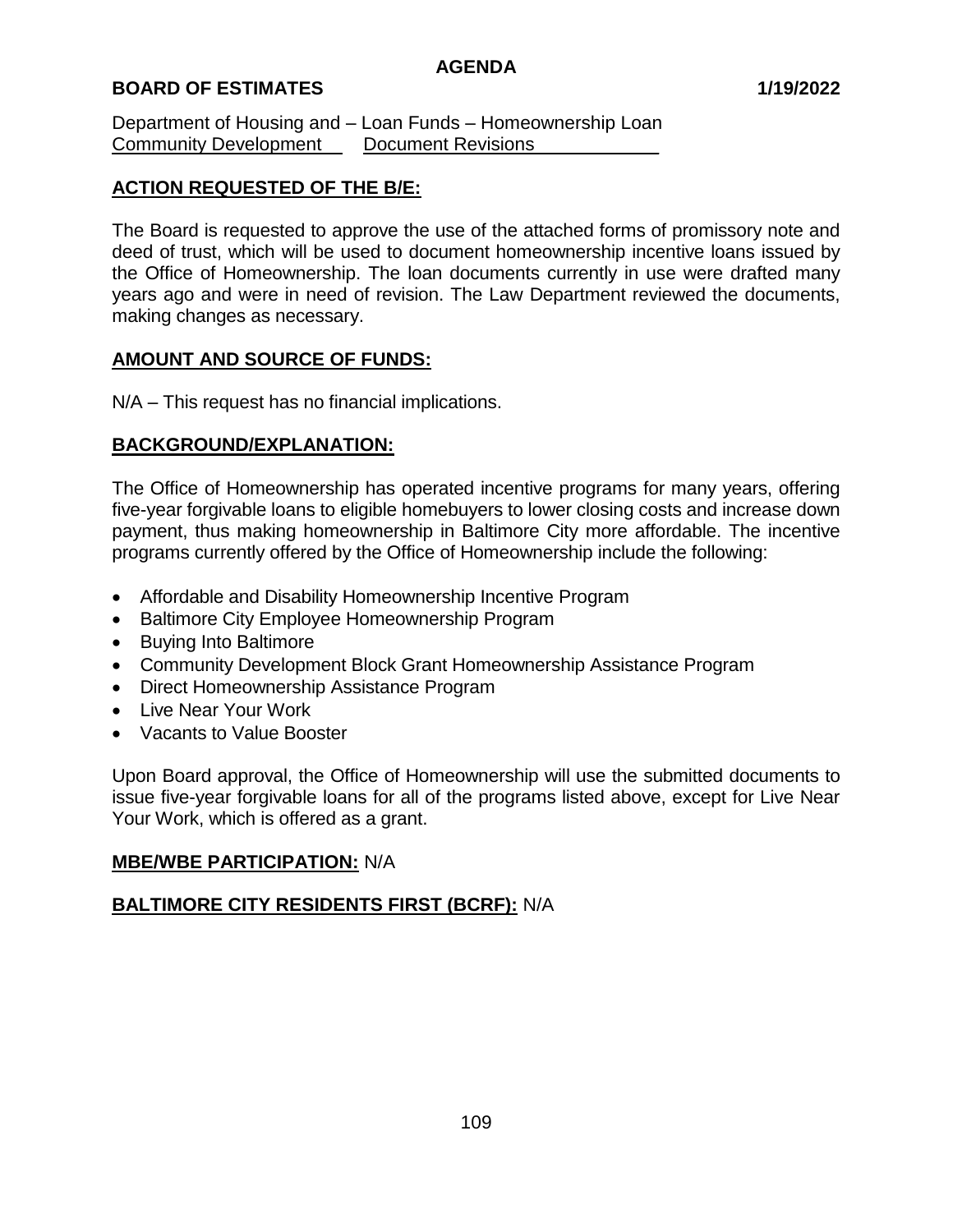# **BOARD OF ESTIMATES 1/19/2022**

#### Department of Housing and Community Development - CDBG Ratification Agreement

# **ACTION REQUESTED OF B/E:**

The Board is requested to approve and authorize execution of an Agreement with Greater Remington Improvement Association. The period of the Agreement was July 1, 2020 through June 30, 2021.

# **AMOUNT OF MONEY AND SOURCE OF FUNDS:**

\$27,600.00 - 2089-208921-5930-818280-607001

#### **BACKGROUND AND EXPLANATION:**

The Greater Remington Improvement Association provided a neighborhood needs assessment survey for the greater Remington area.

The grant agreement is late because of administrative delays.

#### **MBE/WBE PARTICIPATION:**

Waived

### **EMPLOY BALTIMORE:**

Non- Applicable

#### **APPROVED FOR FUNDS BY FINANCE**

#### **AUDITS REVIEWED AND HAD NO OBJECTION.**

(The Agreement has been approved by the Law Department as to form and legal sufficiency.)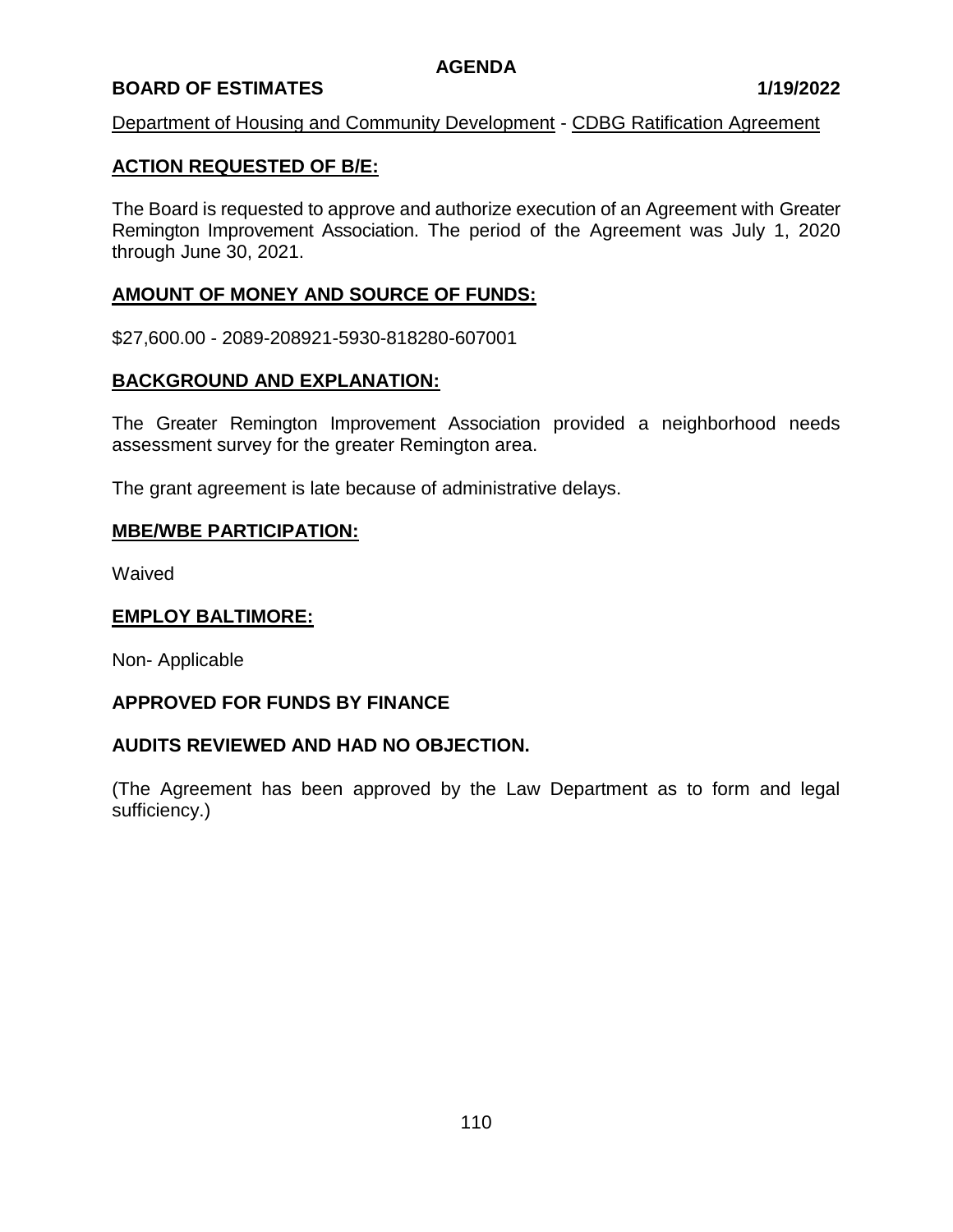# **BOARD OF ESTIMATES 1/19/2022**

#### Department of Housing and Community Development - CDBG Ratification Agreement

# **ACTION REQUESTED OF B/E:**

The Board is requested to approve and authorize execution of an Agreement with Bon Secours of Maryland Foundation, Inc. The period of this Agreement is January 1, 2021 and ending December 31, 2021.

# **AMOUNT OF MONEY AND SOURCE:**

\$122,233.00 - 2089-208921-5930-818203-607001 \$ 67,767.00 - 2089-208921-5930-818234-607001 **\$190,000.00**

# **BACKGROUND/EXPLANATION:**

CDBG funds will be utilized to subsidize a portion of Bon Secours of Maryland Foundation, Inc. operating costs to implement a Clean and Green Program utilizing community revitalization and urban agriculture strategies to convert blighted vacant lots in low – and moderate -income areas of southwest Baltimore into green open spaces and side yards. This program will also provide employment training to area residents to develop the necessary job skills in order to become gainfully employed in the "green" industries. Subgrantee will engage the Community Law Center to gain access to privately-owned lots using the Self-help Nuisance Abatement process.

The grant agreement is late due to subrecipient and administrative delays.

#### **MBE/WBE PARTICIPATION:**

Waived

#### **EMPLOY BALTIMORE:**

Applicable

#### **APPROVED FOR FUNDS BY FINANCE**

#### **AUDITS REVIEWED AND HAD NO OBJECTION.**

(The Agreement has been approved by the Law Department as to form and legal sufficiency.)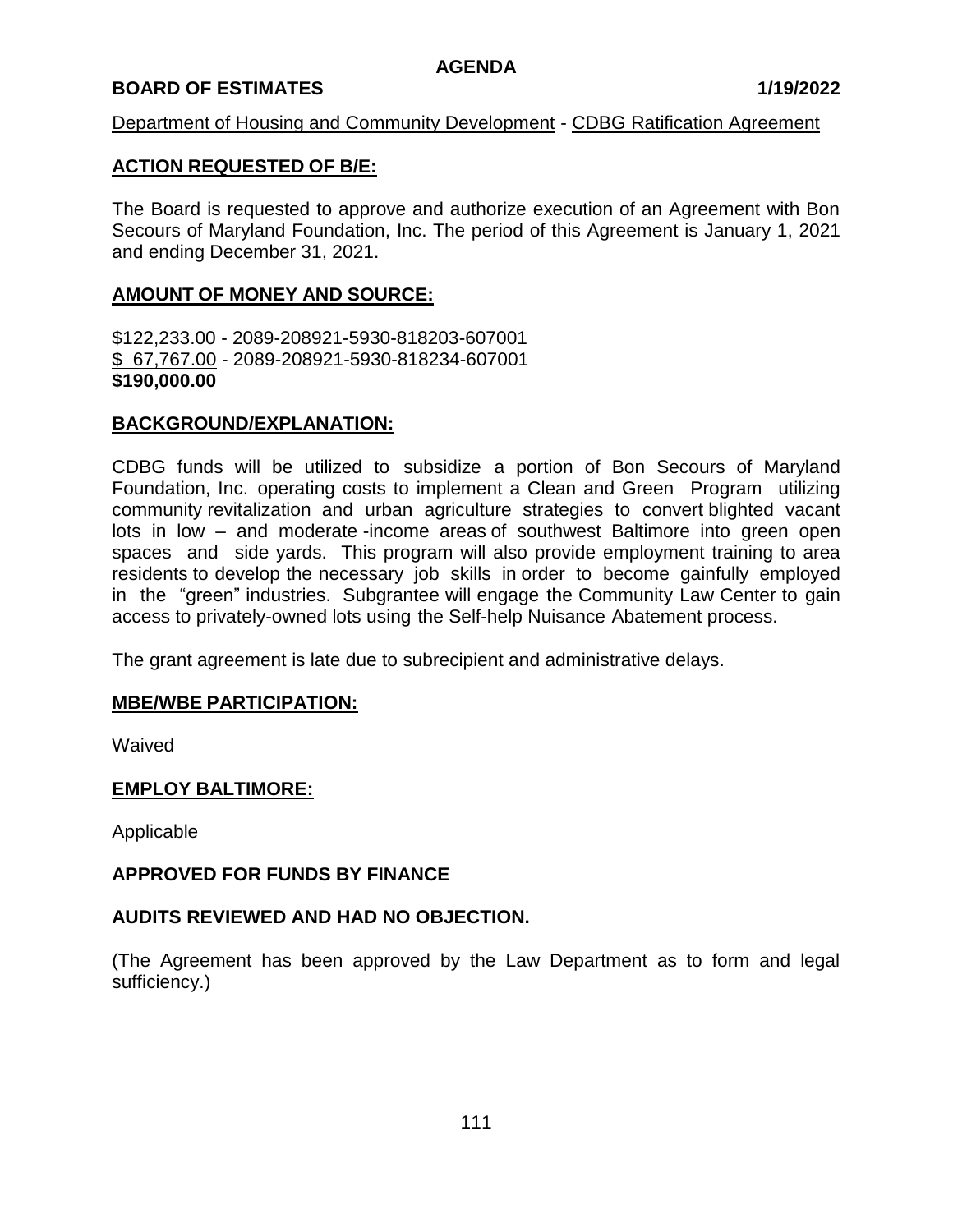# **BOARD OF ESTIMATES 1/19/2022**

# Department of Housing and Community Development - Grant Agreement

# **ACTION REQUESTED OF THE B/E:**

The Board is requested to approve and authorize execution of a Grant Agreement with Upton Gateway I, LLC (the "Grantee"). The period of the agreement is effective upon Board approval for 36 months with an option to renew for an additional 12 months upon written approval of the Commissioner of the Department of Housing and Community Development.

# **AMOUNT OF MONEY AND SOURCE:**

\$532,000.00 - 9910-917800-9588

# **BACKGROUND/EXPLANATION:**

In 2018, DHCD issued a Request for Proposals ("RFP") to identify a developer for 38 Cityowned properties in the 800 blocks of Harlem and Edmondson Avenues (the "Subject Properties"). The objective of the RFP was to renovate the Subject Properties for homeownership. Upton Renaissance, LLC (the "Developer") was awarded the properties through this RFP process and has subsequently purchased the first 10 properties, consistent with the terms of the approved Land Disposition Agreement.

Due to the deteriorated condition of the properties, the cost of renovations exceeds the projected sale price from the Subject Properties for single-family owner-occupancy, necessitating public funds to achieve this outcome. The overall project cost is approximately \$10.3 million. The State of Maryland has committed \$1,000,000.00 of CORE funds to rehabilitate the Subject Properties with the remaining funding being provided through private sources.

The Grant Agreement will finance a portion of the hard construction costs for the renovation of homes in the 800 blocks of Harlem and Edmondson Avenues as part of the Upton Gateway project. The Grant Agreement will be disbursed in an amount of \$14,000 per property to the Grantee with 15 properties disbursed up front because of progress on those properties to date and the remainder disbursed upon issuance of construction permits for each unit.

Homebuyers for the Subject Properties will be required to sign an affidavit at purchase attesting to their intent to occupy the home themselves for 5 years after purchase. The owner-occupancy requirement is enforceable through penalty of perjury. Of the 38 properties, 19 of the homes are being sold to residents at 100% of the Area Median Income adjusted for family size, with homeownership incentives provided for those units referenced in the Grant Agreement.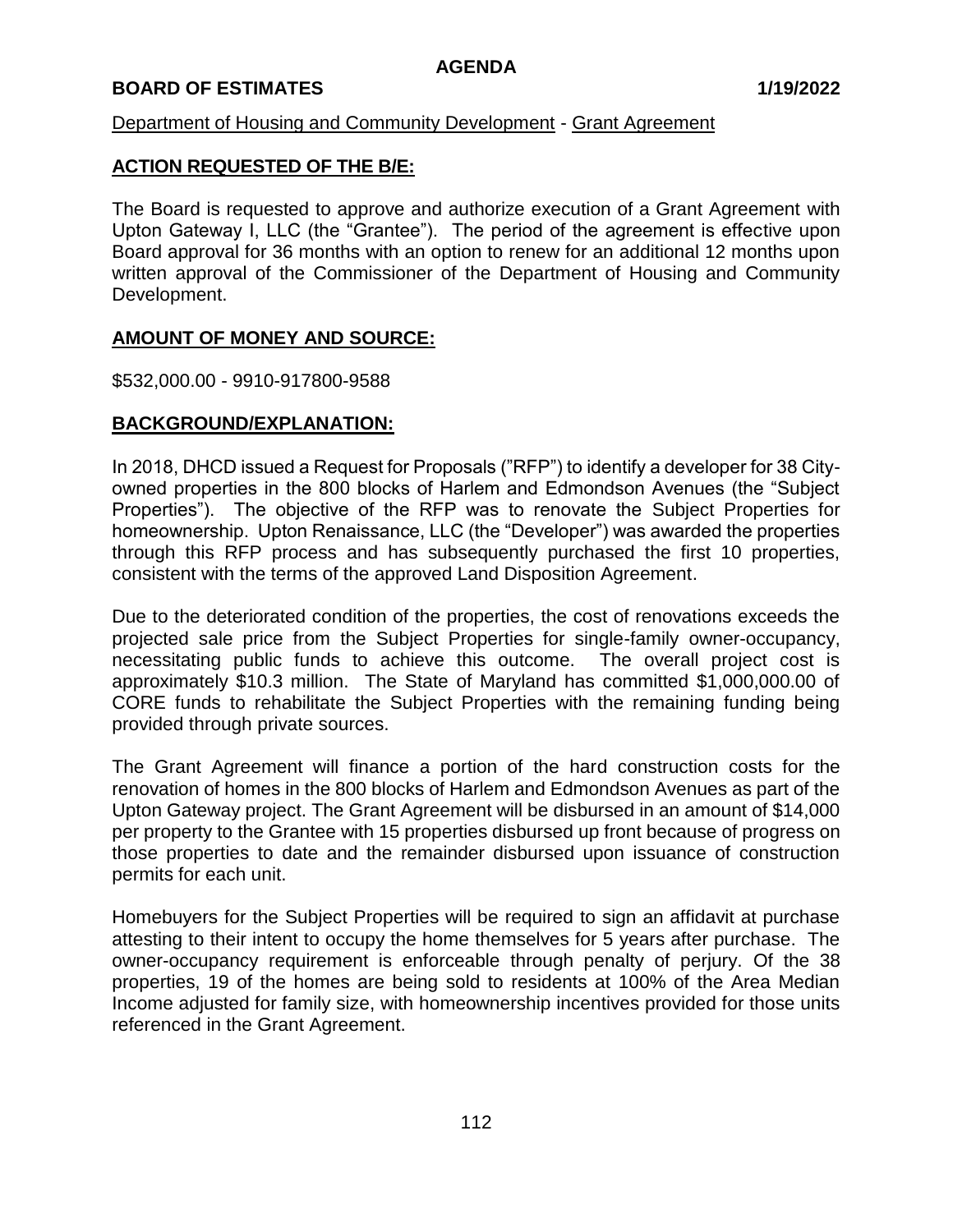DHCD – cont'd

# **MBE/WBE PARTICIPATION:**

Article 5, Subtitle 28 of the Baltimore City Code Minority and Women's Business Program is fully applicable and no request for waiver or exception has been made.

### **EMPLOY BALTIMORE:**

Applicable

# **APPROVED FOR FUNDS BY FINANCE**

#### **AUDITS REVIEWED AND HAD NO OBJECTION.**

(The Grant Agreement has been approved by the Law Department as to form and legal sufficiency.)

#### **TRANSFER OF FUNDS**

| <b>AMOUNT</b>                      | <b>FROM ACCOUNT/S</b>           | <b>TO ACCOUNT/S</b>                           |
|------------------------------------|---------------------------------|-----------------------------------------------|
| \$600,000.00                       | 9910-905246-9587                |                                               |
| <b>General Funds</b><br>400,000.00 | 800 Block Harlem Edmonson       |                                               |
| Mayor & City                       |                                 |                                               |
| Council Rev.                       |                                 |                                               |
| 500,000.00                         | 9910-908046-9587                |                                               |
| 4 <sup>th</sup> Community &        | 800 Block Harlem Edmonson       |                                               |
| Eco. Dev. Bond                     |                                 |                                               |
| 172,000.00                         | 9910-902985-9587                |                                               |
| <b>UDAG Loan</b>                   | <b>Housing Development 9910</b> |                                               |
| Revenue                            |                                 |                                               |
| \$1,672,000.00                     |                                 | 9910-917800-9588<br>800 Block Harlem Edmonson |
|                                    |                                 |                                               |

This capital transfer will be used to fund a grant and homebuyer incentives for development activities on the 800 blocks of Harlem and Edmonson Avenues.

(In accordance with Charter requirements, a report has been requested from the Planning Commission, the Director of Finance having reported favorably thereon.)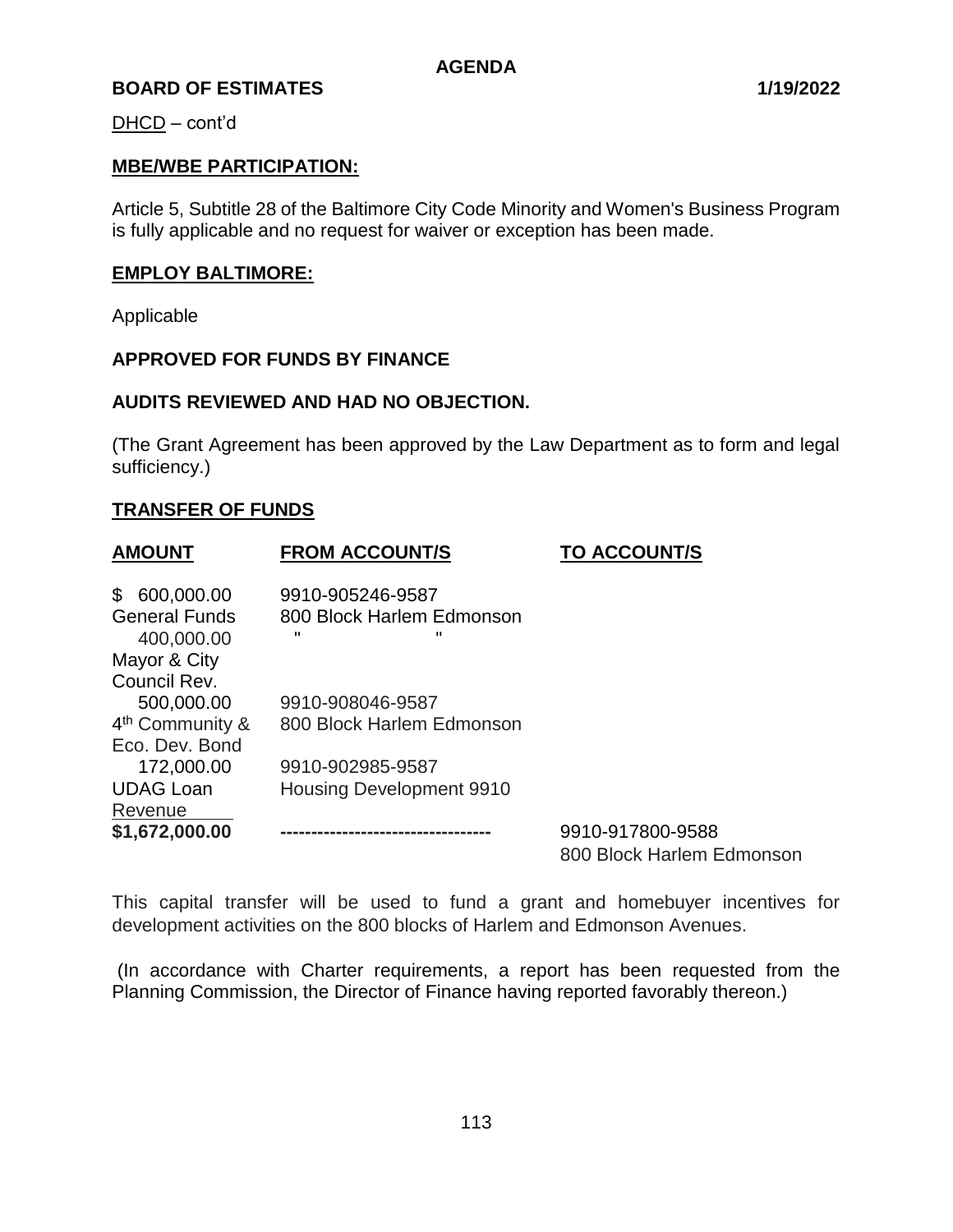# **BOARD OF ESTIMATES 1/19/2022**

#### Department of Housing and Community Development - Land Disposition Agreement

# **ACTION REQUESTED OF B/E:**

The Board is requested to approve and authorize execution of a Land Disposition Agreement for the sale of 4644 Pimlico Rd (Blk 4626A/ Lot 079), located in the Central Park Heights community, to 4256 PIMLICO, LLC.

# **AMOUNT OF MONEY AND SOURCE:**

The City shall convey all its rights, title, and interest in 4644 Pimlico Rd for a total sales price of \$6500.00 which will be paid to the City of Baltimore at the time of settlement. The purchase price and improvements to the site will be funded through private sources.

#### **BACKGROUND/EXPLANATION**:

4256 PIMLICO, LLC proposes to purchase and rehab and rent 4644 Pimlico. The rehab will consist of both interior and exterior improvements.

The City is authorized to dispose of the Property by virtue of Article II, Section 15 of the Baltimore City Charter, and Article 13, § 2-7 (h) of the Baltimore City code. The property at 4644 Pimlico Rd was acquired via tax sale foreclosure, journalized and approved for sale on April 6, 2010.

#### **STATEMENT OF PURPOSE AND RATIONALE FOR SALE BELOW THE VALUE THE**  WAIVER VALUATION VALUE:

In accordance with the City's Appraisal Policy, a Waiver Valuation was prepared by this Department. The determined property value and sale price are as follows:

| Property        | <b>Waiver Valuation</b> | <b>Purchase Price</b> |
|-----------------|-------------------------|-----------------------|
| 4644 Pimlico Rd | \$11,000.00             | \$6500.00             |

The property will sell for \$6,500.00 which is below the determined value of \$11,000.00, to serve a specific benefit to the immediate community; help to eliminate blight and return the property to the City's tax rolls.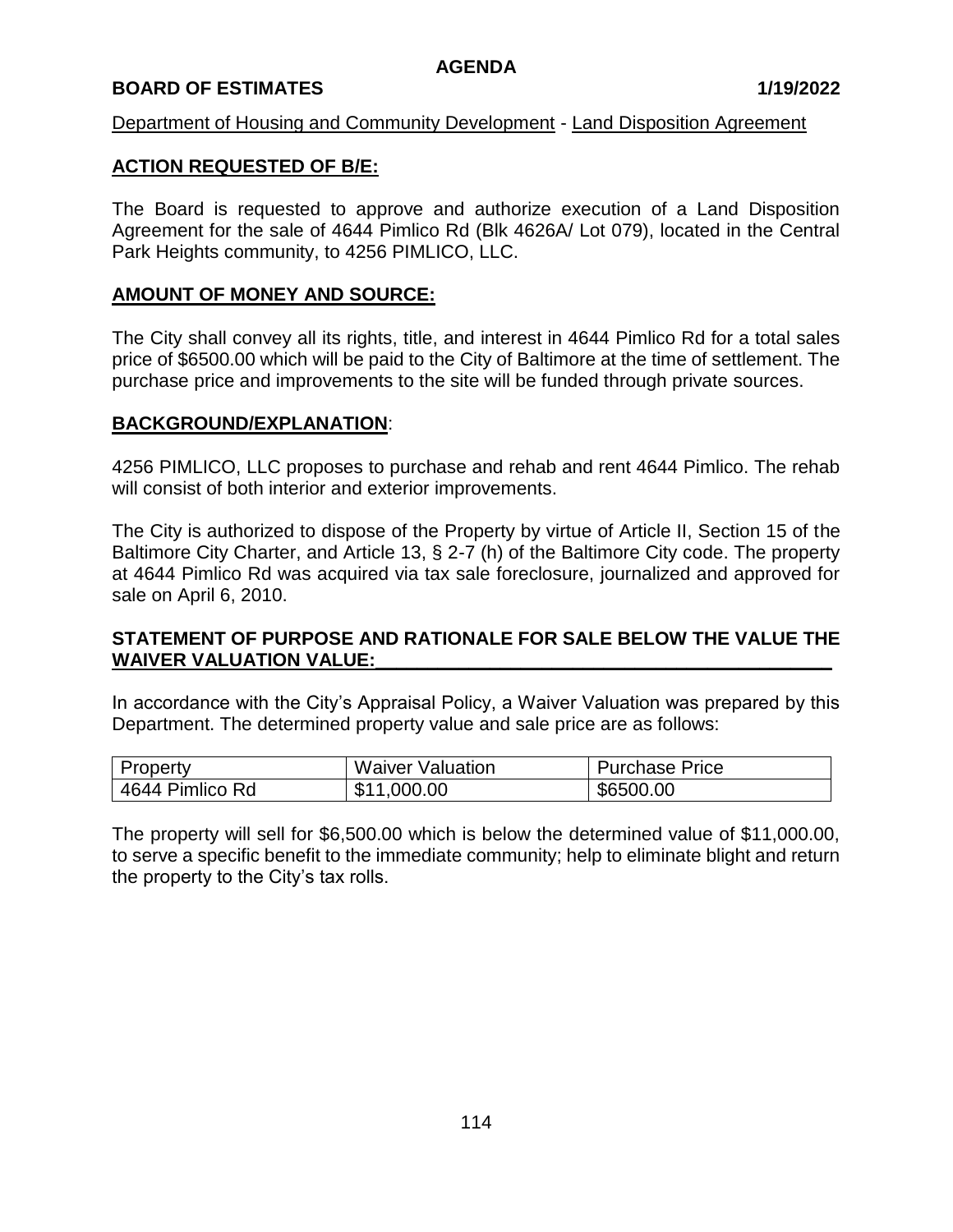DHCD – cont'd

# **MBE/WBE PARTICIPATION:**

The Developer will purchase the properties for a price that is less than \$50,000.00 and will receive no City funds or incentives for the purchase or rehabilitation; therefore, MBE/WBE participation is not applicable.

# **EMPLOY BALTIMORE:**

N/A – Real Estate Contract

# **LOCAL HIRING:**

N/A – Real Estate Contract

(The Land Disposition Agreement has been approved by Law Department as to form and legal sufficiency.)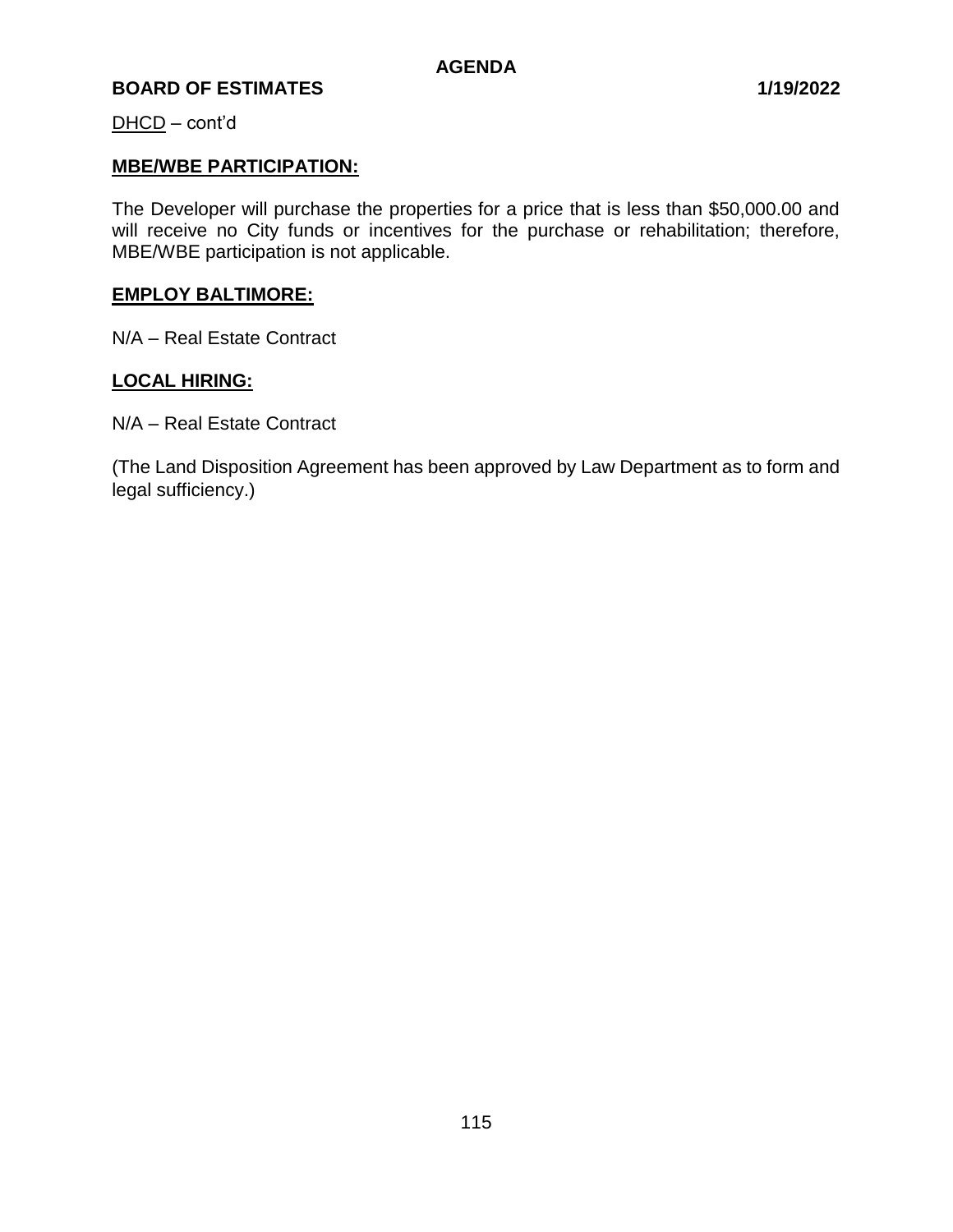# **BOARD OF ESTIMATES 1/19/2022**

### Department of Housing and Community Development - Land Disposition Agreement

# **ACTION REQUESTED OF B/E**:

It is respectfully requested that your Honorable Board approve the Land Disposition Agreement with Angela Norris for the sale of City-owned properties located at 2135 and 2137 Druid Hill Ave.

# **AMOUNT OF MONEY AND SOURCE**:

The City shall convey all of its rights, title, and interest in 2135 and 2137 Druid Hill Ave to Angela Norris for the price of \$2,000.00, which will be paid to the City of Baltimore at the time of settlement.

The developer will be using private funds for this project.

#### **BACKGROUND/EXPLANATION**:

The project will involve the revitalization of two vacant lots into community greenspace.

The authority to sell the properties located at 2135 and 2137 Druid Hill Ave comes from Article 28, § 8-3 of the Baltimore City Code.

# **STATEMENT OF PURPOSE AND RATIONALE FOR SALE BELOW THE VALUE DETERMINED BY THE WAIVER VALUATION PROCESS:\_\_\_\_\_\_\_\_\_\_\_\_\_\_\_\_\_\_\_\_\_\_\_**

In accordance with the appraisal policy of Baltimore City, DHCD has determined the two vacant lots located at 2135 and 2137 Druid Hill Avenue, to be priced at Seven Thousand Three Hundred (\$7,300.00) each through the waiver valuation process.

The two vacant lots are being sold for One Thousand Dollars (\$1,000.00) each, for a total of \$2,000.00.

Sale of these vacant properties at a price below the waiver valuation value will be a specific benefit to the immediate community, eliminate blight, return property to tax rolls and provide economic development.

#### **MBE/WBE PARTICIPATION:**

The developer will purchase this property for a price that is less than \$50,000.00 and will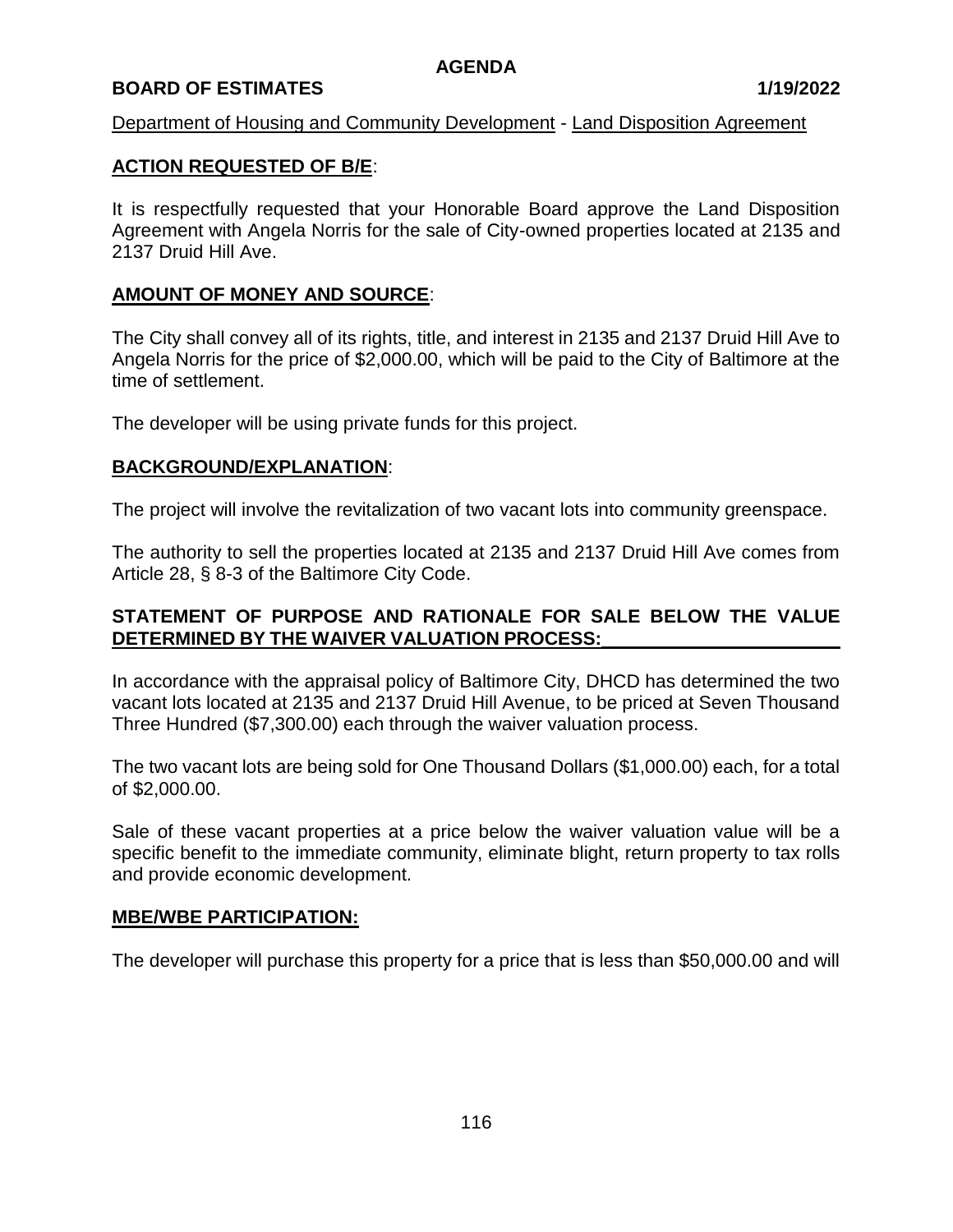# DHCD – cont'd

receive no City funds or incentives for the purchase or rehabilitation; therefore, MBE/WBE is not applicable.

# **EMPLOY BALTIMORE:**

N/A - real estate contract

# **LOCAL HIRING:**

N/A – real estate contract

(The Land Disposition Agreement has been approved by the Law Department as to form and legal sufficiency.)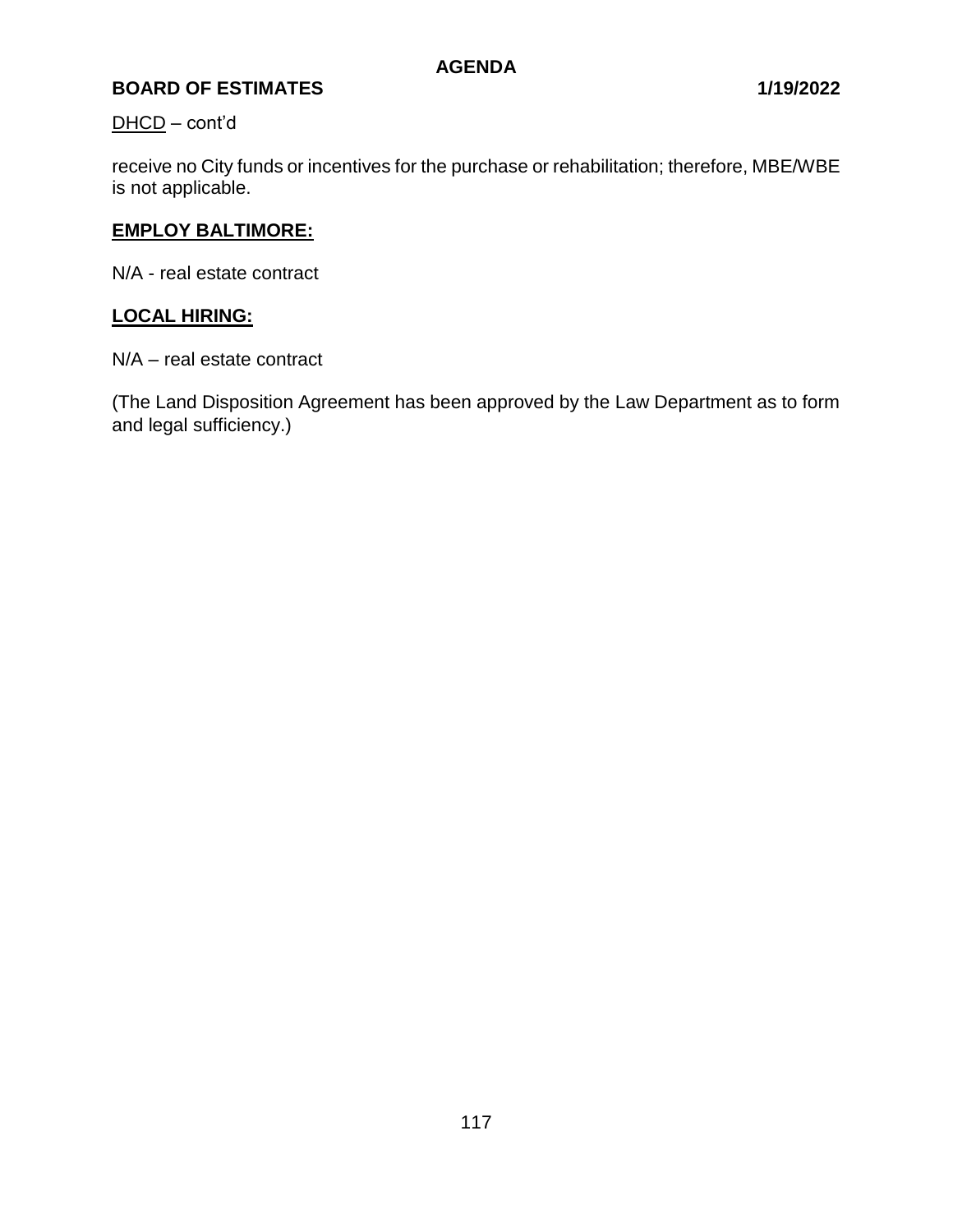# **BOARD OF ESTIMATES 1/19/2022**

Department of Housing and – Side Yard Land Disposition Agreement Community Development\_

# **ACTION REQUESTED OF B/E**:

The Board is requested to approve and authorize execution of a Side Yard Land Disposition Agreement for the sale of City owned property located at 843 Washington Blvd. to Heaven Taylor Jordan and Javon Lee.

#### **AMOUNT OF MONEY AND SOURCE**:

The vacant lot will be sold for the price of Five Hundred Dollars (\$500.00), of which Four Hundred Dollars shall be held in escrow by the City for the benefit of the Purchaser to be applied at settlement for closing costs including transfer taxes, recordation fees, taxes and associated title services. The Purchaser will be using private funds to pay for the acquisition and maintenance of the property.

#### **BACKGROUND/EXPLANATION**:

DHCD's Development Division, on behalf of the Mayor and City Council, strategically acquires and manages vacant or abandoned properties, ultimately enabling these properties to be returned to productive use and improving Baltimore's neighborhoods.

The City has agreed to convey the properties known as 843 Washington Blvd., to the adjacent property owner. As a condition of conveyance, Heaven Taylor Jordan & Javon Lee has agreed to the terms of the Side Yard Land Disposition Agreement, which prohibits development of the parcel for a minimum of ten years.

The City may dispose of the Property by virtue of the following legal authorities: Article 28, Subtitle 8 of the Baltimore City Code.

# **STATEMENT OF PURPOSE AND RATIONALE FOR THE SALE BELOW THE ASSESSED VALUE:\_\_\_\_\_\_\_\_\_\_\_\_\_\_\_\_\_\_\_\_\_\_\_\_\_\_\_\_\_\_\_\_\_\_\_\_\_\_\_\_\_\_\_\_\_\_\_\_\_\_\_\_\_**

The property is being sold for Five Hundred Dollars (\$500.00), as the purchaser holds title on the adjacent property as aa owner- occupied. The rationale for the conveyance is the sale will serve a specific benefit to the immediate community and elimination of blight and return the property to the tax rolls.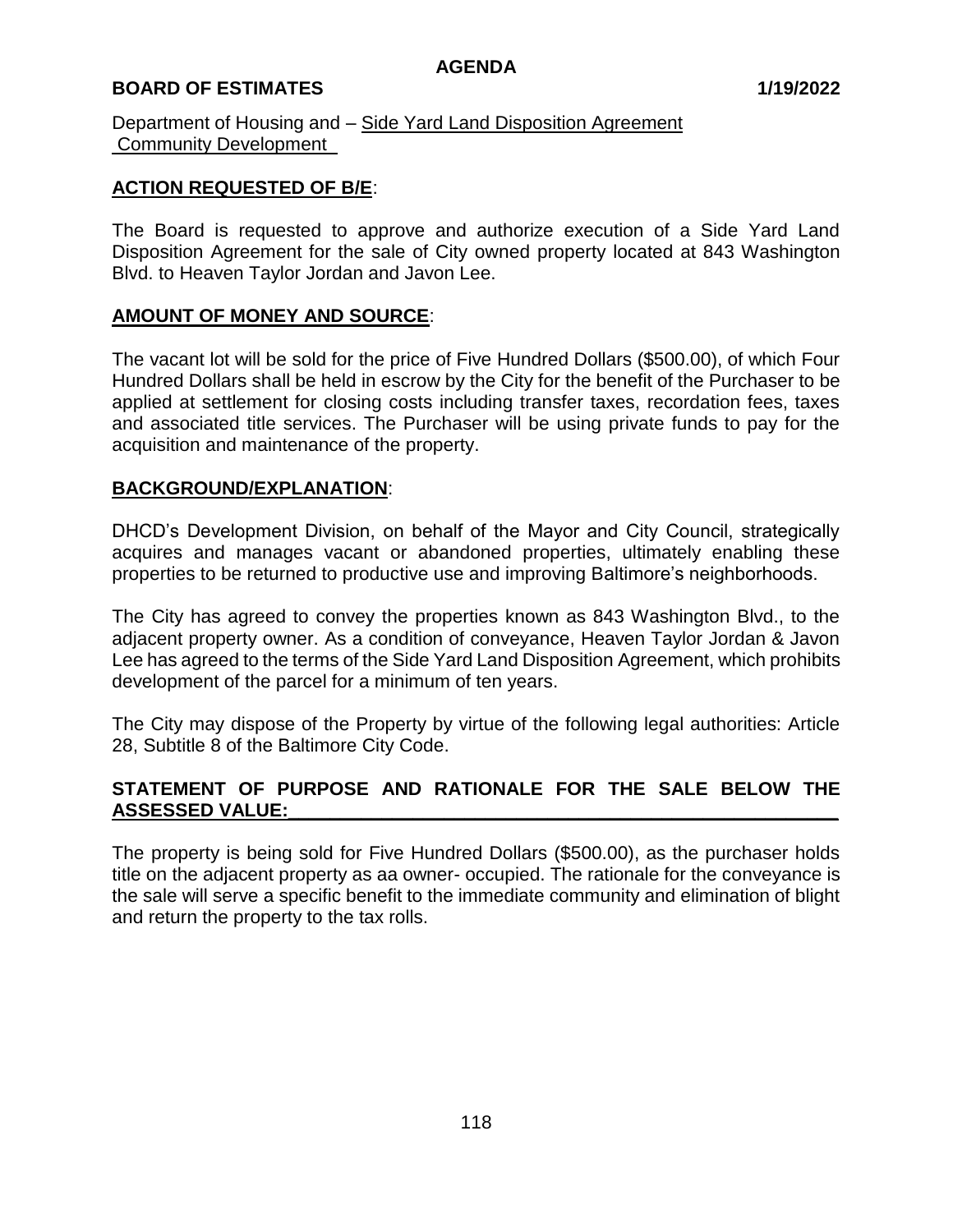DHCD – cont'd

# **MBE/WBE PARTICIPATION:**

The developer will purchase this property for a price that is less than \$50,000.00 and will receive no City funds or incentives for the purchase or rehabilitation; therefore, MBE/WBE is not applicable.

**Employ Baltimore:** N/A – real estate contract

**LOCAL HIRING:** N/A – real estate contract

(The Land Disposition Agreement has been approved by the Law Department as to form and legal sufficiency.)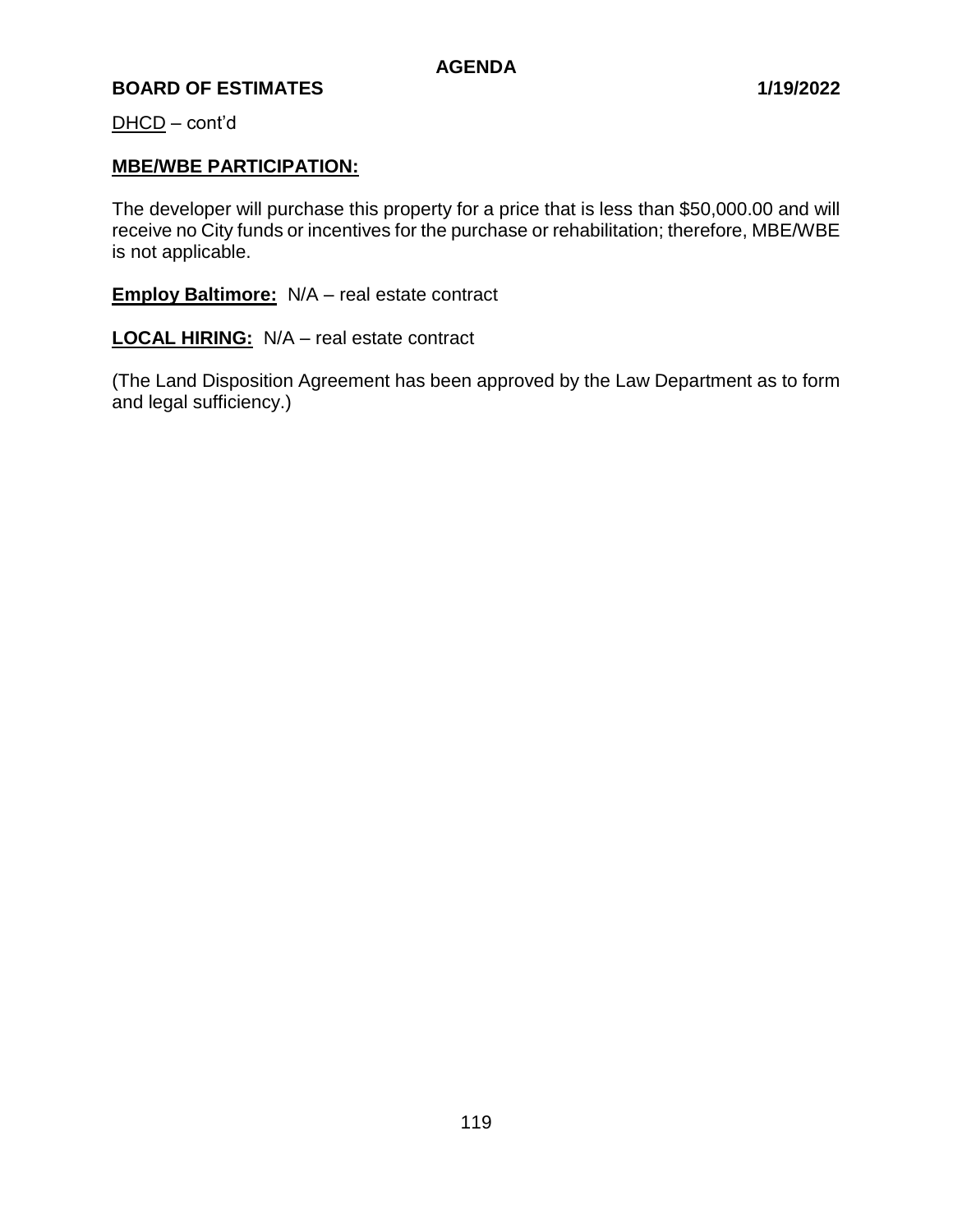#### State's Attorney's Office - Travel Requests

### **ACTION REQUESTED OF B/E:**

The Board is requested approve a Travel Requests for Assistant State's Attorney Donald Walter and Assistant State's Attorney Steven Trostle to attend the Criminal Law Conference on February 11 - 13, 2022.

### **AMOUNT OF MONEY AND SOURCE:**

No City funds are required.

#### **BACKGROUND/EXPLANATION:**

Assistant State's Attorney Donald Walter and Assistant State's Attorney Steven Trostle will travel to the Penn State 5th Annual Criminal Justice Reform Conference to serve as panelists. Penn State University will pay the participants a speaker's fee of \$250.00 each and also cover the cost of their housing, travel, and food for the conference as follows:

| <b>Total Travel</b>     | $=$ \$640.00 (To be paid by Penn State University) |
|-------------------------|----------------------------------------------------|
| <b>Travel Mileage</b>   | $= $124.00$                                        |
| <b>Total Hotel Fees</b> | $=$ \$516.00                                       |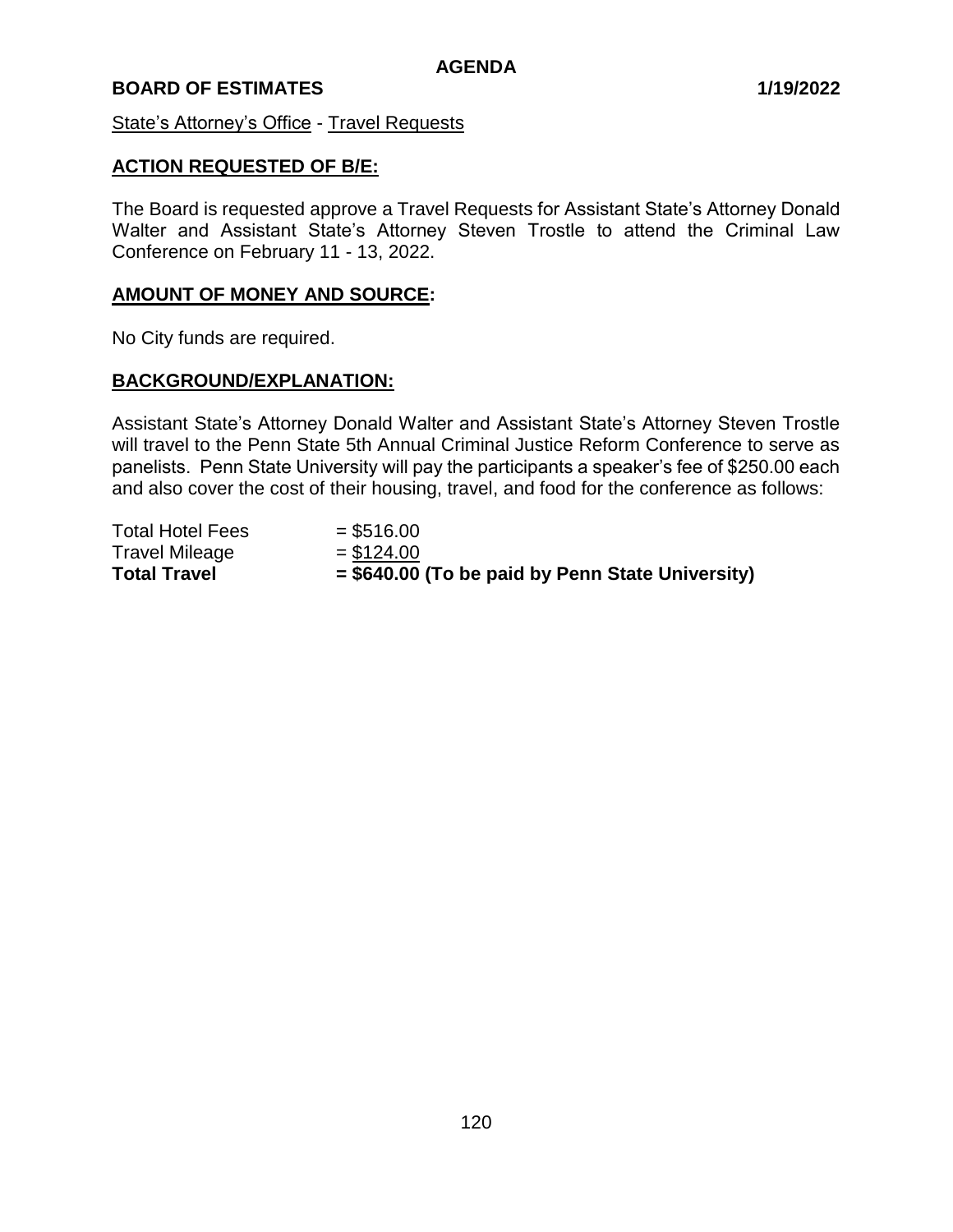City Council – Travel Request

# **ACTION REQUESTED OF B/E:**

The Board is requested to approve a Travel Request for Ms. Sharon Middleton to attend the National Association of Counties Legislative Conference. The meeting is being held in Washington, DC on February 11 - 16, 2022.

#### **AMOUNT OF MONEY AND SOURCE:**

\$ 2,180.02 – 1001-000000-1000-106800-603033 (Elected Officials Expense Account)

#### **BACKGROUND/EXPLANATION:**

City Council Vice President Sharon Middleton is traveling to Washington, DC to attend the National Association of Counties' 2022 Legislative Conference. The purpose of her attendance is to exchange information with colleagues from across the State and Country.

Ms. Middleton represents Baltimore City on the National Associations of Counties' Board of Directors and attended several meetings related to the City's needs. The subsistence rate for this location is \$267.00**/**day as per the 2021 GSA Per Diem rates. The hotel rate was \$259.00/day not including taxes of \$38.7205/day. The registration and hotel were paid using Hosea T. Chew's City-issued credit card. Due to the hotel rate (\$259.00) vs. the per diem (\$267.00), the City Council is requesting an additional \$32.00/day for meals and incidentals and \$52.00/day for self-parking.

Ms. Middleton's trip related costs are:

| Per Diem                                    | $$267 \times 4$                |        | $= $1,068.00$ |
|---------------------------------------------|--------------------------------|--------|---------------|
| <b>Hotel/Local Taxes:</b>                   | $$38.7205 \times 4 = $ 154.88$ |        |               |
| Additional for Meals & Incidentals \$32 x 4 |                                |        | $= $ 128.00$  |
| <b>Additional for Parking</b>               | $$52 \times 4$                 |        | $= $ 260.00$  |
| Mileage:                                    | 84 miles x .5.585              | $=$ \$ | 49.14         |
| Registration:                               |                                |        | $= $$ 520.00  |
|                                             | <b>Total</b>                   |        | $= $2,180.02$ |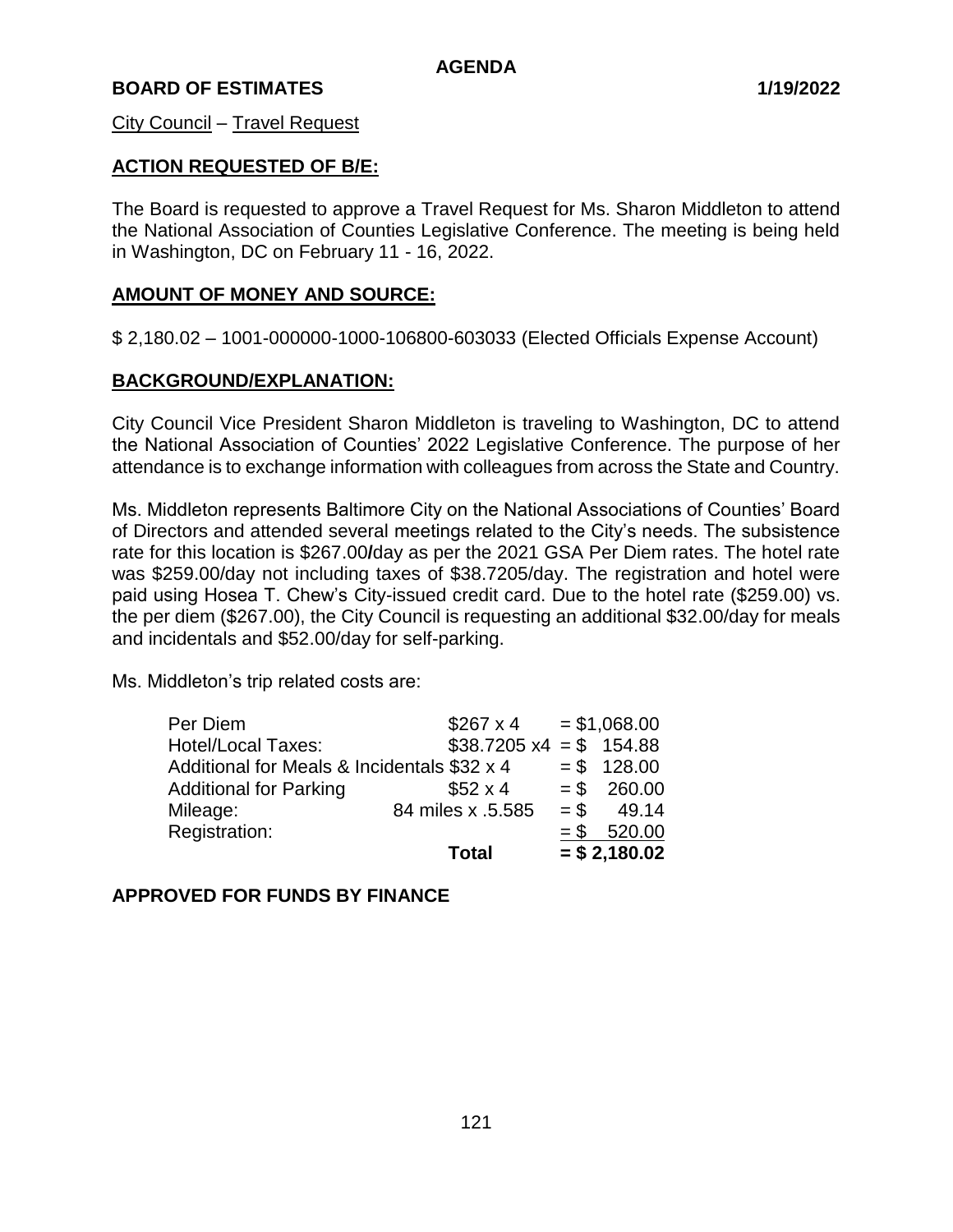# **BOARD OF ESTIMATES 1/19/2022**

# Baltimore City Department of Transportation (BCDOT) – Travel Requests

# **ACTION REQUESTED OF B/E**:

The Board is requested to approve the Travel Requests for Mr. Theo Ngongang and Mr. Graham Young. They attended the Association of Metropolitan Planning Organization (AMPO) 2021 Annual Conference in Scottsdale, Arizona on October 5, 2021 through October 8, 2021. The Baltimore Metropolitan Council sponsored this working conference at no cost to the BCDOT.

#### **AMOUNT OF MONEY AND SOURCE**:

\$0.00

#### **BACKGROUND/EXPLANATION:**

AMPO is a non-profit membership organization established in 1994 to serve the needs and interests of metropolitan planning organizations (MPO) nationwide. Federal highway and statutes require a condition for spending federal or transit funds in urbanized areas, the designation of the MPOs, which have the responsibility for planning, programming, and coordinating federal highway and transit investments.

The subsistence rate was \$202.00 per night which they aren't requesting a reimbursement for due to the airfare, registration, and hotel being paid for by the Baltimore Metropolitan Council.

This travel requests are late because of miscommunication on the travel process policy.

#### **MBE/WBE PARTICIPATION**:

As this request is not associated with the procurement of bids, services or goods, therefore, minority participation goals do not apply.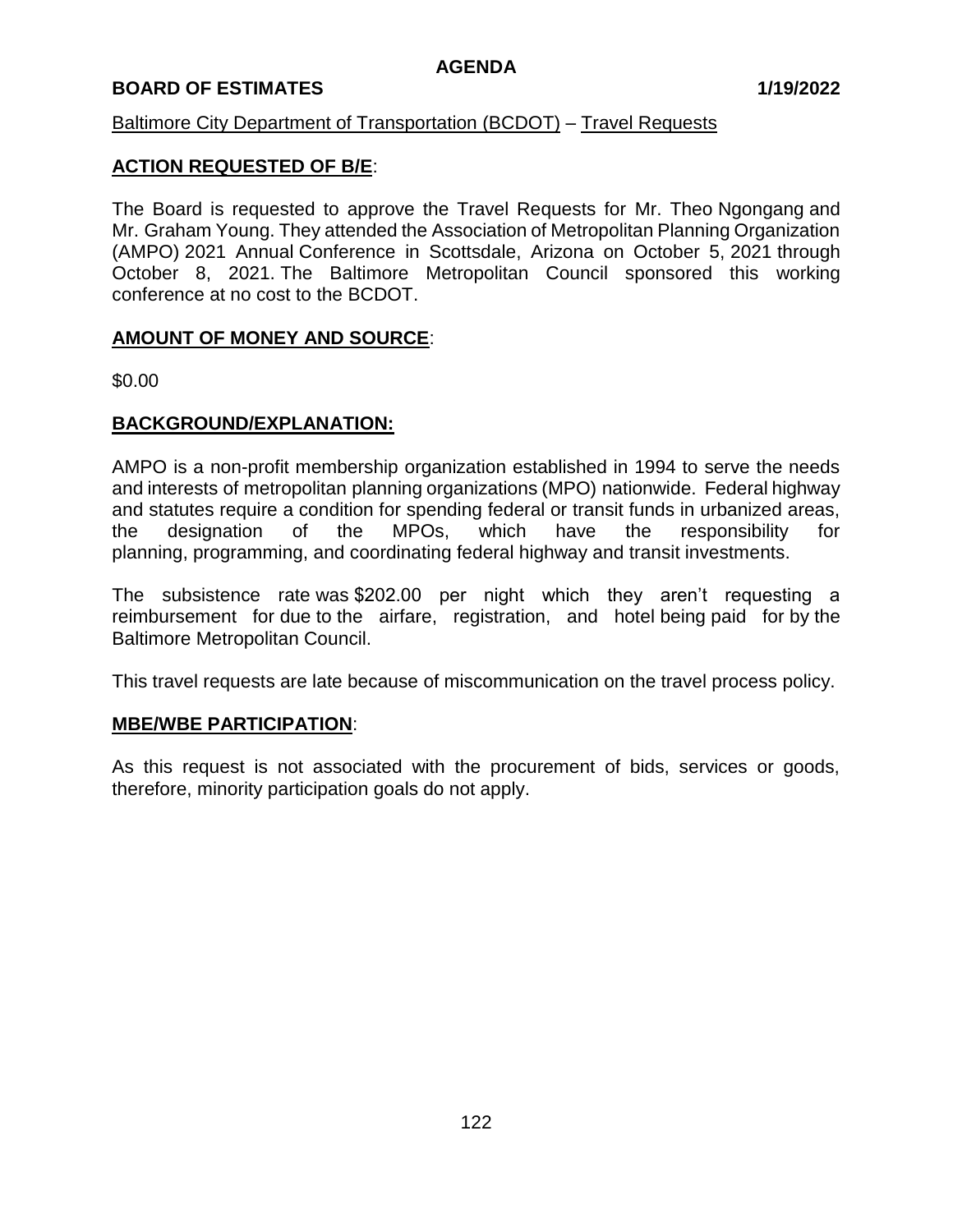# **BOARD OF ESTIMATES 1/19/2022**

Bureau of the Budget and Management Research – Appropriation Adjustment Order #13

# **ACTION REQUESTED OF B/E:**

The Board is requested to approve the following appropriation adjustment order: a special fund transfer from MR: American Rescue Plan Act for \$2,000,000.00 in unallocated Federal Funds from Service 111: Economic Recovery to Service 446: Educational Grants.

The Board of Estimates previously approved an interagency agreement on December 6, 2021.

# **AMOUNT OF MONEY AND SOURCE:**

This award requires a transfer of \$2,000,000.00 from unallocated Federal Funds in Service 111: Economic Recovery to Service 446: Educational Grants.

| <b>FROM</b>                    |                                |
|--------------------------------|--------------------------------|
| 4001-442200-1110-812100-607004 | 4001-442206-4460-692000-607001 |

# **BACKGROUND/EXPLANATION:**

The Coronavirus State and Local Fiscal Recovery Fund provided by the American Rescue Plan Act of 2021 (ARPA) has provided \$641,000,000.00 in one-time funding to the City of Baltimore in response to the COVID-19 public health emergency and its negative economic impacts. Mayor Brandon M. Scott has allocated \$25,000,000.00 for the establishment of an Economic Recovery Fund for organizations impacted by the COVID-19 public health emergency.

The Mayor's Office of Recovery Programs has awarded ARPA funding in the amount of \$2,000,000.00 to the Family League of Baltimore, Inc. to provide financial assistance to providers of child day care services in Baltimore City negatively impacted by the COVID-19 public health emergency. The term of the agreement is from November 1, 2021 through February 28, 2023.

#### **MBE/WBE PARTICIPATION**:

N/A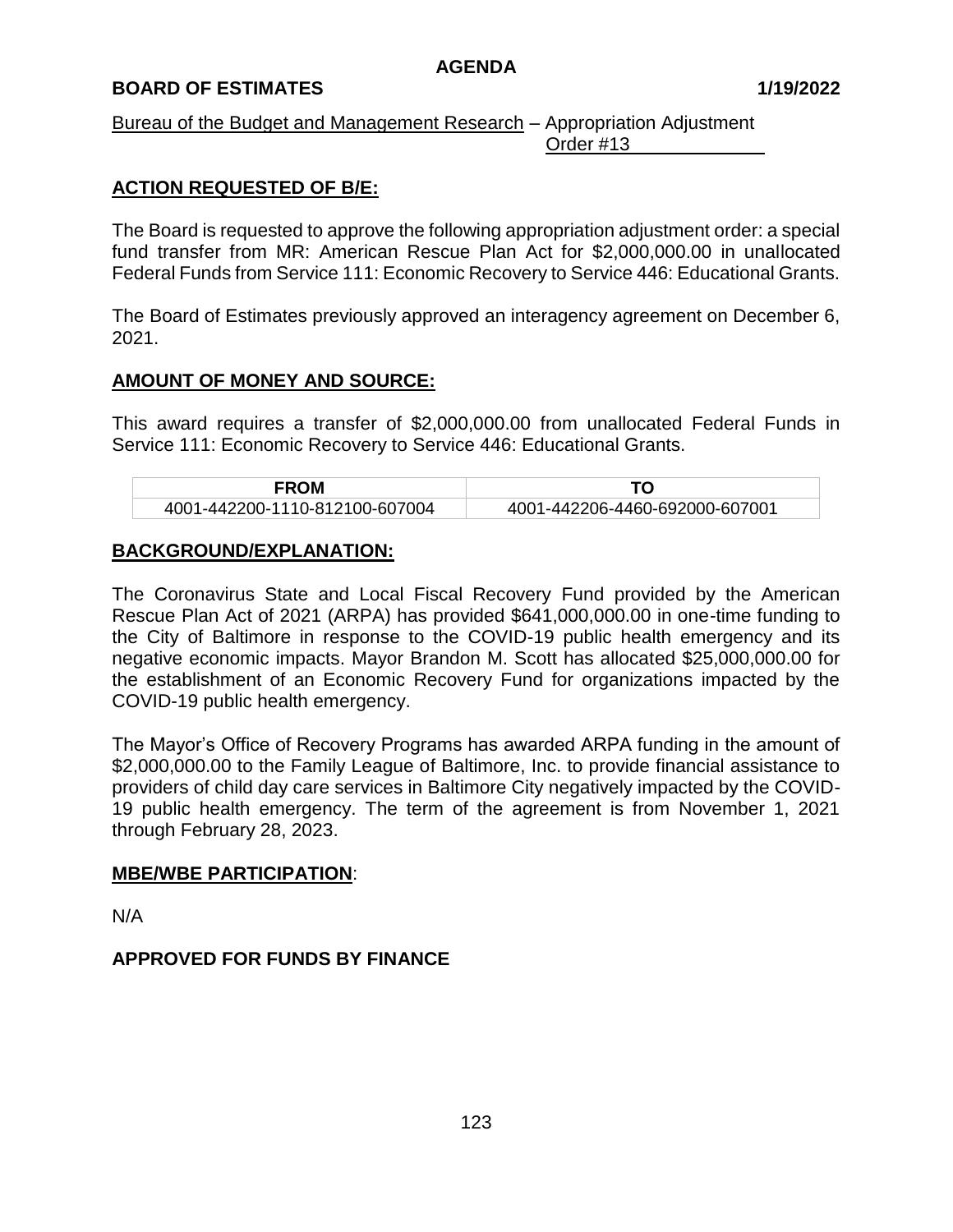#### **BOARD OF ESTIMATES 1/19/2022**

#### Bureau of the Budget and Management Research – Appropriation Adjustment Order #15

# **ACTION REQUESTED OF B/E:**

The Board is requested to approve the following appropriation adjustment order: a special fund transfer from MR: American Rescue Plan Act for \$2,500,000.00 in unallocated Federal Funds from Service 111: Economic Recovery to Service 820: Convention Sales and Tourism Marketing.

The Board of Estimates previously approved an interagency agreement on December 6, 2021.

#### **AMOUNT OF MONEY AND SOURCE:**

This award requires a transfer of \$2,500,000.00 from unallocated Federal Funds in Service 111: Economic Recovery to Service 820: Convention Sales and Tourism Marketing.

| <b>FROM</b>                    |                                |  |
|--------------------------------|--------------------------------|--|
| 4001-442200-1110-812100-607004 | 4001-442206-5903-419500-607001 |  |

#### **BACKGROUND/EXPLANATION:**

The Coronavirus State and Local Fiscal Recovery Fund provided by the American Rescue Plan Act of 2021 (ARPA) has provided \$641,000,000.00 in one-time funding to the City of Baltimore in response to the COVID-19 public health emergency and its negative economic impacts. Mayor Brandon M. Scott has allocated \$25,000,000.00 for the establishment of an Economic Recovery Fund for organizations impacted by the COVID-19 public health emergency.

The Mayor's Office of Recovery Programs has awarded ARPA funding in the amount of \$2,500,000.00 to Visit Baltimore, Inc. to provide financial assistance to accommodations providers in Baltimore City negatively impacted by the COVID-19 public health emergency. The term of the agreement is from November 1, 2021 through December 31, 2022.

#### **MBE/WBE PARTICIPATION**:

N/A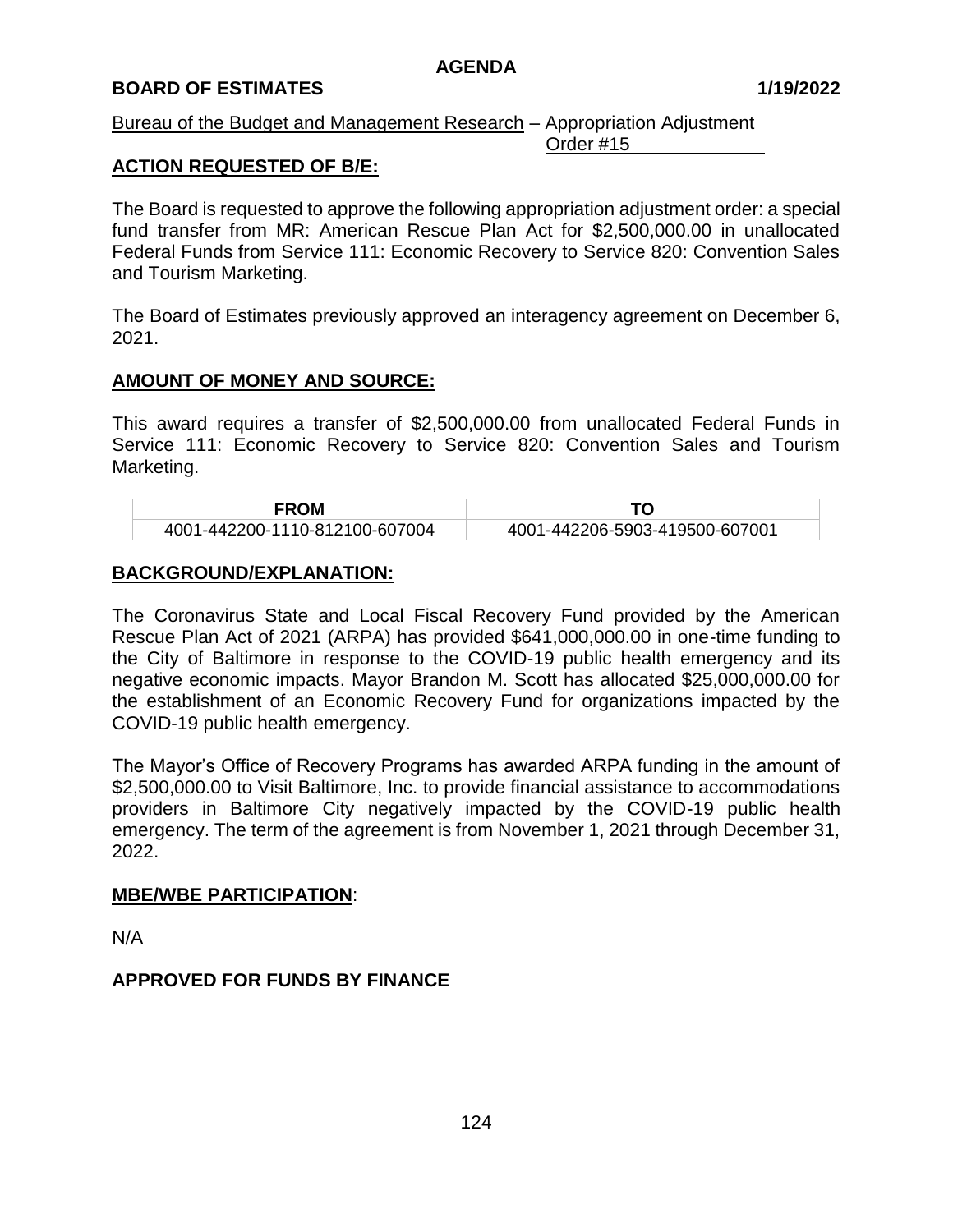# **BOARD OF ESTIMATES 1/19/2022**

#### Bureau of the Budget and Management Research – Appropriation Adjustment Order #14

# **ACTION REQUESTED OF B/E:**

The Board is requested to approve the following appropriation adjustment order: a special fund transfer from MR: American Rescue Plan Act for \$11,700,000.00 in unallocated Federal Funds from Service 111: Economic Recovery to Service 122: Miscellaneous General Expenses.

The Board of Estimates previously approved this interagency agreement on December 6, 2021.

# **AMOUNT OF MONEY AND SOURCE:**

This award requires a transfer of \$11,700,000.00 from unallocated Federal Funds in Service 111: Economic Recovery to Service 122: Miscellaneous General Expenses.

| <b>FROM</b>                    |                                |  |
|--------------------------------|--------------------------------|--|
| 4001-442200-1110-812100-607004 | 4001-442206-1220-818800-607001 |  |

#### **BACKGROUND AND EXPLANATION:**

The Coronavirus State and Local Fiscal Recovery Fund provided by the American Rescue Plan Act of 2021 (ARPA) has provided \$641,000,000.00 in one-time funding to the City of Baltimore in response to the COVID-19 public health emergency and its negative economic impacts. Mayor Brandon M. Scott has allocated \$25,000,000.00 for the establishment of an Economic Recovery Fund for organizations impacted by the COVID-19 public health emergency.

The Mayor's Office of Recovery Programs has awarded ARPA funding in the amount of \$11,700,000.00 to the Baltimore Development Corporation to provide financial and technical assistance to small businesses in Baltimore City negatively impacted by the COVID-19 public health emergency. The term of the agreement is from November 1, 2021 through July 31, 2023.

#### **MBE/WBE PARTICIPATION**:

N/A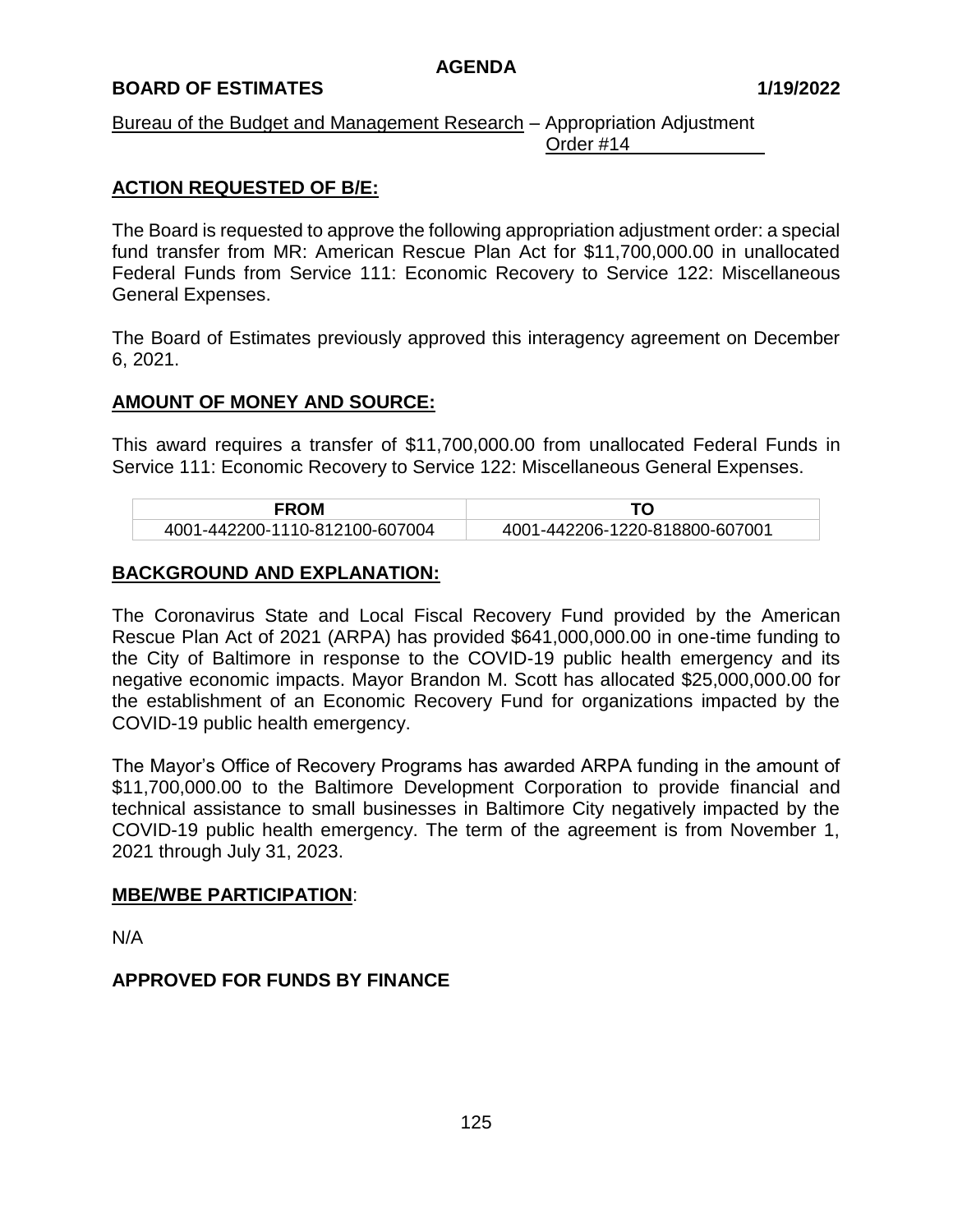# **BOARD OF ESTIMATES 1/19/2022**

#### Bureau of the Budget and Management Research – Appropriation Adjustment Order #16

# **ACTION REQUESTED OF B/E:**

The Board of Estimates is requested to approve the following appropriation adjustment order: a special fund transfer of \$8,300,000.00 in unallocated Federal Funds from M-R: American Rescue Plan Act, Service 111: Economic Recovery to M-R: Miscellaneous General Expenses, Service 122: Miscellaneous General Expenses.

The Board of Estimates previously approved an interagency agreement on November 24, 2021.

# **AMOUNT OF MONEY AND SOURCE:**

This award requires a transfer of \$8,300,000.00 from unallocated Federal Funds in Service 111: Economic Recovery to M-R: Miscellaneous General Expenses, Service 122: Miscellaneous General Expenses.

| <b>FROM</b>                    |                                |  |
|--------------------------------|--------------------------------|--|
| 4001-442200-1110-812100-607004 | 4001-442206-1220-843100-607001 |  |

# **BACKGROUND/EXPLANATION:**

The Coronavirus State and Local Fiscal Recovery Fund provided by the American Rescue Plan Act of 2021 (ARPA) has provided \$641,000,000.00 in one-time funding to the City of Baltimore in response to the COVID-19 public health emergency and its negative economic impacts. Mayor Brandon M. Scott has allocated \$25,000,000.00 for the establishment of an Economic Recovery Fund for organizations impacted by the COVID-19 public health emergency.

The Mayor's Office of Recovery Programs has awarded ARPA funding in the amount of \$8,300,000.00 to the Baltimore Civic Fund, Inc. to provide financial and technical assistance to nonprofit organizations in Baltimore City negatively impacted by the COVID-19 public health emergency. The term of the agreement begins on the date the agreement is approved by the Board (the "Effective Date") and will terminate on December 31, 2022, unless terminated earlier pursuant to the terms of the Agreement.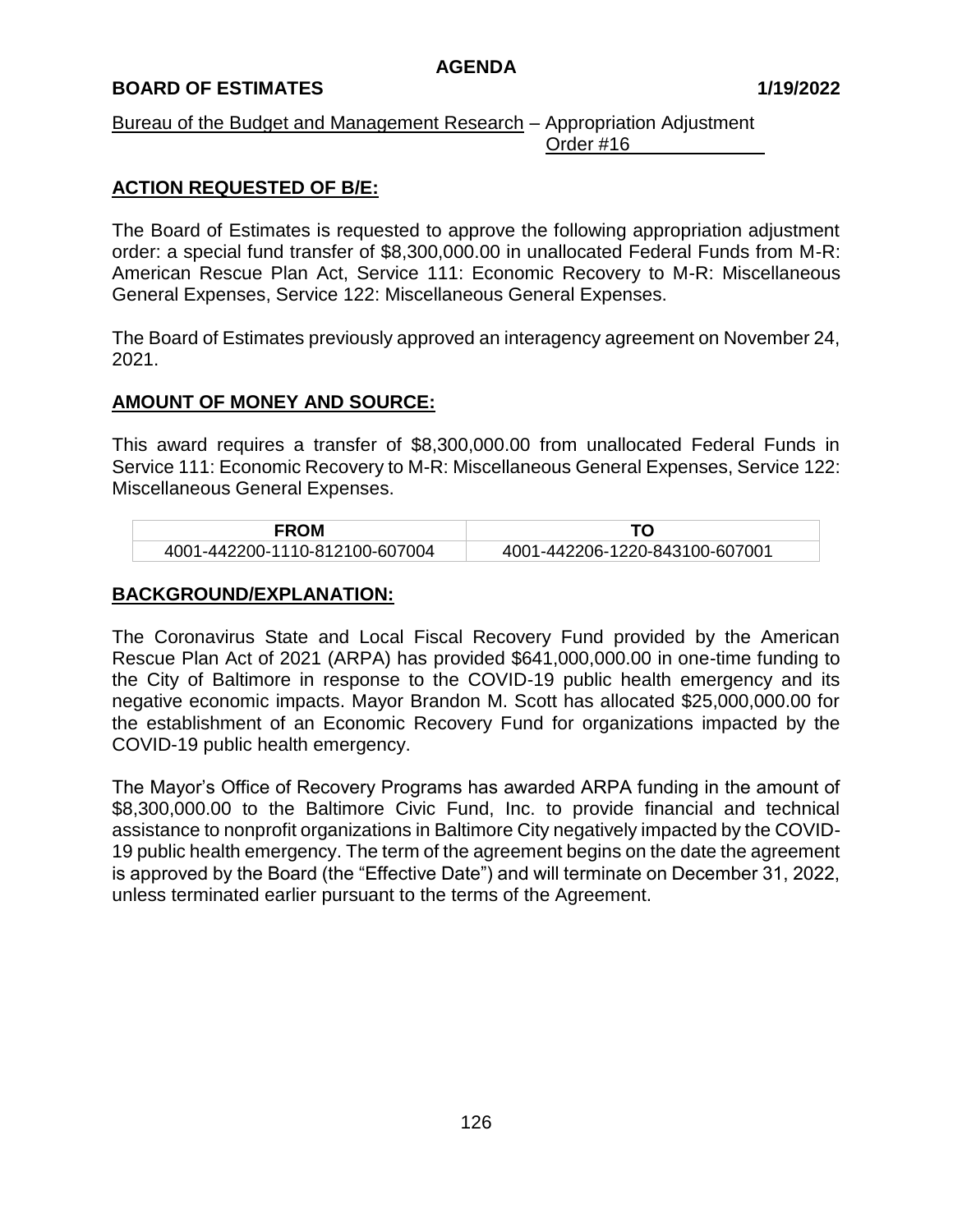BBMR – cont'd

# **MBE/WBE PARTICIPATION**:

N/A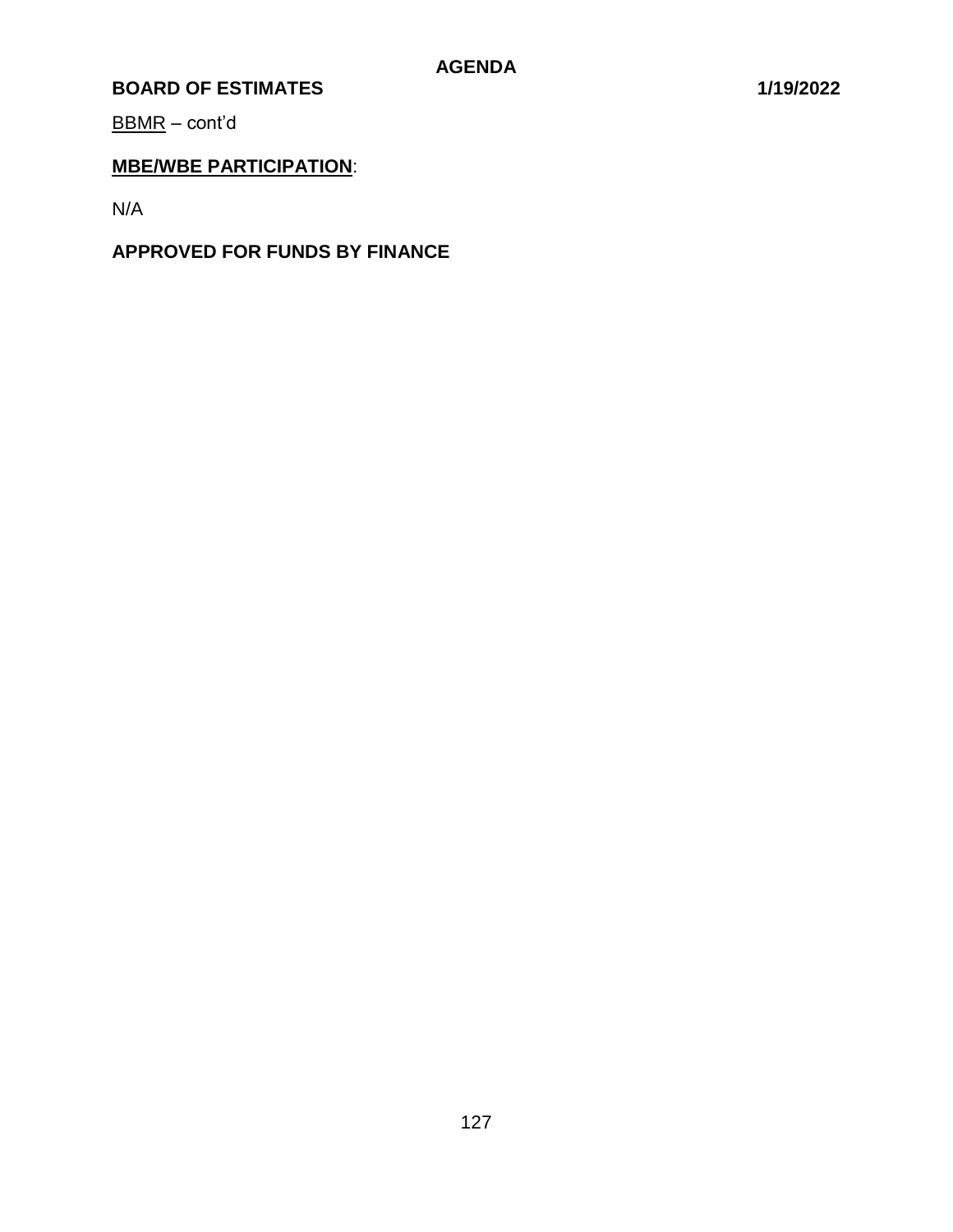#### **BOARD OF ESTIMATES 1/19/2022**

#### Department of Public Works (DPW) – Settlement Agreement

### **ACTION REQUESTED OF B/E:**

The Board is requested to approve and authorize the execution of a Settlement Agreement (Agreement) with the Maryland Department of the Environment (MDE) to resolve alleged violations of l) the active General Discharge Permit No. 11-HT, NPDES Permit No. MDG67 (Permit) (authorizing the discharge of water from the overflow, draining, or dewatering of reservoirs used to store or convey potable water for consumption to various streams in Baltimore City and County, using chlorine as a disinfecting agent); 2) state statutory authority (Title 9 of the Environment Article, Annotated Code of MD); and 3) state regulatory authority (Code of MD Regulations, Section 26.08.04), by the City paying a civil penalty in the amount of \$56,250. (The Agreement is submitted as Exhibit I for reference.)

#### **AMOUNT OF MONEY AND SOURCE:**

\$27,000.00 – 9960-907716-9557-900020-706044 (WC 1204 Druid Lake Finished Water Tanks) 29,250.00 – 2070-000000-5531-398600-603070 (Wastewater Utility Judgements) **\$56,250.00** – Total amount associated with this request

(\$29,250.00 is a total for \$4,500.00 penalty for Ashburton and \$24,750.00 for selfreported unauthorized charges).

# **BACKGROUND/EXPLANATION:**

The DPW contractor, Oscar Renda Contracting, LLC's (ORC), hired to complete the finished water tank project at the Druid Lake Reservoir that included dewatering the Reservoir pursuant to the Permit, informed the City that it objects to the City's resolving these violations via settlement with the MDE. The ORC was provided a copy of the Agreement.

The alleged violations concern: 1) a discharge from a valve at Ashburton Water Filtration Plant in June 20, 2017 through August 9, 2017 (DPW's responsibility); 2) a discharge of chlorinated water from Druid Lake finished water reservoir in July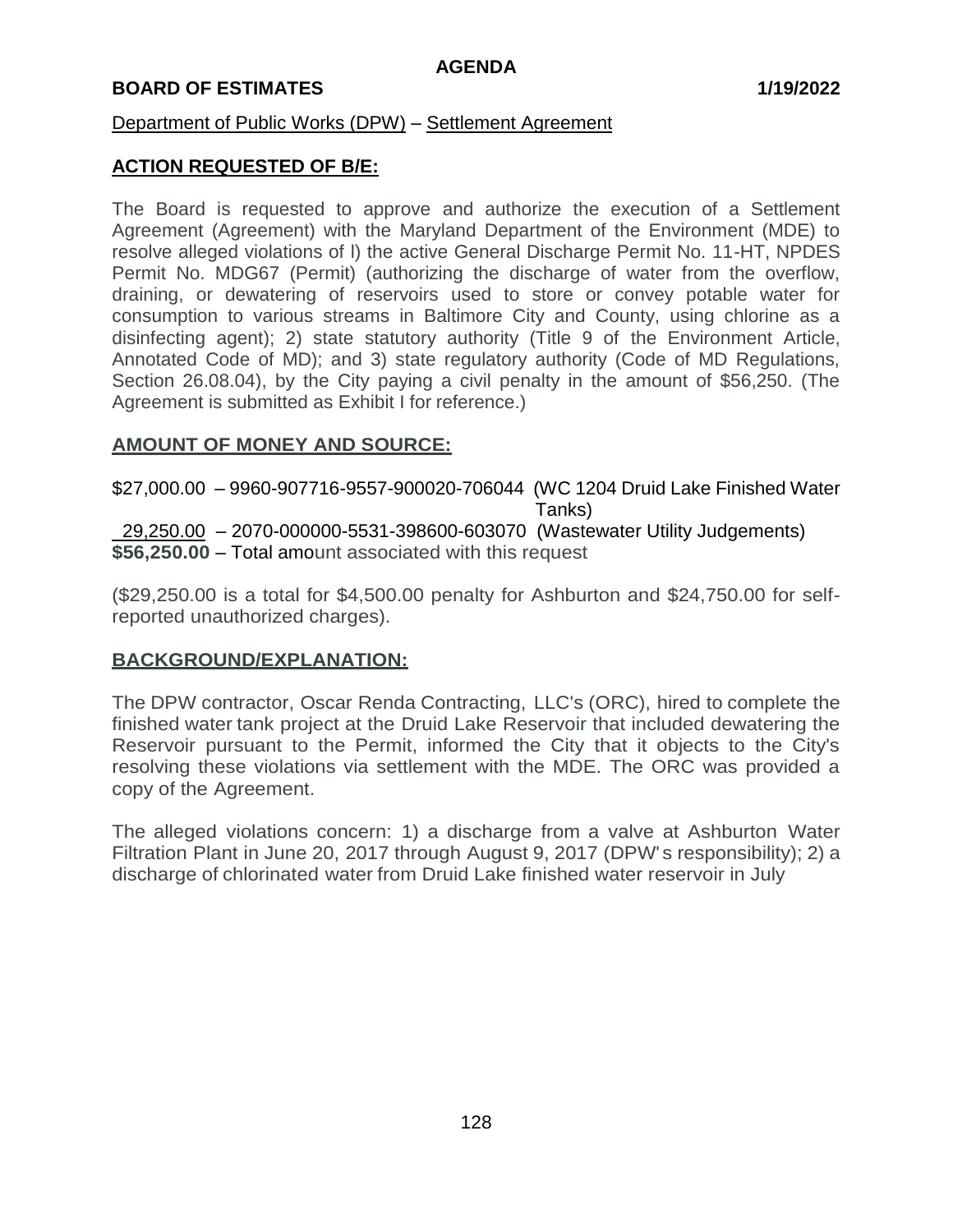#### DPW – cont'd

through August 2018 (ORC's responsibility); and 3) self-reported unauthorized discharges of water (exceedances of numerical water quality criteria) (both parties' responsibility) at various locations under the permit.

Throughout the DPW's communications with the MDE, the DPW sought to have the claims separated and to have a penalty amount assigned to each group of violations so the City and the ORC could work in parallel to resolve their respective claims with the regulator. The DPW based this request on the theory that the indemnification provision in the City's contract governing the Druid Lake Tank Project requires the ORC to pay to the MDE v. MCC/DPW (Settlement of Potable Water Discharge Permit violations) penalty value to each category of claims for the total \$56,250.00 penalty: \$4,500.00 for Ashburton, \$27,000.00 for Druid Lake, and \$24,750.00 for self-reported unauthorized discharges. The DPW shared these penalty amounts with the ORC. Additionally, the MDE refused to conduct settlement negotiations with any party other than the City, the Discharge/NPDES permit holder, and informed the DPW that they are prepared to litigate this matter.

The main concern with litigating an administrative enforcement action is the significantly increased penalty exposure: \$10,000.00/day, each day is a separate offense. Thus, the DPW is seeking the ultimate approval from the Board to resolve the claims by entering into the proposed settlement agreement with the MDE, then seek liquidated damages from the ORC for the violations they are responsible for.

#### **MBE/WBE PARTICIPATION:**

N/A

# **APPROVED FOR FUNDS BY FINANCE**

(The Settlement Agreement has been approved by the Law Department as to form and legal sufficiency.)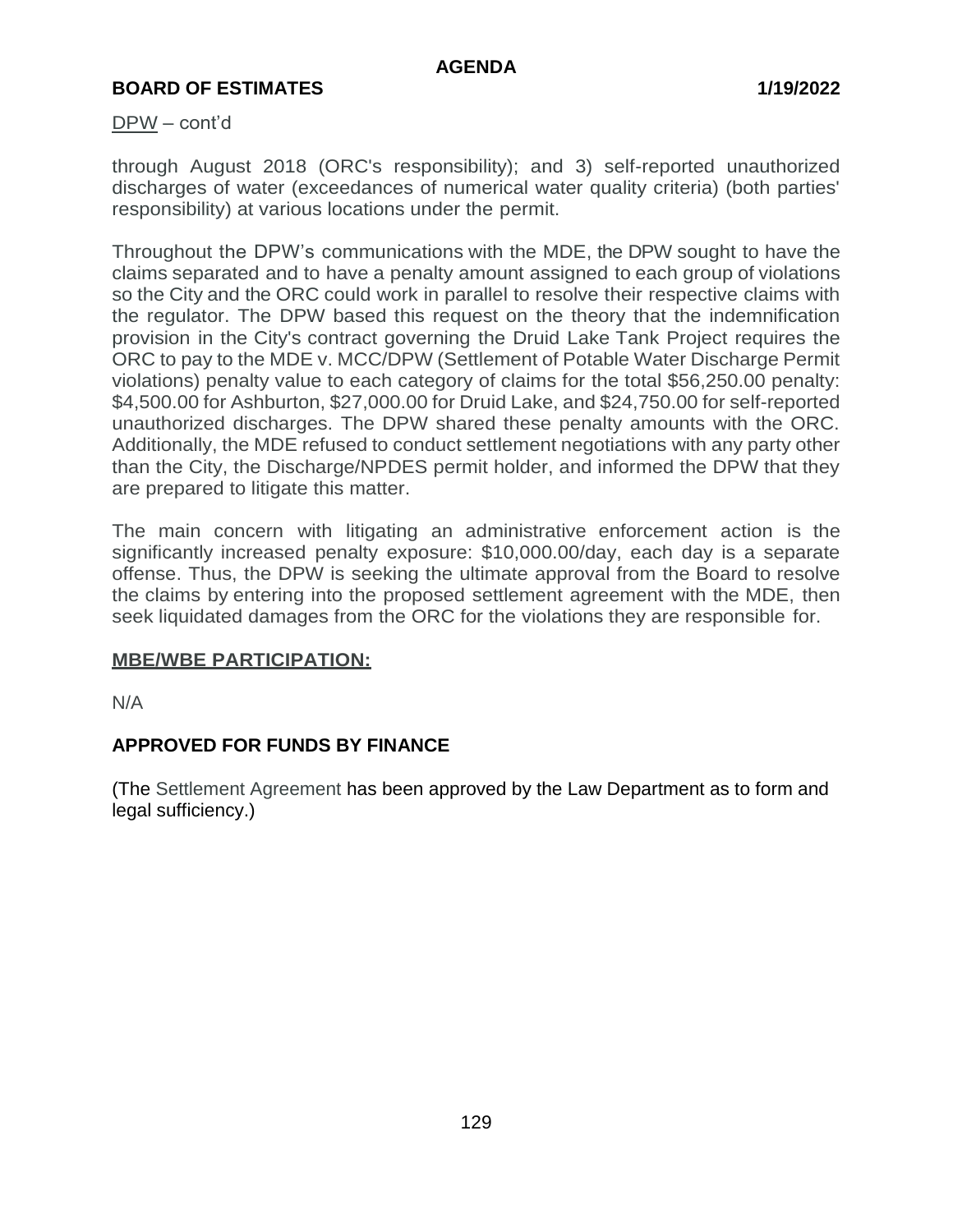Health Department – Grant Award

# **ACTION REQUESTED OF B/E:**

The Board is requested to ratify and approve and authorize execution of a Grant Award with the Baltimore Healthy Start Inc., Merck for Mothers Safer Childbirth Cities. The period of the grant is October 1, 2020 through September 30, 2021.

#### **AMOUNT OF MONEY AND SOURCE:**

\$38,500.00 - 4000-499922-3080-294200-603051

# **BACKGROUND/EXPLANATION:**

The grant will provide funds to support services to enhances the health and well-being of women, infants, and families by improving the community resources and service delivery systems available to them in Baltimore City.

The award is late because of administrative delays.

# **MBE/WBE PARTICIPATION:**

N/A

### **APPROVED FOR FUNDS BY FINANCE**

# **AUDITS REVIEWED AND HAD NO OBJECTION.**

(The Grant Award has been approved by the Law Department as to form and legal sufficiency.)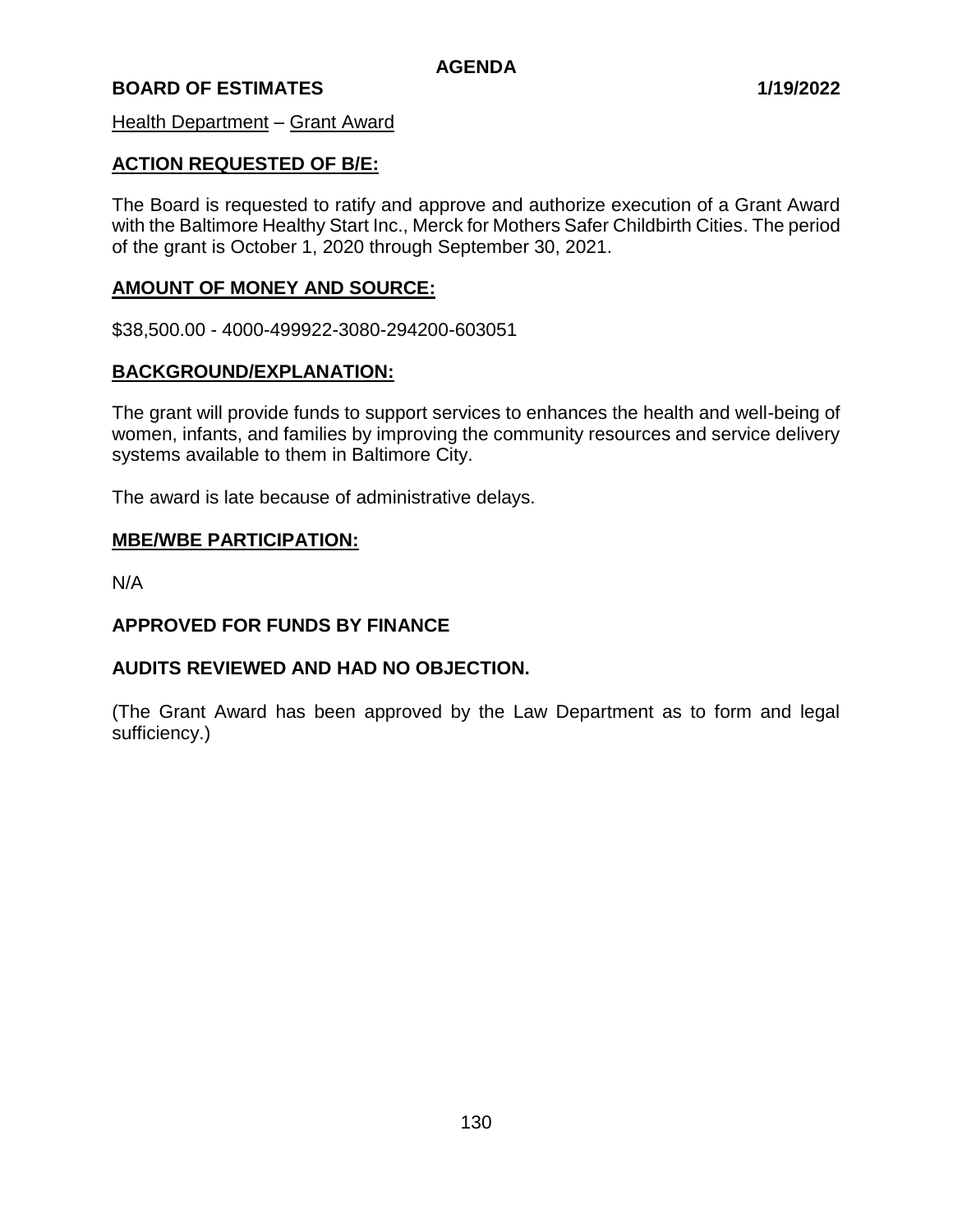# **BOARD OF ESTIMATES 1/19/2022**

### Department of Recreation and Parks – Second Amendment to Agreement

# **ACTION REQUESTED OF BOARD OF ESTIMATES:**

The Board is requested to approve and authorize execution of a Second Amendment to Agreement between Blackout Management, LLC and Baltimore Civic Fund, Inc. The period of the agreement is retroactively from January 1, 2022 through June 19, 2022. The original agreement term is from November 26, 2019 until November 26, 2022.

# **AMOUNT OF MONEY AND SOURCE OF FUNDS:**

\$500,000.00 – 1001-000000-1220-146500-607004

# **BACKGROUND/EXPLANATION:**

The AFRAM Festival is a celebration of African American life, music and culture. This family-oriented event is filled with entertainers, children's activities, arts, history, education, financial literacy, employment & job training, health & wellness and more. The Baltimore AFRAM Festival is presented by Mayor Brandon M. Scott and the City of Baltimore with the support of the advisory board and steering committee.

The talent acquisition and management company will work in partnership with the AFRAM event production team on performance production and will coordinate on the ground artist relations for arrivals and departments and ensuring that all contractual agreements and deliverables are met.

The talent acquisition will work within a set budget to create a diverse, relevant line up recognizing and celebrating African American Culture and Heritage.

#### **MBE/WBE PARTICIPATION:**

#### **MWBOO GRANTED A WAIVER ON JANUARY 13, 2022.**

#### **APPROVED FOR FUNDS BY FINANCE**

(The Second Amendment to Agreement has been approved by the Law Department as to form and legal sufficiency.)